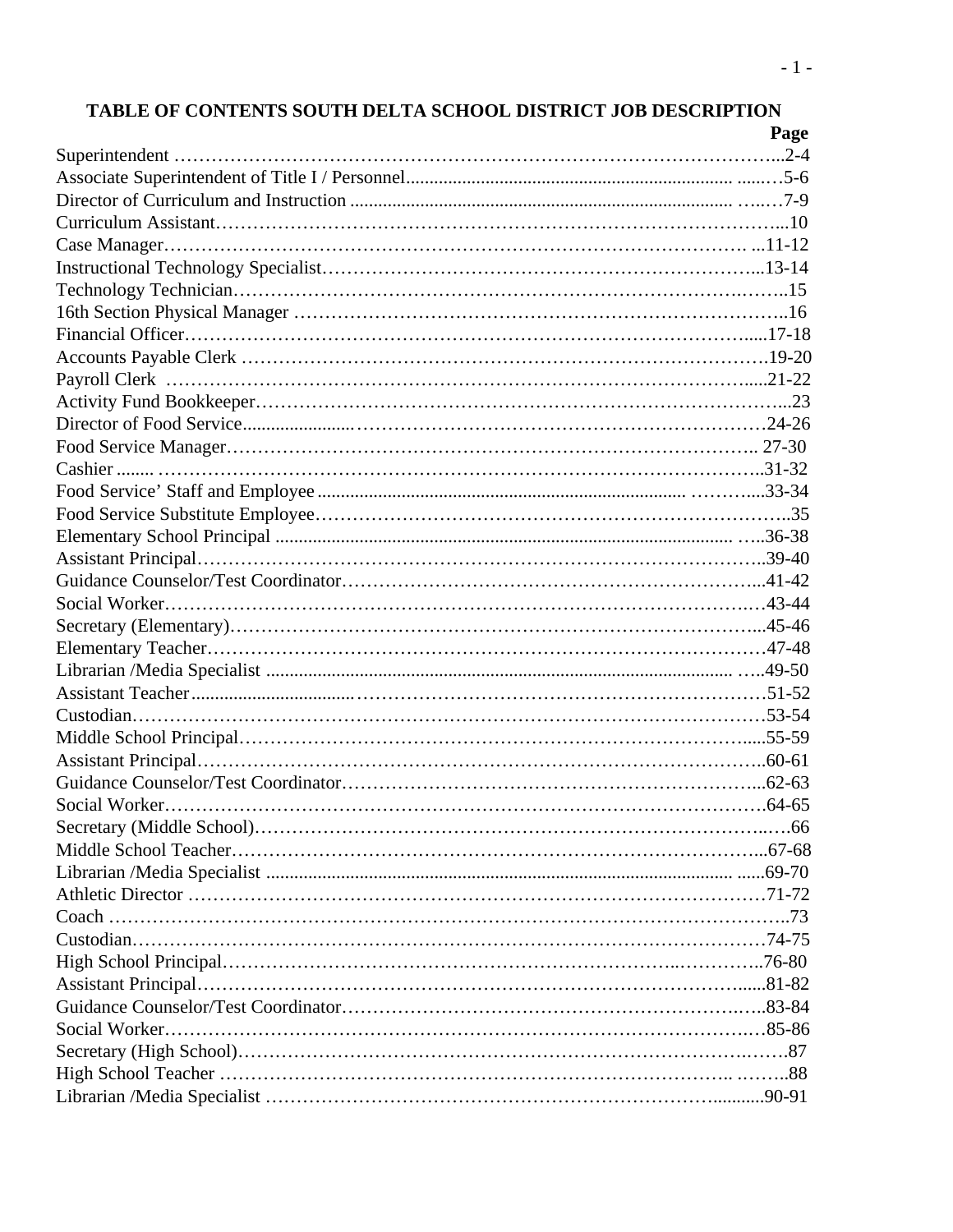# **TABLE OF CONTENTS SOUTH DELTA SCHOOL DISTRICT JOB DESCRIPTION**

| Page |
|------|
|      |
|      |
|      |
|      |
|      |
|      |
|      |
|      |
|      |
|      |
|      |
|      |
|      |
|      |
|      |
|      |
|      |
|      |
|      |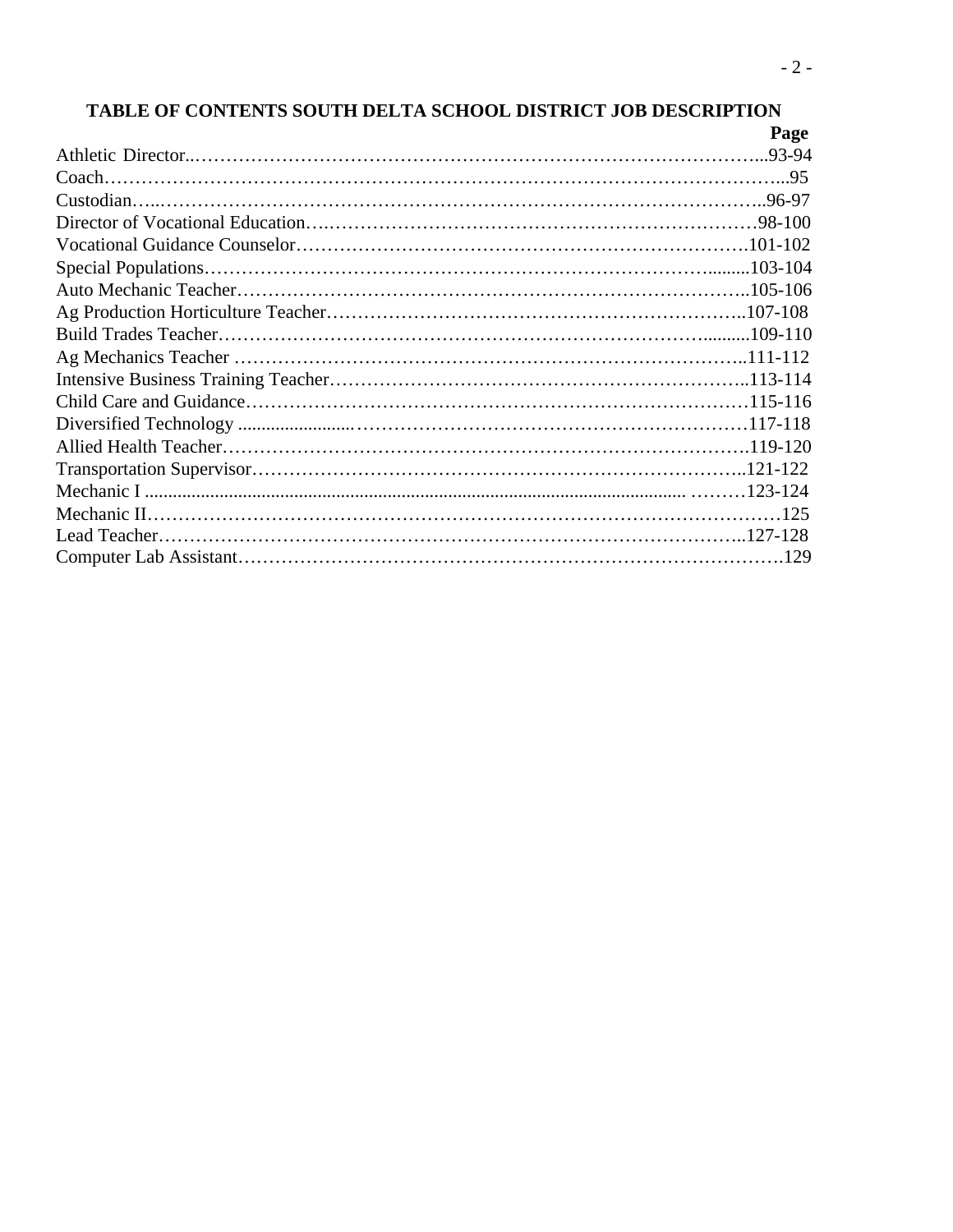## **JOB DESCRIPION**

## **POSITION TITLE:** Superintendent

**TITLE OF SUPERVISOR**: Board of Education

**SUPERVISES:** Directly or Indirectly, Every Employee in the District

| <b>GENERAL RESPONSIBILES:</b> Administers all phases of the school program in providing |
|-----------------------------------------------------------------------------------------|
| leadership in developing and maintaining the possible educational                       |
| programs and services in conformity with the policies which have                        |
| been adopted.                                                                           |

**SALARY:** Salary is set by the Trustee Board of Education.

## **QUALIFICATIONS:**

- 1. Administrative/supervisory experience; and
- 2. At least one year of completion of an approved master's specialist, or doctoral degree in educational administration/leadership from a state-approved or regionally/nationally accredited institution of higher learning;
- 3. Completion of Mississippi Administrator Assessment Instrument (MAAI) Portfolio.

- 1. Serves as chief executive officer and adviser to the Board, with authority to manage and direct all affairs of the schools under the policies and regulations established by the Board.
- 2. Serves as official spokesperson for education in the district.
- 3. Administers and enforces all Board adopted policies and regulations relating to the operation of the schools.
- 4. Furnishes creative leadership to the Board of Trustees, the professional employees, and the community.
- 5. Prepares, adopts and amends, if needed, the program of studies, curricula, and courses of study, with the counsel and cooperation of the faculty and the Board
- 6. Prepares, and organizes at the district level the implementation of the districts instructional management program.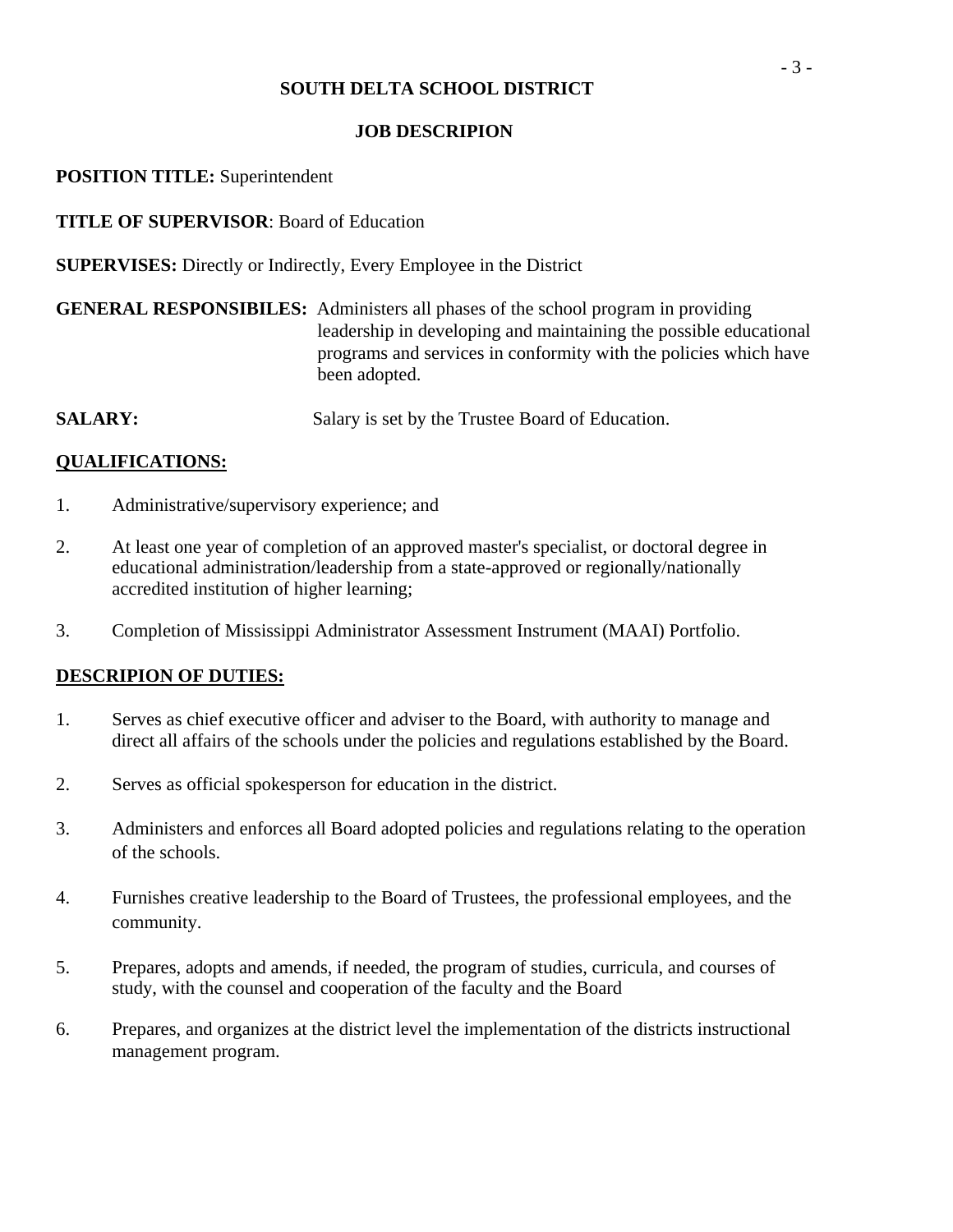## SUPERINTENDENT PAGE 2

- 7. Nominates all employees to the Board for election, determines and assigns their powers and responsibilities, and directs them in the performance of the same.
- 8. Assigns and transfers employees as the interest of the district may dictate, and reports such action to the Board for information and record.
- 9. Reports to the Board the case of any employee whose service is unsatisfactory, and recommends appropriate action.
- 10. Selects and employs all substitute and emergency teachers, pending a regular Board meeting.
- 11. Prepares the annual financial budget for approval, amendment, and final adoption by the Board and implements the same.
- 12. Acts as purchasing agent for the Board, purchasing all supplies, materials and services authorized by the annual budget in accordance with state law.
- 13. Assist the Board in reaching sound judgments and establishing sound policies by giving personal advice on technical matters when such is needed and by placing before the Board, when needed, helpful facts, results of investigations, information and reports.
- 14. Informs and advises the Board about the programs, practices and problems of the schools, and keep the Board informed of the activities operating under the Board's authority.
- 15. Holds meetings with principals, teachers and other employees as necessary for the discussion of matters concerning the improvement and welfare of the schools.
- 16. Keeps informed of modem educational thought and practices by advanced study, by visiting school systems elsewhere, by attending educational conferences, and by other appropriate means, and keeps the Board informed of trends in education.
- 17. Recommends to the Board for its adoption all courses of study, curriculum guides, and major changes in texts and time schedules to be used in the schools, including the annual calendar .
- 18. Provides for continuous, comprehensive evaluation of facilities, personnel, programs, and policies for Board review and approval.
- 19. Submits to the Board a clear and detailed explanation of any proposed procedure which would involve either departure from established policy or the expenditure of substantial sums.
- 20. Maintains adequate records for the schools, including a system of financial accounts, business and property records, personnel, school population, and scholastic records. Acts as custodian of such records and of all contracts, securities, documents, title papers, books of records, and other papers belonging to the Board.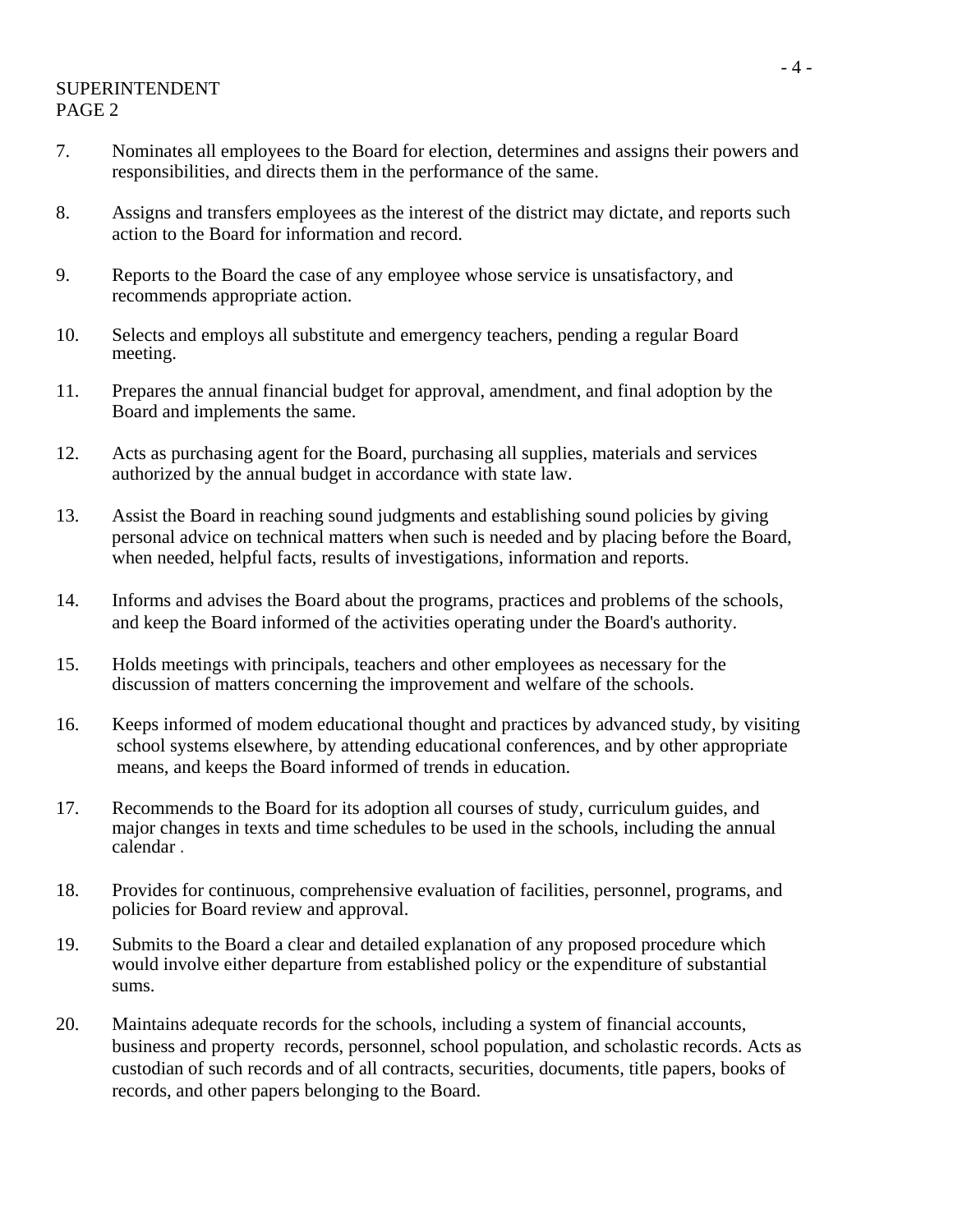## **SUPERINTENDENT PAGE 3**

- 21. Assumes responsibility for the safety, proper care and use *of* all school property, so far as means at his disposal will permit.
- 22. Makes recommendations with reference to the location and size of new school sites or additions to existing sites; the location and size of new building on school sites; the plans for new school buildings; all appropriations for sites and buildings; and improvements, alterations, and changes in the buildings and equipment of the district.
- 23. Attends all board meeting and its committees, unless specifically excused and/or except when own employment or salary is under consideration.
- 24. Keeps the public informed about modern educational practices, educational trends, and the policies, practices, and problems in the district's schools.
- 25. Monitor student achievement at the end of each grading period in tracking desired student performance and improvement needed within the district.
- 26. Submit to the Trustee Board of Education an annual program evaluation.
- 27. Attends School Executive Management institute (SEMI) sessions.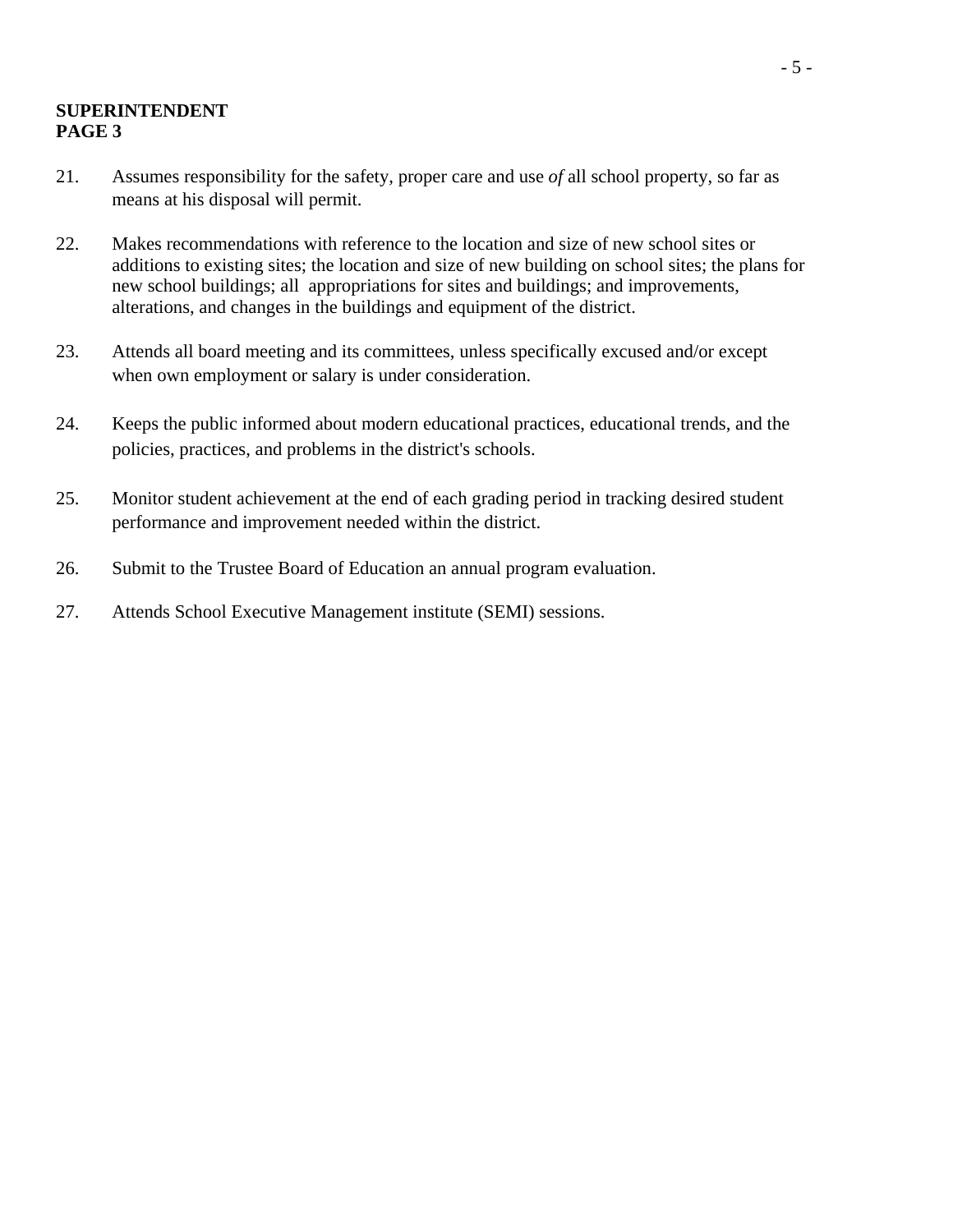## **JOB DESCRIPTION**

## **TITLE OF POSITION:** Superintendent of Title I/Personnel

## **TITLE OF SUPERVISOR:** Superintendent

**GENERAL RESPONSIBILES**: Federal Program-Title I, Personnel and Drug Certifications Supervisor

**SALARY:** Salary is reflective of the South Delta School District salary schedule.

- Assist with administrative assessments (informal) by conducting surveys, informal reviews monthly, reporting findings to superintendent on a monthly basis.
- Coordinates and supervises the development and implementation of the Consolidated Federal programs project.
- Directs/coordinates/supervises Title I program development and implementation at the district and school level.
- Ensures timely submission of projects, amendments, reports, etc.
- Appropriates allocated funds to schools and monitors expenditures.
- Develops and maintains budgets-approves all requisitions, provides monthly reports of expenditures for building principals.
- Informs building level administrators and staff of Title I regulations and facilitates the dissemination of relevant materials and information to staff, parents and community.
- Schedules regular training sessions and/or consultations for/with staff and parents.
- Assist schools and staff in the development and implementation of policies.
- Provides technical assistance for schools in school improvement.
- Works with superintendent and other administrators to resolve conflict(s).
- Maintains data base and records of all personnel in district.
- Ascertains proper certification and placement of all district personnel.
- Works closely with the finance and payroll department relative to contracts, salary schedules, site and fund assignments.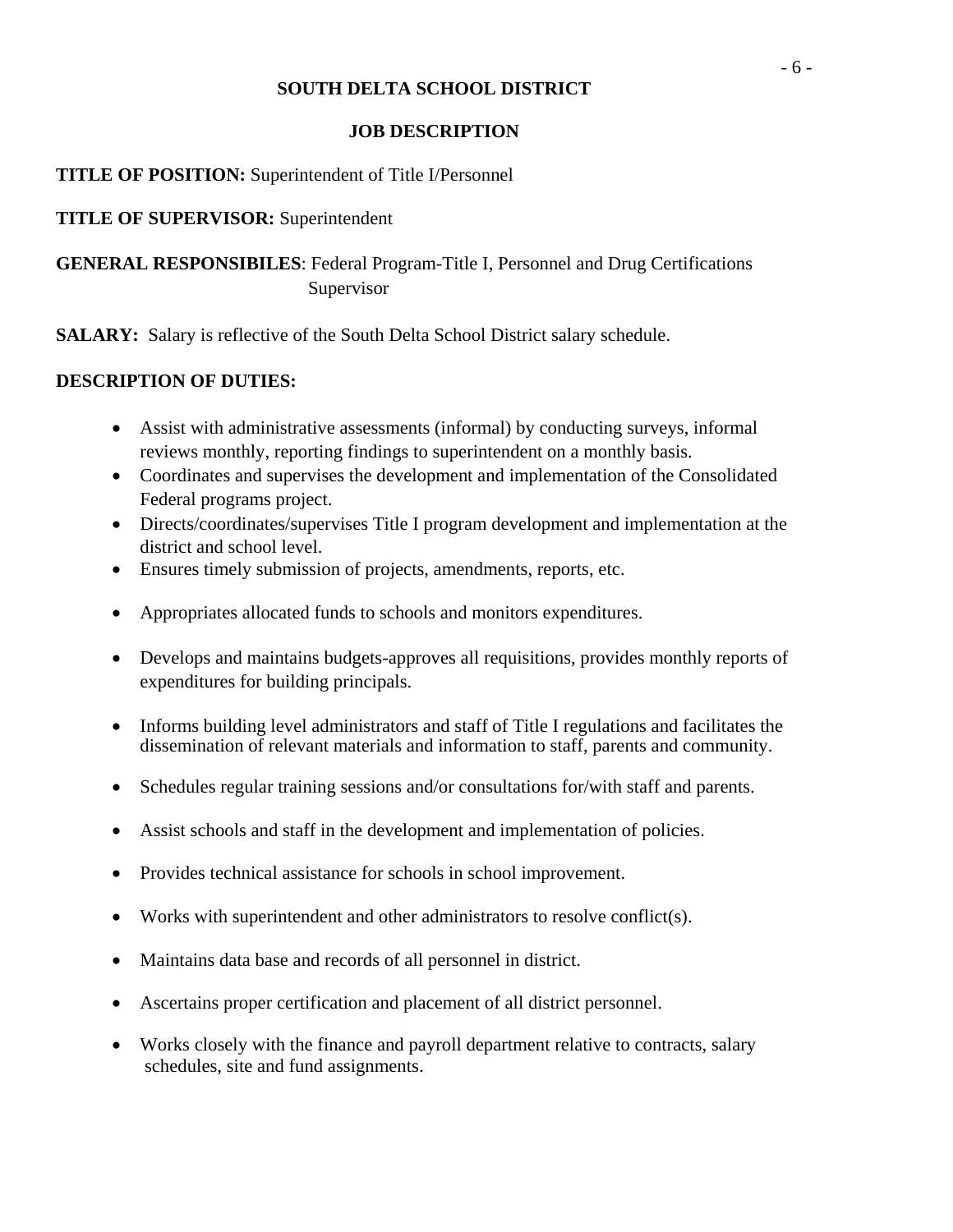Superintendent of Title I/Personnel Page 2

- Assist with administrative assessments (informal) by conducting surveys, informal reviews monthly and reporting to the superintendent on a monthly basis.
- Submits appropriate applications and documents to secure license(s) and/or endorsement(s).
- Administers appropriate pre-employment test for identified support staff.
- Directs the finger printing and district drug screening certification program and maintains screening records in personnel file.
- Schedules and supervises finger printing and drug screening for pre-employment and/or identified staff.
- Attends meetings, conferences and workshops and maintains membership in professional organizations to keep abreast of regulations and program developments.
- Perform any other duties as assigned by the Superintendent of Education.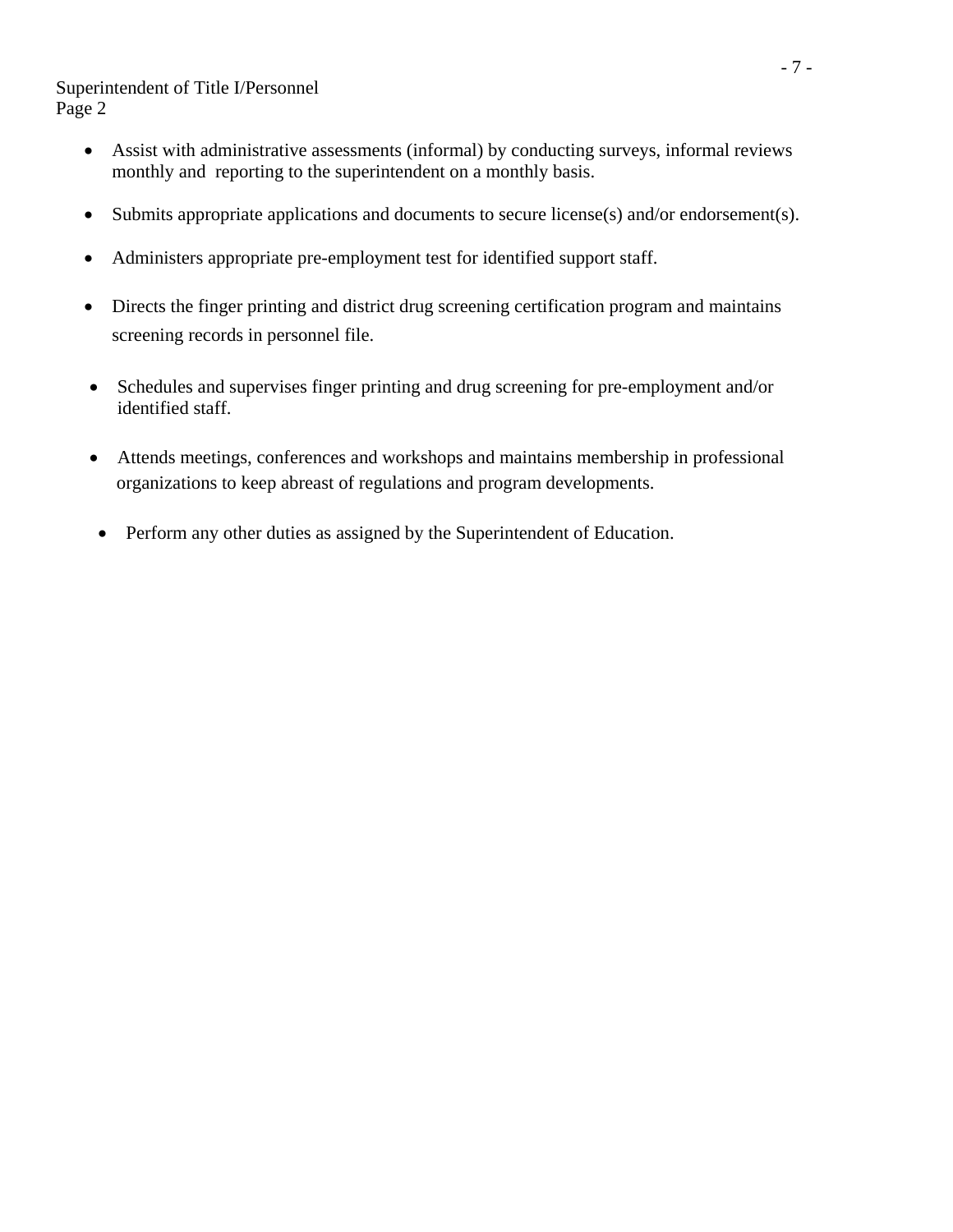| <b>Position Title:</b> | Director of Curriculum and Instruction                                                                                                                                                                                                                                                                                  |
|------------------------|-------------------------------------------------------------------------------------------------------------------------------------------------------------------------------------------------------------------------------------------------------------------------------------------------------------------------|
| <b>Qualifications:</b> | 1. Valid Endorsement Code of 486 and 488 (Administrator)<br>Ability to communicate effectively with students, staff, parents and<br>2.<br>community and a willingness to provide the leadership in the<br>development of a high quality instructional program<br>3. A minimum of two years of administrative experience |
| <b>Reports to:</b>     | Superintendent                                                                                                                                                                                                                                                                                                          |
| <b>Job Goal:</b>       | To provide leadership in developing, implementing, coordinating,<br>and evaluating the district curriculum and instructional program                                                                                                                                                                                    |

## **PERFORMANCE RESPONSIBILITIES:**

- 1. Assists in the formulation of a philosophy, goals and objectives for the instructional program that are consistent with the district's vision, mission and goals and enhances the probability of success for all students
- 2. Works with superintendent, principals, department and grade level chairpersons in the development of an implementation plan reflective of curricular alignment in grades K-12.
- 3. Provide principals and teachers leadership in aligning the K-12 curricular with the State Frameworks to ensure content and context alignment and curriculum coordination and articulation.
- 4. Submits instructional pacing guides to the Trustee Board for approval of curricular and train teachers in effective use of the guides
- 5. Provides assistants leadership in generating nine week tests for systematic testing, scans answer documents and provides principals and superintendent summary reports of student performance and teacher effectiveness
- 6. Analyzes data at all levels and makes decisions and/or recommendations for program improvement and system effectiveness on an on-going basis
- 7. Maintains necessary documentation of data analyses and program decisions for improvement
- 8. Assists in the development and coordination of the section of the budget that pertains to curriculum and instruction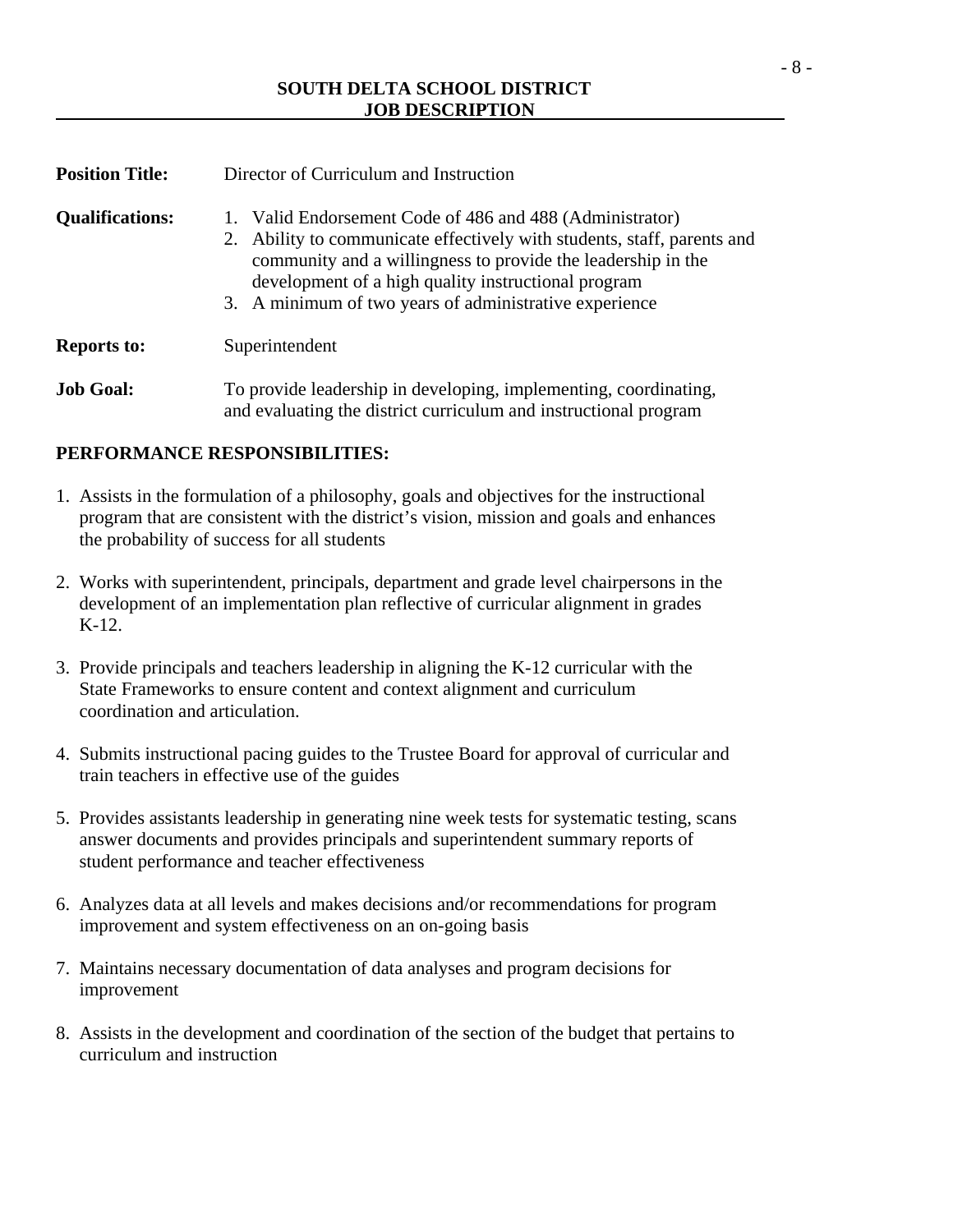## **Director of Curriculum and Instruction Page 2**

- 9. Keeps abreast of developments in curriculum and instruction, and provides leadership in determining their appropriateness for inclusion in the district's educational program
- 10. Monitors and evaluates the progress at school toward accomplishment of adequately yearly progress program goals as required in NCLB
- 11. Communicates high expectation for students, professional and support staff, other stakeholders, and self
- 12. Treats all individuals with fairness, dignity and respect
- 13. Regularly interacts with educators, parent, community agencies/groups, students, and other stakeholders
- 14. Assists principals in monitoring instructional program
- 15. Guides development, implementation, and evaluation of the professional development
- 16. Ensures that personnel appraisal data, school improvement plans and effective instruction are the foundation for professional development programs and activities.
- 16. Provides mentors leadership in effective mentoring
- 17. Assists principals in monitoring instructional program
- 18. Assists principals in on-going evaluation of the instructional program
- 19. Assists principals in developing strategies and interventions for improving the instructional program
- 20. Writes grants, as time permits, to generate funds for the enhancement of the instructional program
- 21. Evaluates district's grading, promotion and retention policy
- 22. Assists in the recruitment, screening and training of instructional personnel
- 23. Works will appropriate personnel to establish positive home-school communication about curriculum concerns
- 24. Works very closely with curriculum assistants in carrying out all duties of the curriculum unit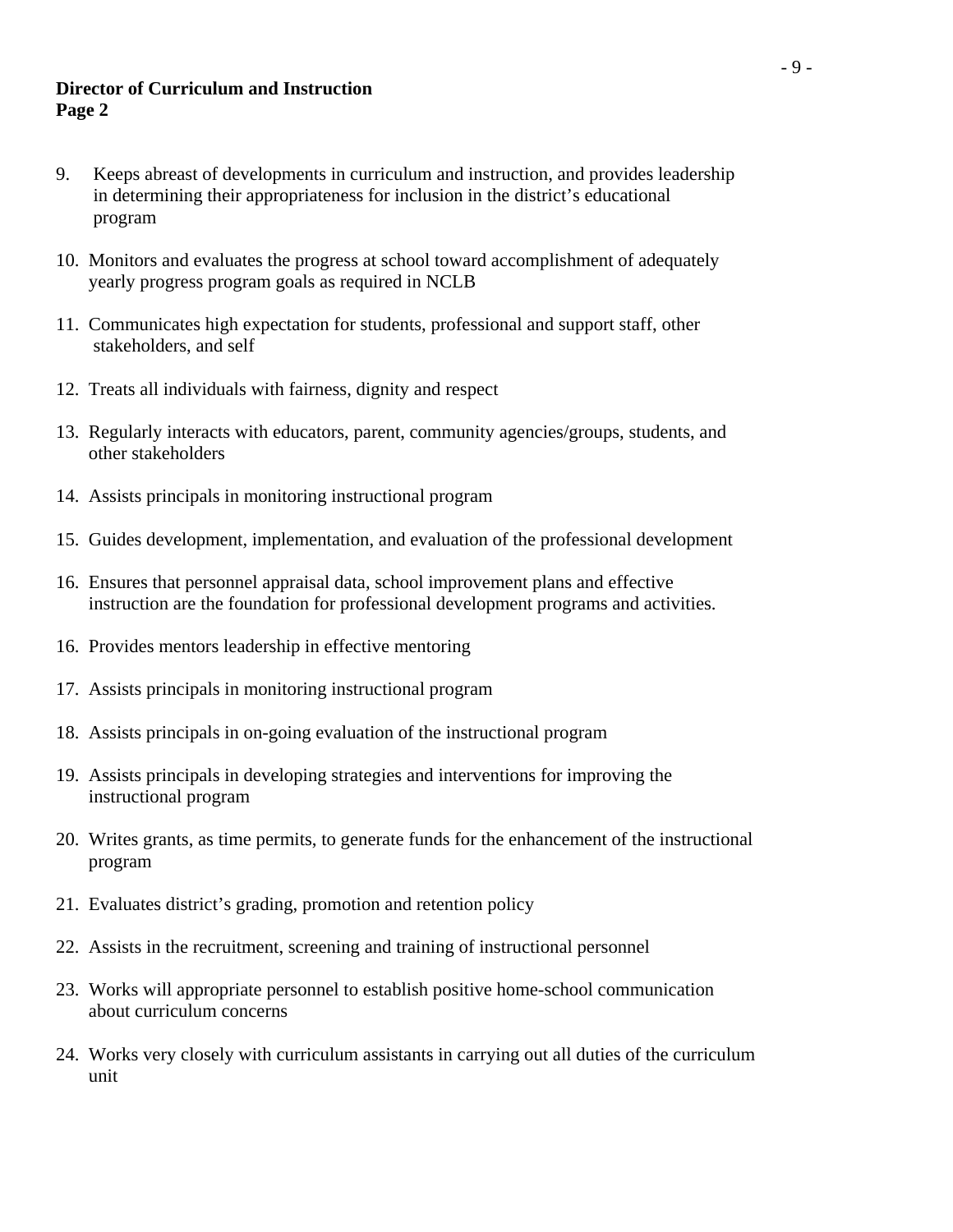## **Director of Curriculum and Instruction Page 3**

- 24. Projects information technology needs and aggressively seek to acquire needed hardware and software
- 25. Manages professional responsibilities
	- a. Completes tasks accurately and on time
	- b. Demonstrates punctuality to work, meetings, and appointments
	- c. Considers the interests of all stakeholders when making decisions
	- d. Makes decision in a timely manner
	- e. Provides information to the Board, other administrators, and other stakeholders in a Timely manner and appropriate format
	- f. Maintains accurate, up-to-date information about his/her unit and programs
	- g. Resolves conflicts fairly and in a timely manner
	- h. Adheres to all applicable federal, state, and local laws and policies and procedures
	- i. Models oral, written, and technological communication skills
	- j. Responds to requests for service positively
	- k. Provide information and data in a timely manner and appropriate format
- 25. Performs other duties as assigned by the superintendent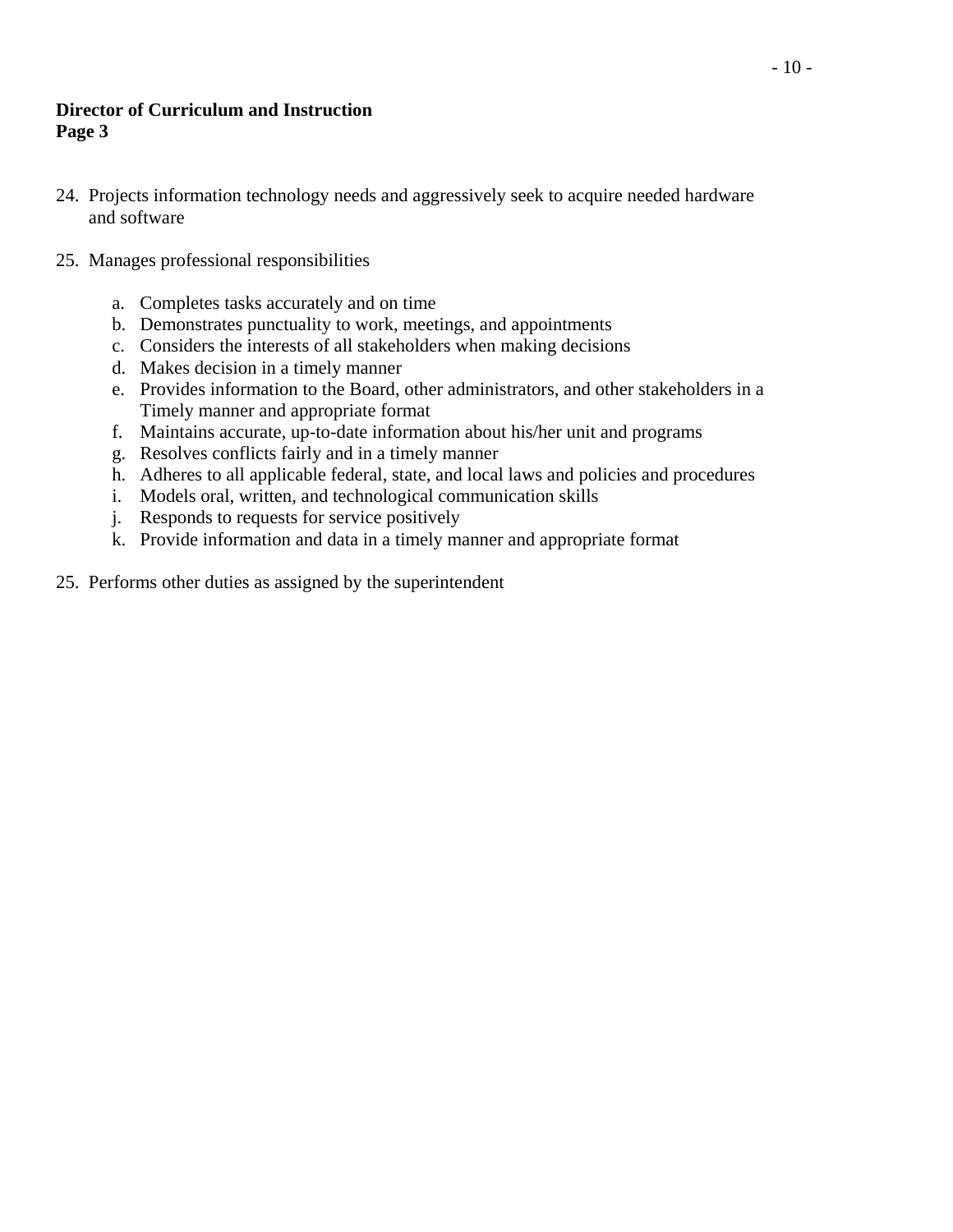#### **JOB DESCRIPTION**

| <b>Position Title:</b>           | <b>Curriculum Assistant</b>                                                                                                                                      |
|----------------------------------|------------------------------------------------------------------------------------------------------------------------------------------------------------------|
| <b>Title of Supervisor:</b>      | Director of Curriculum and Instruction                                                                                                                           |
| <b>General Responsibilities:</b> | Serves as an assistant to the director of curriculum in key entering the<br>curriculum for the various disciplines and generating a nine weeks<br>mastery tests. |
| <b>Qualifications:</b>           | At least two years of college education, computer skills, work well<br>with others, pleasing personality/attitude, and good office skills.                       |

- 1. Performs special duties requested by the director of curriculum (e.g. typing, filing, making telephone calls and appointments, etc.)
- 2. Types and files all correspondence, memos, etc. as directed by the director of curriculum.
- 3. Answers phone, receives messages and visitors referring them to the appropriate office personnel.
- 4. Maintains a filing system for daily and yearly usage.
- 5. Key enters all curriculums (skills, teaching strategies/resources) for all disciplines in the alignment of the curriculum.
- 6. Key enters Test Banks for all disciplines.
- 7. Generates nine weeks mastery test as requested by teachers.
- 8. Assists in copying all nine weeks mastery test.
- 9. Assists in publication of handbooks, reports, evaluation data, etc.
- 10. Marks packages to be disseminated to schools.
- 11. Scans all nine weeks tests answer documents and generate required reports for teachers, principals and superintendent in tracking student and teacher performance.
- 12. Performs any other tasks as assigned by the Director of Curriculum.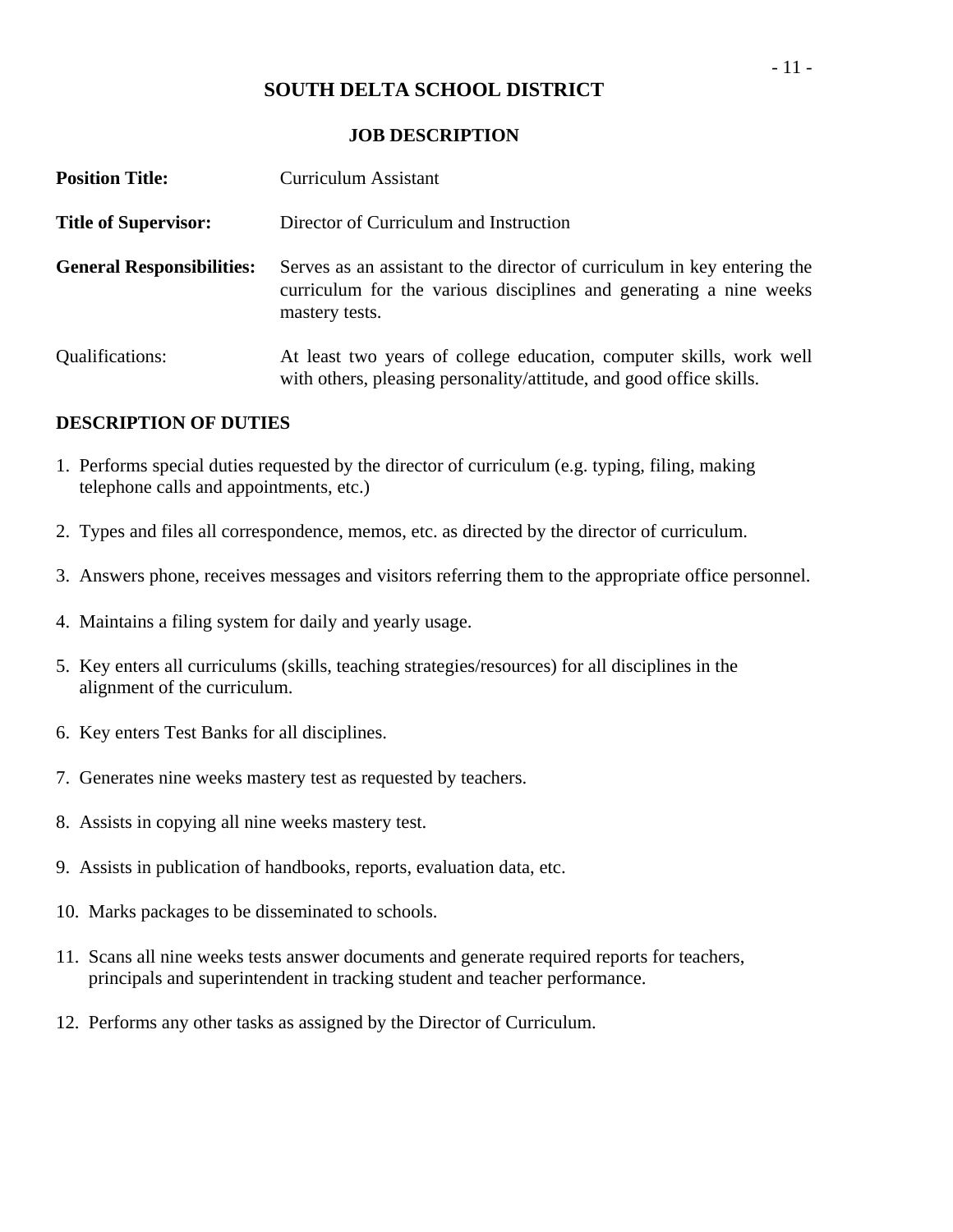## **JOB DESCRIPTION**

## **POSITION TITLE:** Case Manager

## **TITLE OF SUPERVISOR**: Superintendent

**GENERAL RESPONSIBILITIES:** An individual appointed to insure the completion and adequacy of all aspects of the assessment IEP development and placement process for a child referred for Comprehensive Assessment

**SALARY:** Salary is reflective of the South Delta School District salary schedule.

## **QUALIFICATIONS:**

The Case Manager must:

- 1. Hold a Bachelor's degree in education or an educationally related field,
- 2. Receive training by MDE,
- 3. Have knowledge of the special education process,
- 4. Have knowledge and a basic understanding of children with disabilities,
- 5. Have skills to document and report proceedings in compliance with special education regulations and,
- 6. Have good interpersonal skills

In addition to above, assist regular education teachers in completing teacher narratives and writing instructional interventions. Also coordinates on the job training program for special education seniors through vocational rehabilitation.

#### **DESCRIPTION OF DUTIES:**

1. The Case Manager's responsibilities are to insure the following steps occur sequentially and regulations outlined in Sections IV through IX are followed:

- Parent conference is held by a Parent Interviewer,
- Assessment Team is appointed
- Comprehensive Assessment is Conducted,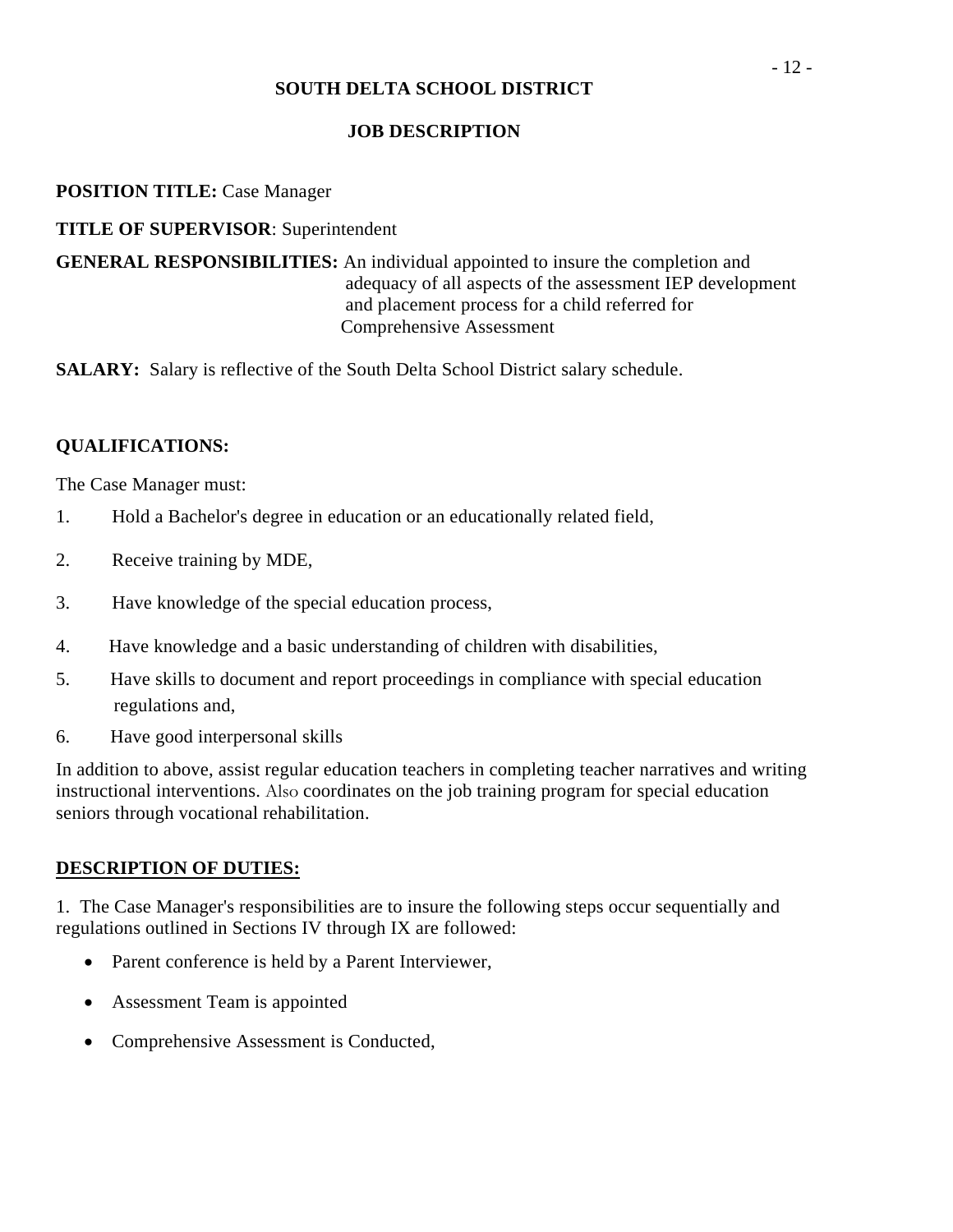## **Case Manager**

**Page 2** 

- Initiates, designs, and implements programs to meet specific needs of the school.
- Keeps the superintendent informed of the school's activities and problems.
- Keeps abreast of changes and development in the profession by attending professional meetings, reading professional journals and other publications, and discussing problems of mutual interest with others in the field.
- Provides input into the master teaching schedule of the feeder schools and any special assignments.
- Orients newly assigned staff members and assists in their development, as appropriate.
- Participate in administrator's meetings, and such other meetings as are required or appropriate.
- Communicates with all principals of the feeder schools.
- Assessment information is reviewed and report written.
- Assessment data are submitted to appropriate persons within the timeliness.
- Transmittal of data between multi disciplinary teams occurs within timelines and that the presence or absence of a disability is determined by a Screening Team.
- IEP committee is appointed.
- WPN for Initial Placement is given to parents and receipt verified and documented.
- Parents are given the opportunity to attend a meeting to develop the IEP.
- IEP is developed in a meeting with required personnel within 30 days of the eligibility determination,
- Written parental permission is obtained for placement.
- Child is placed in an appropriate program.
- Reevaluation is conducted appropriately.
- Justification is on file when timelines are not met.

The Case Manager must document that these fourteen steps have occurred. The date the Case Manager verified that the step occurred and the initials of the Case Manager must be documented for each step.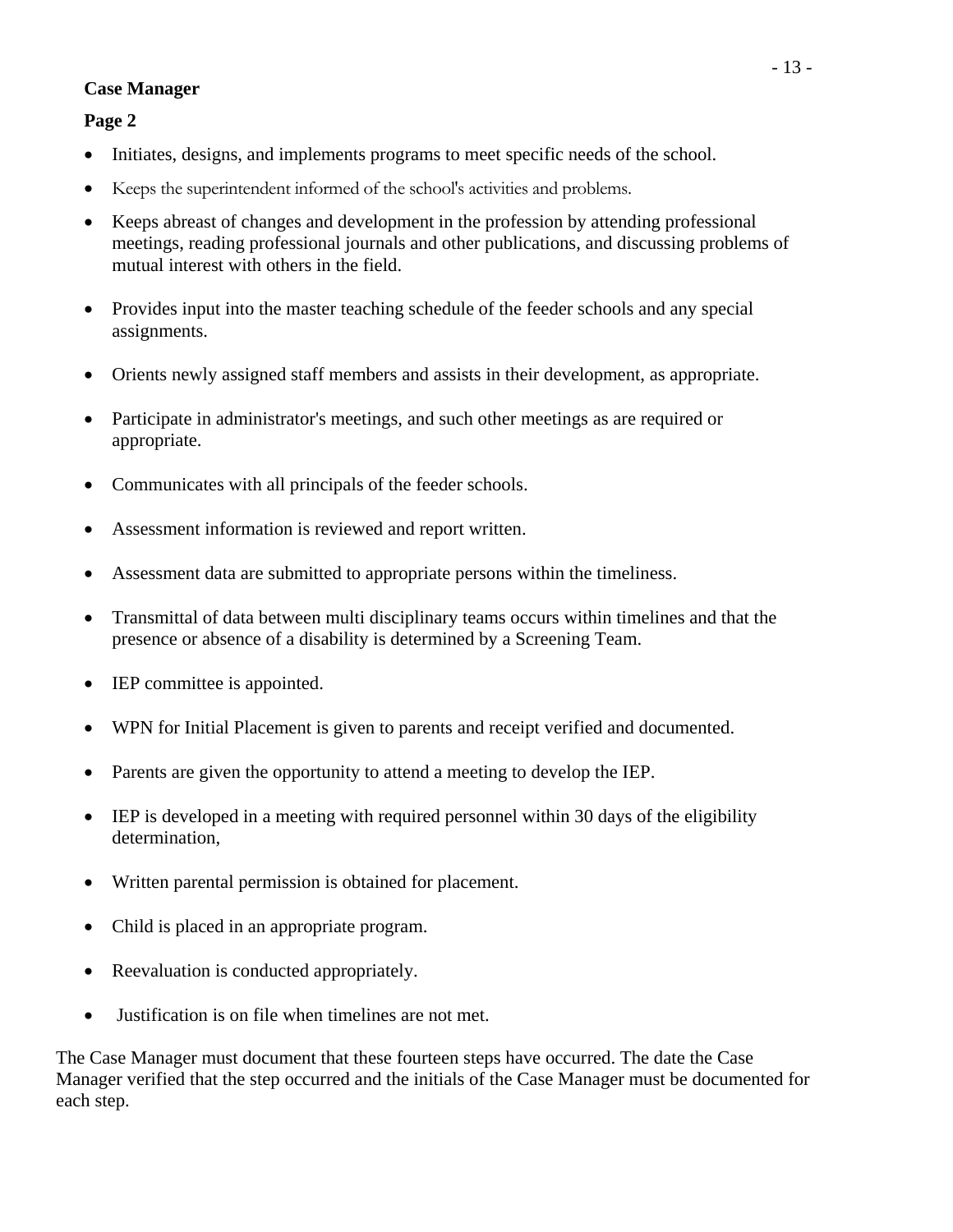## **JOB DESCRIPTION**

## **POSITION TITLE**: Technology Specialist/ERATE

## **TITLE OF SUPERVISOR:** Superintendent

**GENERAL RESPONSIDILITIES**: To maintain the school computers and peripheral components in a condition of operating excellence so that full education use of them may be made at all times.

**SALARY:** Salary is reflective of the South Delta School District salary schedule.

## **QUALIFICATIONS:**

- Bachelor's degree license preferred.
- At least three years of experience preferred.
- Such alternatives to the above qualifications as the Board may find appropriate and acceptable.

## **GENERAL RESPONSIBILITIES:**

- 1. Provides curricular consultation and technical assistance on the use of technology to personnel, schools, and sites.
- 2. Plans and implements comprehensive technology training programs.
- 3. Coordinates and conducts workshops, gives technical assistance, and previews opportunities in the areas of educational technology including the following:
	- Technology awareness.
	- Educational applicability of a variety of computer programs and optical media.
	- Evaluation and selection of software and hardware and optical media.
	- Technological advancements (interactive video, robotics, etc).
	- Curriculum integration as it relates to technology.
	- Technology program evaluation.
	- Other topics as identified by a building need assessment.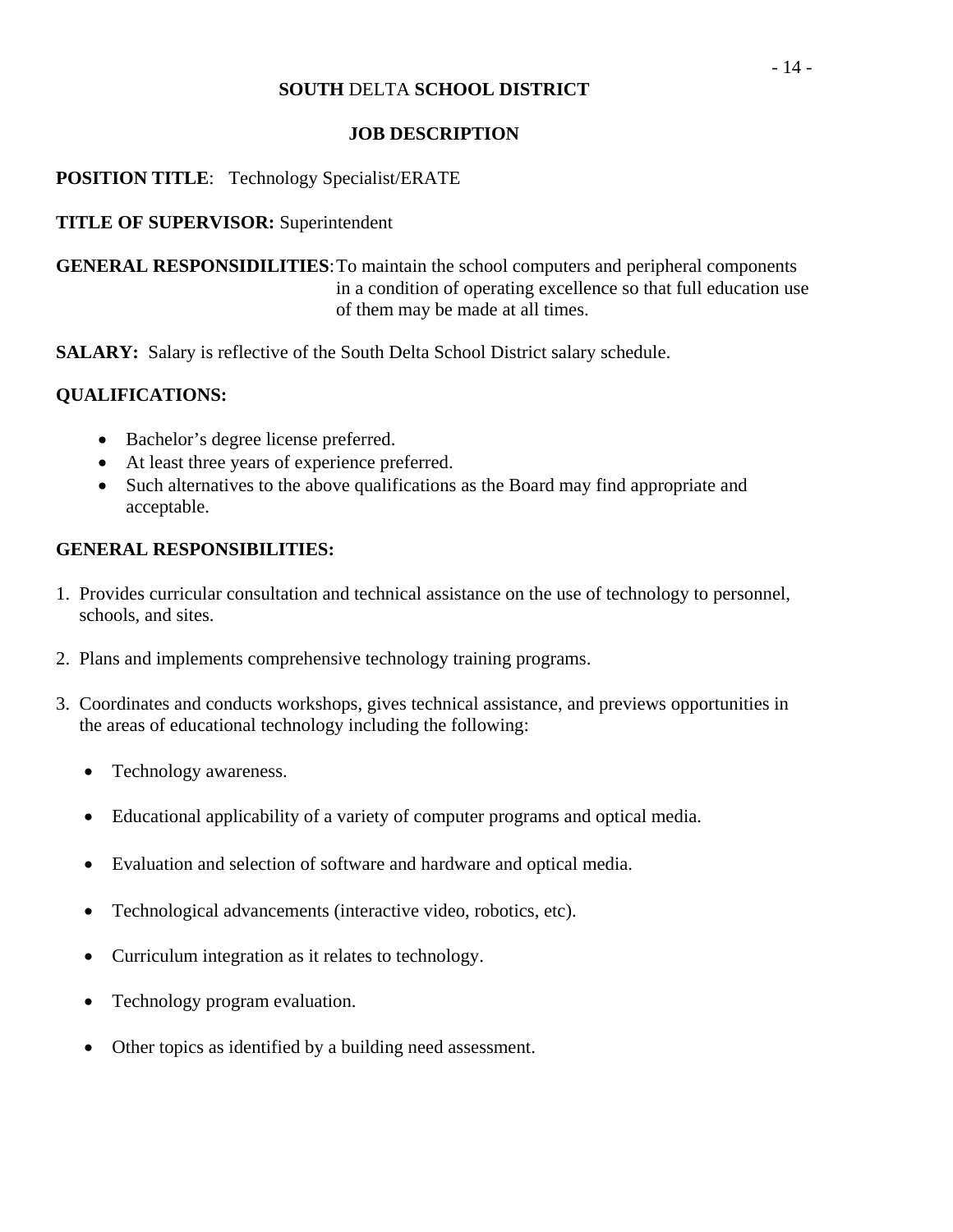- 1. Coordinates, and conducts teach/administrator workshops on instructional and administrative applications for microcomputers and related technologies.
- 2. Provides technical curriculum assistance regarding hardware usage, software applications, computer technology, and the general instructional use of technology in the classroom.
- 3. Works with teachers in the integration of technology applications in the K-12 curriculum.
- 4. Conducts mini hardware/software training session with teachers.
- 5. Assists teachers with students in the use of computers for smooth instructional integration and usage.
- 6. Establishes systems for educators to access, preview, or receive training in hardware usage and software applications.
- 7. Develops and participates in computer user groups.
- 8. Develops training workshops and maintains a staff development program to meet district needs related to the instructional use of technology.
- 9. Updates, personal technological knowledge and skills.
- 10. Provides on-site technical assistance to all teachers, administrators, etc.
- 11. Installs hardware, software, and other enhancements.
- 12. Establishes and maintains a computer repair inventory.
- 13. Maintains and updates the building inventory records.
- 14. Keeps all technological equipment operable with very limited down time.
- 15. Works with director of curriculum and principals in getting needed equipment repaired (out-of- district repair work).
- 16. Develops the technology plan.
- 17. Develops the ERATE Application and keep records, order requested equipment/materials and administer the implements of ERATE as reflected in application. Performs any other tasks as assigned by the director of curriculum.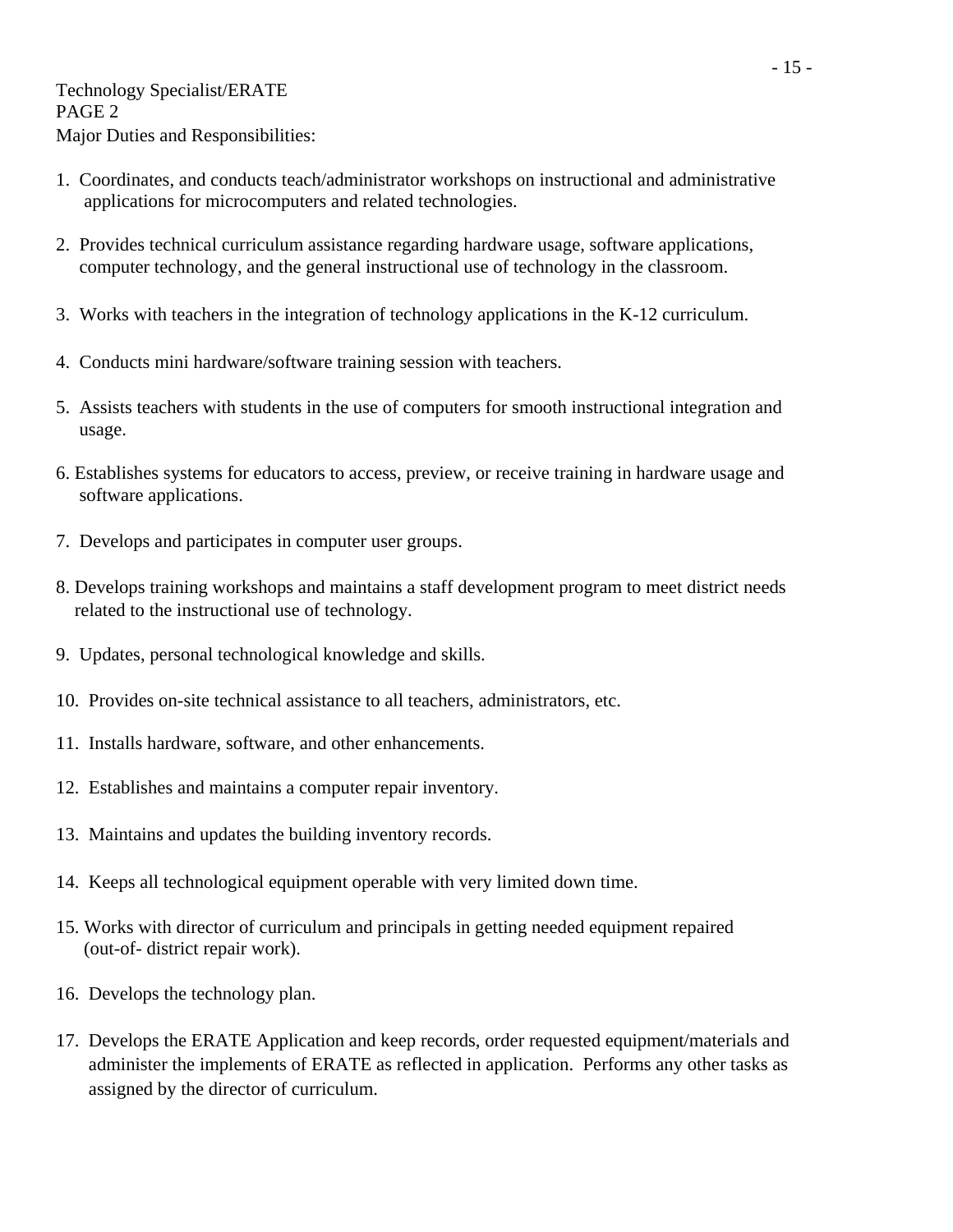## **JOB DESCRIPTION**

## **POSITION TITLE**: Technology Technician

#### **TITLE OF SUPERVISOR**: Superintendent

**GENERAL RESPONSIBILITIES:** To maintain the school computers and peripheral components in a condition of operating excellence so that full education use of them may be made at all times.

**SALARY:** Salary is reflective of the South Delta School District salary schedule.

## **QUALIFICATIONS:**

- Bachelor's degree license preferred.
- At least three years of experience preferred.
- Such alternatives to the above qualifications as the Board may find appropriate and acceptable

- Install and/or work with vendor personnel on installation of hardware and peripheral components.
- Loads specified software packages such as operating system, word processing, or spreadsheet programs.
- Refers major hardware problems to vendor service personnel for correction. Work with vendor personnel to ensure problems are corrected.
- Instructs user in use of equipment, software, and manuals.
- Answer inquires in person and via telephone concerning systems operation. Recommends or performs minor remedial actions to correct problems based on knowledge of system operation.
- Replace defective or inadequate software packages.
- Consults with administration about problems such as computer equipment performance, output quality, and maintenance schedule and replacement schedule.
- Recommend purchase of equipment.
- Work with State Department of Education Personnel to maintain regional hub at South Delta School District.
- Attends technical conferences and seminars to keep abreast of new software and hardware product developments.
- Completes and files with appropriate agencies, required paper work that relates to computer support technology.
- Keep administrators and staff current in the new technology development of new technologies.
- Train administrator, teacher, and students in the use of various technologies.
- Assist in updating the district's technology plan.
- Performs other such duties as assigned by the superintendent or designee.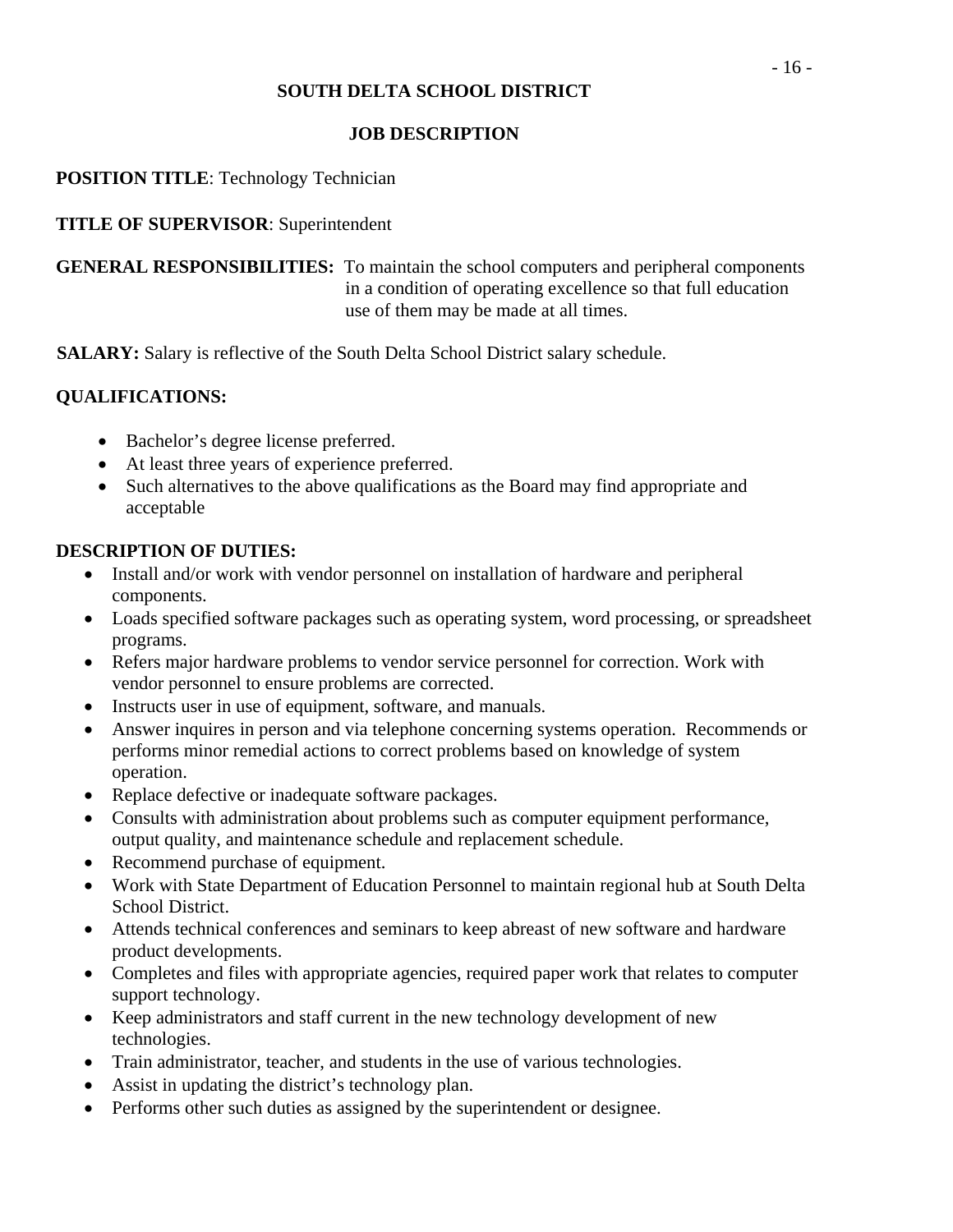#### **JOB DESCRIPTION**

# **POSITION TITLE:** 16<sup>th</sup> Section Physical Manager

#### **TITLE OF SUPERVISOR:** Superintendent

**GENERAL RESPONSIBILITIES:** To oversee all 16' Section Land in the South Delta School District and make reports to the South Delta School District's Superintendent and the Board of Trustee concerning said land.

**SALARY:** Salary is reflective of the South Delta School District salary schedule.

**QUALIFICATIONS:** As set by the Board of Trustee of the South Delta School District.

- 1. Work closely with Superintendent's office, office manager and business manager. Keep the superintendent informed about all  $16<sup>th</sup>$  section leases and concerns.
- 2. Makes recommendations concerning  $16<sup>th</sup>$  section agriculture conservation program to the Superintendent.
- 3. Supervises the maintenance of the  $16<sup>th</sup>$  section land with different agriculture practices.
- 4. Keeps the Superintendent informed of events and activities of an unusual as well as routine matters related to the  $16<sup>th</sup>$  Section Land.
- 5. Works with various members of the central administrative staff on  $16<sup>th</sup>$  section problems such as purchasing and leasing land.
- 6. Keeps abreast of changes in  $16<sup>th</sup>$  section leases and policies.
- 7. Communicates with all  $16<sup>th</sup>$  section leases about the changes in lease policies.
- 8. Responds to written and oral requests for information in a timely manner concerning  $16<sup>th</sup>$ section land.
- 9. Perform other tasks and responsibilities as assigned by the Superintendent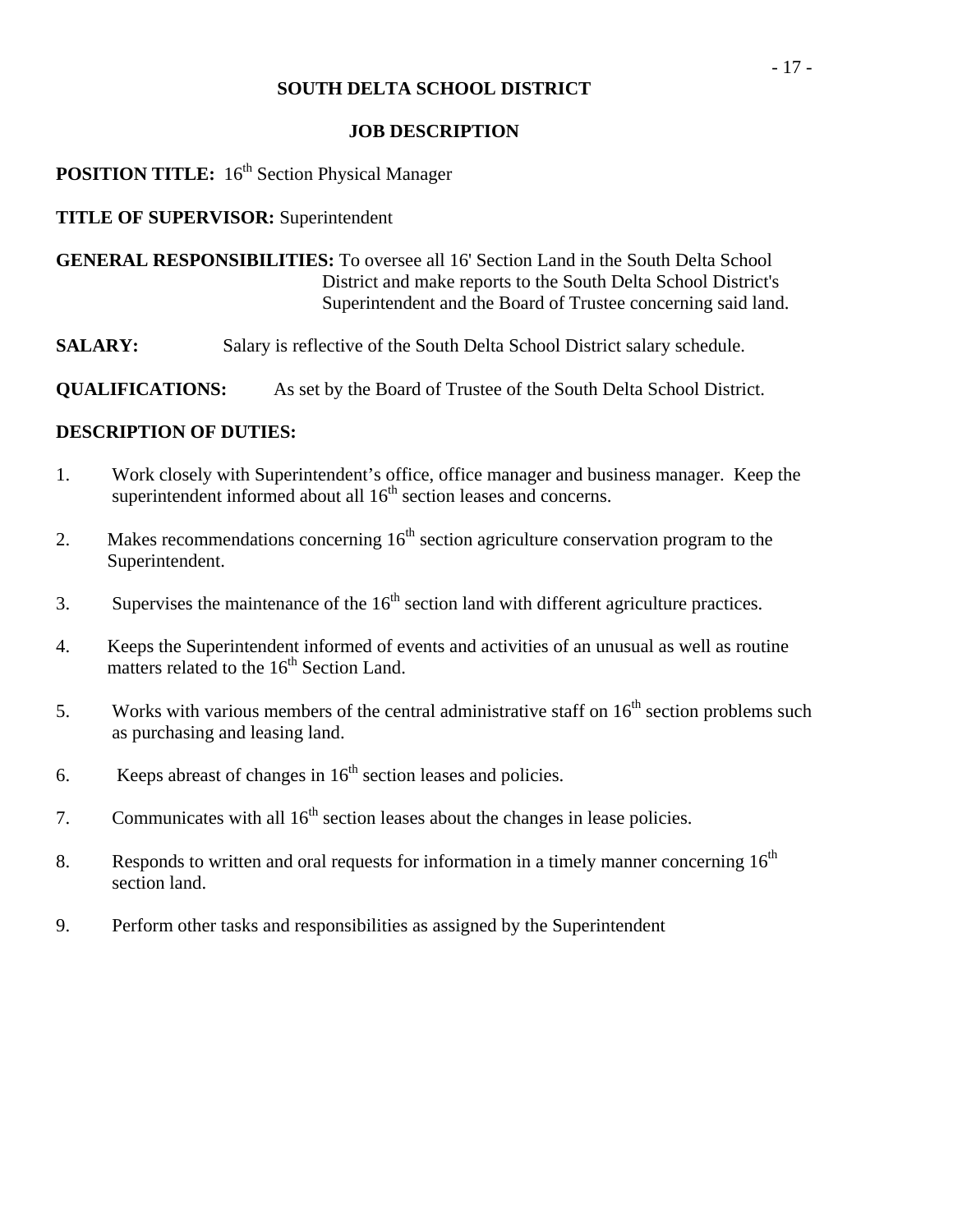## **SOUTH DELTA SCHOOL DISTRICT JOB DESCRIPTION**

## **POSITION TITLE:** Financial Officer

**TITLE OF SUPERVISOR**: Superintendent

## **GENERAL RESPONSIBILITIES:**

# **SALARY: Salary is reflective of the South Delta School District salary schedule.**

# **QUALIFICATIONS:**

- 1. A Bachelor of Business Administration degree from a four (4) year accredited university with a concentration in accounting.
- 2. Have at least five (5) years experience in Mississippi School District Accounting.
- 3. Must obtain a current valid certificate endorsed in school administration from the State Department of Education.
- 4. Be familiar with all financial requirements issued by the State Audit Department, Federal Grantors, and other state and federal agencies
- 5. Be able to communicate the school districts financial situations to the school board and the superintendent.
- 6. Be able to work closely with the other school administrators and federal program coordinators.
- 7. Eighteen (18) hours of continuing training must be completed each year to maintain certificate.

- 1. The Business Administrator is responsible for all financial accounting records. It is his/her responsibility to assure that the financial records comply with the financial accounting manual for Mississippi Public School Districts prescribed by the Office of the State Auditor.
	- 2. The Business administrator shall report to the Superintendent and Board of Education on a monthly basis the financial condition of the school district. This reporting must include all information required by the State Audit Department.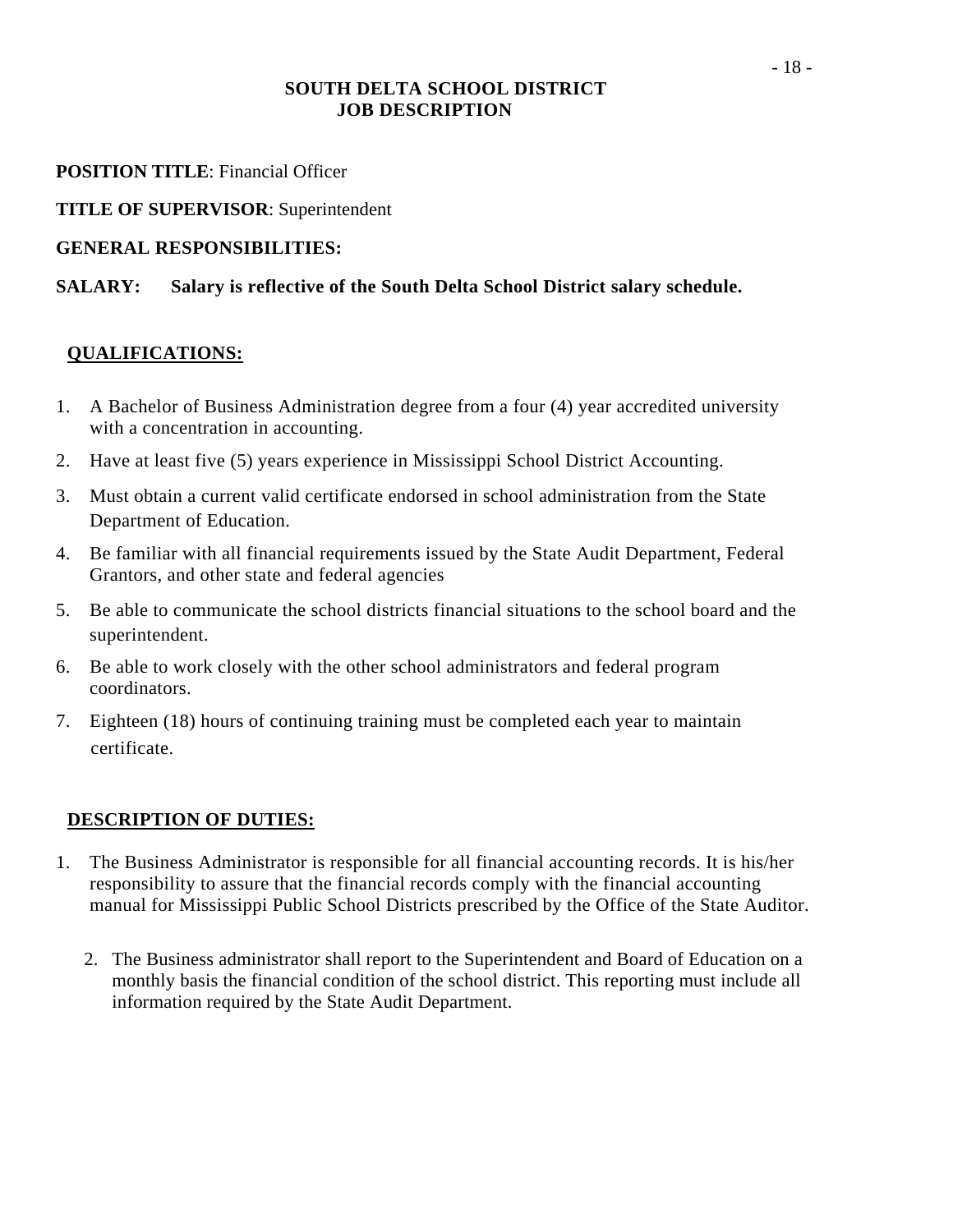## **Financial Officer**

## **PAGE 2**

- 3. The Business Administrator is responsible for supervising the Accounts Payable Clerk and Payroll Clerk. It is his/her responsibility to review all work performed by these clerks. He must also be available to assist and guide in their daily work.
- 4. The Business Administrator is responsible for the preparation of the annual budget. Under the supervision and advice of the superintendent the Business Administrator must prepare the schools annual operating budget. The Business Administrator must insure that the budget is prepared in compliance with all requirements of the Department of Education and The Department of Audit.
- 5. The Business Administrator is responsible for the year end financial statements. He must insure that the financial statements comply with the State Audit Department's requirements. He must also produce all records to he auditors upon request.
- 6. The responsibility of the Business Administrator for all purchasing is to insure that all requisitions do not exceed the budget amount and that they meet all purchasing laws. He must approve all requisitions before purchase orders are produced and submitted to the superintendent.
- 7. The Business Administrator must reconcile the financial accounting records to the monthly bank accounts and report the reconciled balances to the Board of Education.
- 8. It is the responsibility of the Business Administrator to insure that the district complies with all state and federal laws concerning all financial matters.
- 9. Any other duties assigned to the Business Administrator by the Superintendent.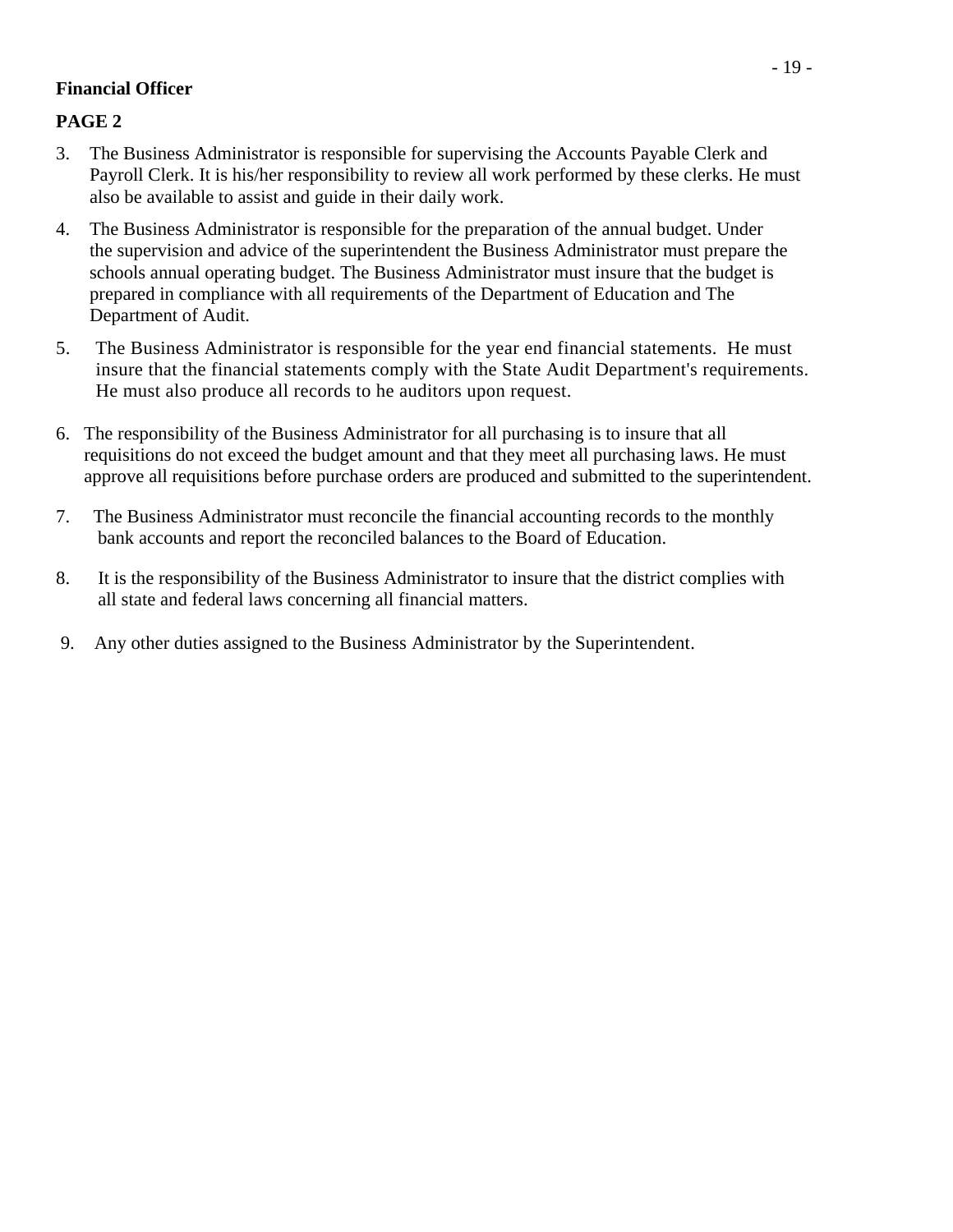## **Position Title:** Fixed Asset Clerk

## **Qualifications:**

- 1. Must have at least a high school diploma or GED equivalent;
- 2. Must have some knowledge of accounting procedures;
- 3. Demonstrate aptitude or competence for assigned responsibilities which includes word processing and computer skills;
- 4. Must be punctual and dependable in reporting to work;
- 5. Must cordially greet and demonstrate good interpersonal skills when working with the general public and staff; and
- 6. Must be able to withstand pressure.
- **Reports to:** Financial Officer
- **Job Goal:** To contribute to the efficient operations of the business officer in its vital role in the education process

## **Job Tasks and Performance Responsibilities Include:**

- 1. **Processing of Purchase Orders** The accounts payable clerk receives requisitions prepared throughout the district. The accounts payable clerk reviews the requisition for errors and completion, and then gets approval from the business manager of fund availability for the purchase. After getting the business manager's approval the accounts payable clerk then key enters the requisition into the main computer system which produces the purchase order. The accounts payable clerk then takes the purchase order to the superintendent for his/her approval of the purchase and disperses the purchase order as necessary.
- 2. **Processing of Invoices** The accounts payable clerk receives all invoices, stamps them as to the date received, and files them in their appropriate place. Nearing the end of the month, the accounts payable clerk matches all invoices with purchase order and requisitions, checks the invoice in detail against the purchase order, checks the fund coding, and then key enters the invoices into the computer. When all invoices have been key entered, the computer system produces the claims docket for board approval. Following board approval, the accounts payable clerks assists in writing the checks, matches checks with remittances, and mails checks.

## 3. **Fixed Assets** –

- Maintains a master fixed assets inventory ledger.
- Maintains property and equipment (general fixed assets) records by posting additions and deletions.
- Periodically audit and verify inventory records and equipment (general fixed assets) at all locations.
- Performs a 100 percent audit of all fixed assets annually.
- Post records on all equipment transferred within the district.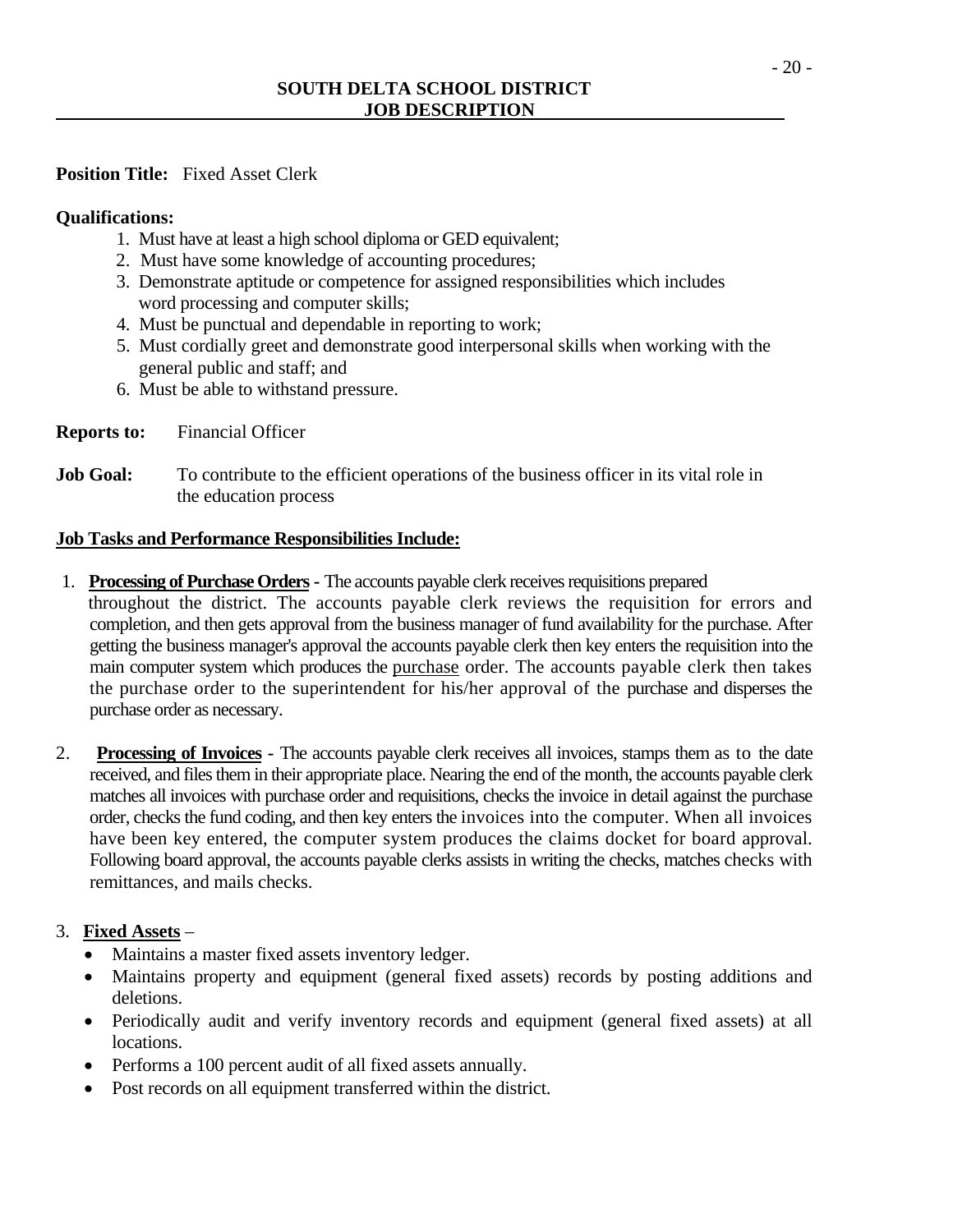## **FIXED ASSET CLERK PAGE 2**

- Produces fixed assets reports as requested by principals/supervisors.
- Submit inventory to be retired to the business manager for Board approval.
- Keeps a monthly report of all additions, transfers and deletions.
- 4. Maintains a pleasant and positive public relations image through telephone communications, assistance to individuals on a walk-in basis, and excellent rapport with co-workers.
- 5. Performs usual office routines.
- 6. Maintains all office records as required.
- 7. Assume added performance responsibilities as assigned by the Superintendent of Education and/or Financial Officer.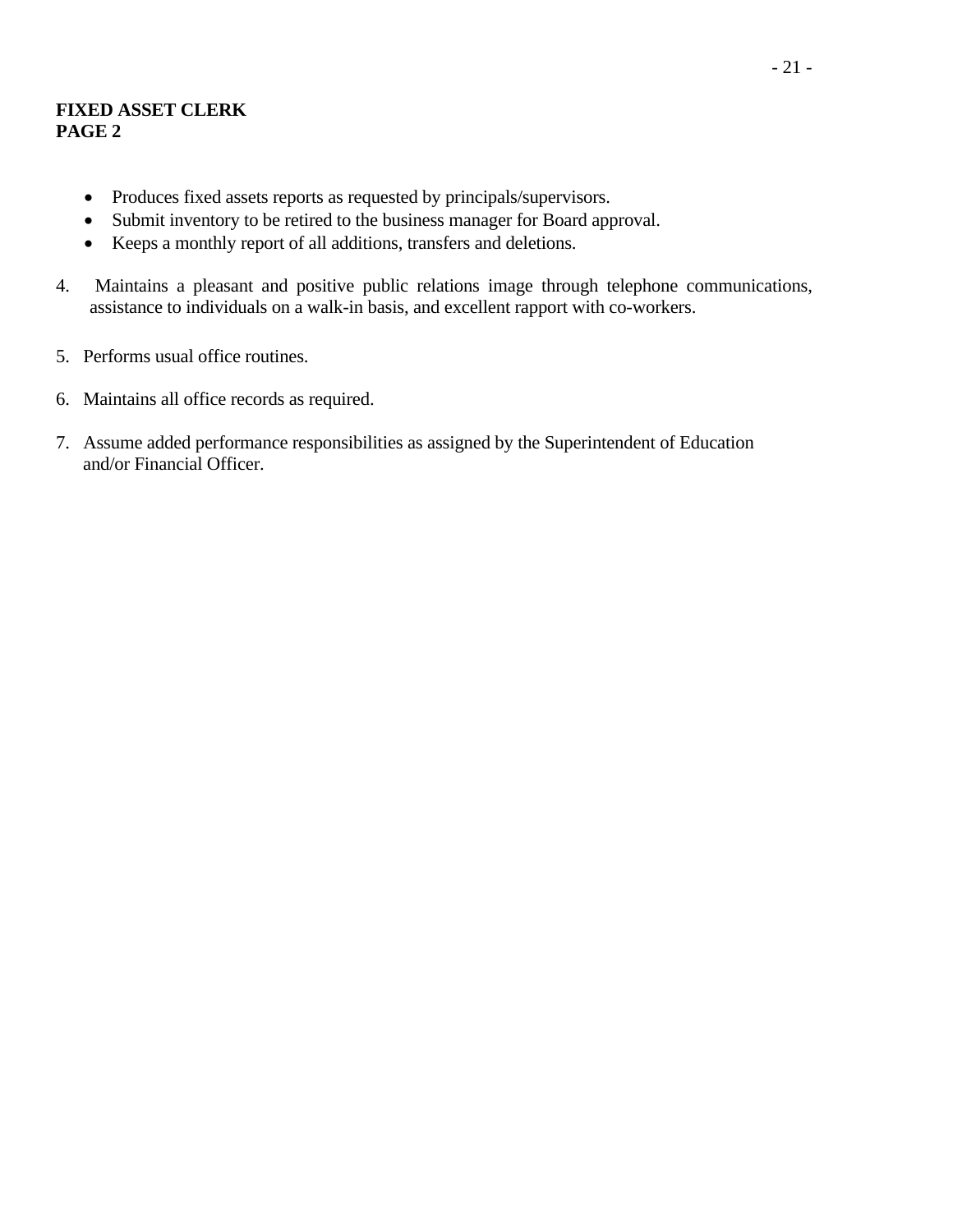## **Position Title:** Payroll Clerk

#### **Qualifications:**

- **1.** Must have a High school diploma with at least one (1) year of Accounting with an accredited college;
- 2. Must have at least five (5) years experience in payroll related responsibilities;
- 3. Must be familiar with all requirements of Federal and State agencies regarding payroll reporting;
- 4. Must be familiar with Wage and Labor Laws;
- 5. Must have an understanding of cafeteria plans and be able to implement such;
- 6. Must have a working knowledge of computers and be able to set up, enter, and process payroll information;
- 7. Must be punctual and dependable in reporting to work; and
- 8. Must cordially greet and demonstrate good interpersonal skills when working with the general public and staff.

**Reports to:** Financial Officer

**Job's Goal:** To contribute to staff morale by the prompt and accurate handling of all payroll matters.

## **Job Tasks and Performance Responsibilities Include:**

- 1. Maintains a pleasant and positive public relations image through telephone communications, assistance to individuals on a walk-in basis, and excellent rapport with co-workers.
- 2. Provide a contract or work agreement for all positions based on salaries and employees approved by the Board of Trustees on a yearly basis and as new employees come in or new positions are approved. Set up personnel files with all necessary identification forms, certification, if applicable, and copies of contracts.
- 3. Provide tax forms, retirement cards, and insurance application forms to new employees and to those wishing to make changes. Enter information from above forms into the computer.
- 4. Send out leave reports at the beginning of each pay period to the administrator or supervisor at each district site listing each employee and their available leave.
- 5. Review time sheets, leave reports, and work agreements monthly. Enter hours, leave time, and substitute pay into computer for computation of payroll.
- 6. Reconcile insurance invoices monthly, entering changes and updates into computer. Record garnishments, court ordered withholdings, bank warrants, and credit union deductions, verifying continuation of such on a monthly basis.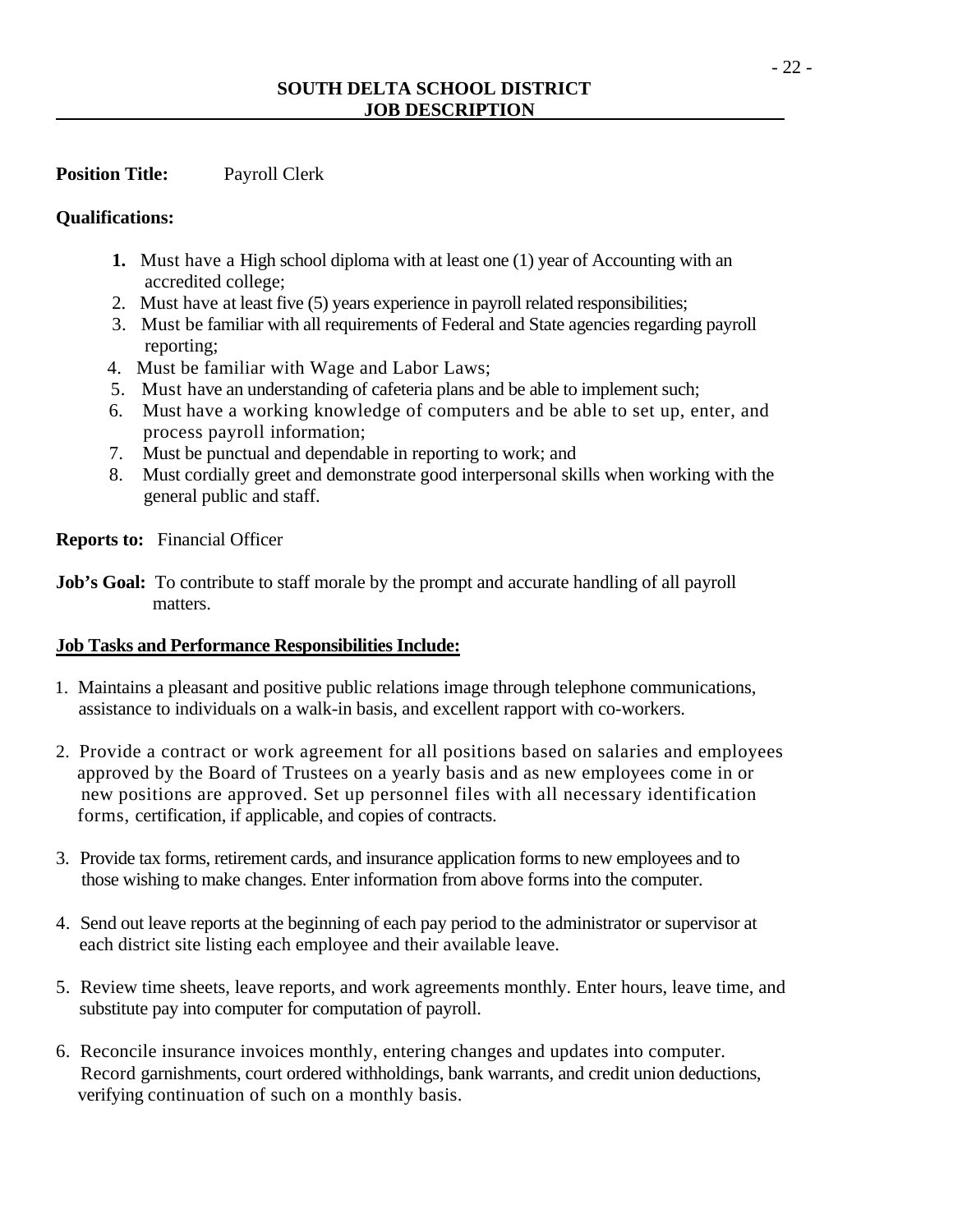#### **PAYROLL CLERK PAGE 2**

- 7. Compile a listing of substitutes to be paid each month for Board approval.
- 8. Compute monthly payroll on main computer system. After verifying reports for accuracy, print payroll reports and checks. Make journal entries and post all payroll transactions to general ledger. Send payroll checks to Superintendent for signatures; sort checks for distribution to employees at each site. Prepare information for finance officer to make necessary payroll clearing transfers.
- 9. Figure payroll tax deposits for federal and state agencies. Print checks for all payroll deductions and mail out with invoices.
- 10. Prepare retirement report and send payment for contributions monthly to Public Employees Retirement System (PERS).
- 11. Prepare quarterly payroll reports, yearly payroll summary reports, and W-2 reports for employees at calendar year end. Prepare fiscal year end reports and close out school year.
- 12. Enter salary schedules for upcoming school year into computer and print contracts for those employees returning. Prepare budget reports from contract information.
- 13. Verify employment by telephone or mail in verifications requested by various agencies.
- 14. Fill out requests for wage information sent to the school district by agencies with assistance programs.
- 15. Respond to unemployment notices as to reasons employees have either left our employment or been dismissed, along with salaries for stipulated time periods. Follow up on any notices that do not seem legitimate.
- 16. Attend various workshops or seminars pertaining to State Department of Education requirements, Wage and Labor laws, PERS reporting and requirements, insurance and computer updates.
- 17. Assume added performance responsibilities as assigned by the Superintendent of Education and/or Financial Officer.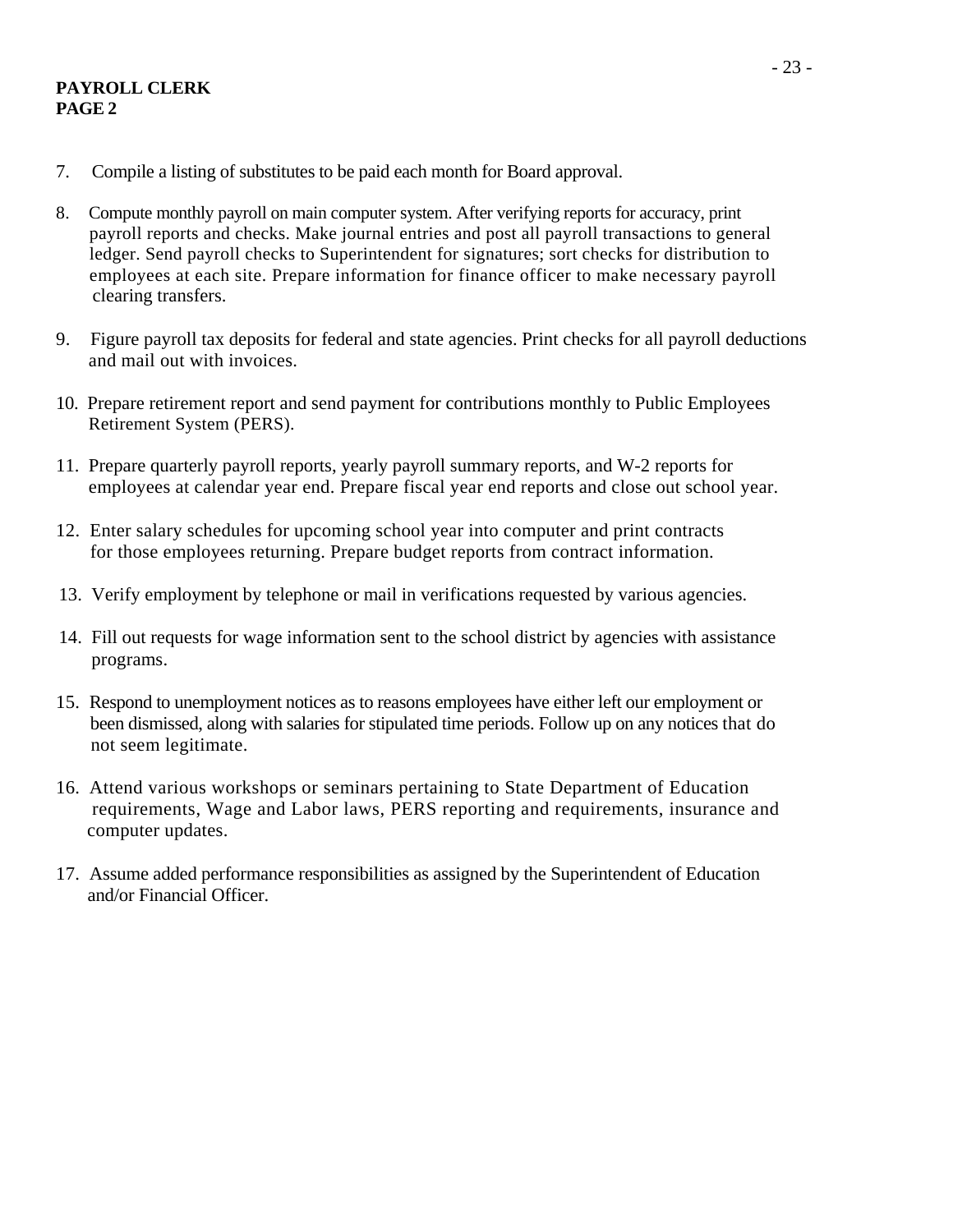## **JOB DESCRIPTION**

# POSITION TITLE: Activity Fund Bookkeeper

TITLE OF SUPERVISOR: Financial Officer

SALARY: Salary is reflective of the South Delta School District salary schedule.

- l. The Activity Fund Bookkeeper is responsible for finances of all extra-curricula activities in the entire district.
- 3. The Activity Fund Bookkeeper journalizes and posts all money received and keeps a balance for each account.
- 4. The Activity Fund Bookkeeper issues purchase order numbers and completes the purchase order upon receipt of the requisition. The invoice, when received, is then matched with the requisition and purchase order. This completes the process, making the invoice ready for payment.
- 5. The Activity Fund Bookkeeper writes checks for these invoices journalizes and posts.
- 6. The Activity Fund Bookkeeper the end of each month reconciles checkbook with the bank statement; completes forms and hands all records to Business Administrator so that he/she can incorporate this report with his/hers.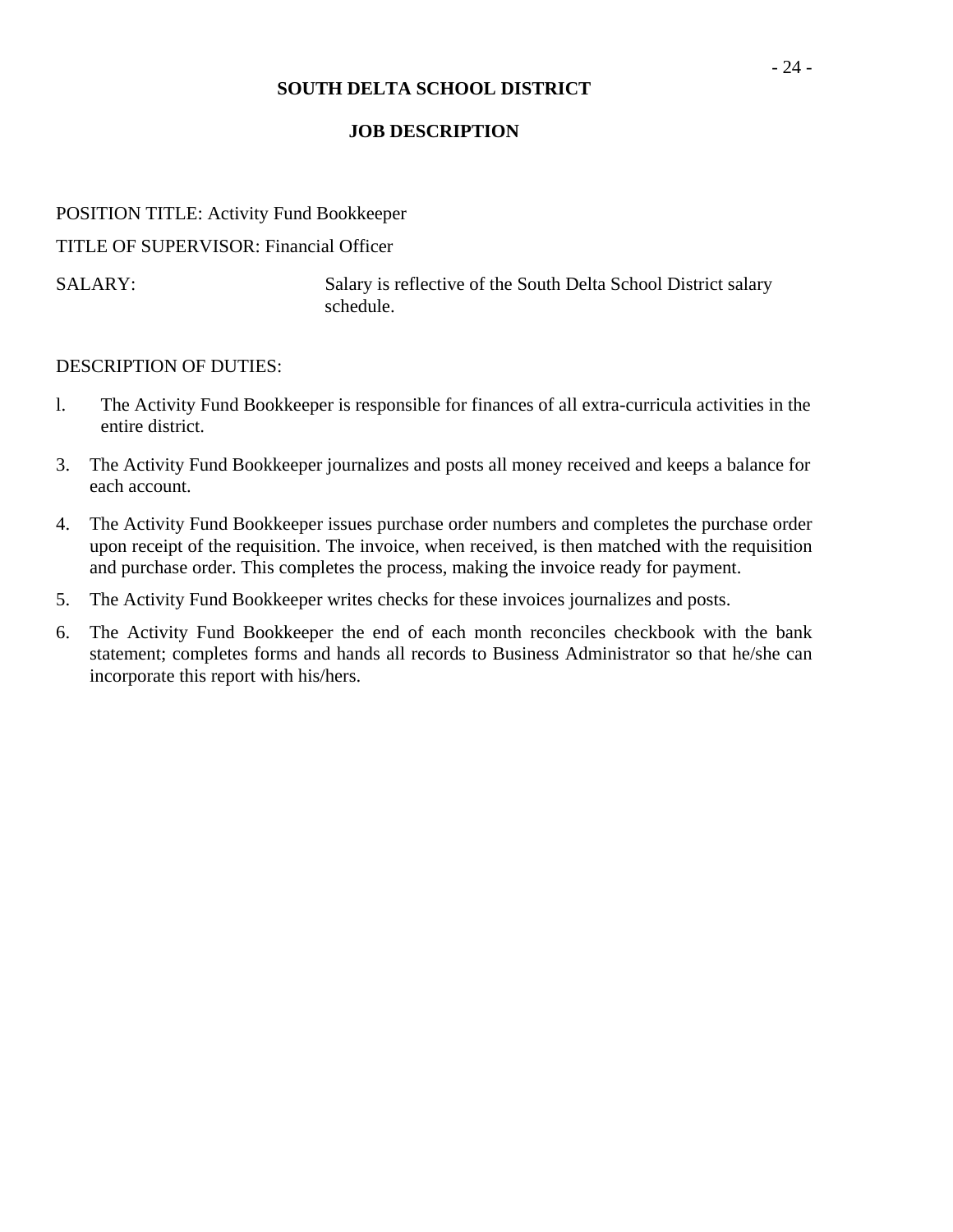## **SOUTH DELTA SCHOOL**

## **DISTRICT JOB DESCRIPTION**

## **POSITION TITLE: Director of Food Service**

## **TITLE OF SUPERVISOR: Superintendent**

**GENERAL RESPONSIBILITIES:** Plans, organizes, and directs the school food service program in the school district.

**SALARY:** Salary is reflective of the South Delta School District salary schedule. **QUALIFICATIONS:** 

## **Educational requirements include:**

- l. A Bachelor's Degree from an accredited college or university with a major in dietetics; foods and nutrition; hotel and restaurant management; institutional management; institutional, business, or public administration; or a related field.
- 2. Status as a Registered Dietitian with the American Dietetic Association and/or certification as a Director of Food Service.

- 1. Directs the district wide school food service program in conformance with federal and state laws and regulations, local and state health ordinances, and school district policies.
- 2. Develops and recommends changes in food service program policies and procedures to district administrators, including application processing and meal ticket or token handling procedures under the free and reduced-price meal program for needy students.
- 3. Provides liaison between education and food service staffs in establishing and conducting nutrition education programs.
- 4. Prepares and administers the food service department budget, including subsidy and other income projections and control of expenditures.
- 5. Analyzes food service department financial statements and takes corrective action, when necessary, to prevent financial loss.
- 6. Develops and implements standards for the operation of an efficient, sanitary, and high quality food service program.
- 7. Develops specifications for and orders food, related supplies, and food service equipment.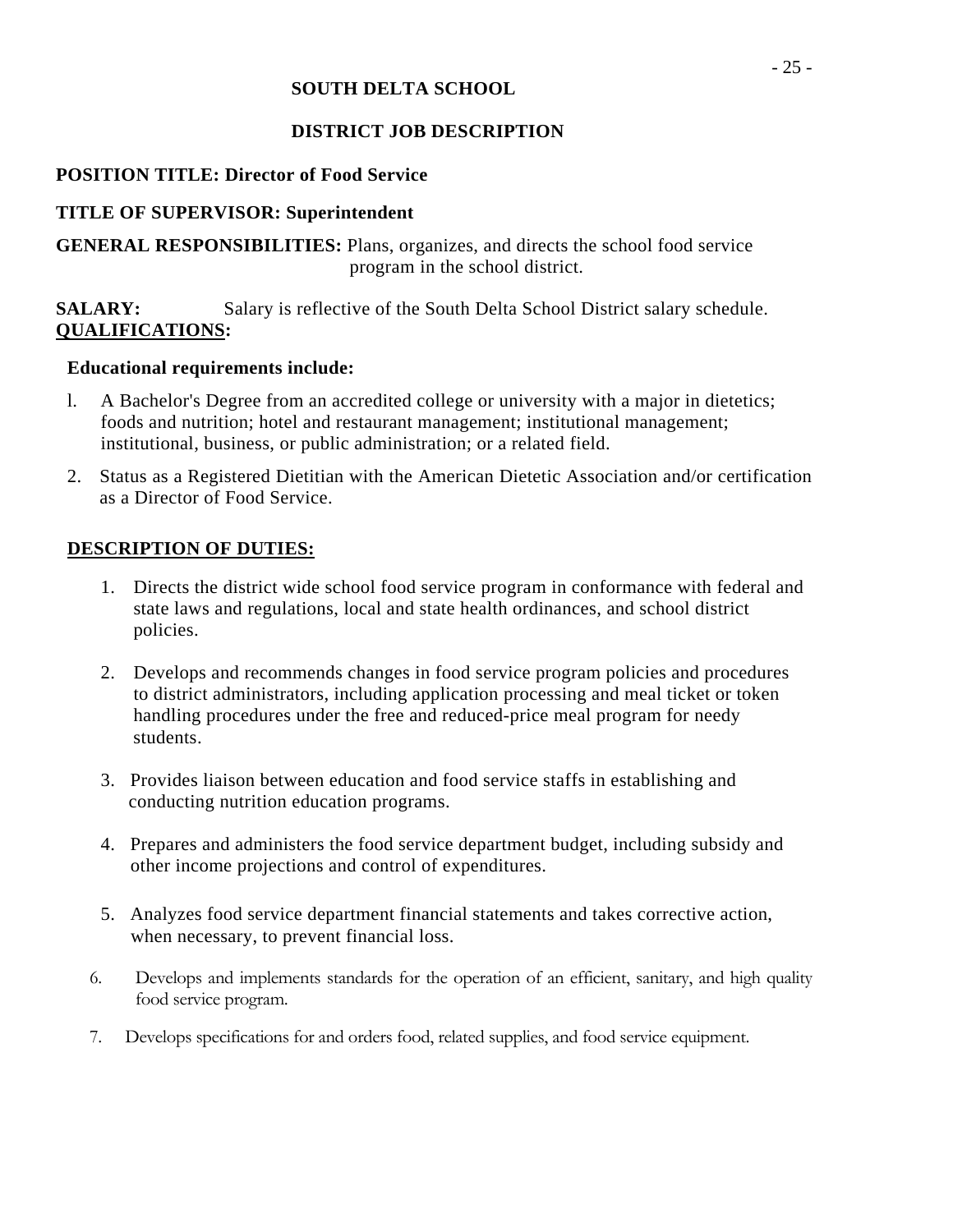## **Director of Food Service Page 2**

- 8. Orders USDA-donated foods when available and assures its proper use in accordance with government regulations.
- 9. Tests food and other products prior to and after purchase to determine acceptability.
- 10. Works with vendors regarding new products and services and/or problems involving their products.
- 11. Develops and tests menus and recipes, plans menus that provide nutritional and appetizing foods, and recommends prices for all operations.
- 12. Plans and directs district wide meetings and workshops to provide training on food preparation and service, sanitation, and nutrition.
- 13. Selects, assigns, transfers, handles grievances, and recommends discipline of food service personnel in accordance with district policies and procedures.
- 14. Reviews and provides input in wages, benefits, working conditions, costs, and other issues to the personnel office, on behalf of the food service department.
- 15. Develops public information materials and media releases pertaining to school food service programs.
- 16. Meets with students, teachers, parents, vendors, employees, and community groups on school food service program matters.
- 17. Conducts research in and keeps abreast of developments in school food service management and in nutrition education.
- 18. Performs related duties as assigned.
- 19. Supervises the purchasing of food, related supplies, and food service equipment through formal and informal bid solicitation and the awarding of purchase orders in accordance with district policies and state and federal laws.
- 20. Supervises accounting functions pertaining to school food service operations and financing.
- 21. Is responsible for the preparation and sale of meals for school-related and community functions and/or other public or private agencies, under a contractual relationship.
- 22. Coordinates the district's nutrition education program for students.
- 23. Supervises capital outlay projects.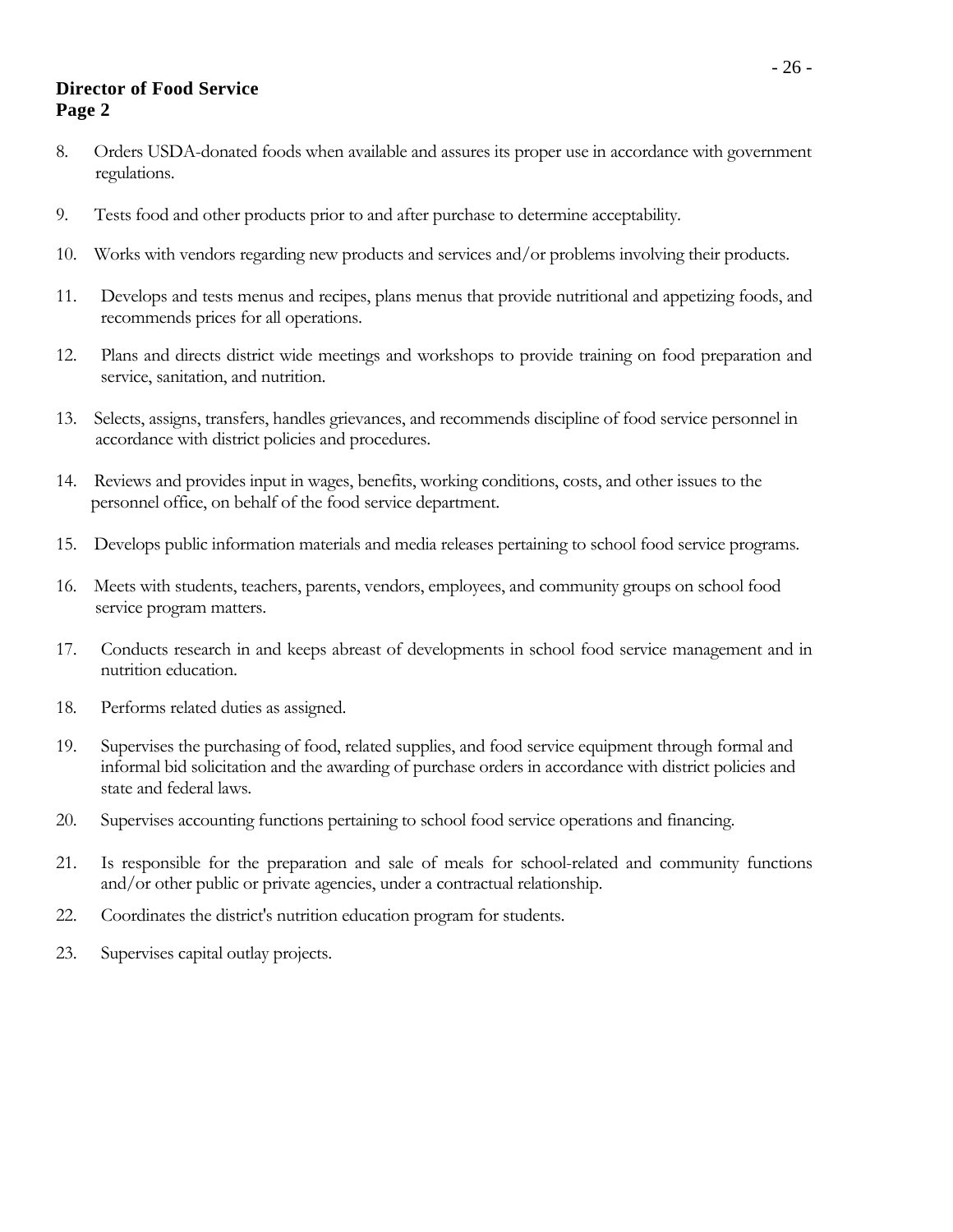## **Director of Food Service Page 3**

#### **Knowledge and Abilities Required**

#### **Must have the knowledge of**

- 1. Federal and state regulations governing child nutrition programs, such as free and reduced price meals for needy students, USDA-donated food usage, and competitive food sales.
- 2. Principles of good nutrition and their application to school food service and the nutritional well being of students.
- 3. Food sanitation principles and control of microbiological and physical contamination of food.
- 4. Food testing procedures, including sensory evaluation.
- 5 . Management principles of accounting, budget, data processing, purchasing, and personnel management.
- 6. Qualit**y** food preparation, service, storage, delivery, sanitation, and safety.
- 7. Principles of work scheduling and time and motion studies.
- 8. Staffing formulas and work production standards.
- 9. Principles of food merchandising.
- 10. Menu planning to meet nutritional needs and taste preferences of students and to control plate waste.
- 11. Food pricing and portion control.
- 12. Kitchen layout and food, supply, and food service equipment specification preparation.
- 13. Purchasing ethics.

#### **Must have ability to:**

- 1 . Apply professional knowledge and administrative ability in directing a comprehensive school food service program.
- 2. Establish and maintain cooperative working relationships with school administrators, teachers, students, community groups, vendors, employees, and their organizations, subordinate personnel, and the general public.
- 3. Direct and supervise employees for maximum productivity and morale.
- 4. Analyze situations accurately and adopt appropriate courses of action.
- 5. Speak before groups and write effectively.

#### **Physical abilities include:**

Ability to travel to various district facilities.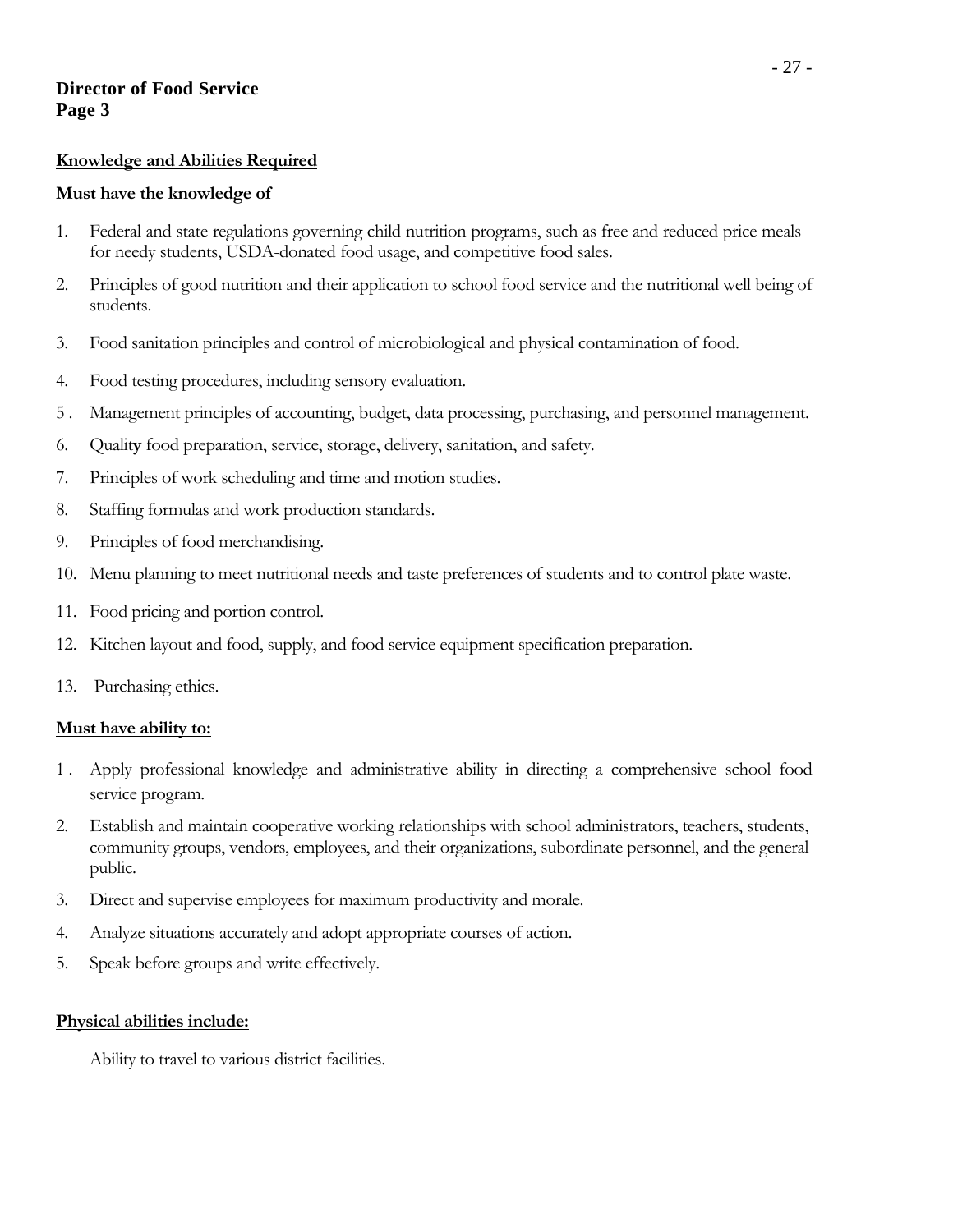#### **JOB DESCRIPTION**

#### **POSITION TITLE:** Food Service Manager

**TITLE OF SUPERVISOR:** Director of Food Service

GENERAL RESPONSIBILITIES: The manager is responsible for the efficient operation of food service programs in an individual school within the budget restraints under the direction and guidance of the Office of Food Service in coordination with the principal(s).

**SALARY:** Salary is reflective of the South Delta School District salary schedule.

#### **QUALIFICATIONS:**

- 1. A minimum of a high school diploma or equivalent and four years' experience in food service preferred; or a degree in foods and nutrition, institution management, or a related field or a combination of education and experience equivalent to either of the above.
- 2. Special training beyond a high school education -- e.g., a bachelor's degree, an associate degree or a certificate in school food service management is recommended.
- 3. Ability to read and write English and complete basic math.
- 4. Physical fitness and emotional stability to carry on the responsibilities of the job.
- 5. Ability to organize, delegate, instruct, train, supervise, evaluate, and discipline people.
- 6. Ability to extend a recipe and accurately determine food requirements.
- 7. Ability to prepare and maintain necessary records.
- 8. Ability to operate an efficient program within the budget restraints.
- 9. High personal standards for food service.
- 10. Interest in merchandising food and in selling the program.
- 11**.** Interest in children.
- 12. Courtesy and tact in dealing with people.
- 13. Transportation to and from work.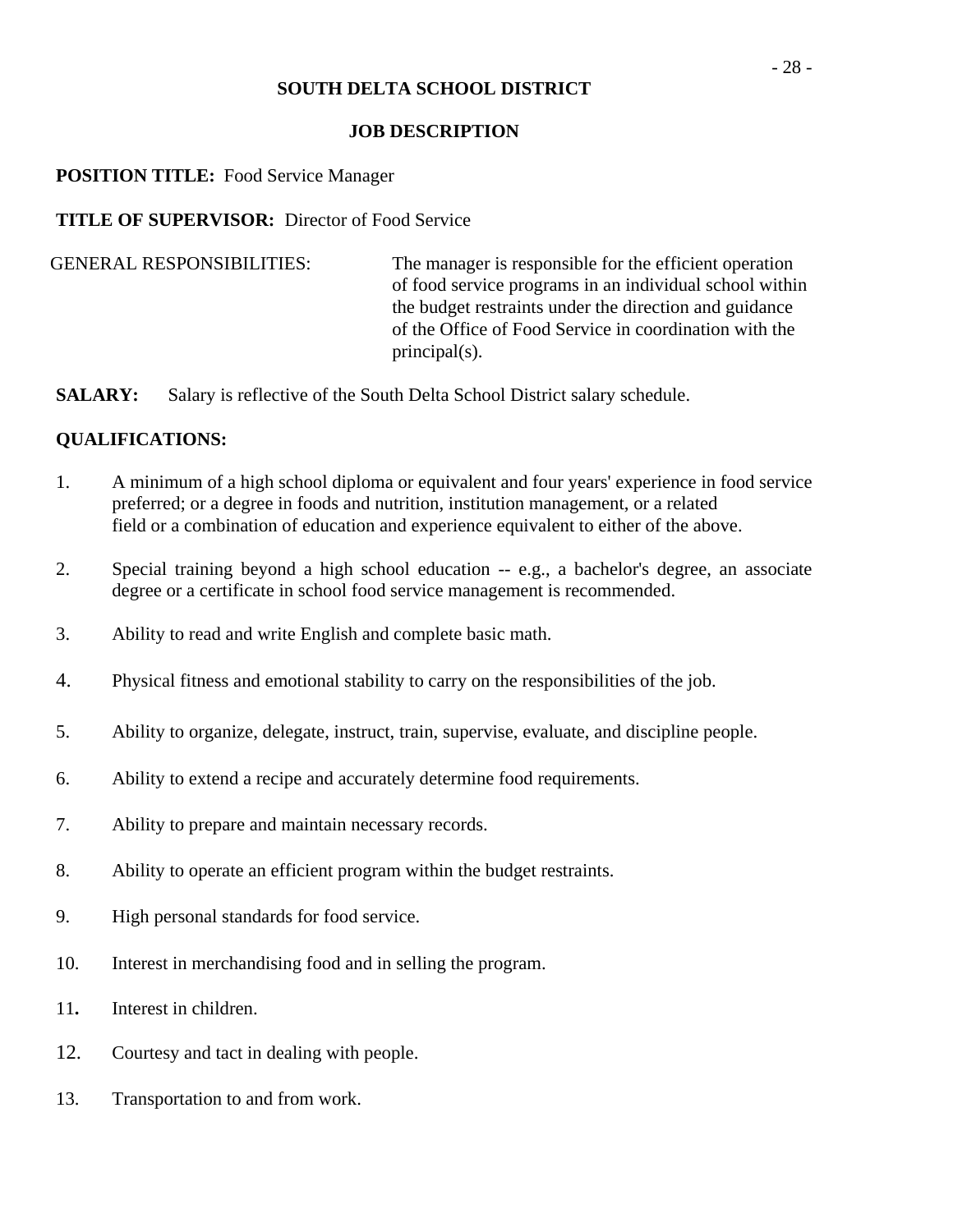#### FOOD SERVICE MANAGER PAGE 2

- 1. Coordinate food service with school activities.
	- a. Strives for good public relations with customers, co-workers, supervisor, and community.
	- b. Cooperates with principal, faculty, students and staff to make the food service program an integral part of the total school program.
	- c. Endeavors to increase participation in school food service.
	- d. Strives to improve the food service program.
	- e. Arranges, plan, prepare, and serve meals for special functions as needed.
- 2. Train, supervise, direct, and evaluate each employee on the staff.
	- a. Provides leadership and direction of goals for the staff.
	- b. Trains assistant(s) in all phases of duties, and function in the manager's absence.
	- c. Designates and instructs a specific staff employee to function in the absence of the manager and/or the assistant manager(s).
	- d. Refers prospective employees to the Office of Food Service for interview.
	- e. Provides orientation and training to new employees.
	- f. Provides ongoing on-the-job training to staff in efficient operational practices.
	- g. Prepares and review with each employee the job description prior to the opening of school.
	- h. Prepares and post master daily production schedule.
	- 1. Instructs staff in accepted food service practices.
	- J. Informs staff of policy and procedural changes when received from the Office of Food Services.
	- k. Establishes and enforce standards for personal appearance and cleanliness and review them periodically with the staff.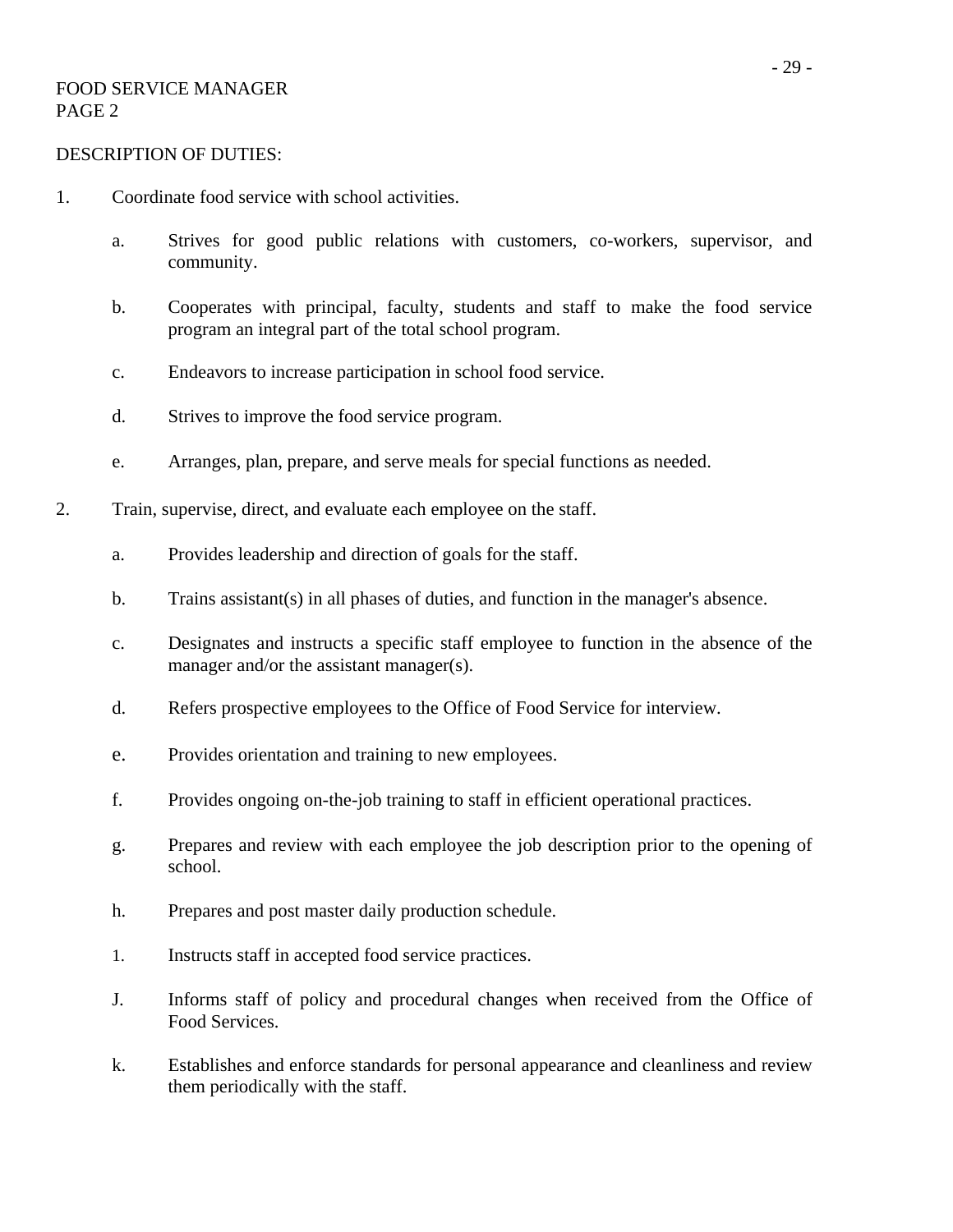## FOOD SERVICE MANAGER PAGE 3

- l. Strives to resolve staff grievances.
- m. Evaluates employee performance and discipline employees.
- 3. Maintain an efficient, well-organized food service program.
	- a. Supervises and assists in food preparation and serving, ensuring that food is tasty, served attractively and at the correct temperature, prepared economically, and portioned properly.
	- b. Uses correct quantity cookery techniques.
	- c. Enforces time and motion economy.
	- d. Demonstrates use and care of all equipment.
	- e. Practices and instructs staff in safety precautions in all phases of food service operations.
	- f Uses recommended sanitation measures.
	- g. Issues, extends, and use only recommended USDA and school district tested recipes.
	- h. Supervises proper handling, storing, and use of leftover food.
	- 1. Receives and verify deliveries and designate area for proper storage.
	- J. Inspects all areas of the kitchen before dismissing the staff and execute Night Check List.
	- k. Prepares orders (food, supplies, equipment) according to schedule and submit to Office of Food Service.
	- 1. Checks freezer/refrigerator temperatures daily on regular work days; check on Monday, Wednesday, and Friday on holidays and during summer.
- 4. Administer the food service program.
	- a. Operates the food service program within the budget, taking necessary steps to ensure that the program maintains a positive balance.
	- b. Supervises the counting and rolling of all money.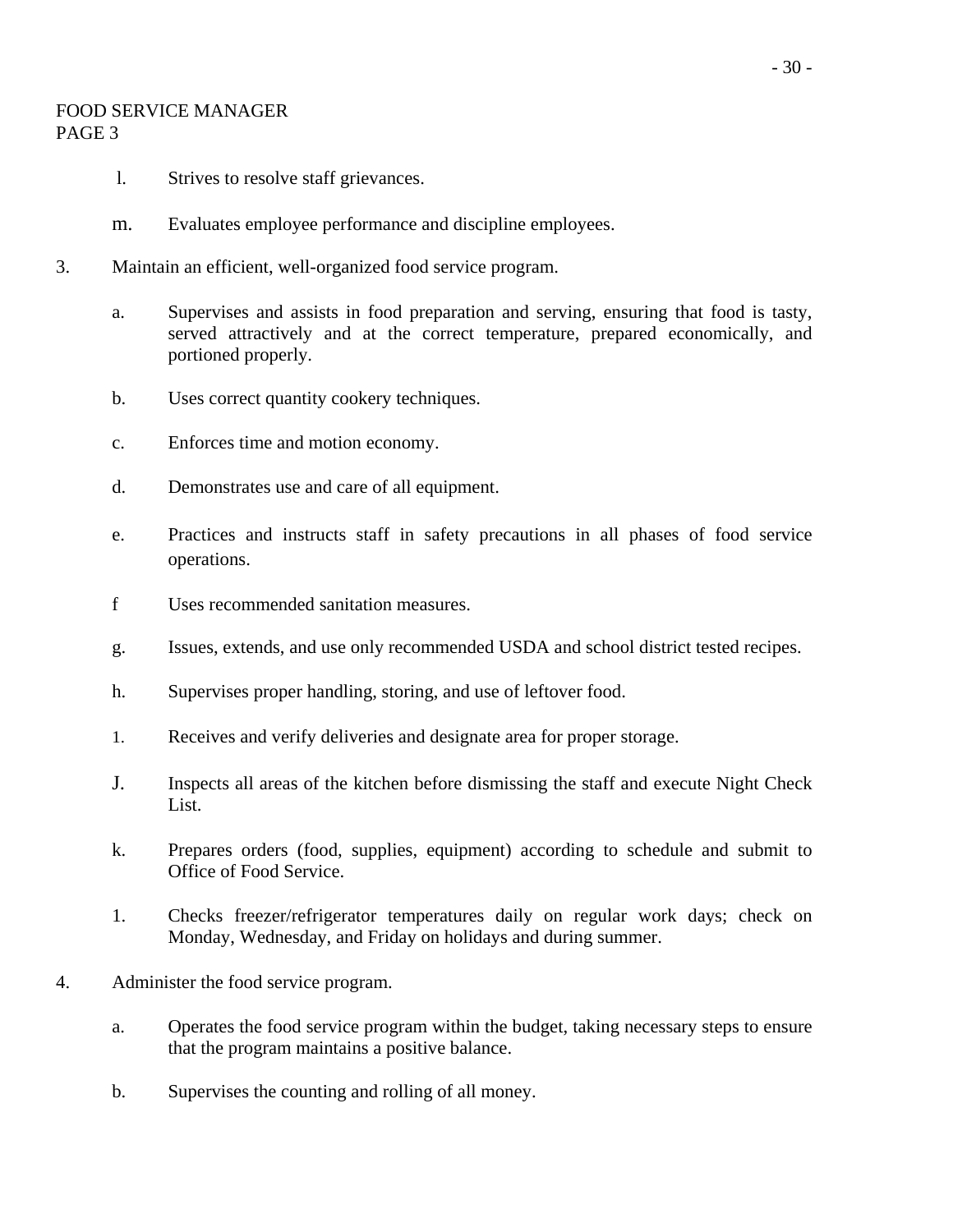#### FOOD SERVICE MANAGER PAGE 4

- c. Read, react, take appropriate action regarding, and inform staff of pertinent information before filing all notices, memoranda, and other official information.
- d. Prepares accurate records and *submit* them to the proper authorities at the designated time.
- e. Notifies principal and director of manager's absence.
- f. Requests approval from director when proposing deviation from policy.
- 5. Participate in all in-service meetings.
- 6. Perform related work as required by the Office of Food Services.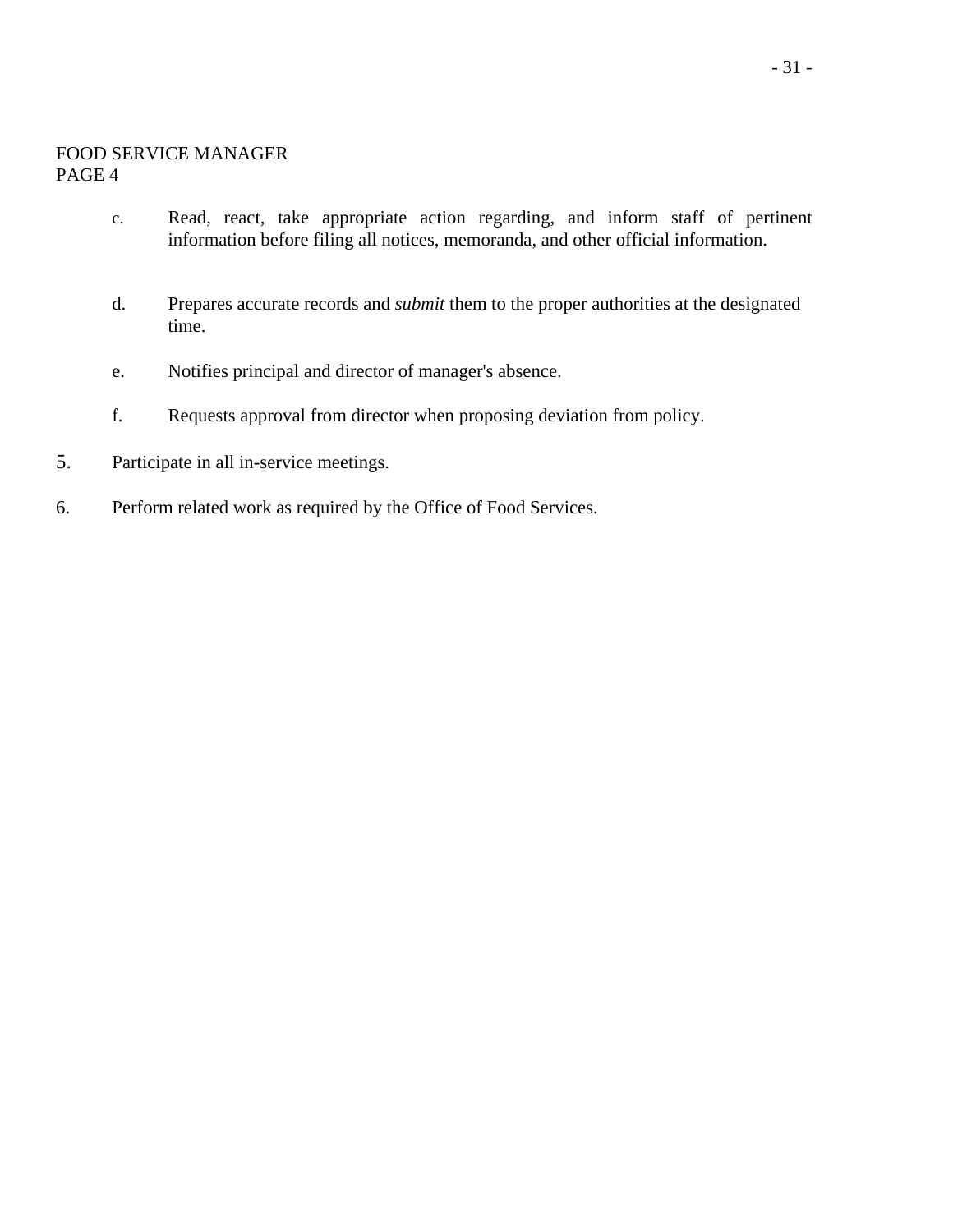## **JOB DESCRIPTION**

## **POSITION TITLE**: Cashier

## **TITLE OF SUPERVISOR**: Director of Food Service

 GENERAL RESPONSIBILITIES: The cashier works under the direction and supervision of the manager, and assumes responsibilities for all cash and non cash transactions at the point of service in the meal count and collection system. Responsible for any cashier's report for meals by category (free, reduced, paid, in-kind, adults).

**SALARY**: Salary is reflective of the South Delta School District salary schedule.

## **QUALIFICATIONS:**

- 1. A minimum of a high school diploma or equivalent and at least one (1) year experience as a cashier or sales clerk.
- 2. Ability to count and make correct change.
- 3. Ability to handle a crowded student environment.
- 4. Ability to read and write.
- 5. Ability to make quick and accurate observation of numbers.
- 6. Courtesy and tact in dealing with people.
- 7. Attend training meetings as required.
- 8. Physical fitness and emotional stability to carry on the responsibilities of the job.
- 1. Responsible for all cash handled.

- 2. Responsible for all meal counts by category.
- 3. Responsible for all cashier's reports and papers.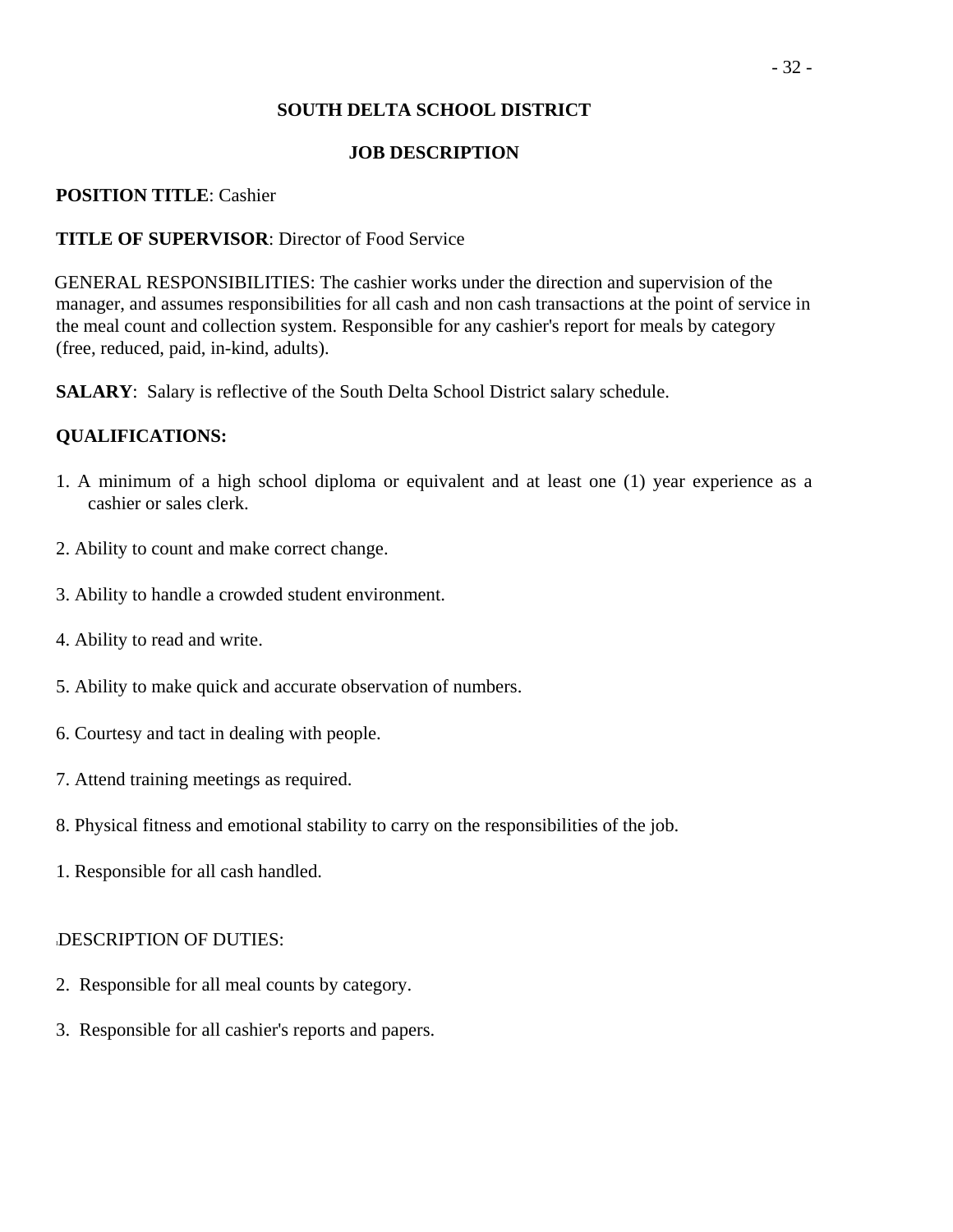## CASHIER PAGE 2

4. Responsible for ensuring that cashier's station is equipped with necessary and proper meal count sheet prior to serving first meal.

- 5. Responsible for change fund.
- 6. Responsible for notifying manager of new students without a number.
- 7. Responsible for ensuring that each student receives a reimbursable meal.
- 8. Notify manager at the earliest possible time when unable to work,
- 9. Perform any other duties as assigned.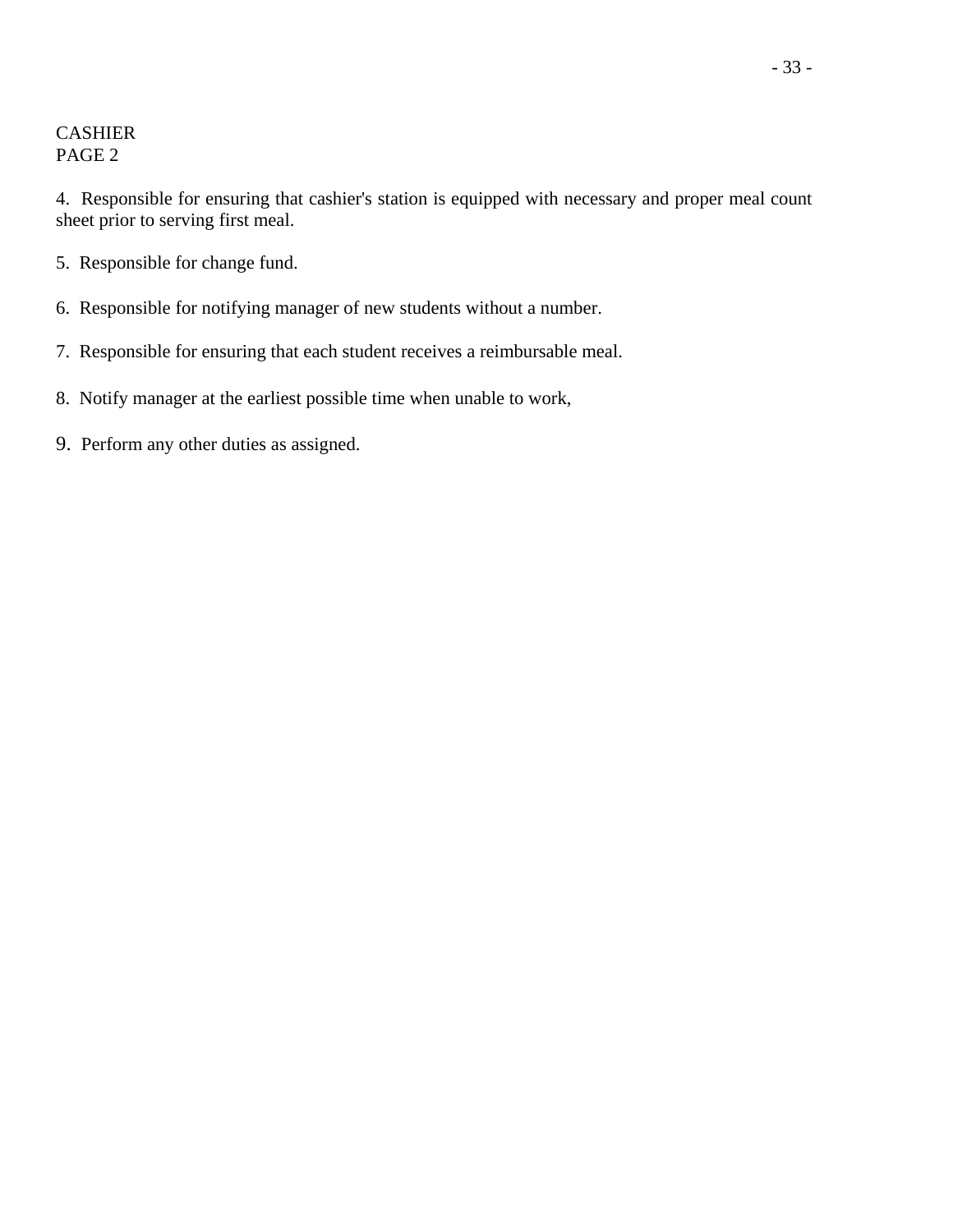#### **JOB DESCRIPTION**

# **POSITION TITLE**: Food Service Staff Employee

**TITLE OF SUPERVISOR:** Director of Food Service

GENERAL RESPONSIBILITIES: A staff employee is a staff member who assumes the responsibilities and duties designated by the manager. The staff employee is supervised by the manager and performs duties such as:

**SALARY:** Salary is reflective of the South Delta School District salary schedule.

# **QUALIFICATIONS:**

- 1. Ability and willingness to follow instructions, either written or oral.
- 2. Willingness to work in any situation when kitchen is involved.
- 3. Emotional stability and physical fitness to perform duties assigned at sufficient speed to carry out an efficient operation.
- 4. Personal standards of appearance and dress commensurate with those required by food service.
- 5. Interest in food preparation and service.
- 6. Courtesy and tact in dealing with people.
- 7. Interest in children and school programs.
- 8. Desire to put forth best effort in all assigned duties.
- 9. Ability to perform moderate physical work efficiently with continuous standing.
- 10. Ability and willingness to learn prescribed food preparation methods.
- 11. Ability to furnish own transportation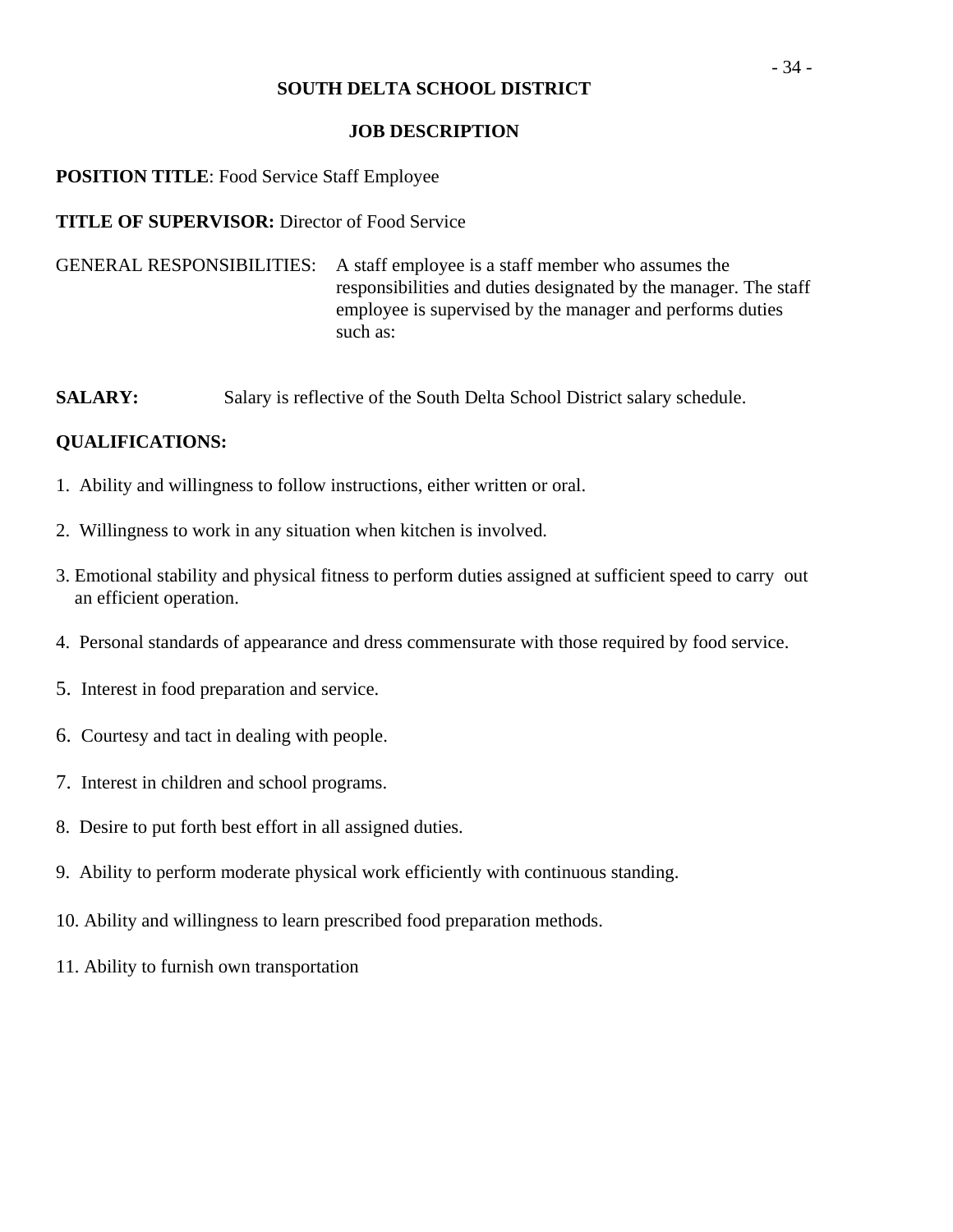#### FOOD SERVICE STAFF EMPLOYEE PAGE 2

- 1. Perform efficiently and to the best of his or her ability the duties assigned in relation to preparation of food, serving of food, cleaning all areas of the kitchen, or other assigned duties in the time allotted.
	- 2. Attend training meetings as required.
	- 3. Report to work at designated time, clock in, and remain on the job until dismissed by the manager.
	- 4. Notify manager at earliest possible time when unable to work.
	- 5. Maintain pleasant working relations with fellow employees by showing consideration for others, patience, respect, self-control, and other desirable character traits.
	- 6. Maintain desirable relations between school and community.
	- 7. Follow all policies of the School Board and instructions of the manager relating to safety measures, sanitation practices, personal standards, work techniques, and methods of performing duties.
	- 8. Perform duties involved in the safe preparation of handling food, cleaning and sanitizing of equipment and facilities, and serving of food.
	- 9. Perform other duties as assigned by the Food Service Supervisor.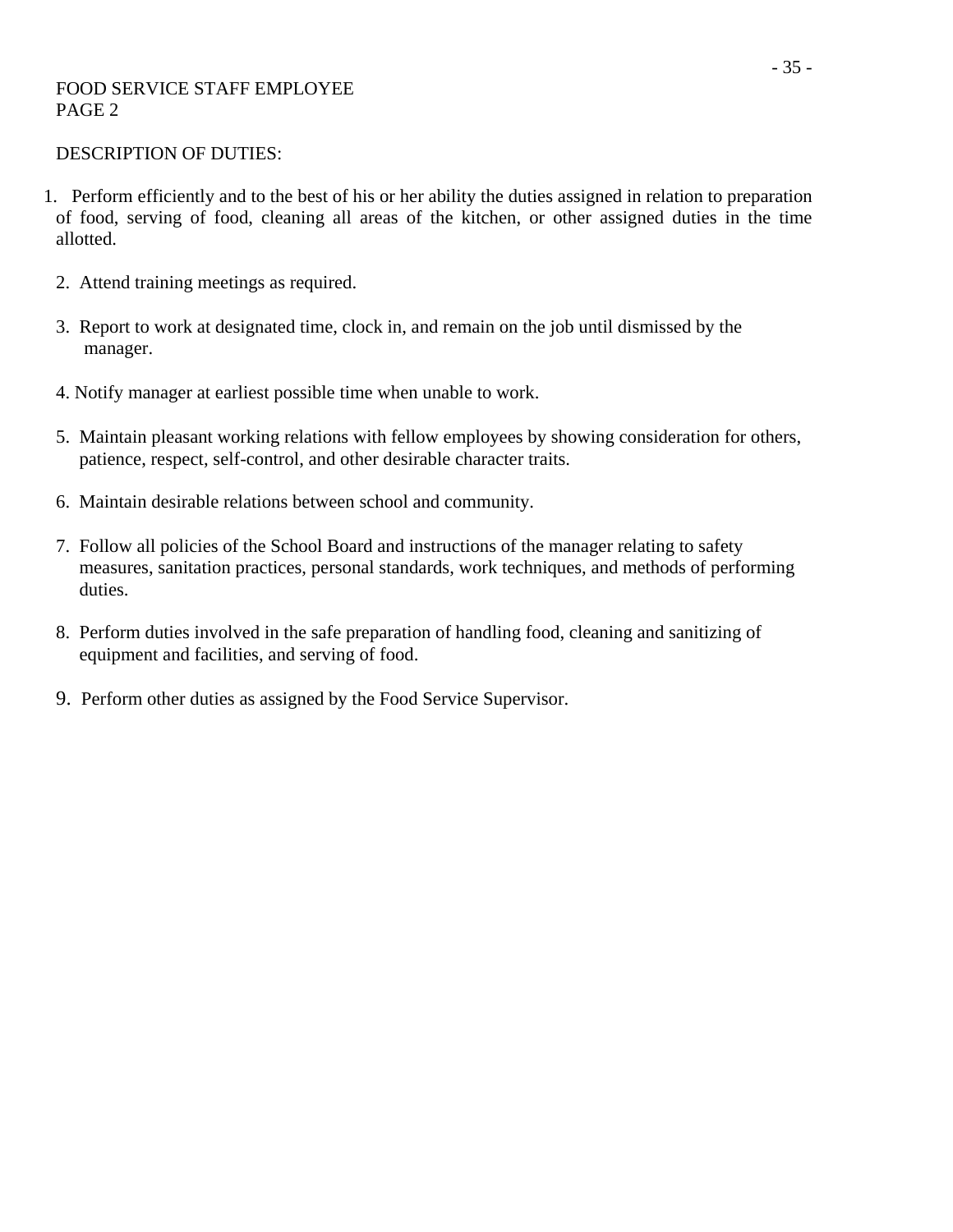#### **JOB DESCRIPTION**

#### **POSITION TITLE:** Food Service Substitute Employee

**TITLE OF SUPERVISOR:** Director of Food Service

 GENERAL RESPONSIBILITIES: The substitute employee, under close supervision, performs (in the absence of a regular employee) the more routine duties involved in the preparation and serving of food and in cleaning the kitchen equipment and facilities. The work requires continuous standing, moderate physical work, and the ability to work harmoniously with others.

**SALARY:** Salary is reflective of the South Delta School District salary schedule.

## **QUALIFICATIONS:**

- 1. Ability to read and write and follow oral and written directions.
- 2. Ability to learn and follow prescribed preparation methods of handling food and supplies.
- 3. Capability of being available on short notification.
- 4. Ability to furnish own transportation.

- 1. Assists with food preparation.
- 2. Operates equipment after receiving instructions,
- 3. Portions food.
- 4. Cleans kitchen equipment and work area.
- 5. Sets up serving counter.
- 6. Serves food on line after receiving instructions as to portion size.
- 7. Washes dishes, trays, flatware, pots, pans, utensils.
- 8. Washes dining room tables.
- 9. Unpacks supplies and assist with stocking dry storage shelves and/or refrigerator shelves.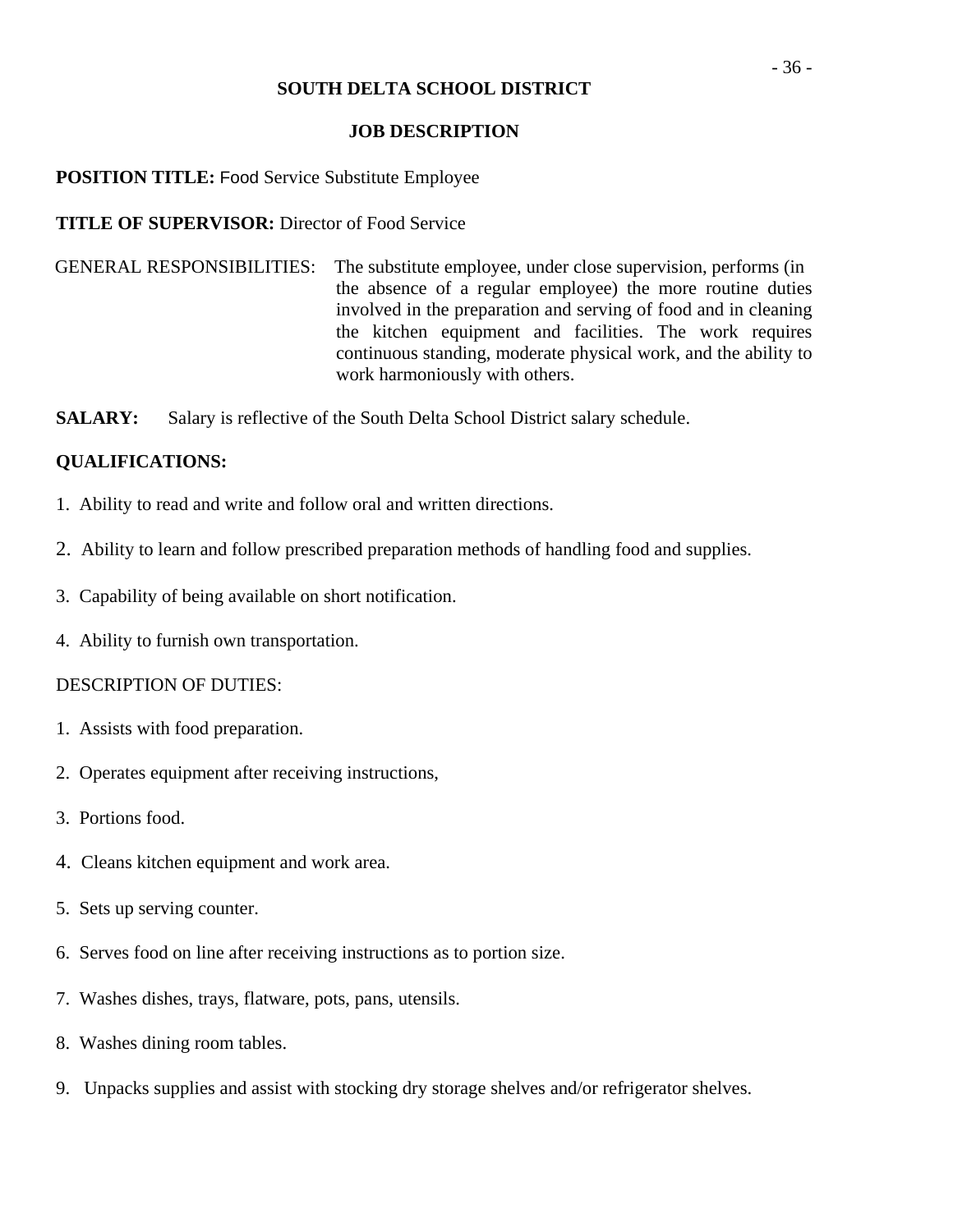# **JOB DESCRIPTION**

# **POSITION TITLE:** Elementary School Principal

### **TITLE OF SUPERVISOR:** Superintendent

| <b>SUPERVISES:</b> | Assistant principal, lead teacher, teachers, paraprofessionals,<br>support staff, and others                                                                                           |
|--------------------|----------------------------------------------------------------------------------------------------------------------------------------------------------------------------------------|
|                    | <b>GENERAL RESPONSIBILITIES:</b> Manages assigned schools as to promote the educational<br>development of each student by using leadership, supervisory,<br>and administrative skills. |
| <b>SALARY:</b>     | Salary is reflective of the South Delta School District salary<br>schedule.                                                                                                            |

### **QUALIFICATIONS:**

- 1. Administrative/supervisory experience; and
- 2. At least one year of completion of an approved master's, specialist, or doctoral degree in educational administration/leadership from a state-approved or regionally/nationally accredited institution of higher learning;
- 3. Completion of Administrator Assessment Instrument and Portfolio, annually.

# **DESCRIPTION OF DUTIES:**

- 1. Maintains an open line of communication with superintendent
- 2. Supervises the school's educational program.
- 3. Recommends to the superintendent qualified professional, paraprofessional and non-

certified personnel for Board approval.

- 4. Submits to the superintendent for approval a written plan for assigned school for the ensuing year.
- 5. Assumes the responsibility for the implementation and observance of all Board policies and regulations by the school staff and students:
- 6. Assumes responsibility for overseeing the school plant and for the proper care of school property by the staff and students. Conducting facilities check each nine weeks and report finding to Superintendent and plant supervisor.
- 7. Supervises emergency preparedness program (fire drills, tornado drills, etc.)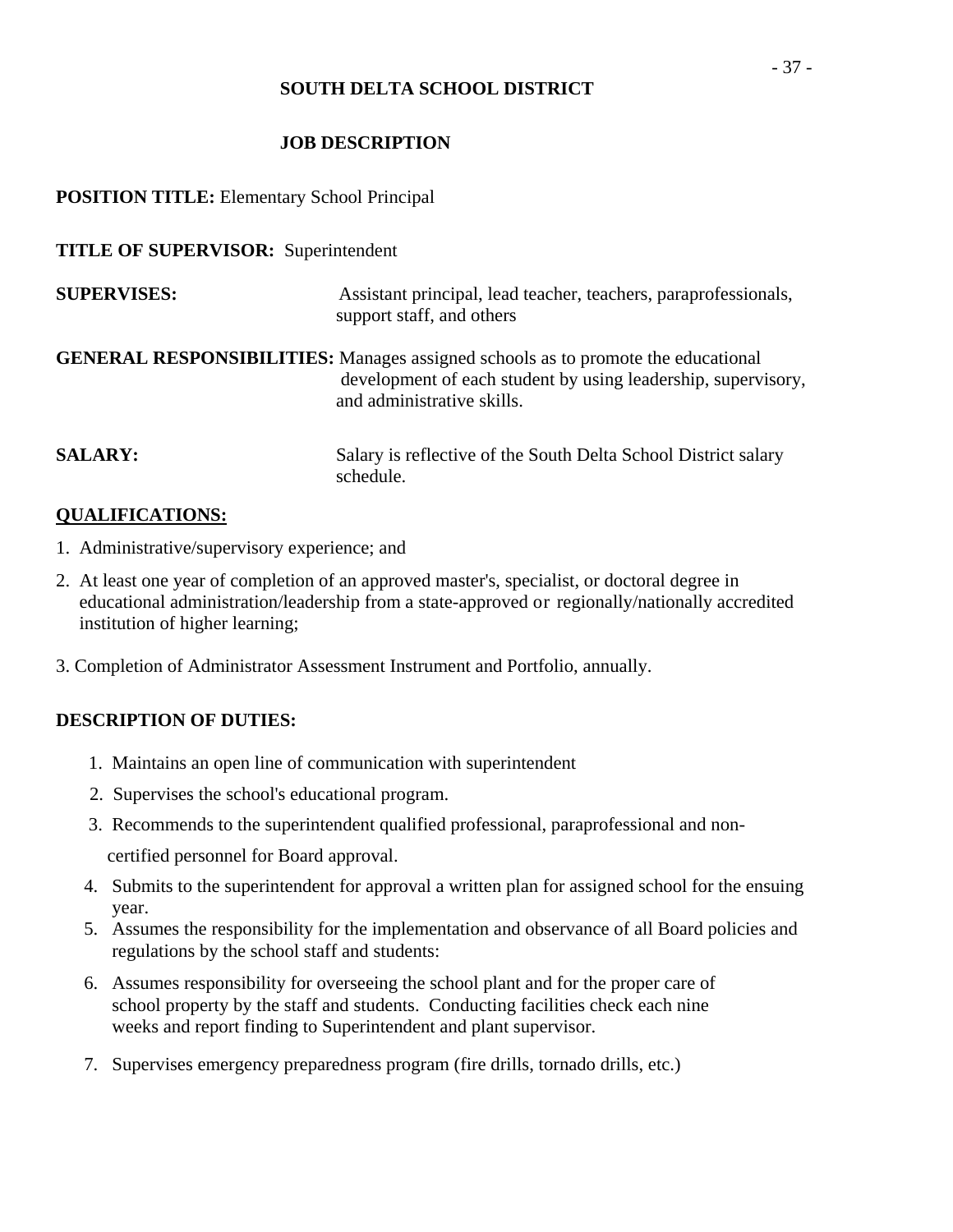### **ELEMENTARY PRINCIPAL**

### **PAGE 2**

- 8. Maintains high standards of student conduct and enforces discipline as necessary.
- 9. Supervises and evaluates the school's extra-curricular program.
- 10. Organizes the work of staff members to secure their maximum contribution in the planning, execution, and evaluation of the overall program.
- 11. Acts as a liaison between the school and the community, interpreting activities and policies of the school and encouraging community participation in school life.
- 12. Develop and monitor plans to maintain proactive parent and community involvement. Submit plan to superintendent by August 1<sup>st</sup>
- 13. Schedule parent/teacher conferences and assure that one or more conference contact is executed weekly.
- 14. Conducts faculty meetings as necessary to ensure functioning of the school.
- 15. Attends all scheduled administrative meetings.
- 16. Conducts formal evaluations during the months October and November during the first semester and February and March during the second semester.
- 17. Conducts formal evaluations of support service personnel annually.
- 18. Demonstrates the requirements of the administrator's personnel appraisal instrument annually.
- 19. Assures that the approved personnel appraisal plan has been explained to all certified staff and is available to them in written form.
- 20. Assures that each certified staff member who fails one or more of the competencies will have appropriate staff development made available.
- 21. Spends seventy(70%) percent of the instructional day activity monitoring instruction. Weekly follow-up observation logs shall be submitted to the superintendent on Tuesday for previous weeks observations.
- 22. Monitors teachers' review/revision of curriculum.
- 23. Monitors teacher's grade and department meetings.
- 24. Attends ALL professional development workshops for effective monitoring of classroom instructions
- 25. Conduct conferences with teachers following nine weeks mastery examination to discuss student performance.
- 26. Track student performance during nine weeks grading period.
- 27. Work with superintendent, curriculum coordinator and other program supervisor to assure successful program implementation.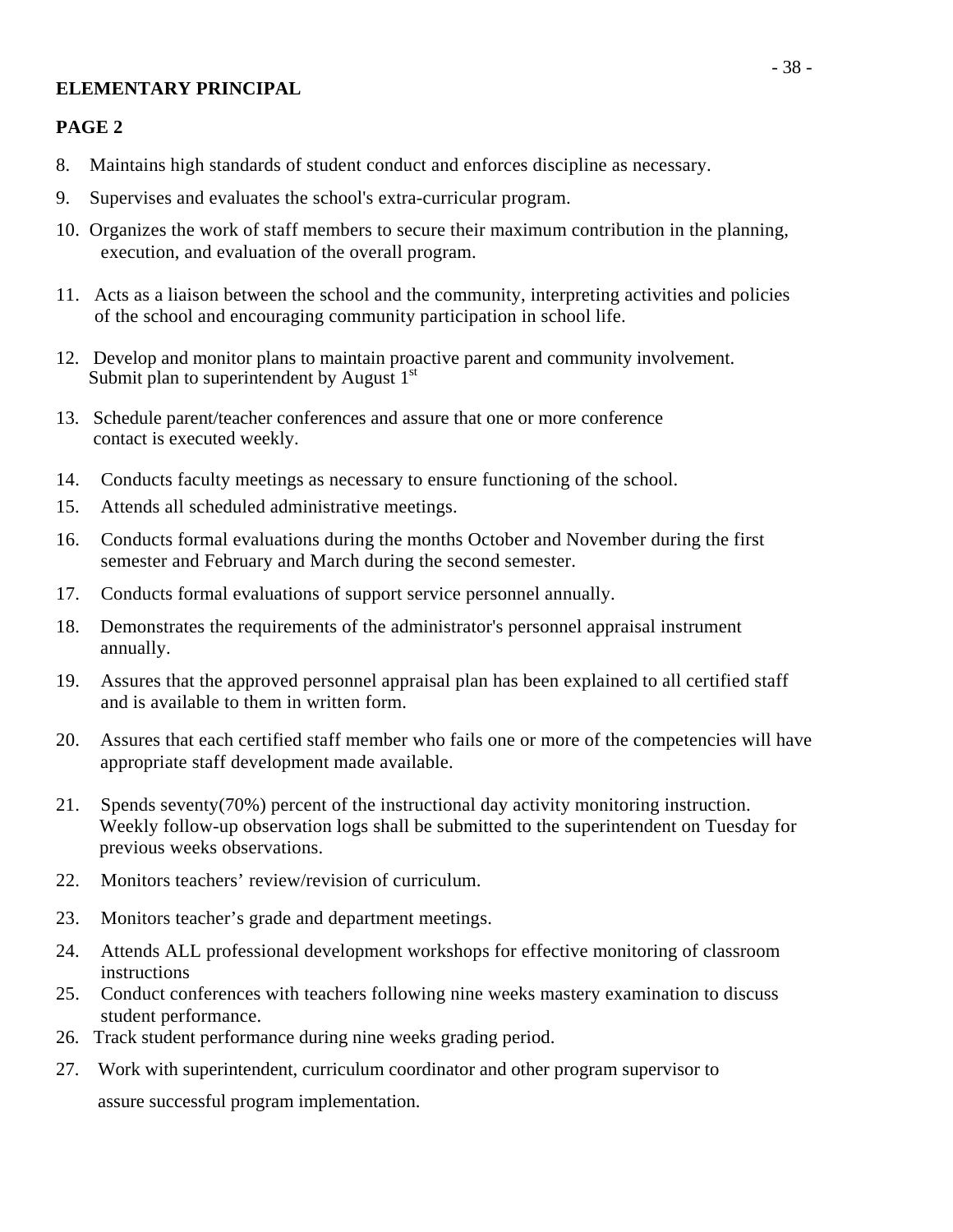### ELEMENTARY PRINCIPAL

PAGE 3

- 28. Work with teachers in the interpretation and use of standardize test data in the classroom.
- 29. Monitors teachers' progress toward achieving objectives by reviewing on-line lesson plans and tests on Friday for the following week to verify sequencing of skills, delivery, activities, remediation, conformity to the instructional management plan and that teachers are testing the objectives taught. Lesson plans are to be on-line at the end of day on Friday of each week.
- 30. Responds to each teacher's lesson plan no later than Monday of each week, and confers with teachers when inadequate planning activity is found.
- 31. Assures that daily lesson plan routinely provide for use of a teach/test/ reteach/retest cycle.
- 32. Provides specific training activities to help classroom teachers and support staff improve inadequate instructional practice.
- 33. Uses exemplary teacher practices as models for staff development.
- 34. Collects data or disciplinary problems systematically and use the data to improve the disciplinary system.
- 35. Participates in and conducts staff development training sessions.
- 36. Monitors staff performance and behavioral change in relation to staff development program and annually reports findings to the superintendent and school board.
- 37. Writes proposals, as time allows, generating funds for the enhancement of the instructional program.
- 38. Keep a continuing updated and appropriate inventory of equipment and furnishings, which includes an evaluation of the condition and value of each item.
- 39. Maintains high financial management interiority as follows:
	- Meet with School Managerial Assessment, Review Team each nine weeks and report plans and reviews finding to superintendent no later that one week after the meeting.
		- 1. Principal/Assistant/Supervisors
		- 2. Lead Teachers
		- 3. Teachers
		- 4. Paraprofessional
		- 5. Parents when possible
- 40. Prepare and maintain assessment portfolio using the new MS Principal Evaluation System to be reviewed by superintendent: informally with feed back by October  $15<sup>th</sup>$  and formally by  $Feh$  15<sup>th</sup>.
- 41. Performs other duties as assigned by the superintendent.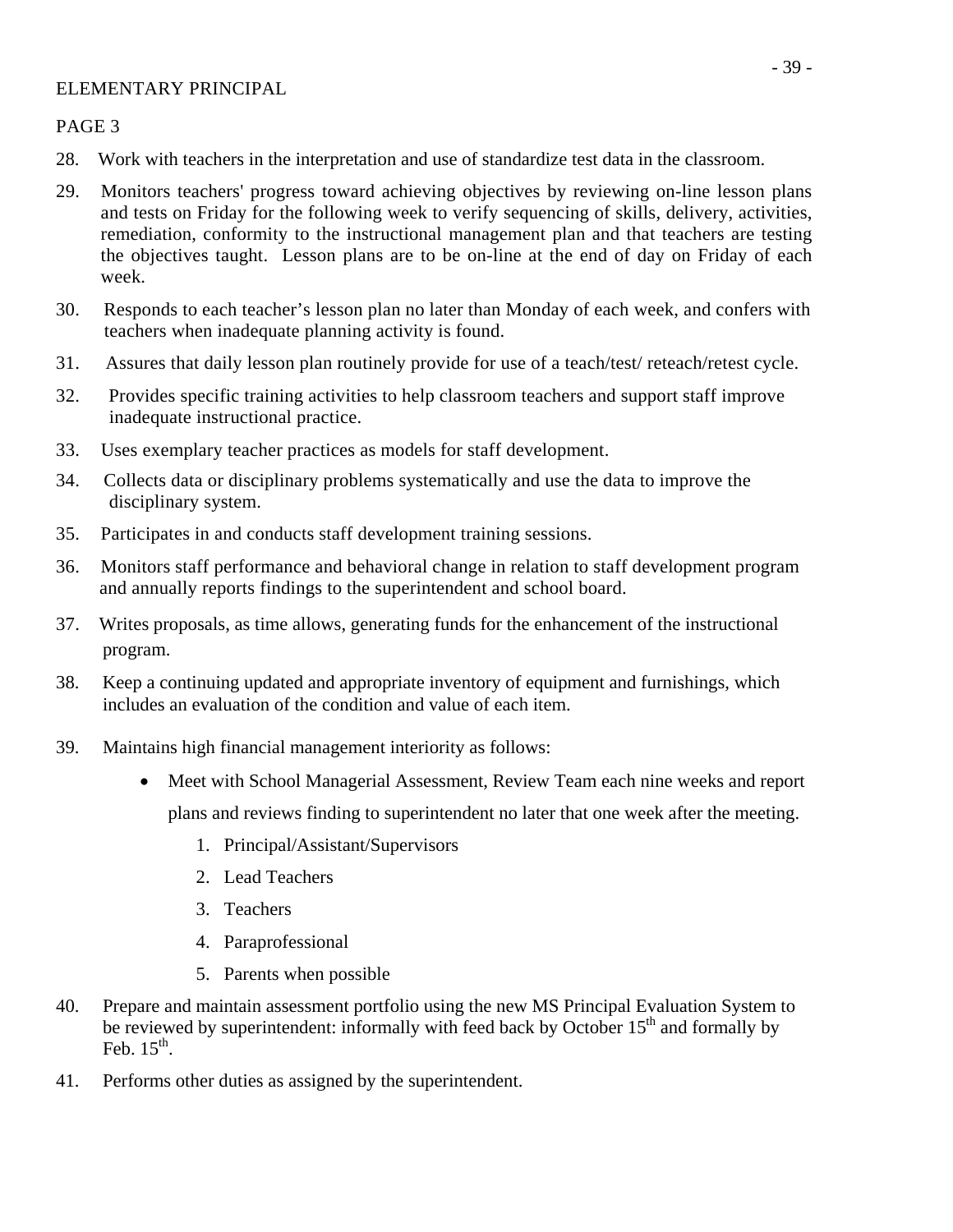### **JOB DESCRIPTION**

### **POSITION TITLE**: Assistant Principal

### **TITLE OF SUPERVISOR**: Principal

**SUPERVISES**: Professional and Nonprofessional Personnel and Students

# **GENERAL RESPONSIBILITIES:** Serves in conjunction with building principal in any and all aspects of administration, instructional leadership, supervision and management of the school.

**SALARY:** Salary is reflective of the South Delta School District salary schedule.

### **QUALIFICATIONS:**

Completion of an approved master's specialist, or doctoral degree in educational administration/leadership from a state-approved or regionally/nationally accredited institution of higher learning.

- 1. Assumes 'role of the principal in absence of principal; assists school-level implementation of the school district instructional management plan.
- 2. Works in cooperation with principal to supervise methods, materials, and techniques used by teachers; assists in supervision of other professional staff.
- 3. Monitors classroom instruction daily for quality teaching and student achievement.
- 4. Conducts follow-up conferences with teachers to discuss classroom observation findings.
- 5. Attends all in-district processional development sessions for effective classroom monitoring.
- 6. Monitors teach grade level meetings.
- 7. Performs teacher evaluation; trains and supervises non-certified personnel as directed.
- 8. Maintains open communication between school, parents, community groups, agencies, and patrons; promotes school and programs in community; encourages and plans for parent and community involvement in school activities; supervises use of building and facilities.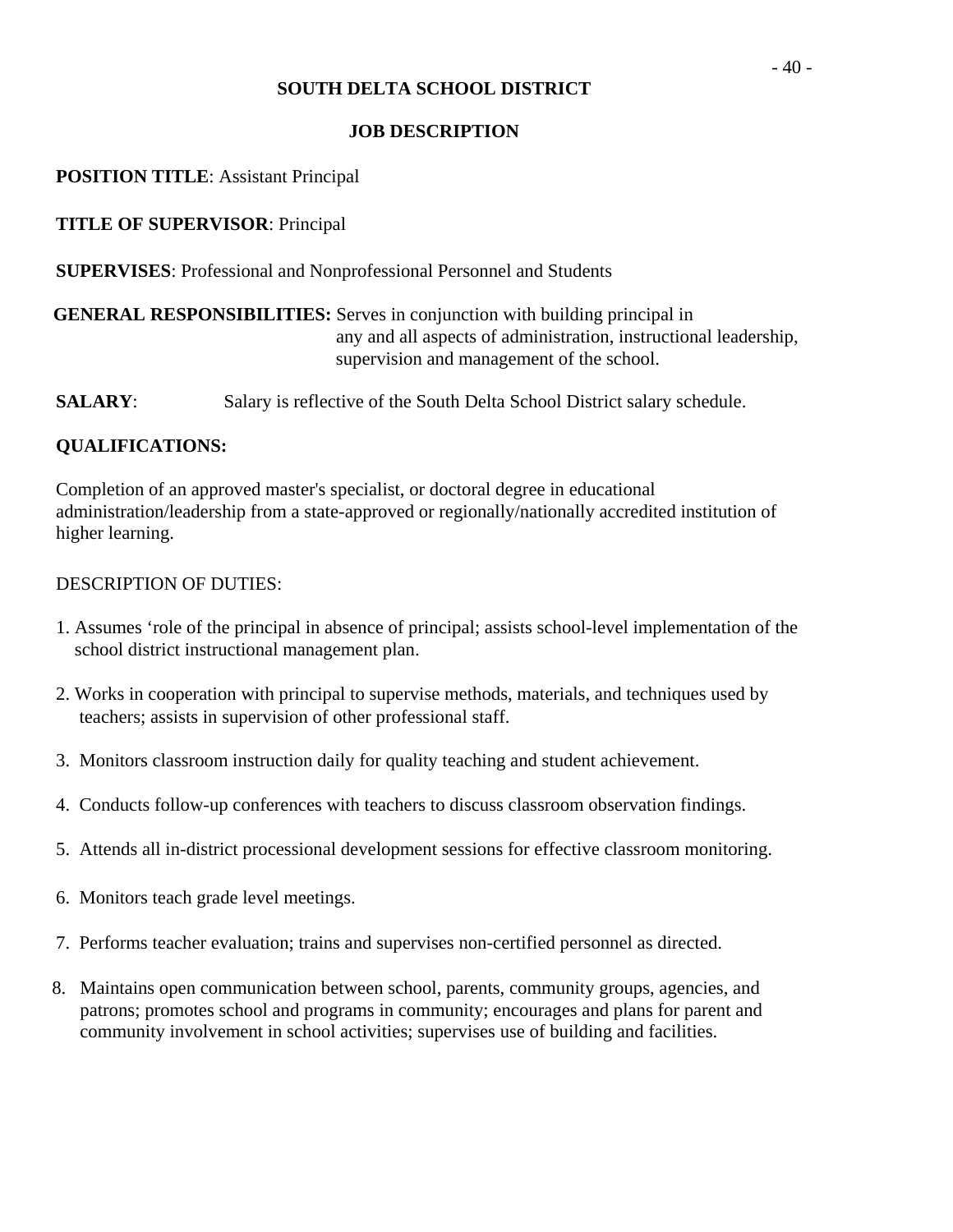Assistant Principal PAGE 2

- 9. Helps to ensure effective and harmonious learning atmosphere; disseminates needed information; responds to staff requests, complaints, grievances, etc., counsel's staff members regarding work related problems.
- 10 Assists in selection and orientation, and assignment of new employees to school; maintain necessary personnel records, assists in employment of substitute teachers'; assists in preparation of duty schedules to ensure adequate supervision of students.
- 11. Assists teachers and others in maintenance of proper student discipline at school and on the school bus; counsels individual students; confers with parents; administers discipline as appropriate; reports disciplinary action as required by policy.
- 12. Aids supervision of operation, safety, cleanliness, appropriateness, and upkeep of equipment, buildings and grounds; provides for distribution, storage, care, repair, and inventory of school textbooks, supplies, materials, and equipment; and oversees building safety.
- 13. Assists in development of and enforces school district and building policies, rules, regulations, and procedures.
- 14. Assists in supervision of students in the school cafeteria.
- 15. Assists in supervising special and co-curricular activities.
- 16. Performs any other duties as assigned by the principal.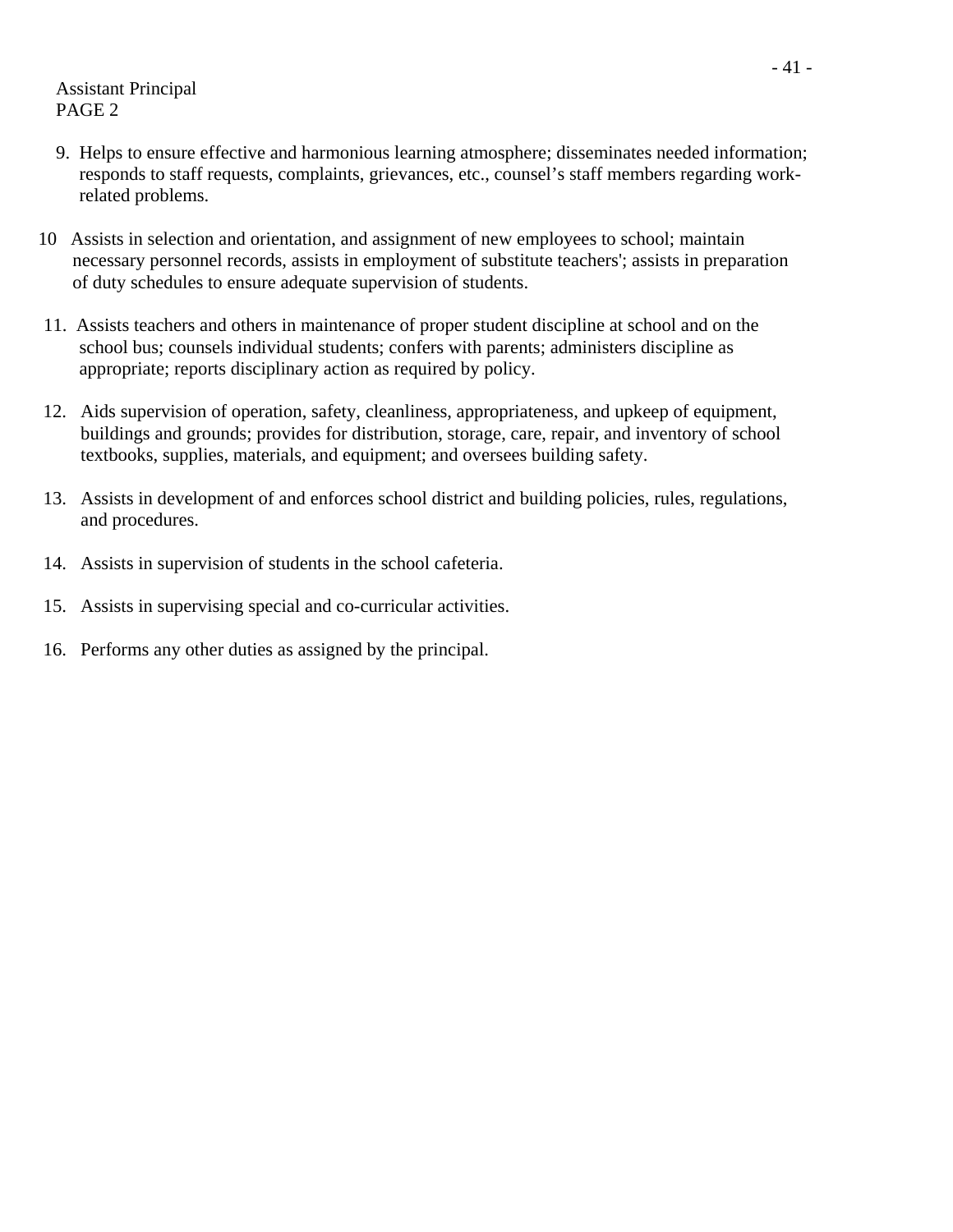#### **JOB DESCRIPTION**

### **POSITION TITLE**: Guidance Counselor/Test Coordinator

### **TITLE OF SUPERVISOR:** Principal

| <b>GENERAL RESPONSIBILITIES:</b> | Administers the guidance program to help students overcome  |
|----------------------------------|-------------------------------------------------------------|
|                                  | problem that impede learning and to assist them in making   |
|                                  | educational, occupational, and life plans that hold promise |
|                                  | for their personal fulfillment as mature and responsible    |
|                                  | Individuals.                                                |

**SALARY:** Salary is reflective of the South Delta School District salary schedule.

- 1. Registers students, setting up schedules and schedule changes.
- 2. Requests, receives, and sends records of students entering or leaving school.
- 3. Administers standardized tests, assisting students in evaluating their aptitudes and abilities through the interpretation of individual test scores and other pertinent data; working with students in evolving education and occupation plan in terms of such evaluation.
- 4. Takes an active role in interpreting the school's objectives to students, parents, and the community at large.
- 5. Supervises the preparation and processing of college, scholarship and employment applications.
- 6. Remains readily available to students so as to provide counseling (both individual and group) that will lead each student to increased personal growth, self-understanding and maturity.
- 7. Provides practical experiences with the major occupational areas in the world of work through resource persons, audio-visuals, and Career Day.
- 8. Communicates and confers with parents about their child's aptitudes, abilities, interests, attendance to class/school, educational and occupational opportunities and requirements.
- 9. Assists students identifying his needs and interests, in the appropriate placement in school courses, and the types of institutions that normally provide training in his selected interest and/or occupation.
- 10. Provides information on types of employment agencies and their functions, various occupations and their salaries.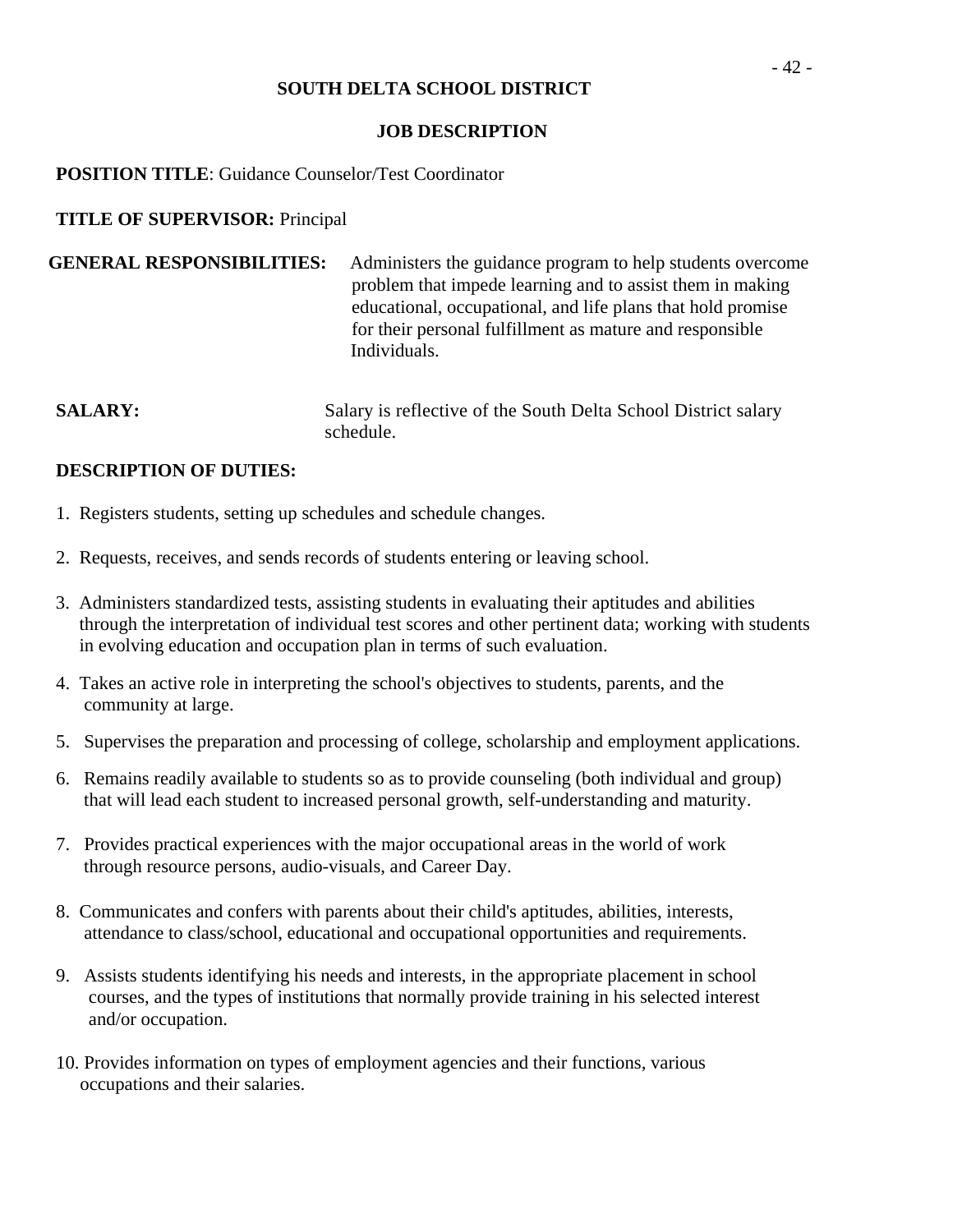### GUIDANCE COUNSELOR/TEST COORDINATOR PAGE 2

- 11. Informs students and parents of college requirements, available financial assistance program, etc.
- 12. Initiates, assembles, maintains, and interprets accurate health records, attendance records, cumulative progress records, activity records, and uniform transcript records for all students.
- 13. Assists students in the process of self-exploration, in developing interpersonal skills, decision-making skills, and skills for future planning.
- 14. Communicates with parents and students (senior status) needs and requirements for graduation.
- 15. Records all grades and standardized test scores on cumulative records.
- 16. Attends in-service/staff development workshops (local and state) to improve skills in counseling.
- 17. Checks records for students failing two or more subjects, refers to Child Find, and assists teachers with referrals for Special Education.
- 18. Complies honor roll and disseminates to school and community.
- 19. Performs any other duties as assigned by the principal.
- 20. Conducts workshops with teachers in the interpretation and use of standardize achievement test data in the classroom.
- 21. Assists teachers in the development of instructional prescription for individual student weakness on standardized tests.
- 22. Assists teachers in the location of test preparation to use in the classroom.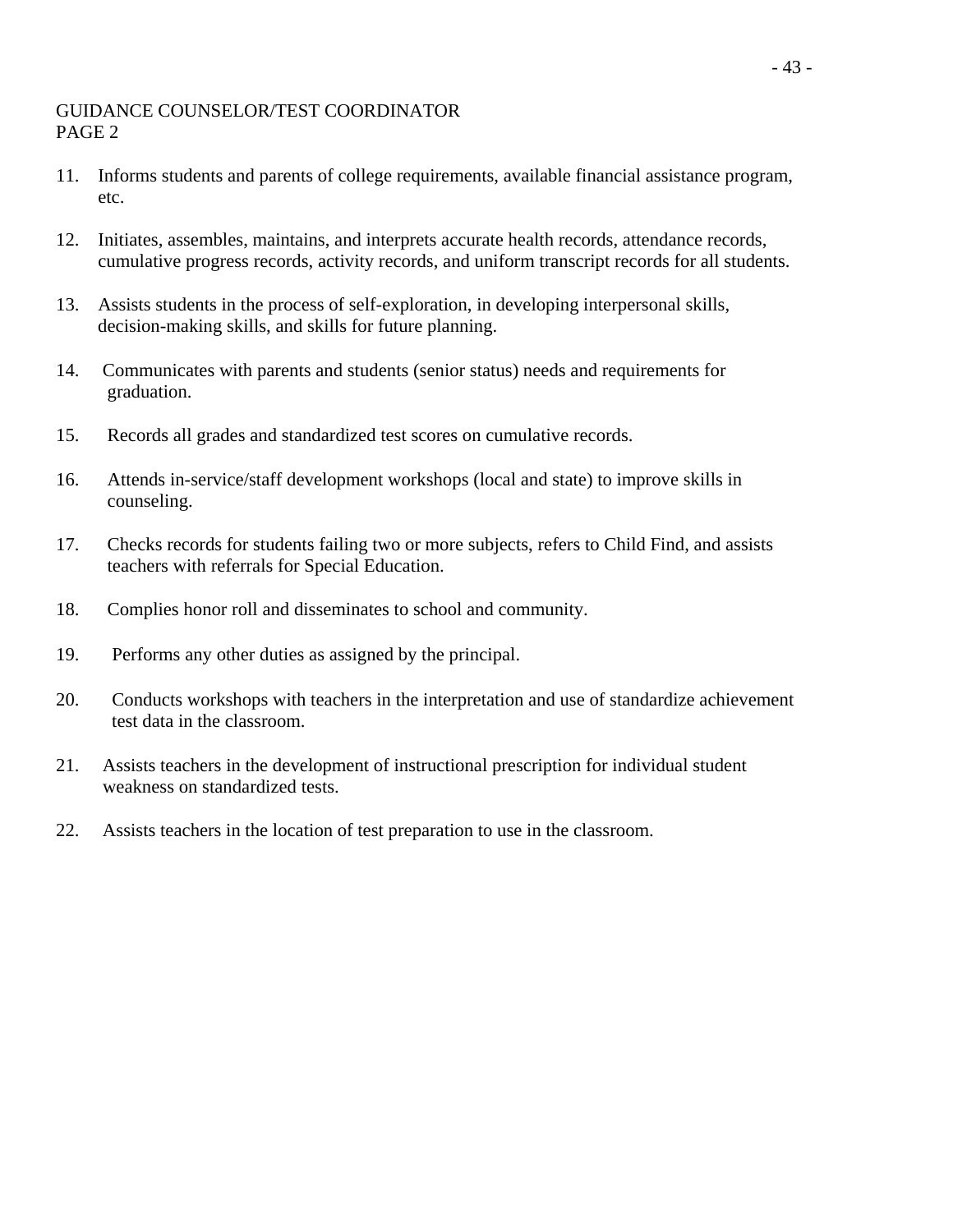### **SOUTH DELTA SCHOOL DISTRICT JOB DESCRIPTION**

#### **POSITION TITLE: Social Worker**

#### **TITLE OF SUPERVISOR:** Principal

| <b>SALARY:</b>         | Salary is reflective of the South Delta School District salary schedule.                                                                                                                                                   |
|------------------------|----------------------------------------------------------------------------------------------------------------------------------------------------------------------------------------------------------------------------|
| <b>QUALIFICATIONS:</b> | As set by the Board of Trustee of the South Delta School District.                                                                                                                                                         |
| <b>JOB GOALS:</b>      | To help students resolve personal, emotional and social problems that<br>may be interfering with their inability to adjust to school and their<br>capacity to enjoy the fullest benefits of the education offered to them. |

#### MISSION AND GOALS

- Monitors and evaluates progress toward accomplishments of goals and objectives
- Uses student data to identify program needs
- Develop goals, objectives, programs and operations that are coherent with South Delta School District's vision, mission, and goals.
- Ensure that unit and program plans are consistent with school system strategies plan.
- Organize daily, monthly and yearly schedules to facilitate learning and teaching in the schools.
- Communicate high expectations of students, staff and parents/guardians**.**

#### **PROGRAM RESPONSIBILITIES**

- Performs casework service with individual students to combat personal, social, or emotional maladjustments.
- Performs casework service with parents as an integral part of the task of helping students.
- Work to assist parents understanding in participating in the student's problem.
- Educate parents, school personnel and other interest parties on resources available.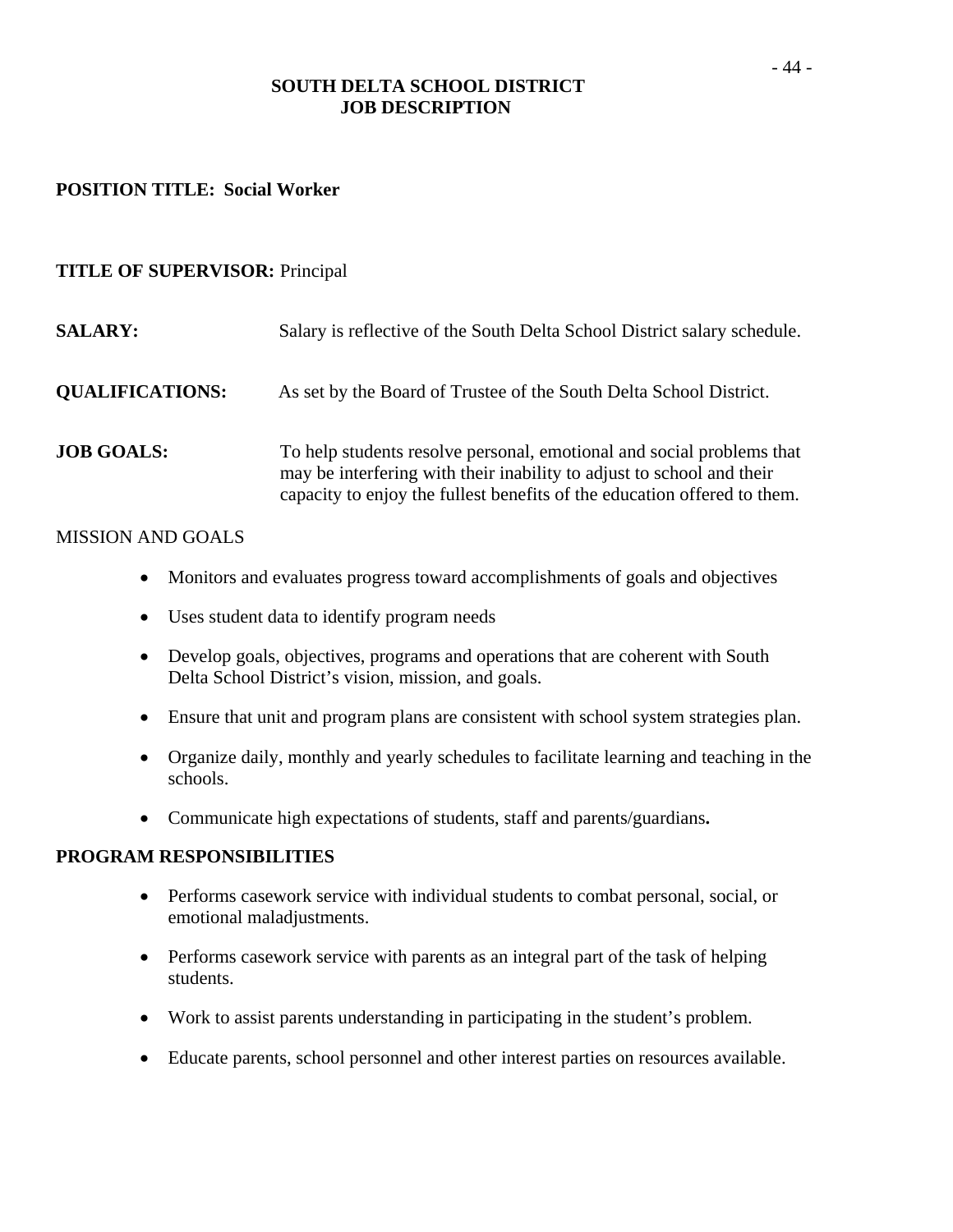# **PAGE 2**

- Consult and collaborates with school personnel in gathering and giving information on a case.
- Supervise the referral of students to such outside agencies such as Welfare Department, Justice Court, Mental Health, etc…
- Serve as a liaison between the school, parents, health care agencies, and law enforcement etc…
- Make home visit for the purpose of gathering, helpful information on students.
- Serve as a liaison between home and school, when follow-up is necessary.
- Maintains records in compliance with state and federal requirements.
- Ensure that standards related to privacy issues are maintained.
- Performs any other tasks as required by Superintendent of Education or Superintendent Designee.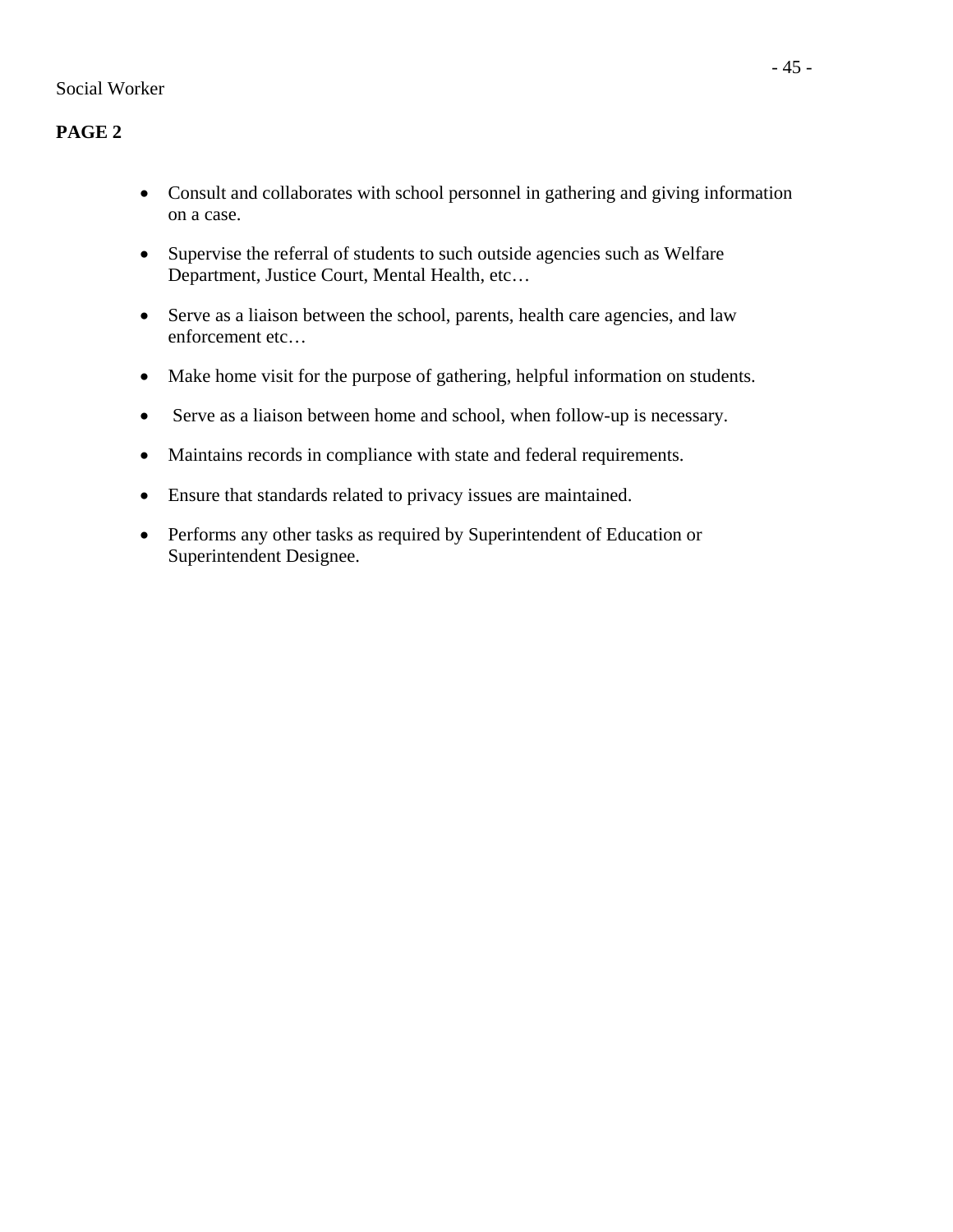### **JOB DESCRIPTION**

### **POSITION TITLE**: Secretary (Elementary)

### **TITLE OF SUPERVISOR**: Principal

 **GENERAL RESPONSIBILITIES:** Serves as secretary to the principal and performs receptionist duties and sees that the office runs smoothly and efficiently.

**SALARY:** Salary is reflective of the South Delta School District salary schedule.

### **QUALIFICATIONS:**

At least high school diploma or higher: office skills, computer skill, and pleasing personality/attitude.

- 1. Performs secretarial duties requested by the principal (e.g., typing, filing, making telephone calls and appointments, etc.).
- 2. Performs receptionist duties: answers phone, receives message and visitors referring them to the principal, and other school personnel.
- 3. Maintains absentee/attendance for students and other school personnel.
- 4. Types and files all correspondence, memos, schedules, etc.
- 5. Maintains records of inventory, requisitions, etc.
- 6. Receives moneys and keeps ledger on all accounts of school activities.
- 7. Sorts and routes mail.
- 8. Processes and verifies lunch forms.
- 9. Arranges parent/teacher and/or principal/parent conferences.
- 10. Maintains a filing system for daily and yearly usage.
- 11. Calls parents to inform them of child's illness.
- 12. Prepares folders for beginning and ending the school year.
- 13. Enrolls students and requests cumulative records on new students.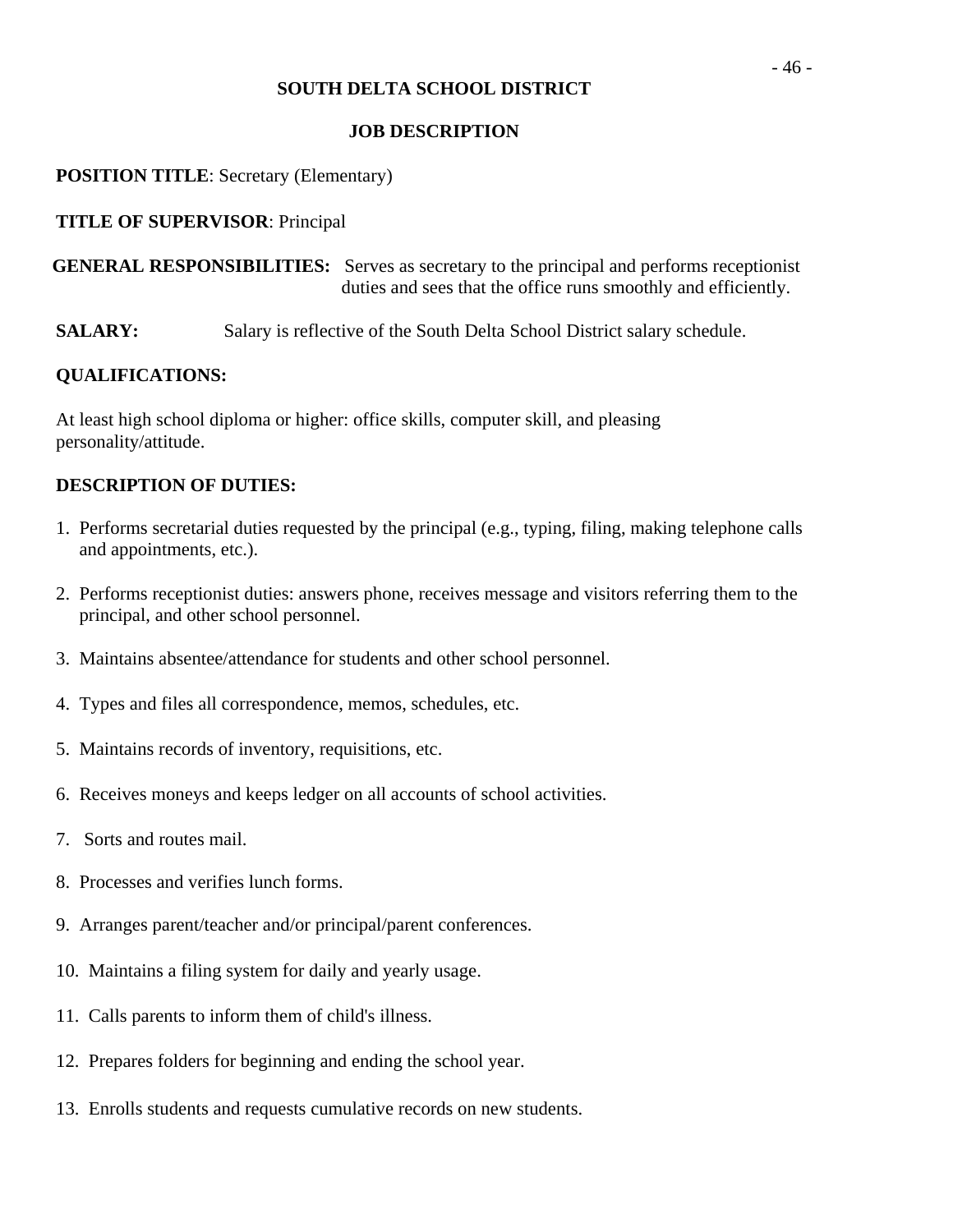### SECRETARY (ELEMENTARY) PAGE 2

- 14. Checks immunization compliance and conducts registration.
- 15. Reports excessive absentees to principal and attendance officer.
- 16. Performs any other tasks as assigned by the principal.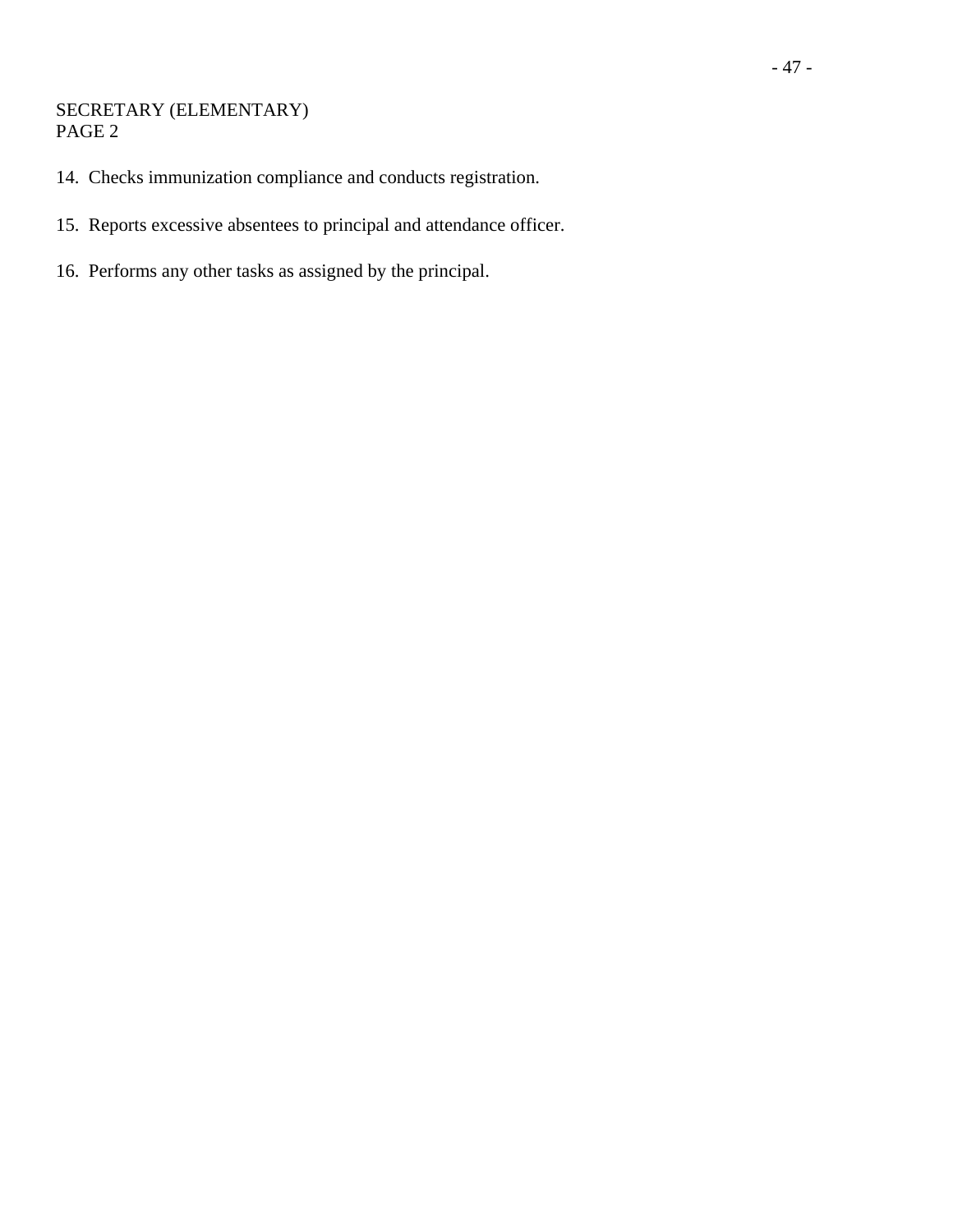### **JOB DESCRIPTION**

**POSITION TITLE:** Elementary Teacher

**TITLE OF SUPERVISOR:** Principal

**GENERAL RESPONSIBILITIES**: **Elementary** - Teaches elementary students academic social, and manipulative skills in public educational system in an effort to lead them toward the fulfillment of their potential for intellectual, emotional, and psychological growth and maturation.

**SALARY:** Salary is reflective of the South Delta School District salary schedule.

# **QUALIFICATIONS:**

Class A license and above in the assigned teaching position

- 1. Plans instruction according to the district's instructional management plan.
- 2. Meets and instructs assigned classes in the locations and times designated.
- 3. Develops and maintains a classroom environment conducive to effective learning active learning environment by organizing time, space, materials, and equipment for instruction.
- 4. Complete on-line lesson plan weekly for principal's observation and comments. Weekly plans are due at the time designated by principal.
- 5. Use subject area curriculum guide in teaching and in assessing desired learner outcomes.
- 6. Review/revises pacing guide(s) annually for needed improvement reflective of changes in content, trends, and student achievement.
- 7. Prepare instructional bulletin boards, various instructional learning centers, and establishes a classroom that conducive for learning
- 8. Prepares for students and classes assigned, incorporating the instructional management program and shows written evidence of preparation (lesson plans) upon request of immediate supervisor.
- 9. Demonstrates an understanding of subject matter being taught while employing a variety of instructional techniques, methods, and media related to the objective and consistent with the needs and capabilities of the individual and groups involved. Incorporates the five instructional strategies into the daily teaching and learning process.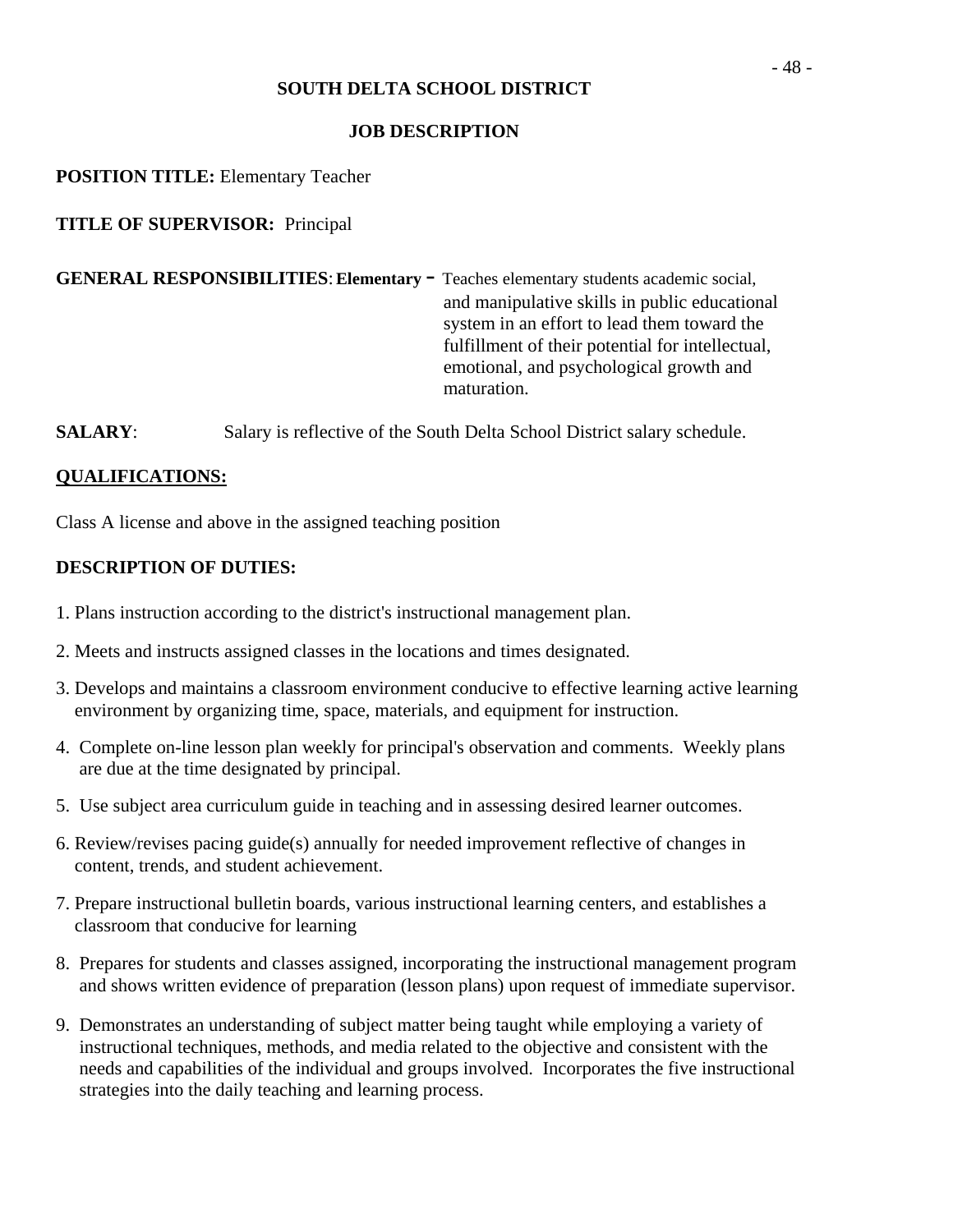### ELEMENTARY TEACHER PAGE 2

- 10. Encourages students to achieve above the minimum requirements for promotion as outlined in the Grading, Promotion and Retention Policy.
- 11. Maintains accurate and complete records as required by law, district policy and administrative regulations.
- 12. Strives to implement, by instruction and action, the district's mission.
- 13. Obtains and uses information about the needs and progress of individual learners and about the effectiveness of instruction, revising it when necessary.
- 14. Helps students to develop positive self-concepts and encourages them to set and maintain high standards of classroom, bus, cafeteria and playground behavior.
- 15. Works to maintain open lines of communication with students and parents on pupil's academic and behavioral problems and suggests remedial action(s) to be taken.
- 16. Accepts a share of responsibility for co-curricular activities as assigned.
- 17. Assists in the selection of books, equipment, and other instructional materials.
- 18. Attends and participates in faculty meetings, PTO/PTA meetings, and professional development sessions.
- 19. Establishes and maintains cooperative relations with parents, fellow co-workers, and administrators.
- 20. Provides for own professional growth through participation in workshops, seminars, conferences, and advanced course work at institutions of higher learning.
- 21. Displays pride and loyalty to self, school, and district.
- 22. Conducts department/grade level committee meetings to discuss instruction, behavior problems, etc.
- 23. Takes all necessary and reasonable precautions to protect equipment, materials and facilities. Adheres to the policies of the South Delta School District Incorporates student's deficiencies into the instructional process as revealed on the MCT and SAT.
- 24. Performs any other duties assigned by the principal.
- 25. Performs hall duty, lunchroom and bus duties.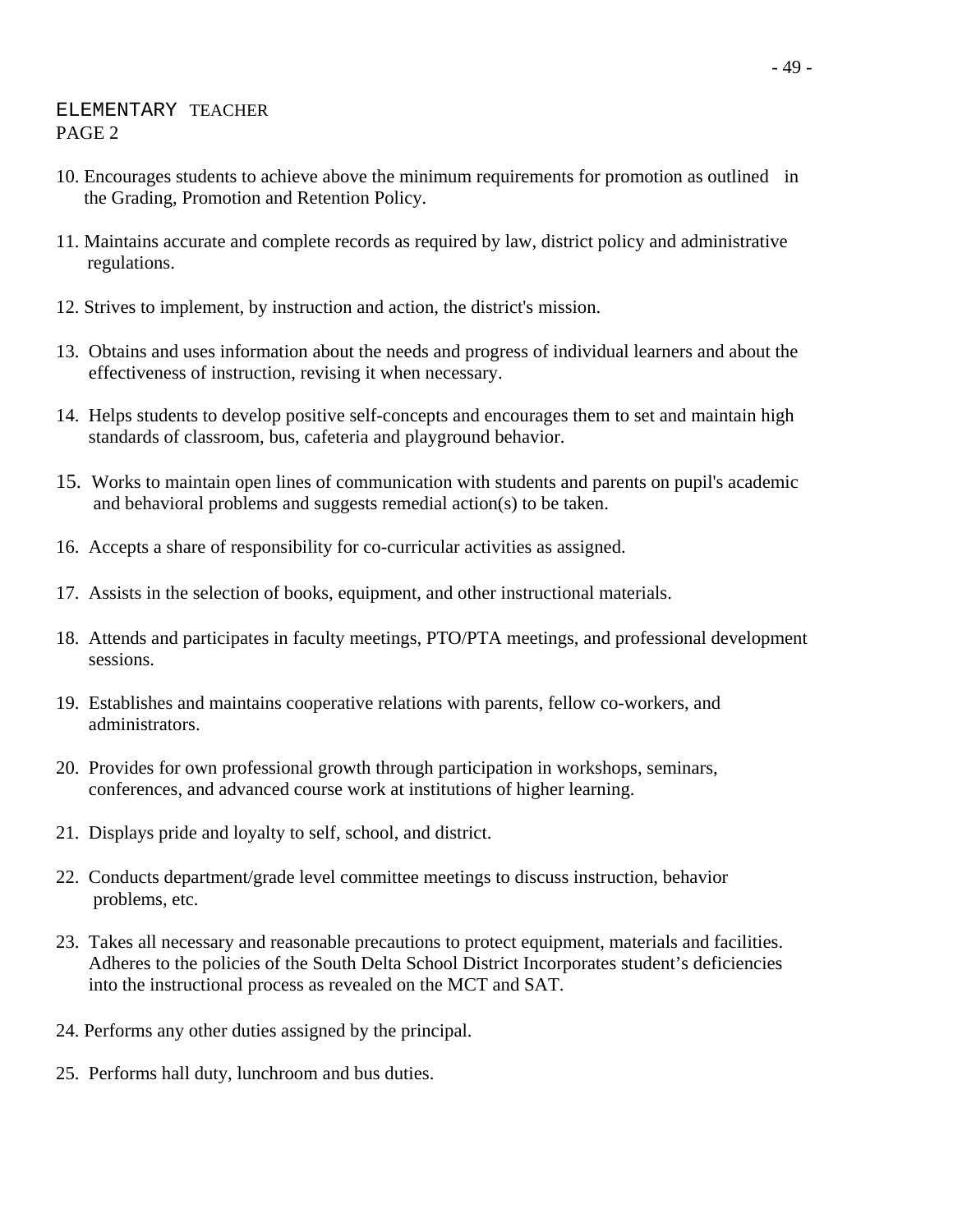### **JOB DESCRIPTION**

### **POSITION TITLE:** Librarian/Media Specialist

### **TITLE OF SUPERVISOR**: Principal

**SUPERVISES:** Student Assistants

GENERAL RESPONSIBILITIES: Provides each student with an enriched library environment containing a wide variety and range of materials that will invite intellectual probing, growth, and aids all students in acquiring the skills needed to take full advantage of library resources.

**SALARY:** Salary is reflective of the South Delta School District salary schedule.

- 1. Evaluates selects, and requisitions new library materials.
- 2. Assists teachers in the selection of books and other instructional materials.
- 3. Informs teachers and other staff members of new materials the library acquires that can be used to enhance instruction.
- 4. Maintains a comprehensive and efficient system for cataloging all library materials, and instructs teachers and students on use of the system.
- 5. Promotes appropriate conduct of students using library facilities.
- 6. Helps students develop habits of independent reference work and develop skills in the use of reference materials in relation to planned assignments.
- 7. Presents and discusses materials with classes studying a particular topic, on the invitation of the teacher.
- 8. Participates in curriculum meetings, professional development in-service, etc.
- 9. Conducts a workshop with teachers on how to integrate the library into classroom instruction.
- 10. Counsels with students and gives reading guidance to those who have special reading problems or usual intellectual interests.
- 11. Arranges frequently changing, book related displays and exhibits like to interest the library patrons.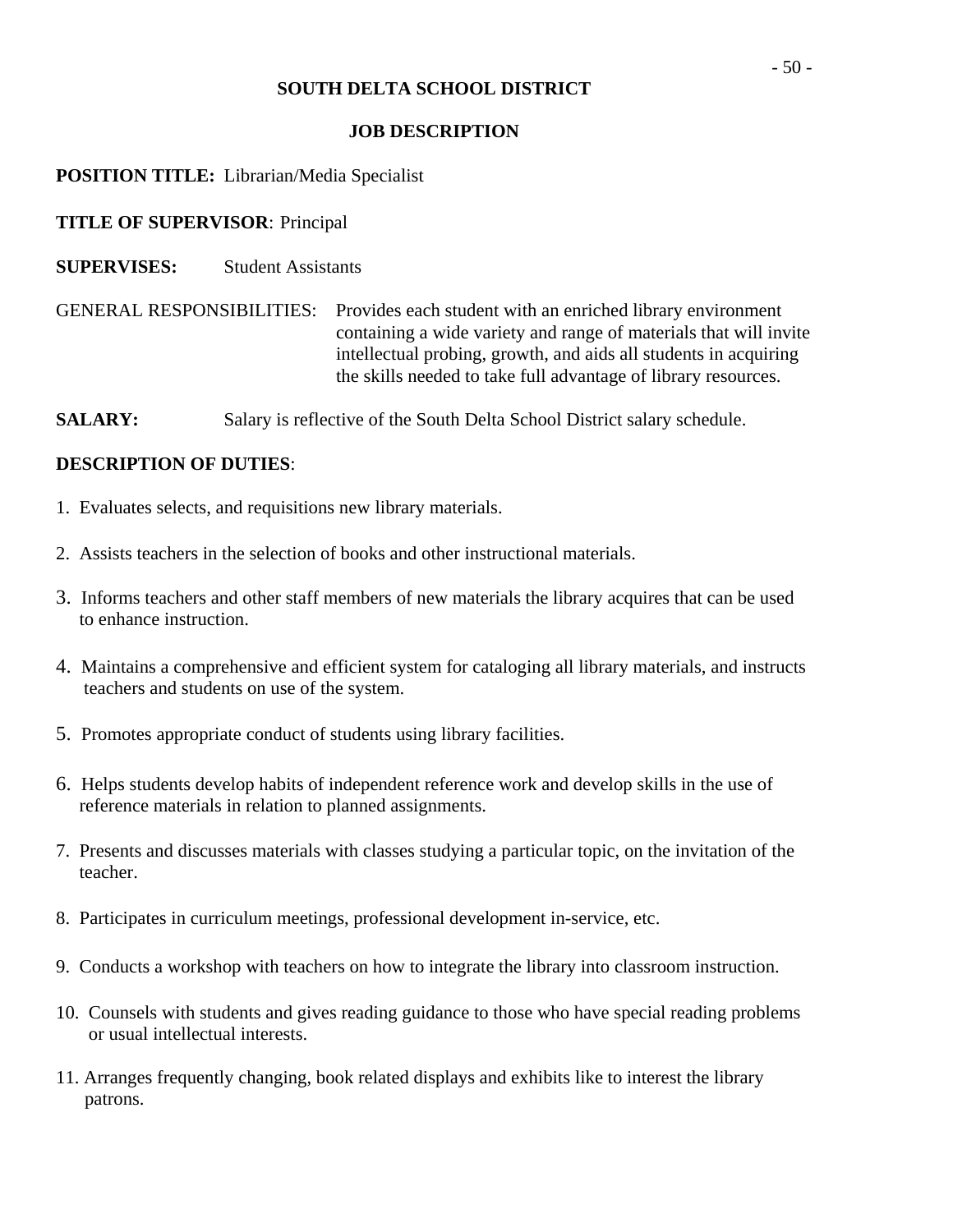### LIBRARIAN/MEDIA SPECIALIST PAGE 2

- 12. Organizes, maintains and disseminates all library materials and audio-visuals.
- 13. Assist students with library assignments.
- 14. Works within a prescribed budget to maintain adequate library services.
- 15. Formulate required inventories and reports annually.
- 16. Supervises student assistants in the performance of their duties, where applicable.
- 17. Assists instructional personnel in the use of the audio-visual equipment.
- 18. May tutor reading or teach a maximum of the English classes.
- 19. Performs any other duties assigned by the principal
- 20. Performs hall, lunchroom, and bus duty.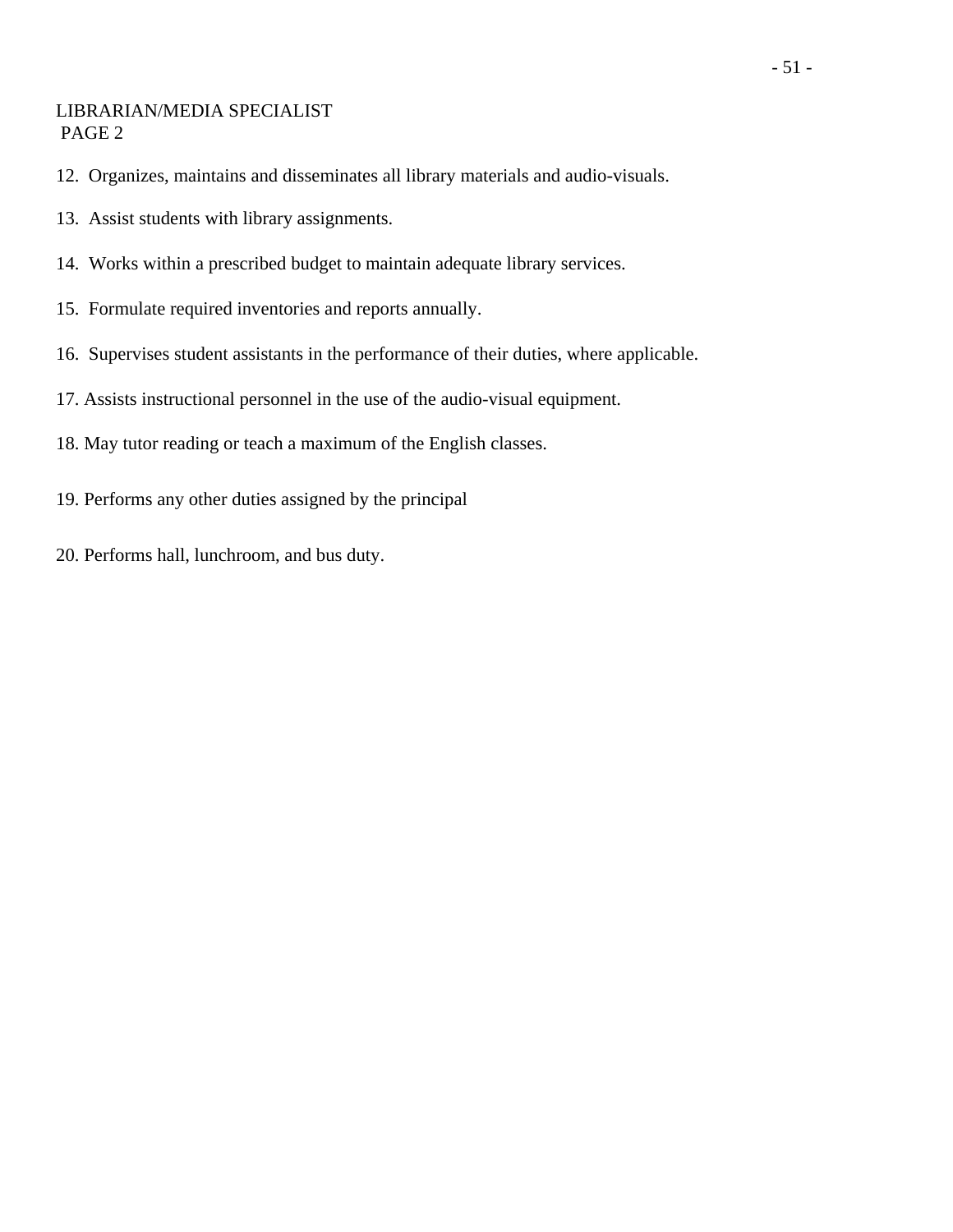#### **JOB DESCRIPTION**

### **POSITION TITLE: Assistant Teacher**

### **TITLE OF SUPERVISORS**: Teacher and Principal

GENERAL RESPONSIBILITIES: Assists as directed by the teacher in improving students basic skills in reading and other academic areas.

**SALARY:** Salary is reflective of the South Delta School District salary schedule.

### **QUALIFICATIONS:**

At least high school education or higher. Must complete the reading, language arts, and written portion of a current nationally formed eighth grade standardized achievement test and the oral reading proficiency test.

- 1. Assumes responsibilities as directed by the teacher and principal.
- 2. Operates within school district policies and procedures.
- 3. Promotes a positive image of the school district program to the public.
- 4. Works harmoniously with supervising teacher, staff and students.
- 5. Contributes to the development and implementation of a successful instructional program.
- 6. Listens to students read orally and share experiences through oral expression skills.
- 7. Assists individuals and small groups with skill development in reading language, mathematics, writing and interpreting directions to reinforce learning concepts.
- 8. Assists students with drill or additional instruction and review of skills missed through absences.
- 9. Sets up and operates audio-visual aids to present/review subject matter to class.
- 10. Tells/reads stories and monitors small group discussion and interaction.
- 11. Distributes and collects teaching materials such as textbooks, worksheets, tests, or writing paper and pencils.
- 12. Assists in maintaining order in the classroom, cafeteria, playground, etc.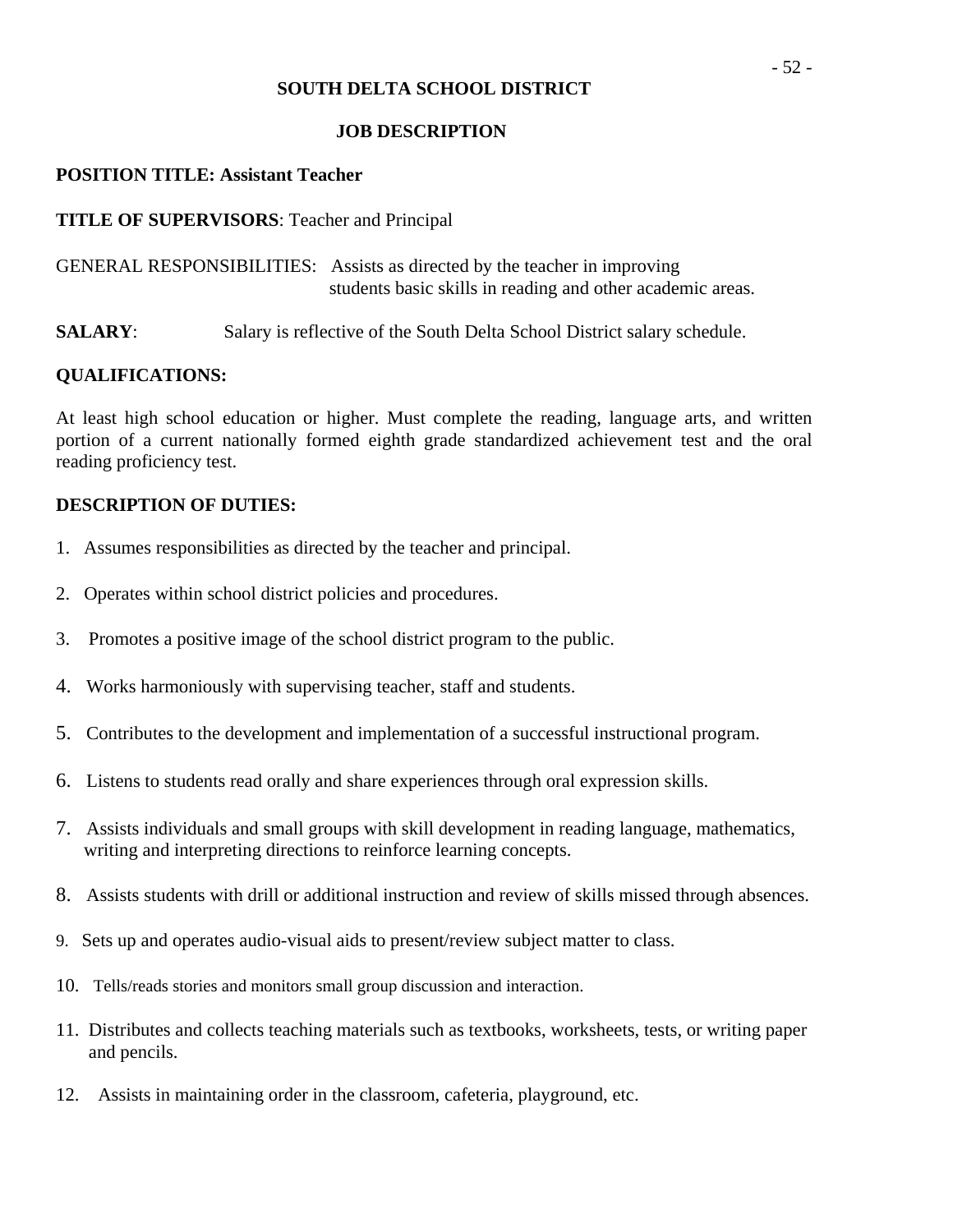### ASSISTANT TEACHER PAGE 2

- 13. Works cooperatively with the teacher in the instructional planning process.
- 14. Assists in the general neatness/attractiveness of the classroom and room arrangements such as learning centers, bulletin boards and displays, and regrouping of furniture for group activities.
- 15. Puts work on the markerboard and assists in preparing stencils, charts, posters, and correcting papers.
- 16. Serves as an effective role model for primary grade students.
- 17. Assists in planning and conducting field trips.
- 18 Takes class to the library to assist librarian in working with students and selecting materials.
- 19. Encourages students to have positive attitudes about self and work.
- 20. Adheres to district and school policies and regulations regarding work, breaks, attendance, etc.
- 21. Attends and participates in staff development sessions.
- 22. Performs hall, lunchroom, and bus duty.
- 23. Performs any other duties assigned by the supervising teacher or principal.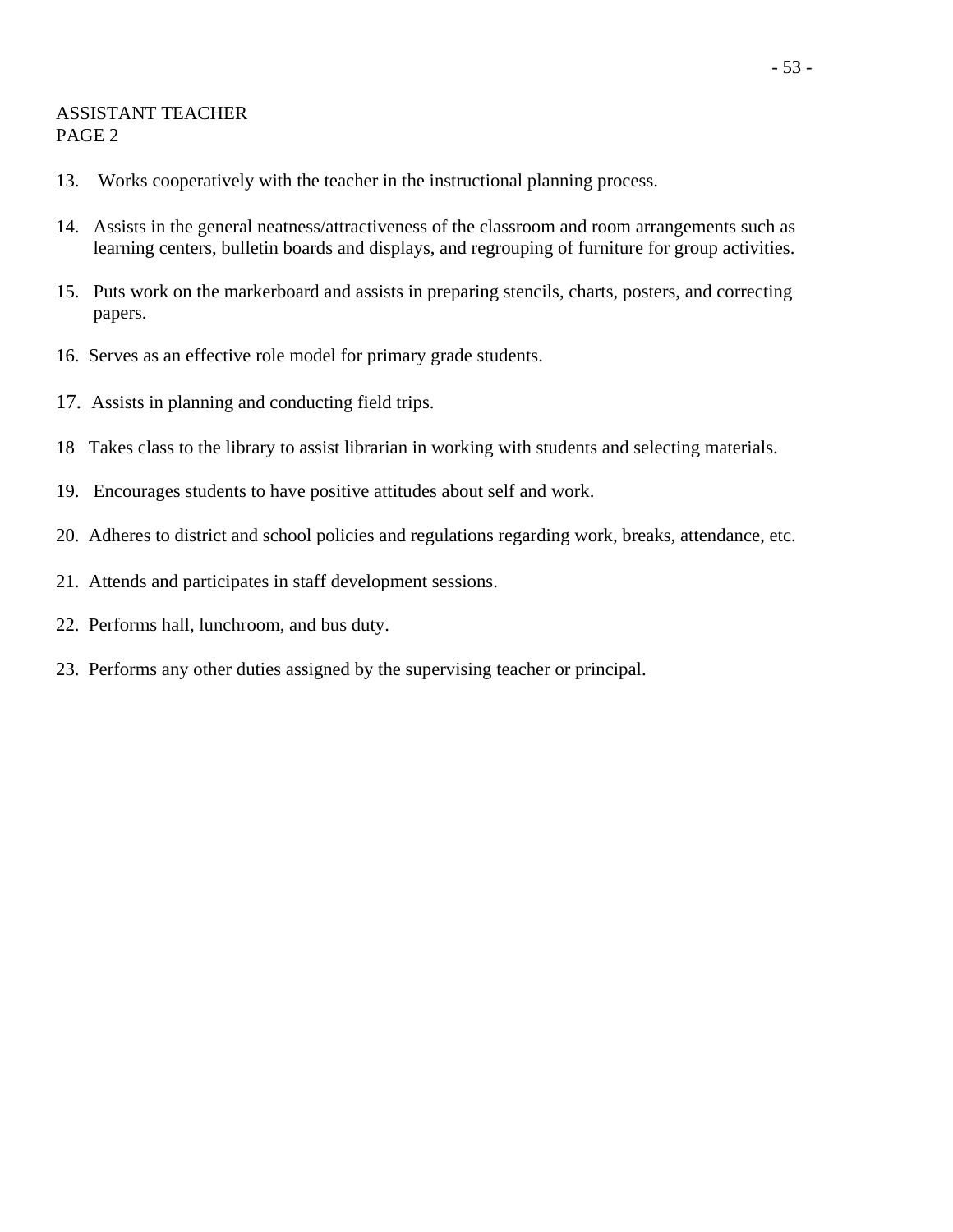#### **JOB DESCRIPTION**

#### **POSITION TITLE**: Custodian

#### **TITLE OF SUPERVISOR**: Principal

| GENERAL RESPONSIBILITIES: Provides students and school personnel with a safe, |
|-------------------------------------------------------------------------------|
| attractive, comfortable, clean and efficient place in which to                |
| work, learn and develop.                                                      |

**SALARY:** Salary is reflective of the South Delta School District salary schedule.

**QUALIFICATIONS:** At least a high school diploma

- 1. Keeps buildings and premises, including driveways and play areas neat and clean at all times.
- 2. Checks daily to insure that all exit doors are open and all panic bars are working properly during the hours of building occupancy.
- 3. Sweeps classrooms daily.
- 4. Cleans corridors after school each day, and during the day when the condition requires it.
- 5. Scrubs and disinfects toilets and toilet floor daily, and clean all sanitary fixtures and drinking fountains daily.
- 6. Washes all windows on both the inside and outside at least twice each year and more frequently, if necessary.
- 7. Performs yard keeping chores, as cutting grass, shrub/tree trimming, etc., to maintain the school grounds in a safe and attractive condition.
- 8. Makes such minor building repairs as is capable.
- 9. Reports major repairs needed and any damage to school property to the principal promptly.
- 10. Replace light bulbs as needed.
- 11. Assumes responsibility for opening and closing the building each school day determining before leaving that all doors/windows are secured, and all lights, except those left on for safety reasons, are turned off.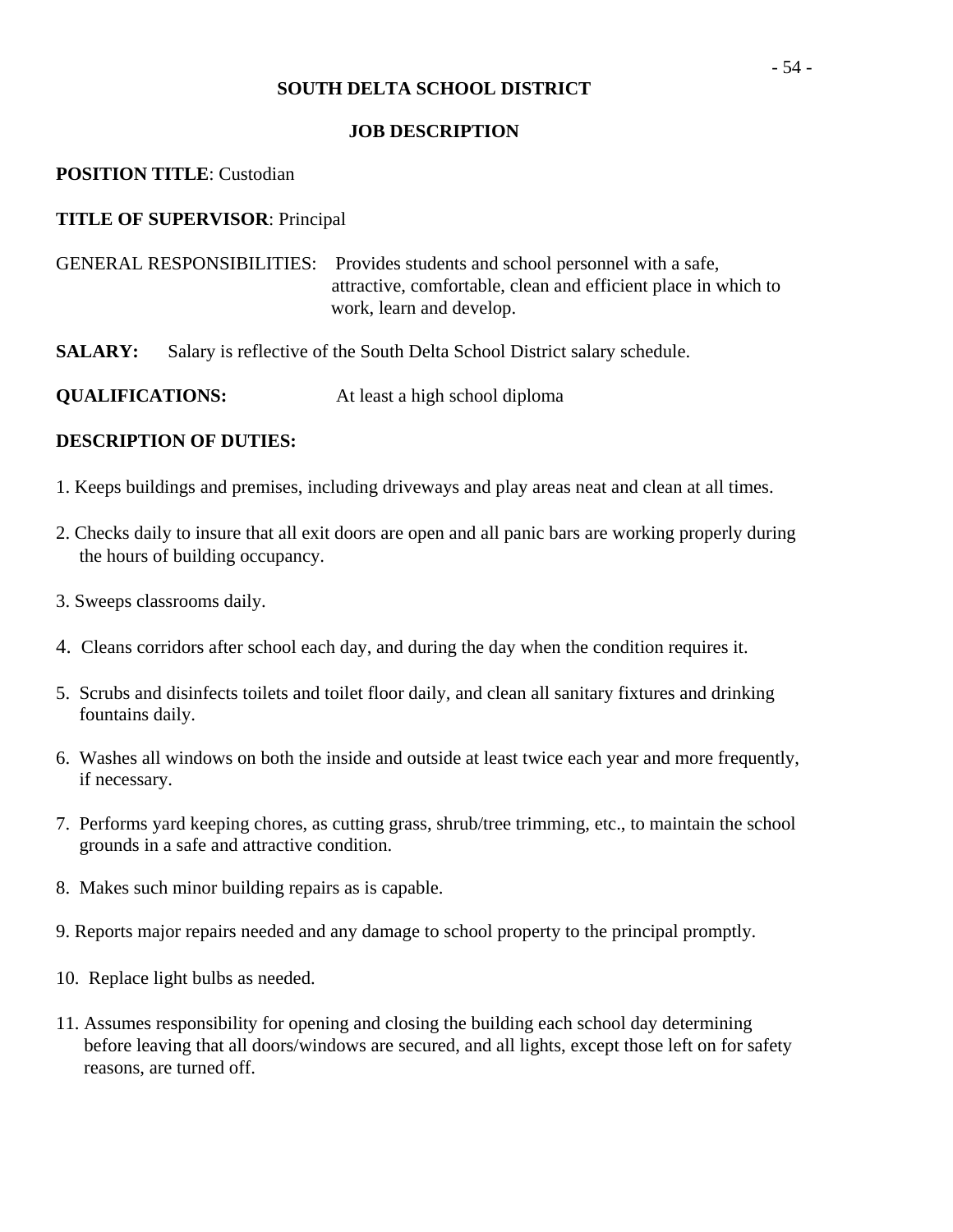# CUSTODIAN PAGE 2

- 12. Conducts an ongoing program of general maintenance, upkeep and repair.
- 13. Compiles with local laws and procedures for the storage and disposal of trash, rubbish, and waste.
- 14. Moves furniture or equipment within buildings as required for various activities and as directed by the principal.
- 15. Attends staff development training as scheduled.
- 16. Inform the principal of inventory of supplies, equipment, and requisitions such needed replacement far enough in advance to be delivered in such time as will not hinder the custodian duties.
- 17. Maintains on a regular schedule all motors and other mechanical equipment requiring scheduled servicing.
- 18. Periodically inventories: request purchase of supplies by principal.
- 19. Cleans and repairs equipment, pencil sharpeners and furniture on time available basis.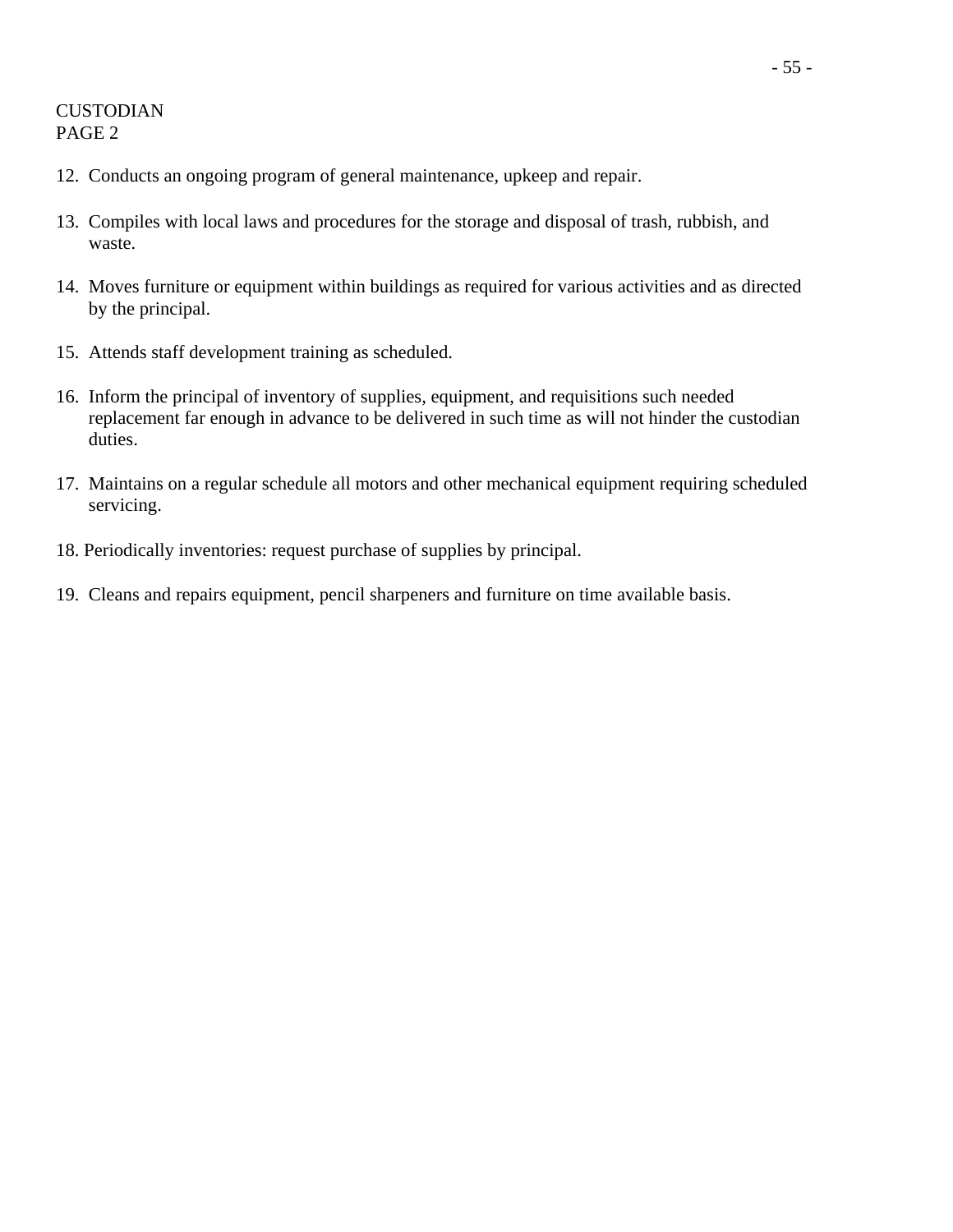# **SOUTH DELTA SCHOOL DISTRICT JOB DESCRIPTION**

### **POSITION TITLE:** Middle School Principal

### **TITLE OF SUPERVISOR:** Superintendent

**SUPERVISES:** Assistant principal, Teachers, Support staff and Nonprofessional School Personnel

|                | <b>GENERAL RESPONSIBILITIES:</b> Manages assigned schools as to promote the<br>educational development of each student by using leadership,<br>supervisory, and administrative skills |
|----------------|---------------------------------------------------------------------------------------------------------------------------------------------------------------------------------------|
| <b>SALARY:</b> | Salary is reflective of the South Delta School District salary<br>schedule.                                                                                                           |

### **QUALIFICATIONS**

- 1. Administrative/supervisory experience; and
- 2. At least one year of completion of an approved master's specialist, or doctoral degree in educational administration/leadership from a state-approved or regionally/nationally accredited institution of higher learning;
- 3. Completion of Mississippi Administrator Assessment Instrument (NLAAI) Portfolio

- 1. Supervises the school's educational program.
- 2. Recommends to the superintendent qualified professional, paraprofessional and non-certified personnel for Board approval.
- 3. Submits to the superintendent for this approval a written plan for his school for the ensuing year.
- 4. Assumes the responsibility for the implementation and observance of all Board policies and regulations by the school staff and students.
- 5. Assumes responsibility for overseeing the school plant and for the proper care of school property by the staff and students.
- 6. Supervises emergency preparedness program (fire drills, tornado drills, etc.)
- 7. Maintains high standards of student conduct and enforces discipline as necessary.
- 8. Supervises and evaluates the school's extra-.curricular program.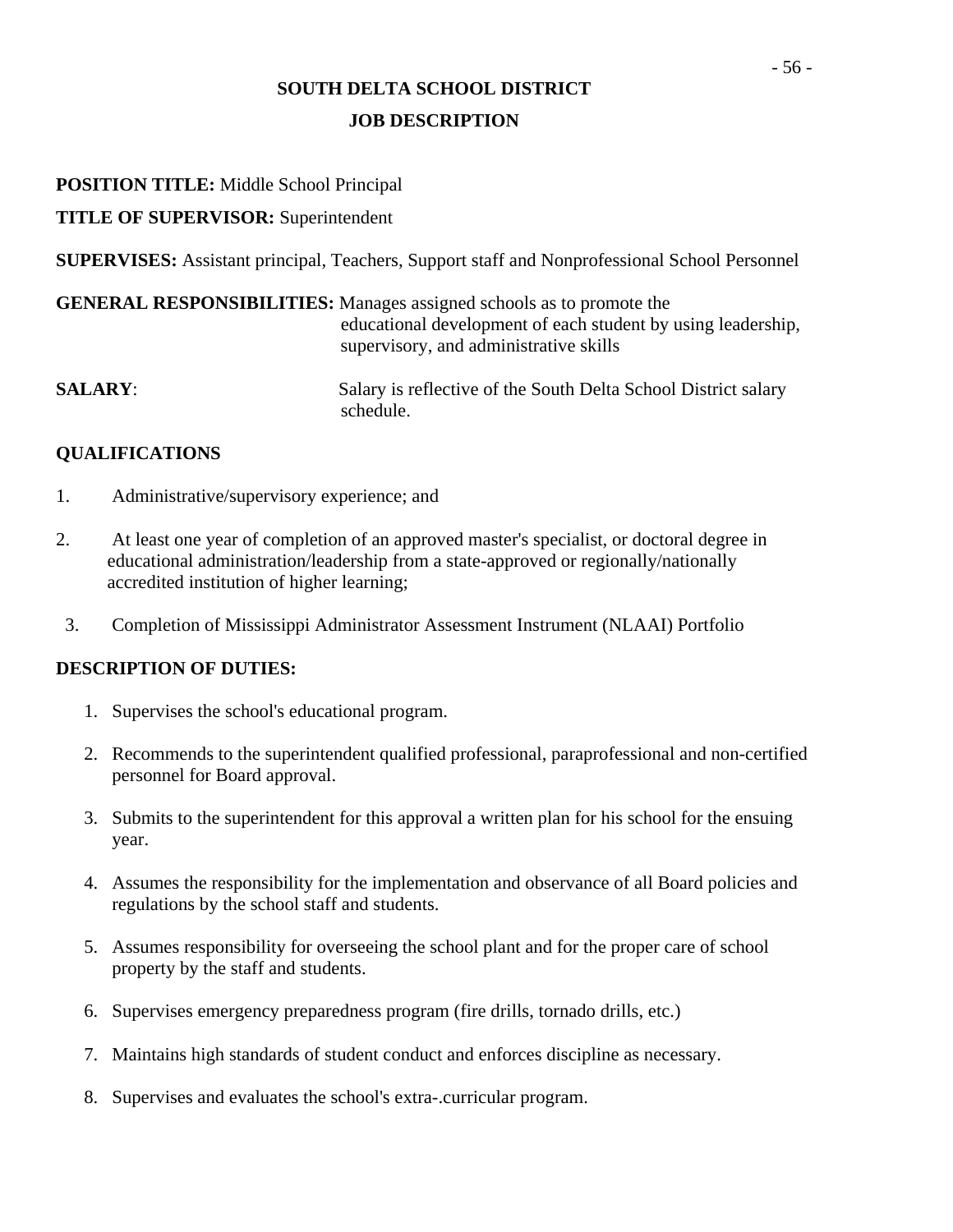#### MIDDLE SCHOOL PRINCIPAL

PAGE 2

- 9. Organizes the work of staff members to secure their maximum contribution in the planning, execution, and evaluation of the overall program.
- 10. Acts as a liaison between the school and the community, interpreting activities and policies of the school and encouraging community participation in school life.
- 11. Schedule parent/teacher conferences.
- 12. Conducts faculty meetings as necessary to ensure functioning of the school.
- 13. Attends all schedule administrative meetings.
- 14. Conducts formal evaluations during the months of October and November during the first semester and February and March during the second semester.
- 15. Conducts formal evaluations of support service personnel annually.
- 16. Demonstrates the requirements of the administrator's personnel appraisal instrument annually.
- 17. Assures that the approved personnel appraisal plan has been explained to all certified staff and is available to them in written form.
- 18. Assures that each certified staff member who fails one or more of the competencies will have appropriate staff development made available.
- 19. Spends 70 percent of the instructional day actively monitoring instruction. Weekly observation logs shall be submitted to the superintendent on Tuesday for previous weeks observation.
- 20. Conducts follow-up conferences to discuss observation findings.
- 21. Monitors teachers' review/revision of curriculum.
- 22. Monitors teachers' grade and department meetings.
- 23. Attends ALL professional development workshops for effective monitoring of classroom instructions.
- 24. Conduct conferences with teachers following nine weeks mastery examination to discuss student performance.
- 25. Track student performance during nine weeks grading period.
- 26. Works with superintendent, curriculum coordinator in determining course offering annually.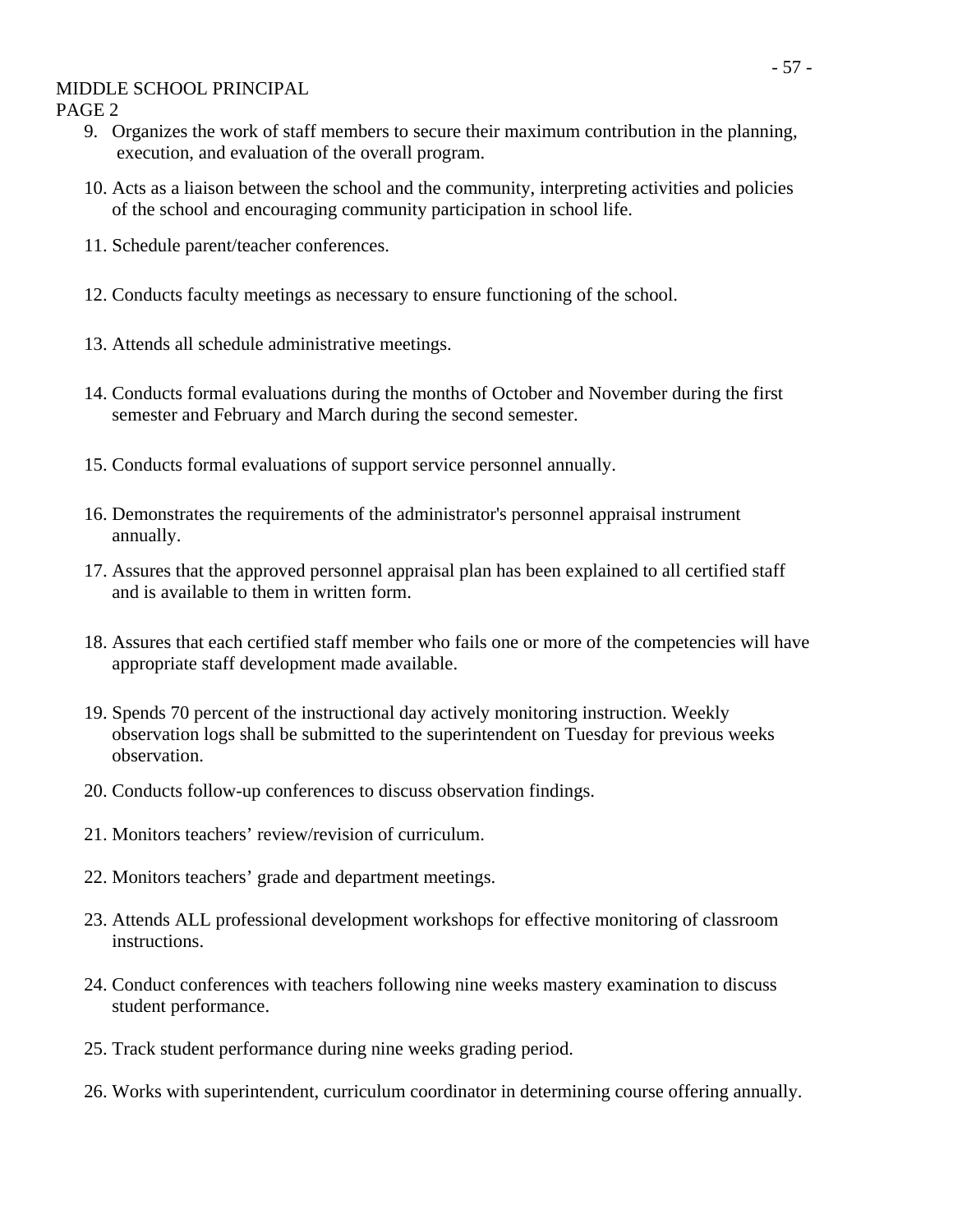#### MIDDLE SCHOOL PRINCIPAL PAGE 3

- 27. Work with teachers in the interpretation and use of standardize test data in the classroom.
- 28. Adheres to and follows mandates requirements of the State Accountability
	- a. Attends School Executive Management Institute sessions.
	- b. Ensures that the instructional management plan is used in all courses for which grades are given.
	- c. Monitors and reports annually to the superintendent, the school Board, and the community the extent to which students are mastering the objectives in each subject area in which grades are given.
	- d. Recommends and implements adjustments in the instructional management plan based upon evaluation results of core objectives.
	- e. Ensures that pupil promotion and retention, graduation decisions are made based upon approved guidelines.
	- f. Ensures that every subject areas for which students receive grades has evaluation procedures which test the state and district core objectives.
	- g. Distributes written files about the disciplinary procedures of the school to parents, teachers and students.
	- h. Manages school activities to avoid interruptions of the required school day and to restrain interruptions of the class meeting.
	- i. Ensures that permanent and cumulative records for individual students contain academic achievement and other required data and are collected, maintained, and disseminated in compliance with Mississippi Code, Section 37-15-1 through 37-15-3, and the Family Educational Rights and Privacy Act of 1974.
	- j. Ensures that an annual pupil performance record, which indicates the core objectives to be mastered for all subjects for which grades are given and the individual students mastery or lack therefore, is maintained.
	- k. Ensures that a permanent record of all objectives in the areas of reading, mathematics, English, and U.S. History as cited in the Mississippi Curriculum Framework and tested through the MCT and SATP and subject area is maintained for each student.
	- 1. Implements the procedure for reporting each student's mastery or failure of core objectives to his/her parents or guardian.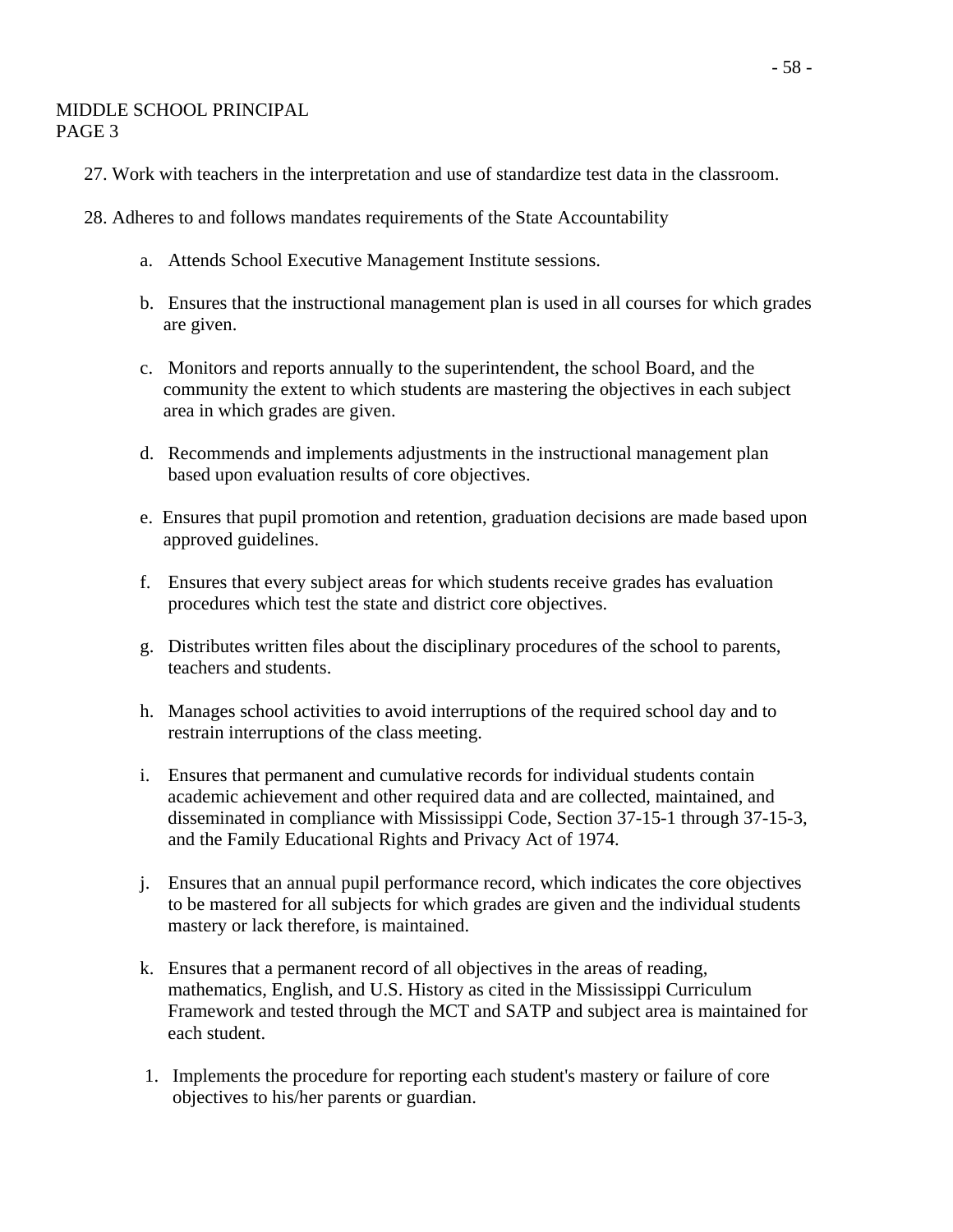.

- m. Collects required building level data to be forwarded to the associate superintendent of curriculum/instruction.
- n. Distributes to students and parents a copy of the students handbook with written rules of the Grading, Promotion, Retention and Graduation Guidelines.
- o. Ensures that each classroom teacher has a period of time during the teaching day unencumbered by instructional or supervisory responsibilities to be used for individual or departmental planning.
- q. Ensures that each teacher's class load is limited to one less period than the total number of daily periods.
- 29. Monitors teachers' progress toward achieving objectives by reviewing on-line lesson plans and tests for the following week to verify sequencing of skills, delivery, activities, remediation, conformity to the instructional management plan and that teachers are testing the objectives taught. Lesson plans are to be on-line at the end of day or Friday of each week.
- 30. Responds to each teacher's lesson plan no later than Monday of each week, and confers with teachers when inadequate planning activity is found.
- 31. Assures that daily lesson plan routinely provide for use of a teach/test/ re-teach/retest cycle.
- 32. Provides specific training activities to help classroom teachers and support staff improve inadequate instructional practice.
- 33. Uses exemplary teacher practices as models for staff development.
- 34. Collects data or disciplinary problem systematically and use the data to improve the disciplinary system.
- 35. Participates in and conducts staff development training sessions.
- 36. Monitors staff performance and behavioral change in relation to staff development program and annually reports findings to the school board.
- 37. Keeps a continuing inventory of equipment and furnishings, which includes an evaluation of the condition and value of each item.
- 38. Performs other duties as assigned by the superintendent.
- 39. Maintains high financial management interiority as follows:
	- Meet with School Managerial Assessment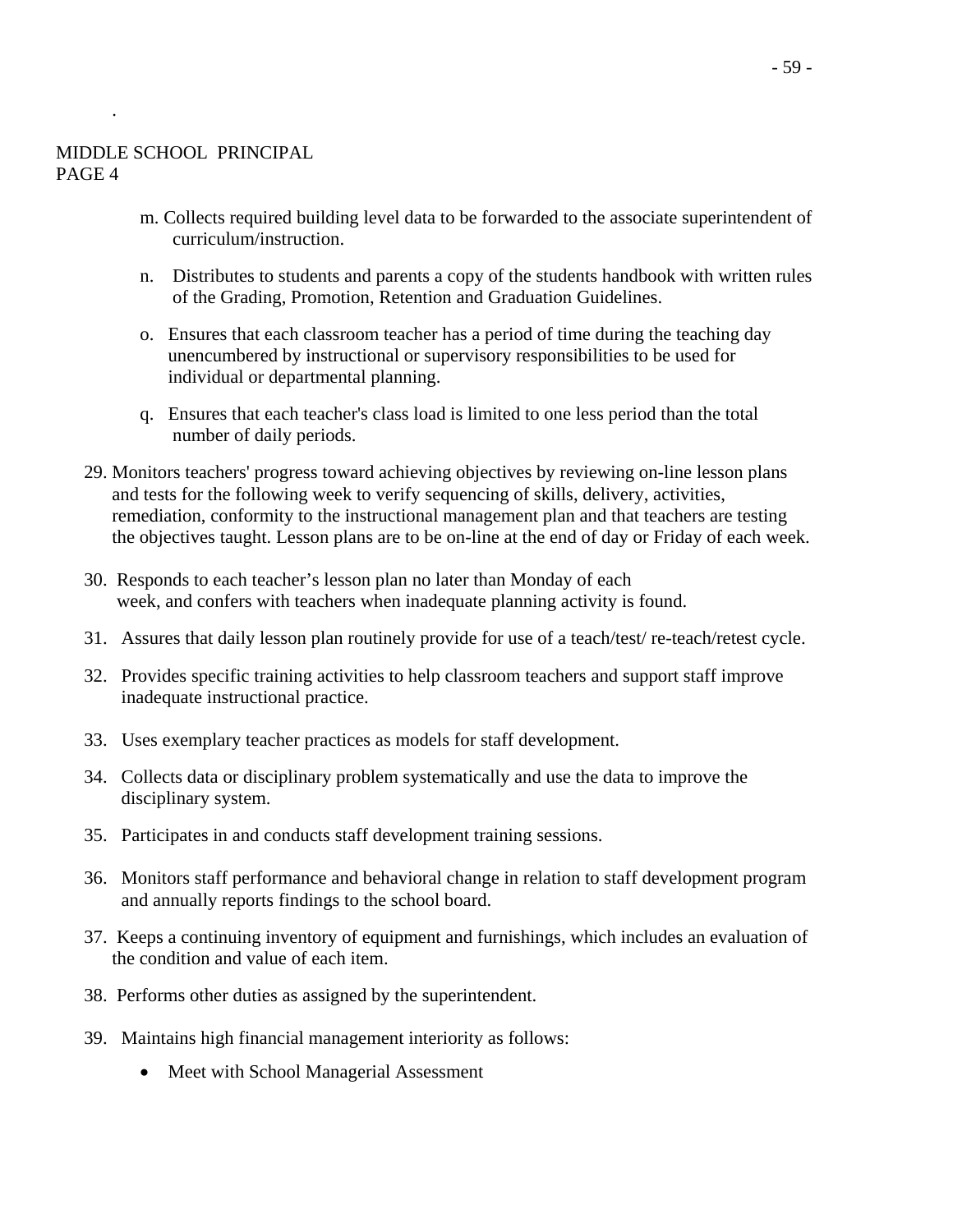### MIDDLE SCHOOL PRINCIPAL PAGE 5

- Review Team each nine weeks and report plans and review finding to superintendent no later that one week after the meeting.
	- 1. Principal/Assistant
	- 2. Supervisors
	- 3. Lead Teachers
	- 4. Teachers
	- 5. Paraprofessional
	- 6. Parents when possible
- 40. Prepare and maintain assessment portfolio using the new MS Principal Evaluation System to be reviewed by superintendent: informally with feed back by October  $15<sup>th</sup>$  and formally by February 15<sup>th</sup>.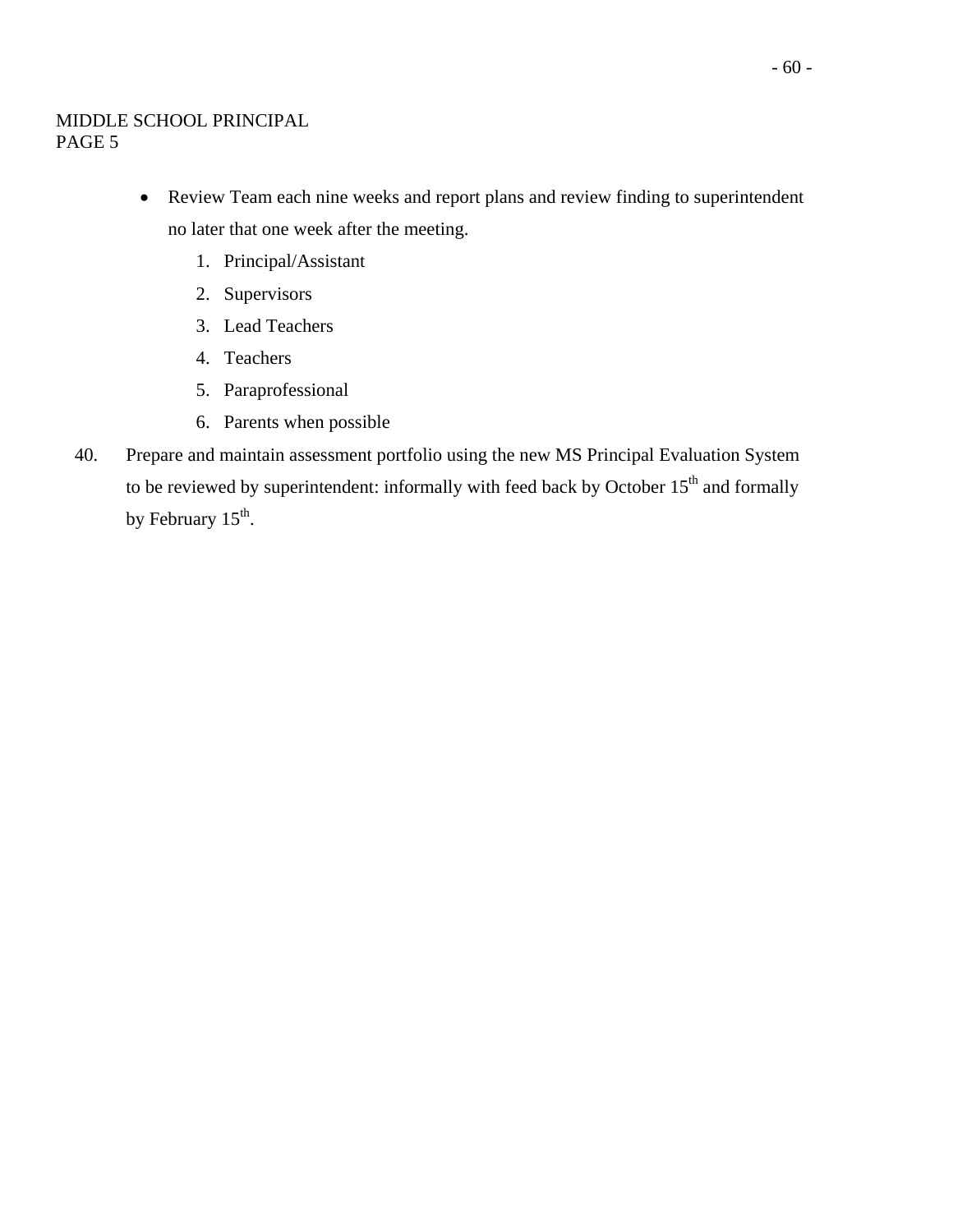### **JOB DESCRIPTION**

### **POSITION TITLE**: Assistant Principal

### **TITLE OF SUPERVISOR**: Principal

**SUPERVISES**: Professional and Nonprofessional Personnel and Students

# **GENERAL RESPONSIBILITIES:** Serves in conjunction with building principal in any and all aspects of administration, instructional leadership, supervision and management of the school.

**SALARY:** Salary is reflective of the South Delta School District salary schedule.

### **QUALIFICATIONS:**

Completion of an approved master's specialist, or doctoral degree in educational administration/leadership from a state-approved or regionally/nationally accredited institution of higher learning.

- 1. Assumes 'role of the principal in absence of principal; assists school-level implementation of the school district instructional management plan.
- 2. Works in cooperation with principal to supervise methods, materials, and techniques used by teachers; assists in supervision of other professional staff.
- 3. Monitors classroom instruction daily for quality teaching and student achievement.
- 4. Conducts follow-up conferences with teachers to discuss classroom observation findings.
- 5. Attends all in-district processional development sessions for effective classroom monitoring.
- 6. Monitors teach grade level meetings.
- 7. Performs teacher evaluation; trains and supervises non-certified personnel as directed.
- 8. Maintains open communication between school, parents, community groups, agencies, and patrons; promotes school and programs in community; encourages and plans for parent and community involvement in school activities; supervises use of building and facilities.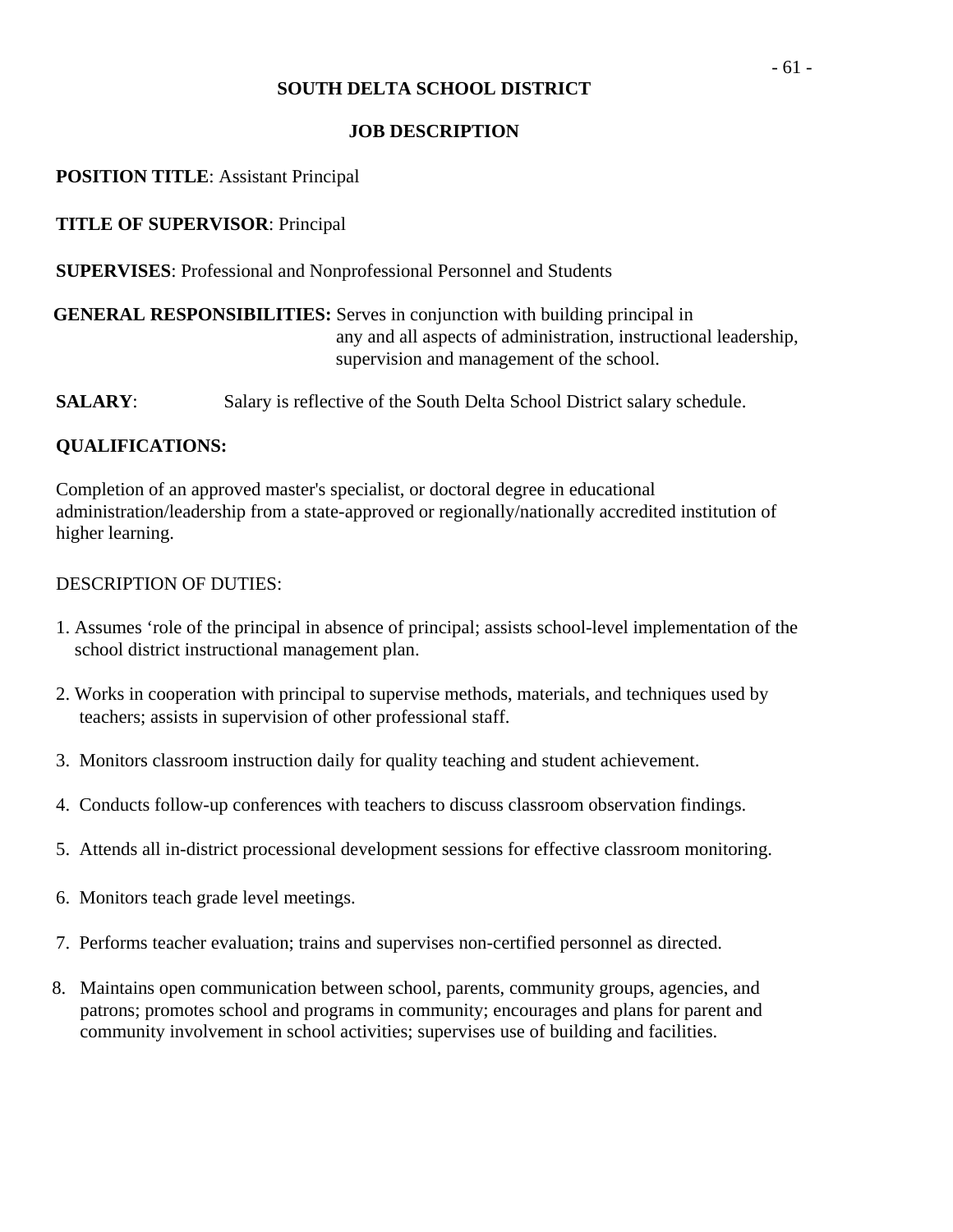Assistant Principal PAGE 2

- 9. Helps to ensure effective and harmonious learning atmosphere; disseminates needed information; responds to staff requests, complaints, grievances, etc., counsel's staff members regarding work related problems.
- 10 Assists in selection and orientation, and assignment of new employees to school; maintain necessary personnel records, assists in employment of substitute teachers'; assists in preparation of duty schedules to ensure adequate supervision of students.
- 11. Assists teachers and others in maintenance of proper student discipline at school and on the school bus; counsels individual students; confers with parents; administers discipline as appropriate; reports disciplinary action as required by policy.
- 12. Aids supervision of operation, safety, cleanliness, appropriateness, and upkeep of equipment, buildings and grounds; provides for distribution, storage, care, repair, and inventory of school textbooks, supplies, materials, and equipment; and oversees building safety.
- 13. Assists in development of and enforces school district and building policies, rules, regulations, and procedures.
- 14. Assists in supervision of students in the school cafeteria.
- 15. Assists in supervising special and co-curricular activities.
- 16. Performs any other duties as assigned by the principal.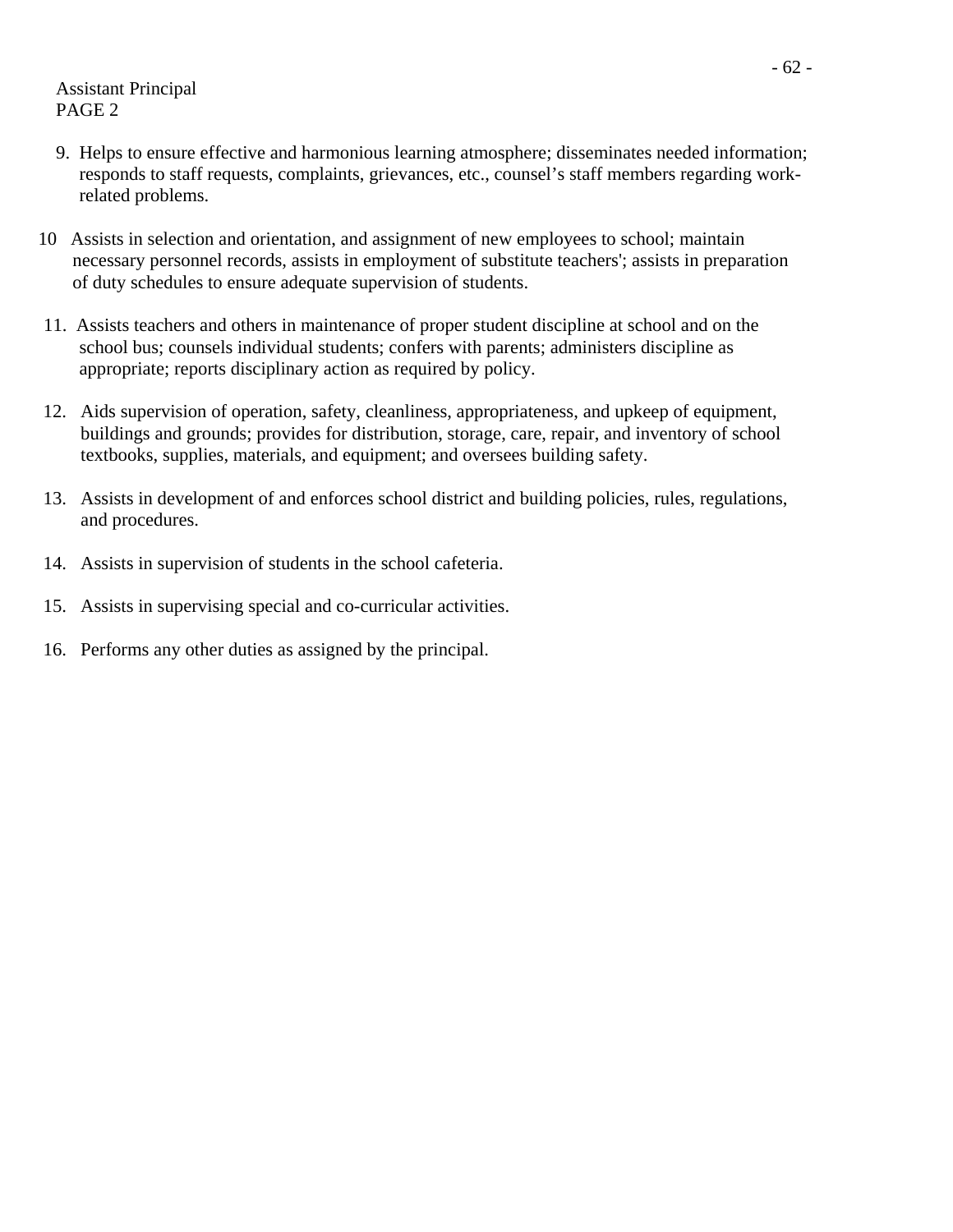#### **JOB DESCRIPTION**

### **POSITION TITLE**: Guidance Counselor/Test Coordinator

### **TITLE OF SUPERVISOR:** Principal

| <b>GENERAL RESPONSIBILITIES:</b> | Administers the guidance program to help students overcome  |
|----------------------------------|-------------------------------------------------------------|
|                                  | problem that impede learning and to assist them in making   |
|                                  | educational, occupational, and life plans that hold promise |
|                                  | for their personal fulfillment as mature and responsible    |
|                                  | Individuals.                                                |

**SALARY:** Salary is reflective of the South Delta School District salary schedule.

- 1. Registers students, setting up schedules and schedule changes.
- 2. Requests, receives, and sends records of students entering or leaving school.
- 3. Administers standardized tests, assisting students in evaluating their aptitudes and abilities through the interpretation of individual test scores and other pertinent data; working with students in evolving education and occupation plan in terms of such evaluation.
- 4. Takes an active role in interpreting the school's objectives to students, parents, and the community at large.
- 5. Supervises the preparation and processing of college, scholarship and employment applications.
- 6. Remains readily available to students so as to provide counseling (both individual and group) that will lead each student to increased personal growth, self-understanding and maturity.
- 7. Provides practical experiences with the major occupational areas in the world of work through resource persons, audio-visuals, and Career Day.
- 8. Communicates and confers with parents about their child's aptitudes, abilities, interests, attendance to class/school, educational and occupational opportunities and requirements.
- 9. Assists students identifying his needs and interests, in the appropriate placement in school courses, and the types of institutions that normally provide training in his selected interest and/or occupation.
- 10. Provides information on types of employment agencies and their functions, various occupations and their salaries.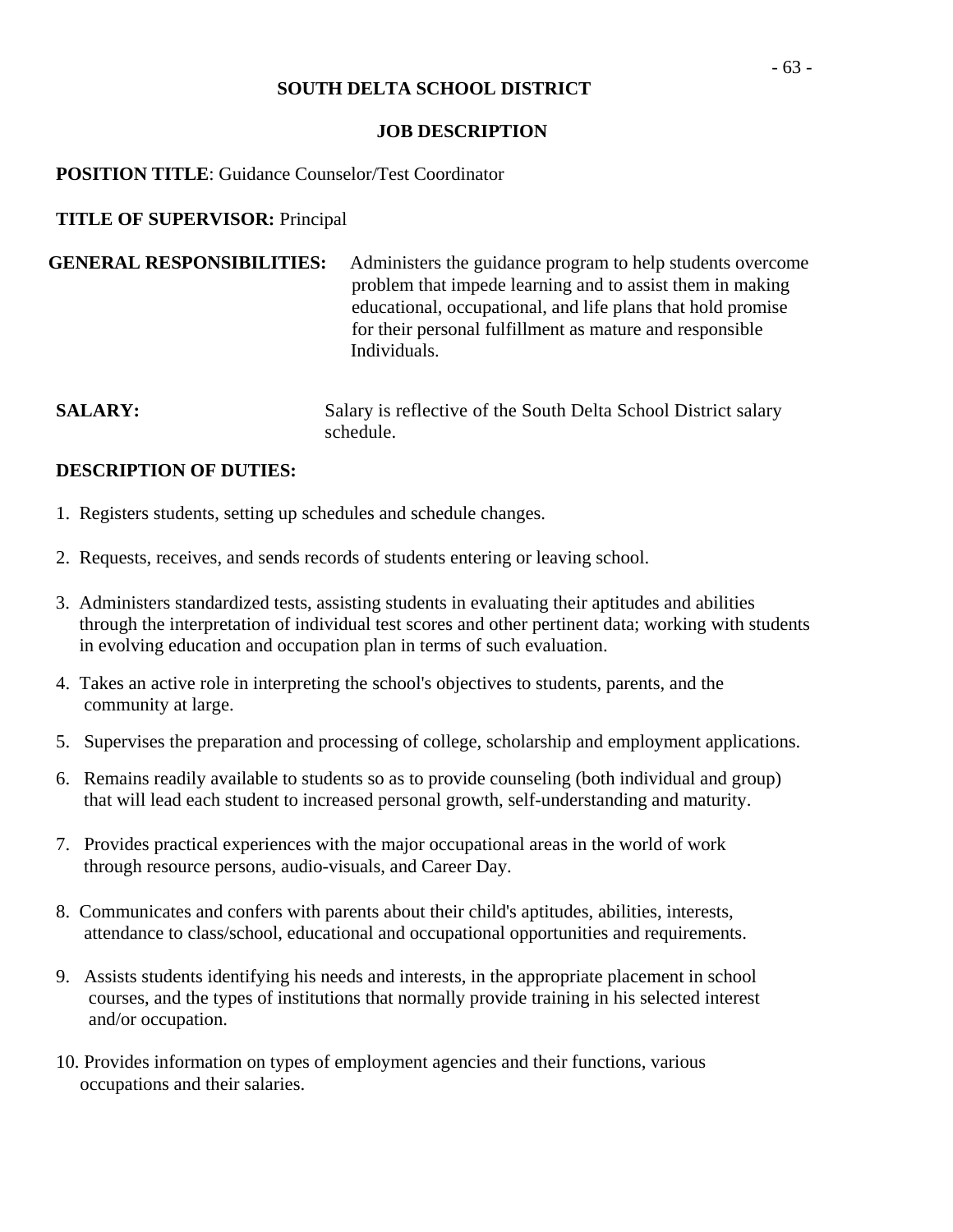### GUIDANCE COUNSELOR/TEST COORDINATOR PAGE 2

- 11. Informs students and parents of college requirements, available financial assistance program, etc.
- 12. Initiates, assembles, maintains, and interprets accurate health records, attendance records, cumulative progress records, activity records, and uniform transcript records for all students.
- 13. Assists students in the process of self-exploration, in developing interpersonal skills, decision-making skills, and skills for future planning.
- 14. Communicates with parents and students (senior status) needs and requirements for graduation.
- 15. Records all grades and standardized test scores on cumulative records.
- 16. Attends in-service/staff development workshops (local and state) to improve skills in counseling.
- 17. Checks records for students failing two or more subjects, refers to Child Find, and assists teachers with referrals for Special Education.
- 18. Complies honor roll and disseminates to school and community.
- 19. Performs any other duties as assigned by the principal.
- 20. Conducts workshops with teachers in the interpretation and use of standardize achievement test data in the classroom.
- 21. Assists teachers in the development of instructional prescription for individual student weakness on standardized tests.
- 22. Assists teachers in the location of test preparation to use in the classroom.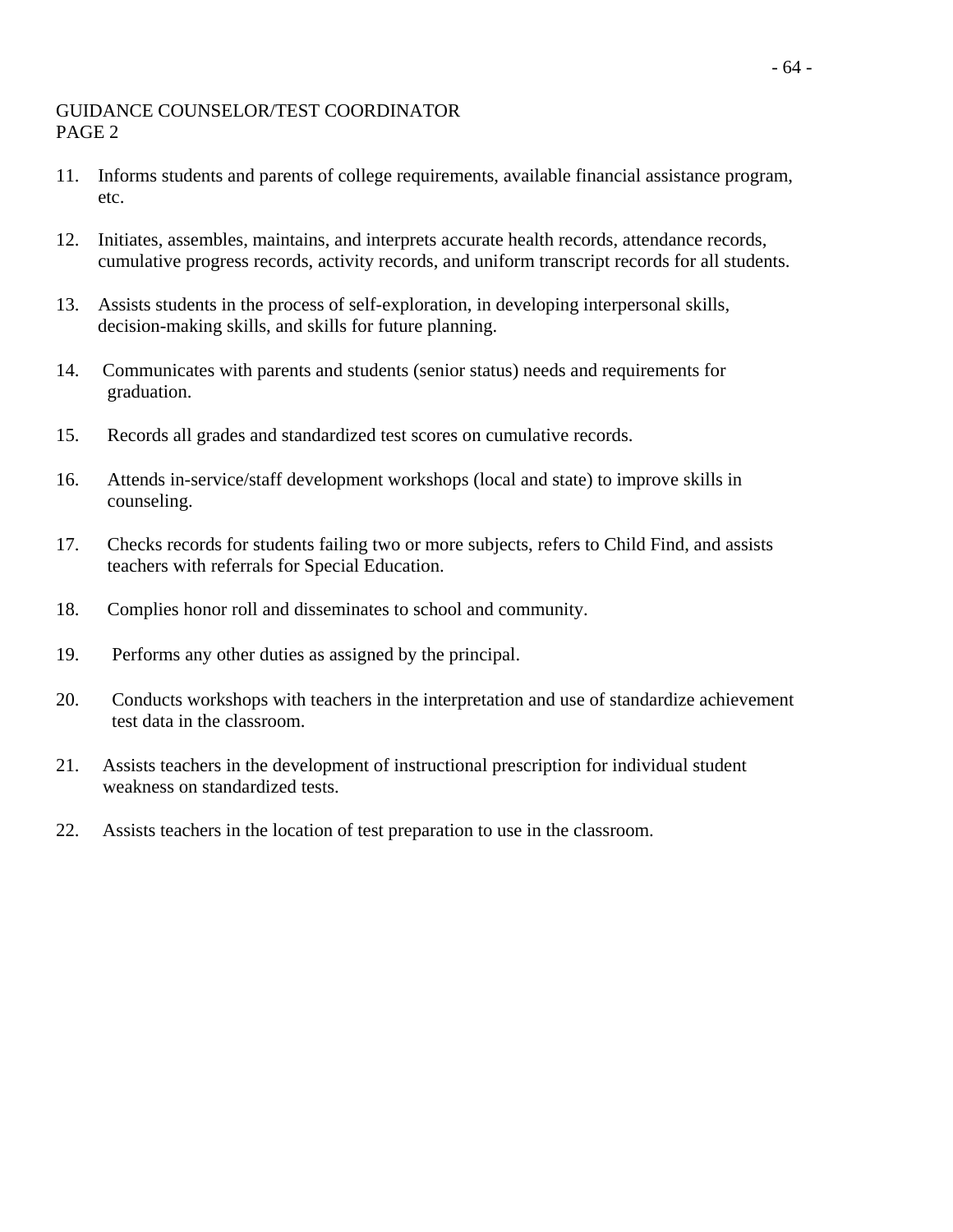### **SOUTH DELTA SCHOOL DISTRICT JOB DESCRIPTION**

#### **POSITION TITLE: Social Worker**

#### **TITLE OF SUPERVISOR:** Principal

| <b>SALARY:</b>         | Salary is reflective of the South Delta School District salary schedule.                                                                                                                                                   |
|------------------------|----------------------------------------------------------------------------------------------------------------------------------------------------------------------------------------------------------------------------|
| <b>QUALIFICATIONS:</b> | As set by the Board of Trustee of the South Delta School District.                                                                                                                                                         |
| <b>JOB GOALS:</b>      | To help students resolve personal, emotional and social problems that<br>may be interfering with their inability to adjust to school and their<br>capacity to enjoy the fullest benefits of the education offered to them. |

#### MISSION AND GOALS

- Monitors and evaluates progress toward accomplishments of goals and objectives
- Uses student data to identify program needs
- Develop goals, objectives, programs and operations that are coherent with South Delta School District's vision, mission, and goals.
- Ensure that unit and program plans are consistent with school system strategies plan.
- Organize daily, monthly and yearly schedules to facilitate learning and teaching in the schools.
- Communicate high expectations of students, staff and parents/guardians**.**

#### **PROGRAM RESPONSIBILITIES**

- Performs casework service with individual students to combat personal, social, or emotional maladjustments.
- Performs casework service with parents as an integral part of the task of helping students.
- Work to assist parents understanding in participating in the student's problem.
- Educate parents, school personnel and other interest parties on resources available.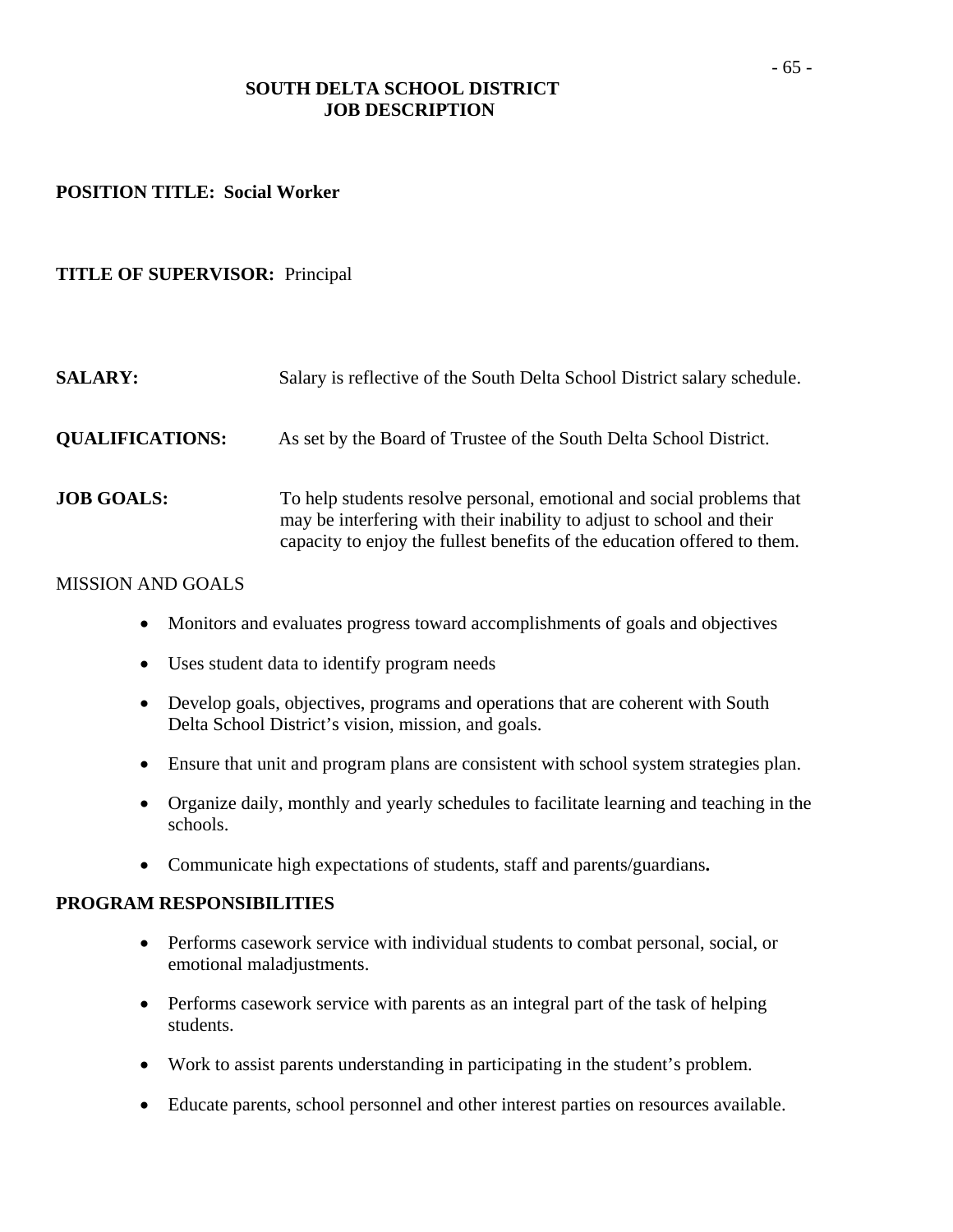# **PAGE 2**

- Consult and collaborates with school personnel in gathering and giving information on a case.
- Supervise the referral of students to such outside agencies such as Welfare Department, Justice Court, Mental Health, etc…
- Serve as a liaison between the school, parents, health care agencies, and law enforcement etc…
- Make home visit for the purpose of gathering, helpful information on students.
- Serve as a liaison between home and school, when follow-up is necessary.
- Maintains records in compliance with state and federal requirements.
- Ensure that standards related to privacy issues are maintained.
- Performs any other tasks as required by Superintendent of Education or Superintendent Designee.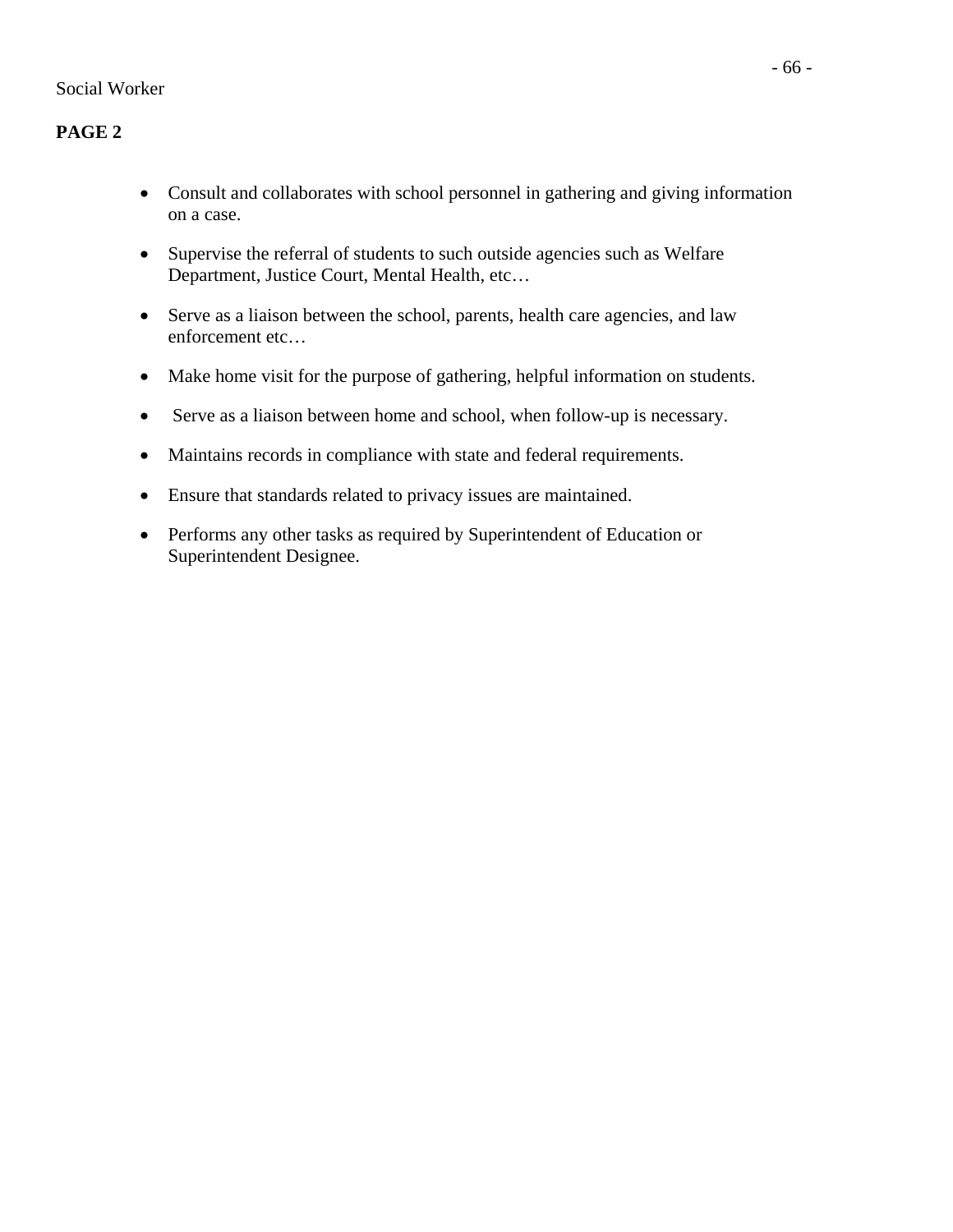### **JOB DESCRIPTION**

### **POSITION TITLE:** Secretary (Middle School)

### **TITLE OF SUPERVISOR**: Principal

**GENERAL RESPONSIBILITIES**: Serves as secretary to the principal and performs receptionist duties, sees that the office runs smoothly and efficiently.

**SALARY:** Salary is reflective of the South Delta School District salary schedule.

**QUALIFICATIONS:** At least high school diploma or higher: office skills, computer skill, and pleasing personality/attitude.

- 1. Performs secretarial duties requested by the principal (e.g., typing, filing, making telephone calls and appointments, etc.).
- 2. Performs receptionist duties: answers phone, receives message and visitors referring them to the principal, and other school personnel.
- 3. Maintains absentee/attendance for students and other school personnel.
- 4. Types and files all correspondence, memos, schedules, etc.
- 5. Maintains records of inventory, requisitions, etc.
- 6. Receives receipts money, makes deposits and keeps ledger on all accounts of school activities.
- 7. Sorts and routes mail.
- 8. Processes and verifies lunch form.
- 9. Arranges parent/teacher and/or principal/parent conferences.
- 10. Maintains a filing system for daily and yearly usage.
- 11**.** Calls parents to inform them of child's illness. Key enter data into MSIS as needed ( absentees, infractions, etc.)
- 12. Prepares folders for beginning and ending the school year. Reports excessive absentees to principal and attendance officer.
- 11. Performs any other tasks as assigned by the principal.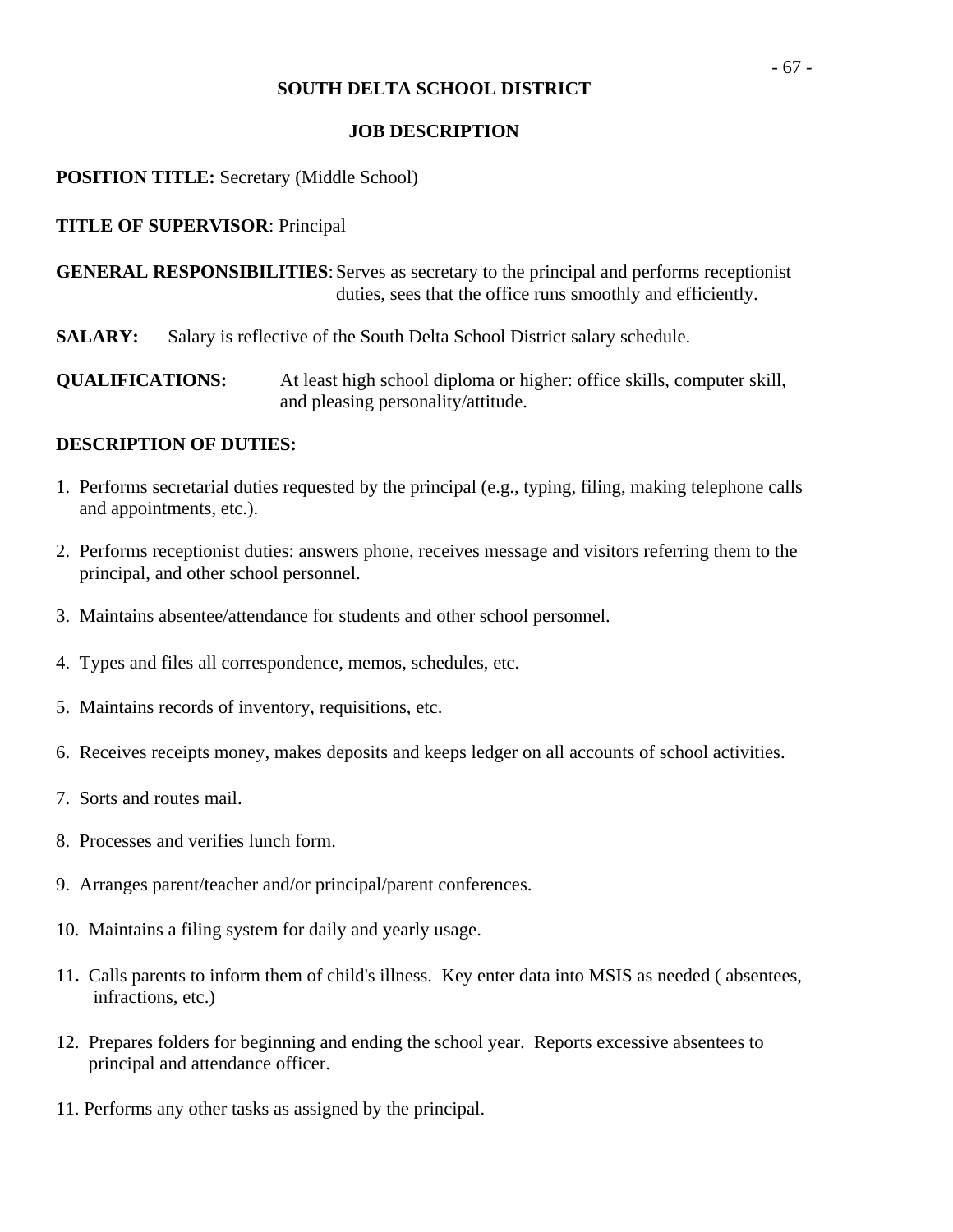#### **JOB DESCRIPTION**

### **POSITION TITLE**: Middle School Teacher **TITLE OF SUPERVISOR**: Principal

| GENERAL RESPONSIBILITIES: Secondary - Teaches one or more subjects such as English, |
|-------------------------------------------------------------------------------------|
| mathematics, social studies, etc., to students in an effort to lead                 |
| them toward the fulfillment of their potential for intellectual,                    |
| emotional, and psychological growth and maturation.                                 |

**SALARY:** Salary is reflective of the South Delta School District salary schedule.

### **QUALIFICATIONS:**

Class A license and above in the assigned teaching position

- 1. Be on time each day and Plans instruction according to the district's instructional management plan.
- 2. Meets and instructs assigned classes in the locations and times designated.
- 3. Develops and maintains a classroom environment conducive to effective learning active learning environment by organizing time, space, materials, and equipment for instruction.
- 4. Complete on-line lesson plan weekly for principal's observation and comments. Weekly plans are due at the end of the day each Friday.
- 5. Use subject area pacing guide in teaching and in assessing desired learner outcomes.
- 6. Review/revises pacing guide(s) annually for needed improvement reflective of changes in content, trends, and student achievement.
- 7. Prepare instructional bulletin boards, various instructional learning centers, resource center and establishes a classroom that conducive for learning
- 8. Prepares for students and classes assigned, incorporating the instructional management program and shows written evidence of preparation (lesson plans) upon request of immediate supervisor.
- 9. Demonstrates an understanding of subject matter being taught while employing a variety of instructional techniques, methods, and media related to the objective and consistent with the needs and capabilities of the individual and groups involved. Incorporates the five instructional strategies into the daily teaching and learning process.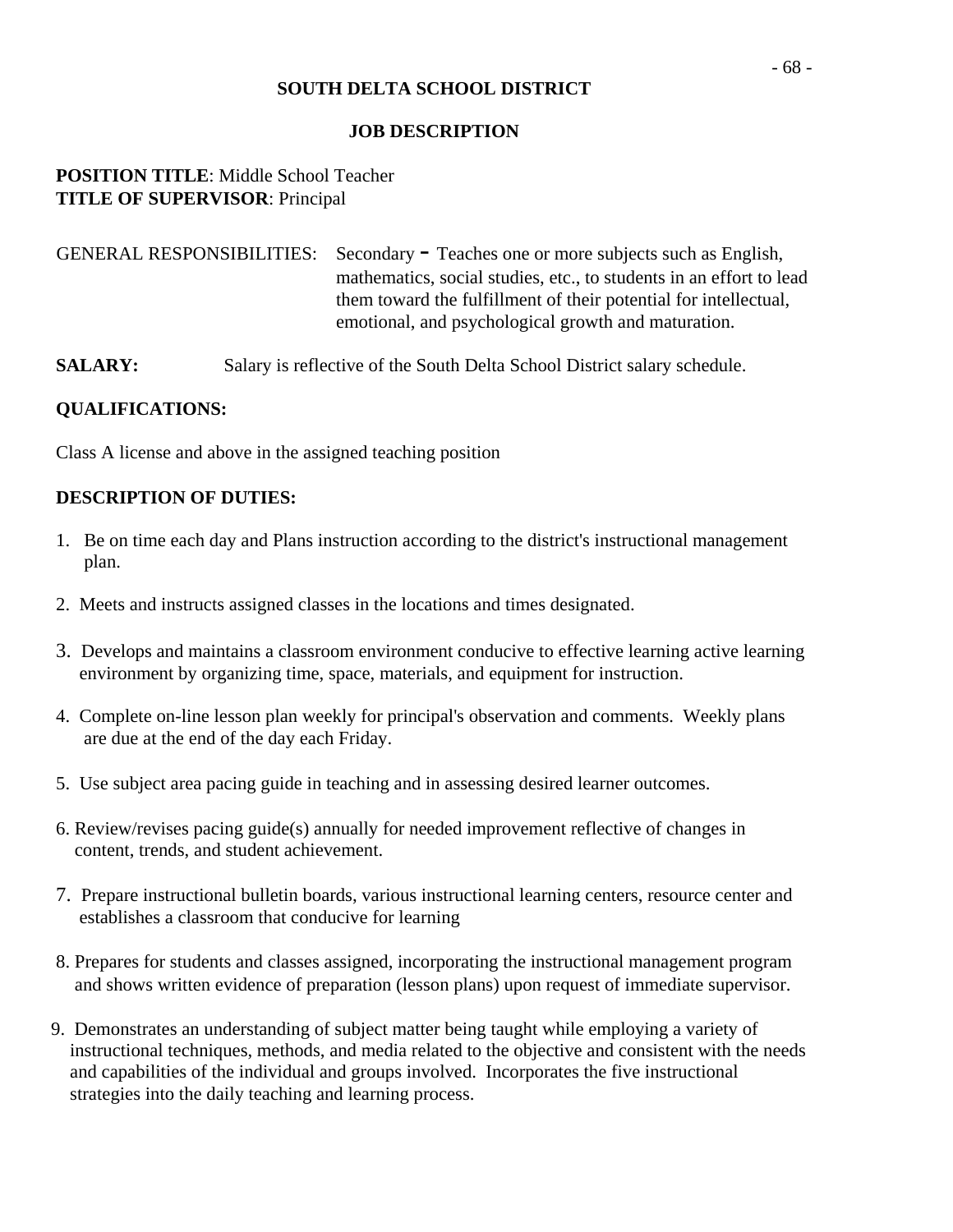- 10. Encourages students to achieve above the minimum requirements for promotion as outlined in the Grading, Promotion and Retention Policy.
- 11. Maintains accurate and complete records as required by law, district policy and administrative regulations.
- 12. Strives to implement, by instruction and action, the district's mission.
- 13. Obtains and uses information about the needs and progress of individual learners and about the effectiveness of instruction, revising it when necessary.
- 14. Helps students to develop positive self-concepts and encourages them to set and maintain high standards of classroom, bus, cafeteria and daily break.
- 15. Works to maintain open lines of communication with students and parents on pupil's academic and behavioral problems and suggests remedial action(s) to be taken.
- 16. Accepts a share of responsibility for co-curricular activities as assigned.
- 17. Assists in the selection of books, equipment, and other instructional materials.
- 18. Attends and participates in faculty meetings, PTO/PTA meetings, and professional development sessions.
- 19. Establishes and maintains cooperative relations with parents, fellow co-workers, and administrators.
- 20. Provides for own professional growth through participation in workshops, seminars, conferences, and advanced course work at institutions of higher learning.
- 21. Displays pride and loyalty to self, school, and district.
- 22. Conducts monthly department/grade level committee meetings to discuss instruction, behavior problems, etc.
- 23. Takes all necessary and reasonable precautions to protect equipment, materials and facilities. Adheres to the policies of the South Delta School District Incorporates student's deficiencies into the instructional process as revealed on the MCT and SATP and CPAS tests.
- 24. Performs any other duties assigned by the principal.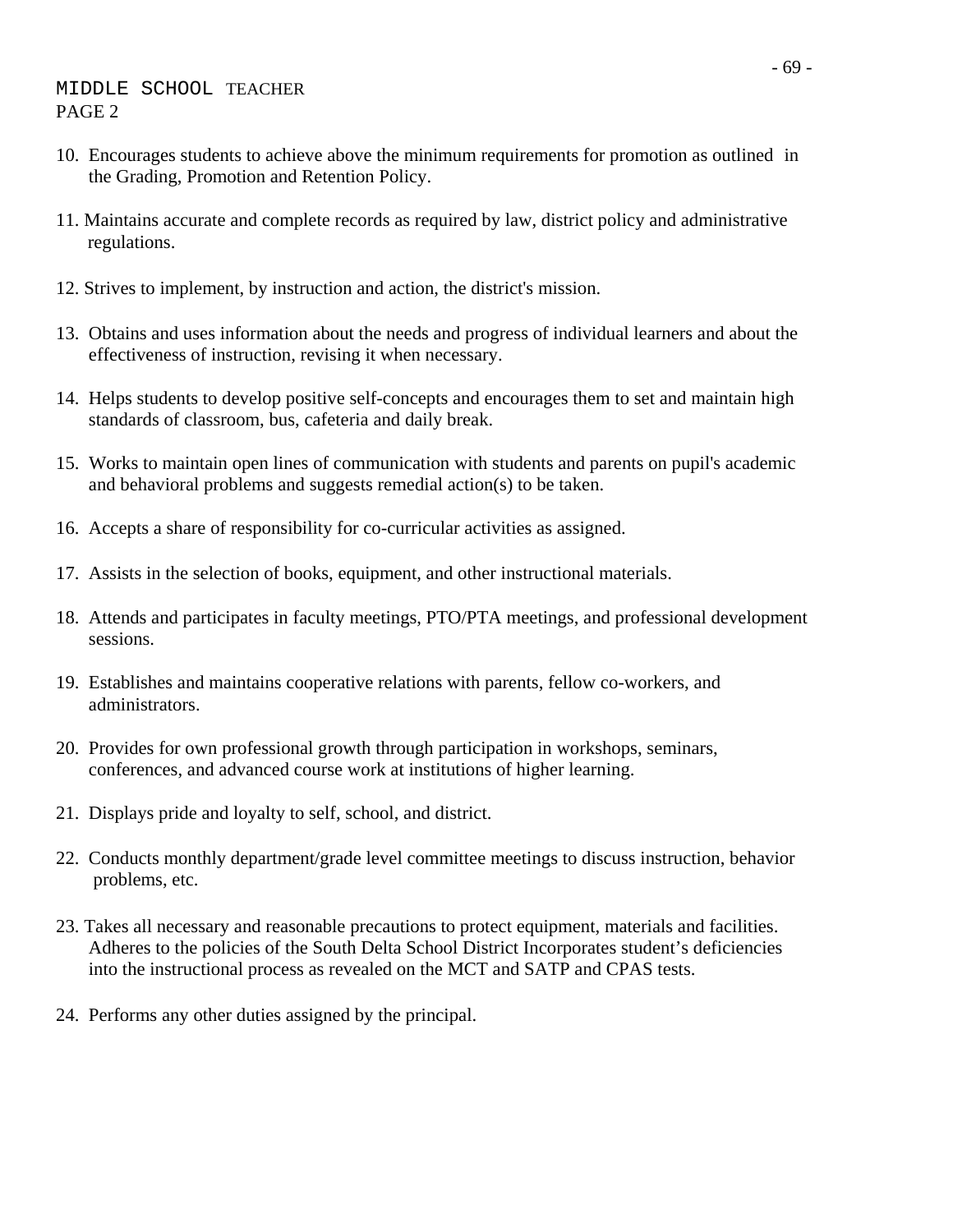### **JOB DESCRIPTION**

### **POSITION TITLE:** Librarian/Media Specialist

### **TITLE OF SUPERVISOR**: Principal

**SUPERVISES:** Student Assistants

GENERAL RESPONSIBILITIES: Provides each student with an enriched library environment containing a wide variety and range of materials that will invite intellectual probing, growth, and aids all students in acquiring the skills needed to take full advantage of library resources.

**SALARY:** Salary is reflective of the South Delta School District salary schedule.

- 1. Evaluates selects, and requisitions new library materials.
- 2. Assists teachers in the selection of books and other instructional materials.
- 3. Informs teachers and other staff members of new materials the library acquires that can be used to enhance instruction.
- 4. Maintains a comprehensive and efficient system for cataloging all library materials, and instructs teachers and students on use of the system.
- 5. Promotes appropriate conduct of students using library facilities.
- 6. Helps students develop habits of independent reference work and develop skills in the use of reference materials in relation to planned assignments.
- 7. Presents and discusses materials with classes studying a particular topic, on the invitation of the teacher.
- 8. Participates in curriculum meetings, professional development in-service, etc.
- 9. Conducts a workshop with teachers on how to integrate the library into classroom instruction.
- 10. Counsels with students and gives reading guidance to those who have special reading problems or usual intellectual interests.
- 11. Arranges frequently changing, book related displays and exhibits like to interest the library patrons.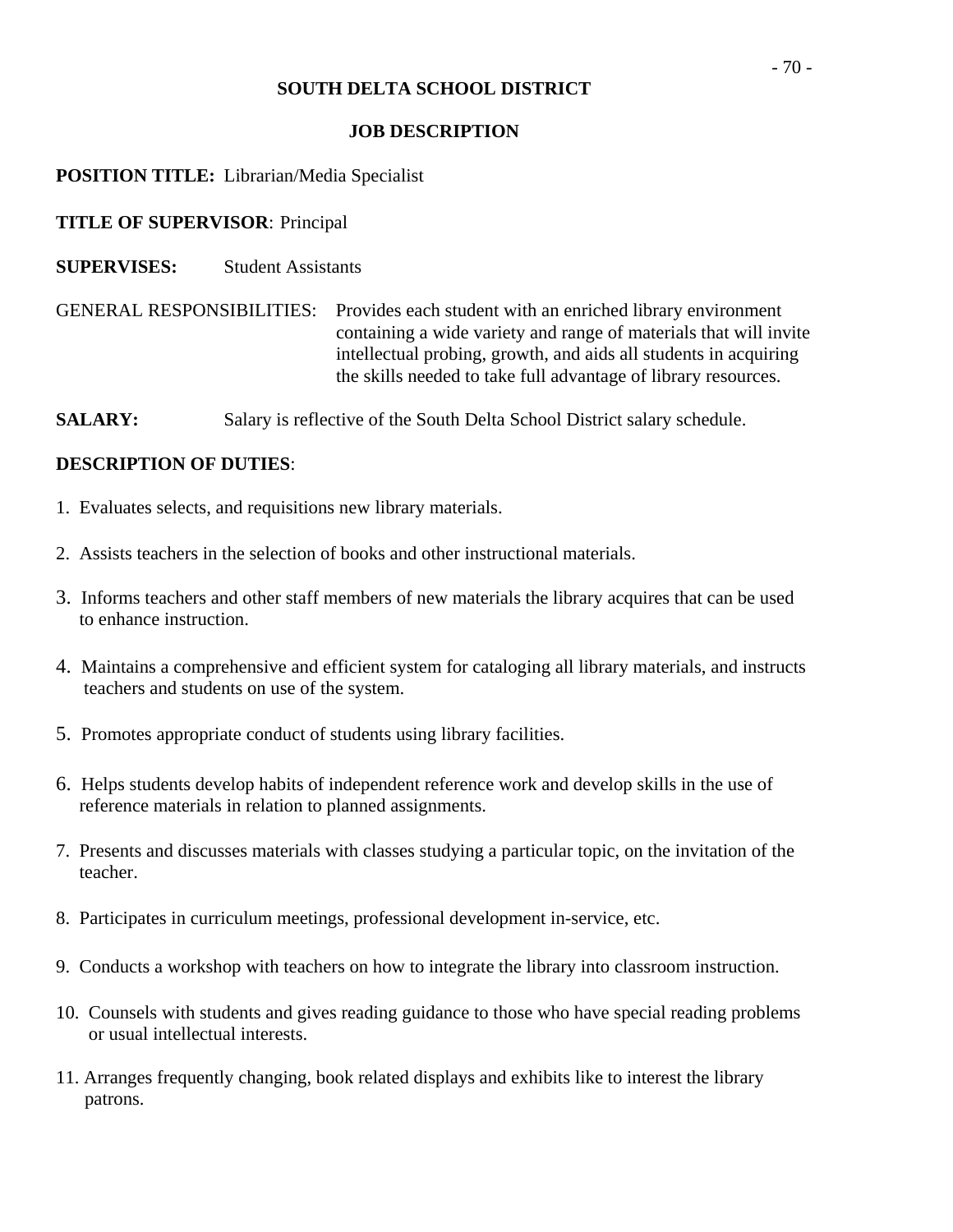### LIBRARIAN/MEDIA SPECIALIST PAGE 2

- 12. Organizes, maintains and disseminates all library materials and audio-visuals.
- 13. Assist students with library assignments.
- 14. Works within a prescribed budget to maintain adequate library services.
- 15. Formulate required inventories and reports annually.
- 16. Supervises student assistants in the performance of their duties, where applicable.
- 17. Assists instructional personnel in the use of the audio-visual equipment.
- 18. May tutor reading or teach a maximum of the English classes.
- 19. Performs any other duties assigned by the principal
- 20. Performs hall, lunchroom, and bus duty.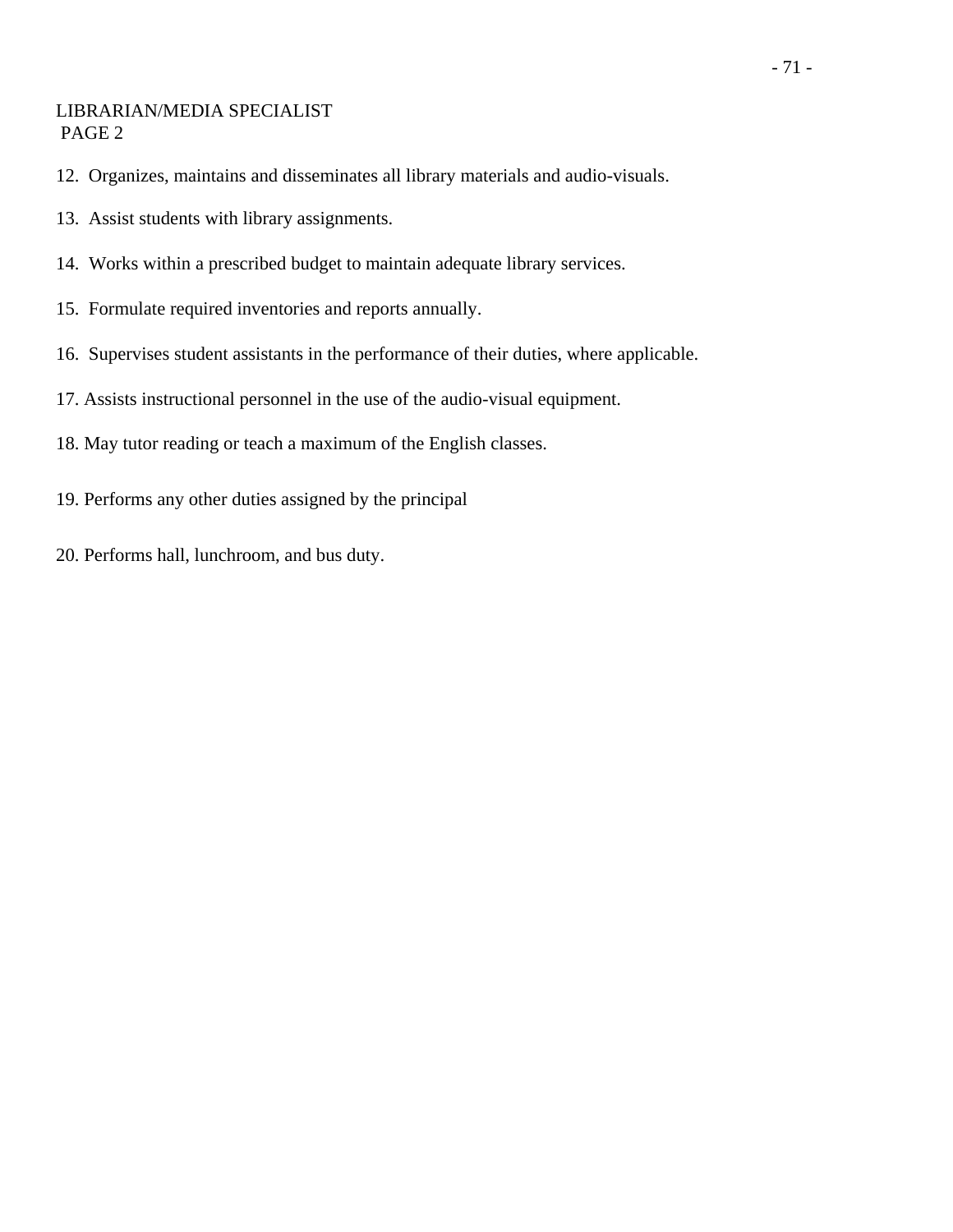### **JOB DESCRIPTION**

**POSITION TITLE:** Athletic Director

**TITLE OF SUPERVISOR**: Principal

**SUPERVISES:** Coaches/Assistant Coaches

**GENERAL RESPONSIBILITIES**: Provides each enrolled student of secondary school age an opportunity to participate in an extracurricular athletic activity that will foster physical skills, a sense of worth and competence, a knowledge and understanding of the pleasures of sport, and the principles of fair play.

**SALARY:** Salary is reflective of the South Delta School District salary schedule.

- 1. Organizes and administers the overall program of extracurricular athletics both intramural and interscholastic, for the school.
- 2. Provides leadership in the selection, assignment, and evaluation of athletic coaches and staff members:
- 3. Fosters good school-community relations by keeping the community aware of and responsive to the athletic program.
- 4. Assumes responsibility for the organization and scheduling of all interscholastic athletics events.
- 5. Assumes responsibility of officials, and security as required, and a share of the supervision of home games.
- 6. Arranges transportation of athletic contest participants.
- 7. Arranges provisions for meals for athletes and coaches for out-of-town games, as appropriate.
- 8. Develops and places into operation appropriate rules and regulations governing the conduct of athletic activities.
- 9. Assists in establishing the physical and academic requirements of eligibility for participation in each sport, and verifies each athlete's eligibility in accordance with Mississippi High School Activities Association's regulations.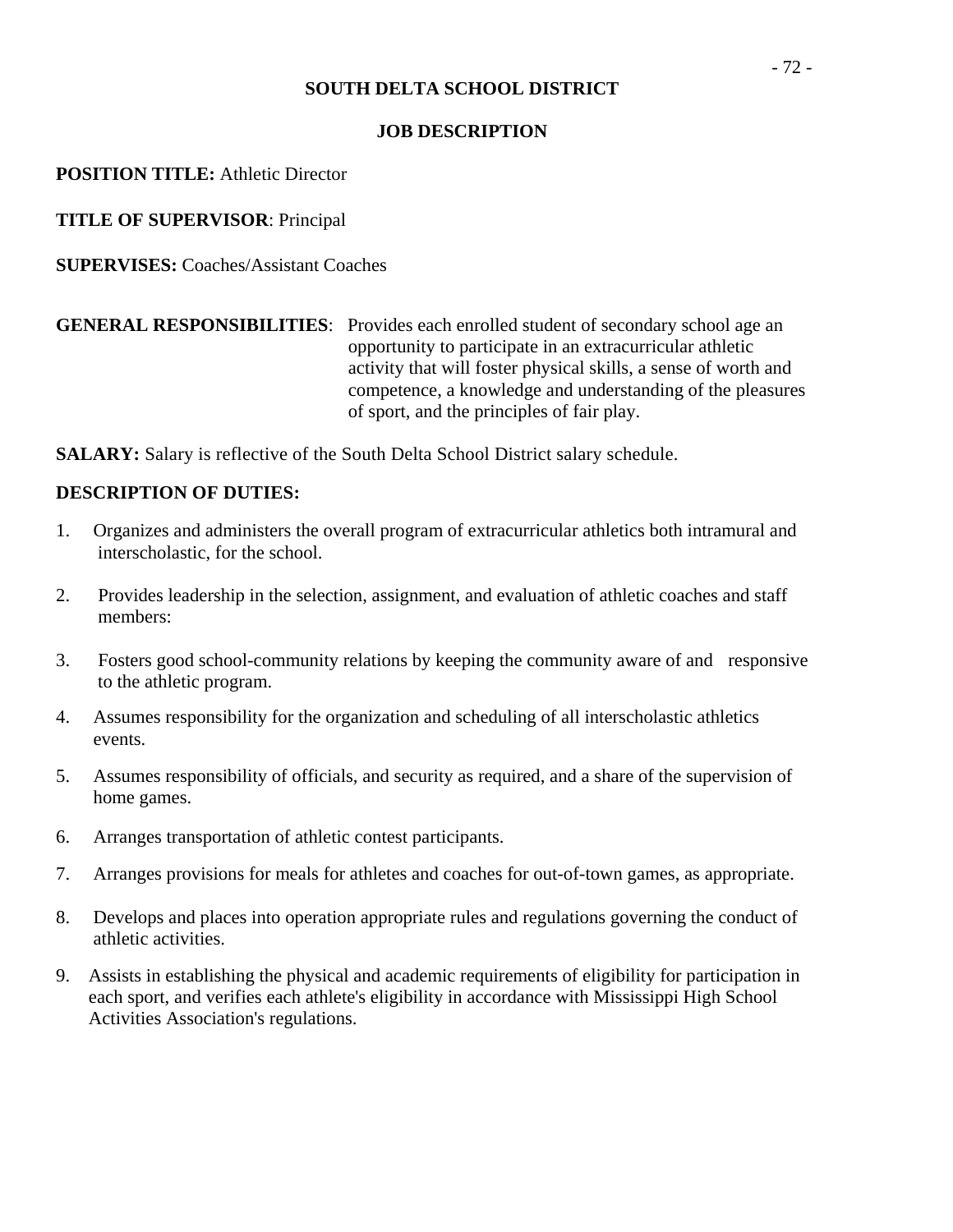# **Athletic Director PAGE 2**

- 10. Assists in the preparation and administration of the athletic program budget. Athletic Director.
- 11. Requisitions, in cooperation with appropriate staff members, supplies, uniforms, and equipment for athletic programs.
- 12. Supervises the cleaning, storage, and care of all athletic equipment.
- 13. Arranges all details of visiting teams' needs.
- 14. Assists in arranging the practice schedules for the coaches on the fields and in the gymnasium.
- 15. Provides for the physical examination of all athletes prior to the beginning of each season.
- 16. Administers the insurance program covering school athletes, and assumes responsibility for all processing of reports and claims.
- 17. Keeps records of the results of all athletic contests and maintains a record file of all award winners, stating the date and type of award including athletic scholarships.
- 18. Plans and supervises an annual recognition program for school athletes.
- 19. Assumes responsibility for seeing that athletes get to and from athletic activities safely.
- 20. Provides the upkeep and maintenance of athletic facilities for all sports.
- 21. Serves as an assistant coach in all sports.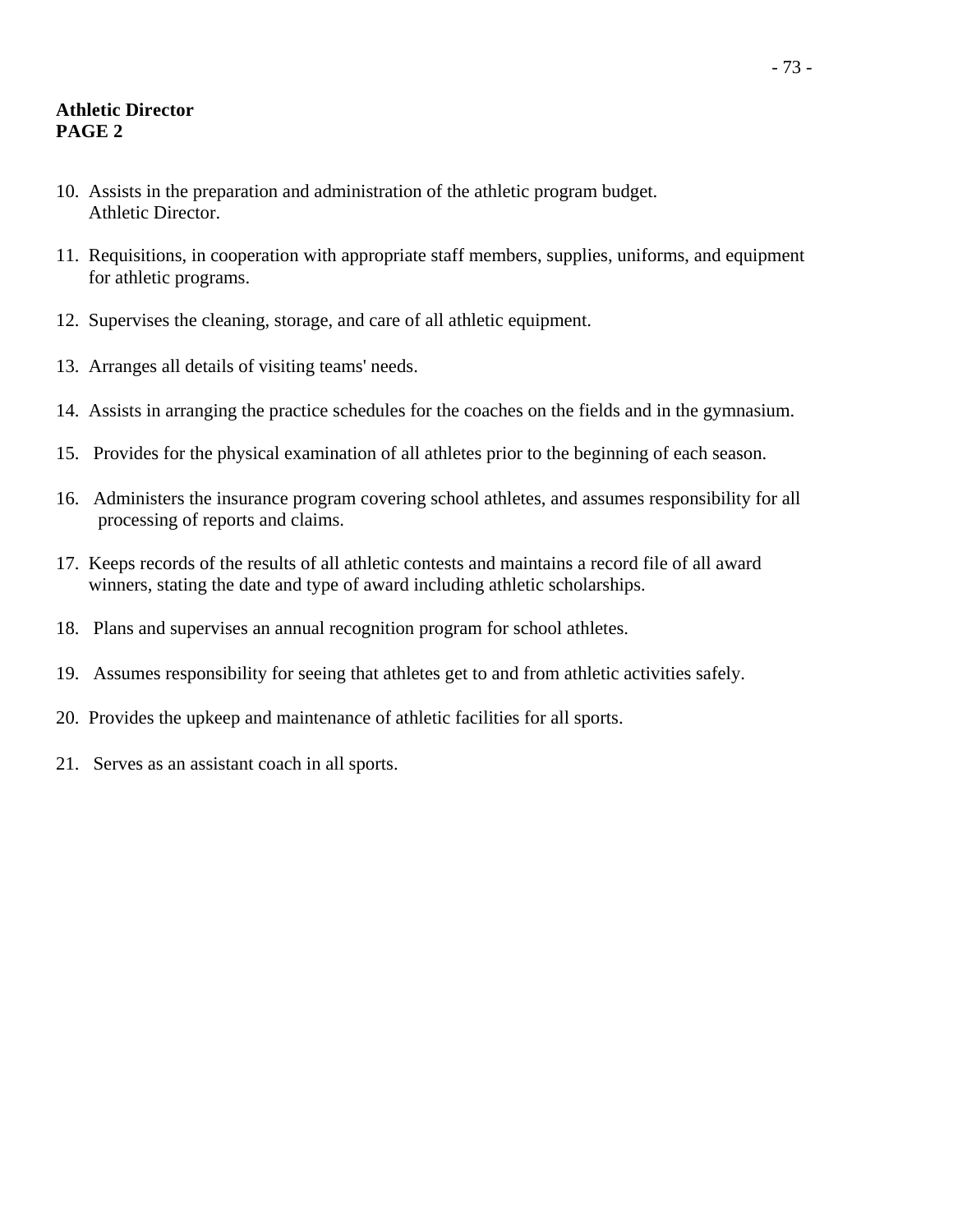#### **POSITION DESCRIPTION**

## **POSITION TITLE**: Coach

## **TITLE OF SUPERVISOR**: Athletic Director and Principal

- GENERAL RESPONSIBILITIES: Helps each participating student achieve a high level of skill and appreciation for the values of discipline and sportsmanship, and increased level of self esteem.
- **SALARY:** Salary is reflective of the South Delta School District salary schedule.

- 1. Coaches individual participants in the skills necessary for excellent achievement in the sport involved.
- 2. Plans and schedules a regular program of practice in season.
- 3. Works closely with the athletic director and principal in scheduling interscholastic contests.
- 4. Recommends purchases of equipment, supplies, and uniforms, as appropriate.
- 5. Establishes student eligibility in interscholastic competition in given sport.
- 6. Enforces discipline and sportsmanlike behavior at all times.
- 7. Assists in the provisions of upkeep and maintenance of athletic facilities.
- 8. Assumes a share of responsibility for seeing that athletes get to and from athletic activates safely.
- 9. Establishes and maintains a professional working relationship with all coaches and players.
- 10. Keeps abreast of current trends and changes of rules and regulations in the area of assigned responsibility.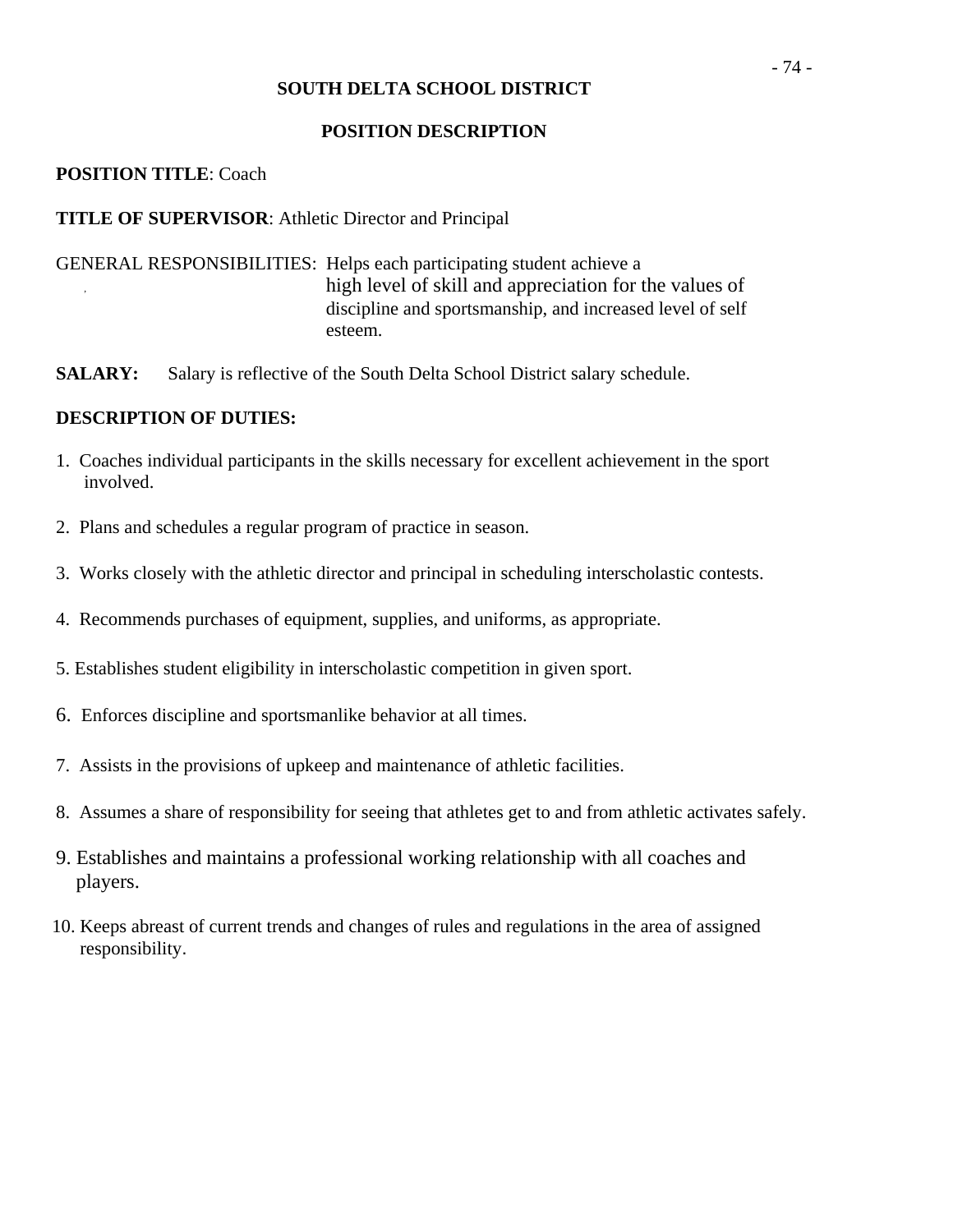#### **JOB DESCRIPTION**

# **POSITION TITLE**: Custodian **TITLE OF SUPERVISOR**: Principal

| GENERAL RESPONSIBILITIES: Provides students and school personnel with a safe, |
|-------------------------------------------------------------------------------|
| attractive, comfortable, clean and efficient place in which to                |
| work, learn and develop.                                                      |

**SALARY:** Salary is reflective of the South Delta School District salary schedule.

- 1. Keeps buildings and premises, including driveways and play areas neat and clean at all times.
- 2. Checks daily to insure that all exit doors are open and all panic bars are working properly during the hours of building occupancy.
- 3. Sweeps classrooms daily.
- 4. Cleans corridors after school each day, and during the day when the condition requires it.
- 5. Scrubs and disinfects toilets and toilet floor daily, and clean all sanitary fixtures and drinking fountains daily.
- 6. Washes all windows on both the inside and outside at least twice each year and more frequently, if necessary.
- 7. Performs yard keeping chores, as cutting grass, shrub/tree trimming, etc., to maintain the school grounds in a safe and attractive condition.
- 8. Cleans all chalkboards at least once a week.
- 9. Makes such minor building repairs as is capable.
- 10. Reports major repairs needed and any damage to school property to the principal promptly.
- 11. Replace light bulbs as needed.
- 12. Assumes responsibility for opening and closing the building each school day determining before leaving that all doors/windows are secured, and all lights, except those left on for safety reasons, are turned off.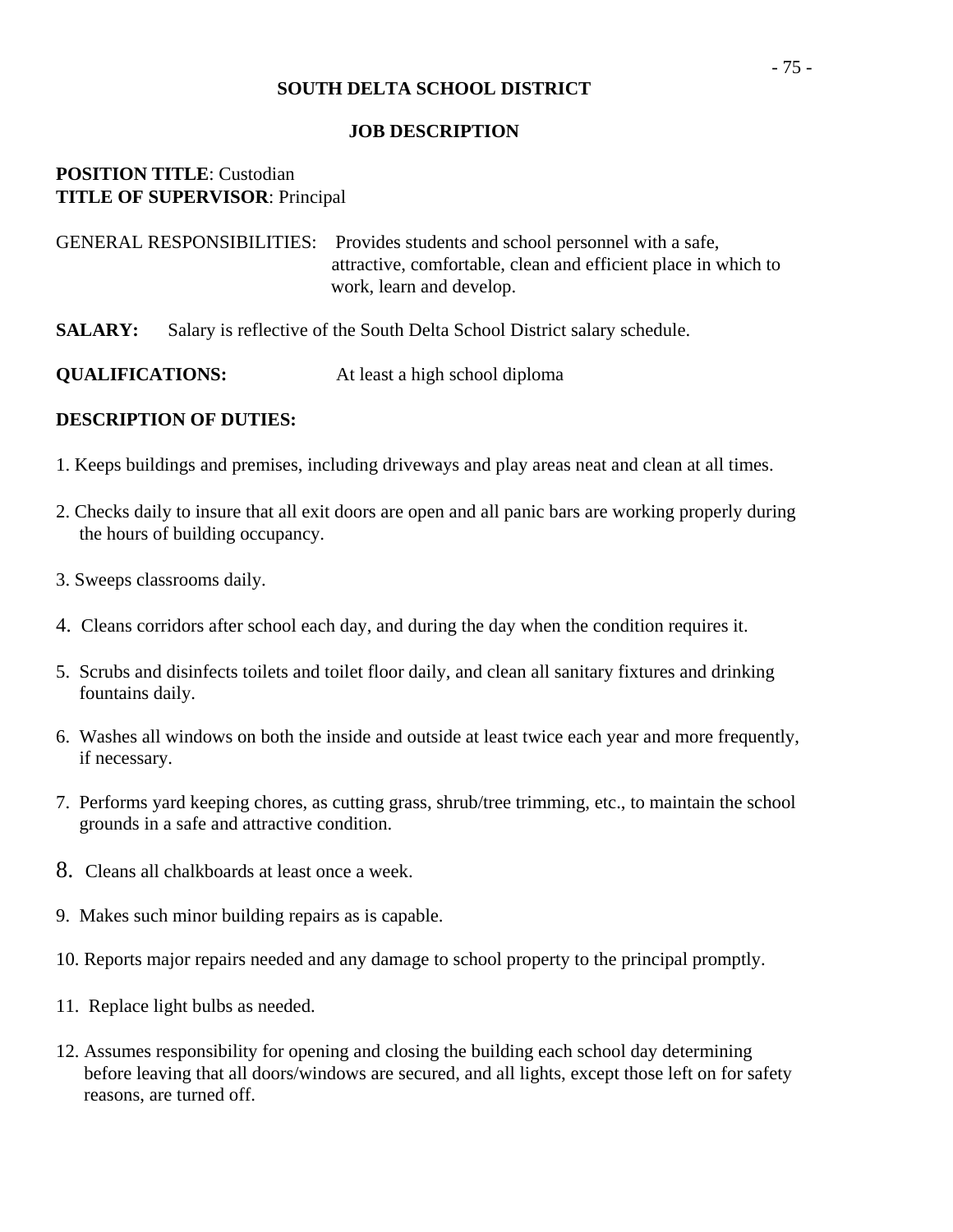# CUSTODIAN PAGE 2

- 13. Conducts an ongoing program of general maintenance, upkeep and repair.
- 14. Compiles with local laws and procedures for the storage and disposal of trash, rubbish, and waste.
- 9. Moves furniture or equipment within buildings as required for various activities and as directed by the principal.
- 16. Attends staff development training as scheduled.
- 17. Inform the principal of inventory of supplies, equipment, and requisitions such needed replacement far enough in advance to be delivered in such time as will not hinder the custodian duties.
- 18. Maintains on a regular schedule all motors and other mechanical equipment requiring scheduled servicing.
- 19. Periodically inventories: request purchase of supplies by principal.
- 20. Cleans and repairs equipment, pencil sharpeners and furniture on time available basis.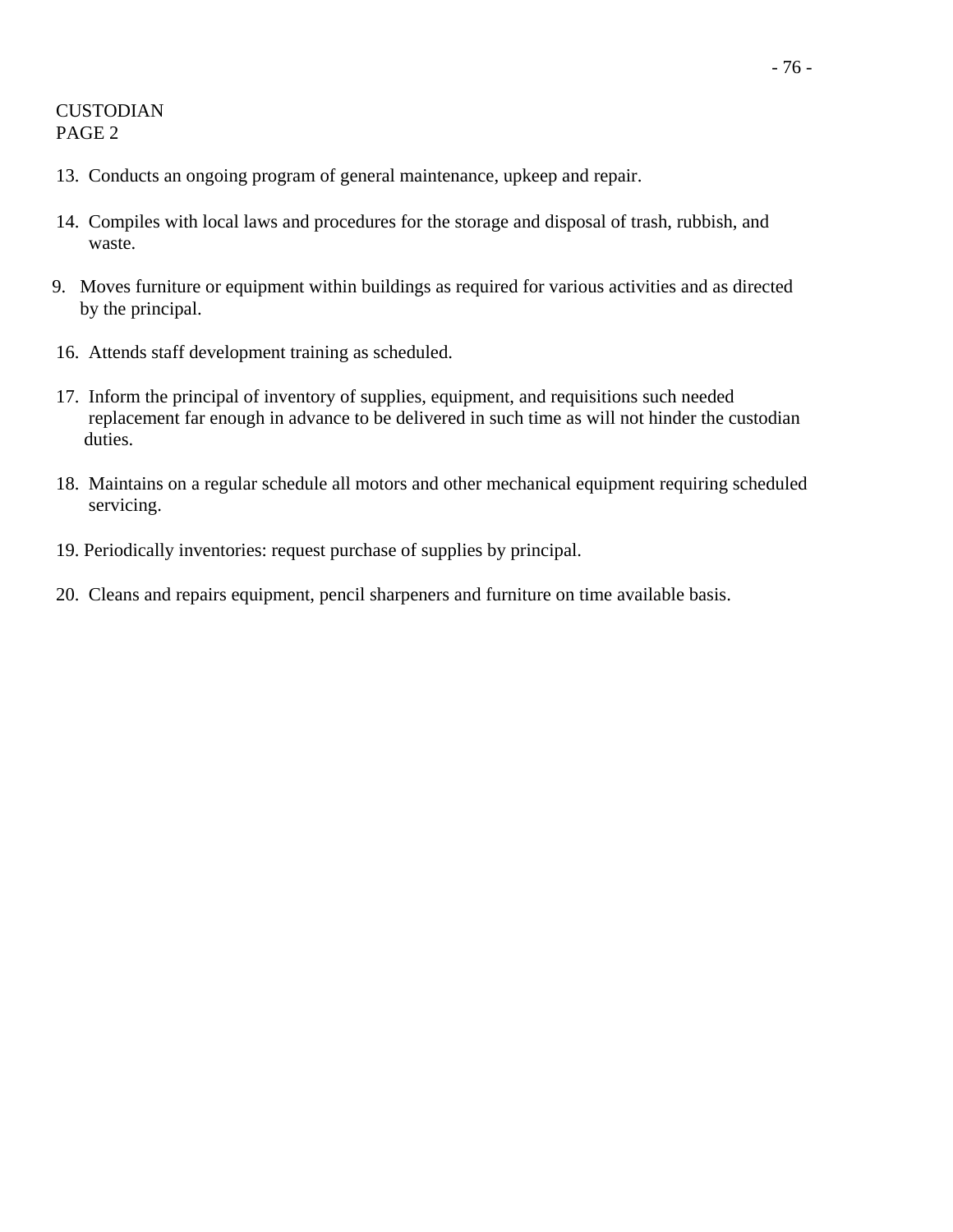# **JOB DESCRIPTION**

# **POSITION TITLE:** High School Principal

# **TITLE OF SUPERVISOR:** Superintendent

**SUPERVISES:** Assistant principal, Teachers, Support staff and Nonprofessional School Personnel

|                | <b>GENERAL RESPONSIBILITIES:</b> Manages assigned schools as to promote the<br>educational development of each student by using leadership,<br>supervisory, and administrative skills |
|----------------|---------------------------------------------------------------------------------------------------------------------------------------------------------------------------------------|
| <b>SALARY:</b> | Salary is reflective of the South Delta School District salary<br>schedule.                                                                                                           |

# **QUALIFICATIONS**

- 1. Administrative/supervisory experience; and
- 2. At least one year of completion of an approved master's specialist, or doctoral degree in educational administration/leadership from a state-approved or regionally/nationally accredited institution of higher learning;
- 3. Completion of Mississippi Administrator Assessment Instrument (NLAAI) Portfolio

- 30. Supervises the school's educational program.
- 31. Recommends to the superintendent qualified professional, paraprofessional and non-certified personnel for Board approval.
- 32. Submits to the superintendent for this approval a written plan for his school for the ensuing year.
- 33. Assumes the responsibility for the implementation and observance of all Board policies and regulations by the school staff and students.
- 34. Assumes responsibility for overseeing the school plant and for the proper care of school property by the staff and students.
- 35. Supervises emergency preparedness program (fire drills, tornado drills, etc.)
- 36. Maintains high standards of student conduct and enforces discipline as necessary.
- 37. Supervises and evaluates the school's extra-.curricular program.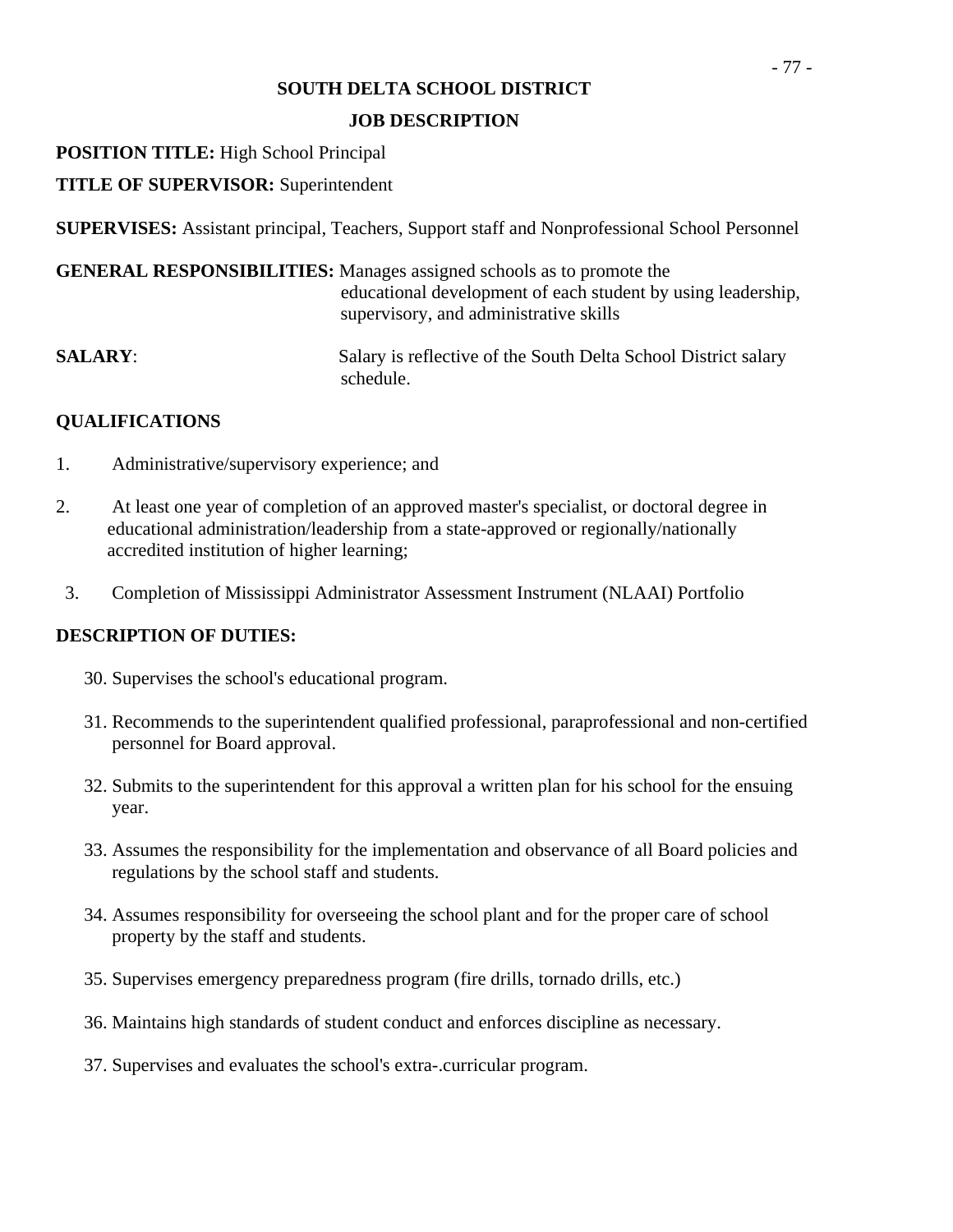## HIGH SCHOOL PRINCIPAL

PAGE 2

- 38. Organizes the work of staff members to secure their maximum contribution in the planning, execution, and evaluation of the overall program.
- 39. Acts as a liaison between the school and the community, interpreting activities and policies of the school and encouraging community participation in school life.
- 40. Schedule parent/teacher conferences.
- 41. Conducts faculty meetings as necessary to ensure functioning of the school.
- 42. Attends all schedule administrative meetings.
- 43. Conducts formal evaluations during the months of October and November during the first semester and February and March during the second semester.
- 44. Conducts formal evaluations of support service personnel annually.
- 45. Demonstrates the requirements of the administrator's personnel appraisal instrument annually.
- 46. Assures that the approved personnel appraisal plan has been explained to all certified staff and is available to them in written form.
- 47. Assures that each certified staff member who fails one or more of the competencies will have appropriate staff development made available.
- 48. Spends 70 percent of the instructional day actively monitoring instruction. Weekly observation logs shall be submitted to the superintendent on Tuesday for previous weeks observation.
- 49. Conducts follow-up conferences to discuss observation findings.
- 50. Monitors teachers' review/revision of curriculum.
- 51. Monitors teachers' grade and department meetings.
- 52. Attends ALL professional development workshops for effective monitoring of classroom instructions.
- 53. Conduct conferences with teachers following nine weeks mastery examination to discuss student performance.
- 54. Track student performance during nine weeks grading period.
- 55. Works with superintendent, curriculum coordinator in determining course offering annually.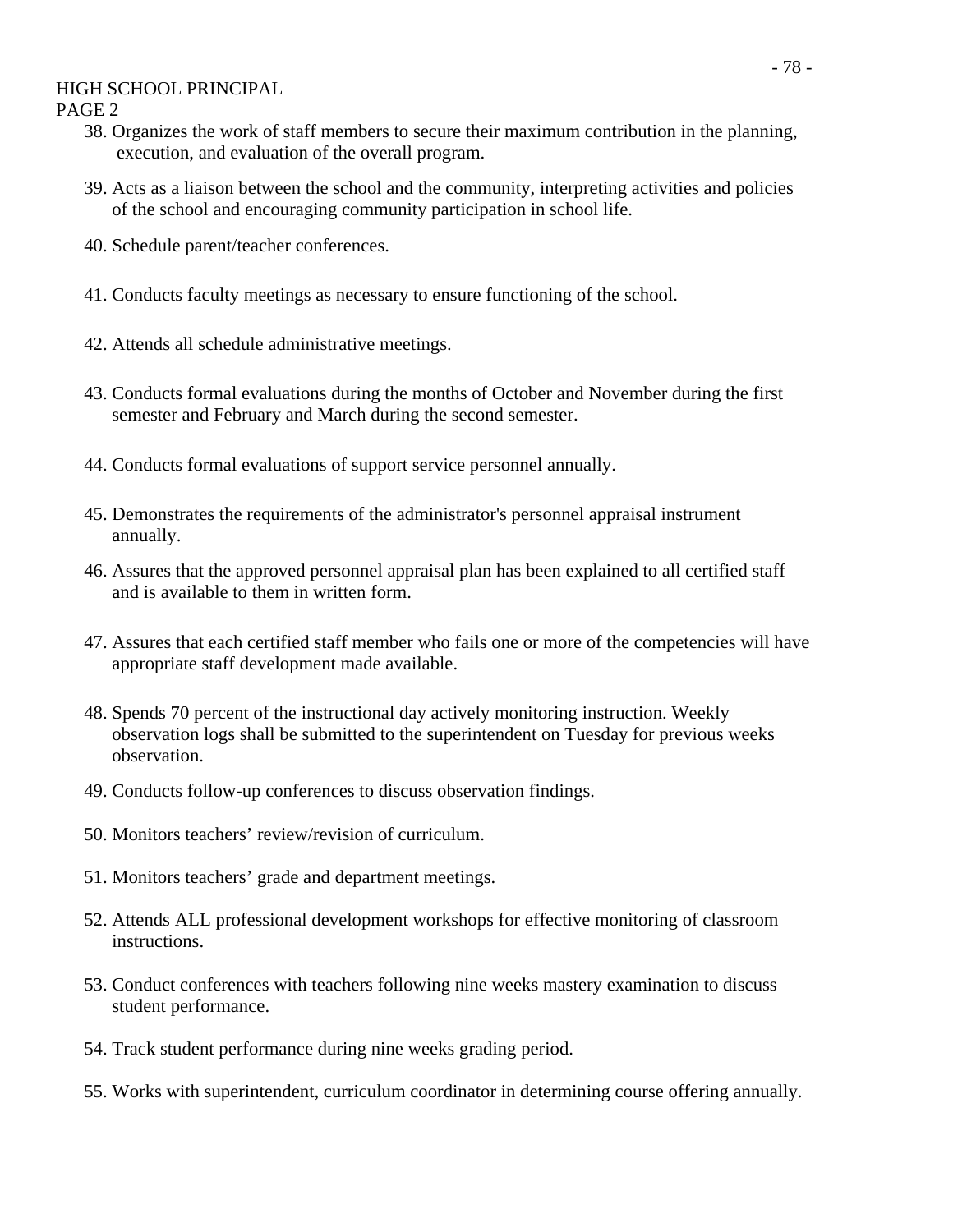## HIGH SCHOOL PRINCIPAL PAGE 3

- 56. Work with teachers in the interpretation and use of standardize test data in the classroom.
- 57. Adheres to and follows mandates requirements of the State Accountability
	- a. Attends School Executive Management Institute sessions.
	- b. Ensures that the instructional management plan is used in all courses for which grades are given.
	- e. Monitors and reports annually to the superintendent, the school Board, and the community the extent to which students are mastering the objectives in each subject area in which grades are given.
	- f. Recommends and implements adjustments in the instructional management plan based upon evaluation results of core objectives.
	- e. Ensures that pupil promotion and retention, graduation decisions are made based upon approved guidelines.
	- k. Ensures that every subject areas for which students receive grades has evaluation procedures which test the state and district core objectives.
	- l. Distributes written files about the disciplinary procedures of the school to parents, teachers and students.
	- m. Manages school activities to avoid interruptions of the required school day and to restrain interruptions of the class meeting.
	- n. Ensures that permanent and cumulative records for individual students contain academic achievement and other required data and are collected, maintained, and disseminated in compliance with Mississippi Code, Section 37-15-1 through 37-15-3, and the Family Educational Rights and Privacy Act of 1974.
	- o. Ensures that an annual pupil performance record, which indicates the core objectives to be mastered for all subjects for which grades are given and the individual students mastery or lack therefore, is maintained.
	- l. Ensures that a permanent record of all objectives in the areas of reading, mathematics, English, and U.S. History as cited in the Mississippi Curriculum Framework and tested through the MCT and SATP and subject area is maintained for each student.
	- 2. Implements the procedure for reporting each student's mastery or failure of core objectives to his/her parents or guardian.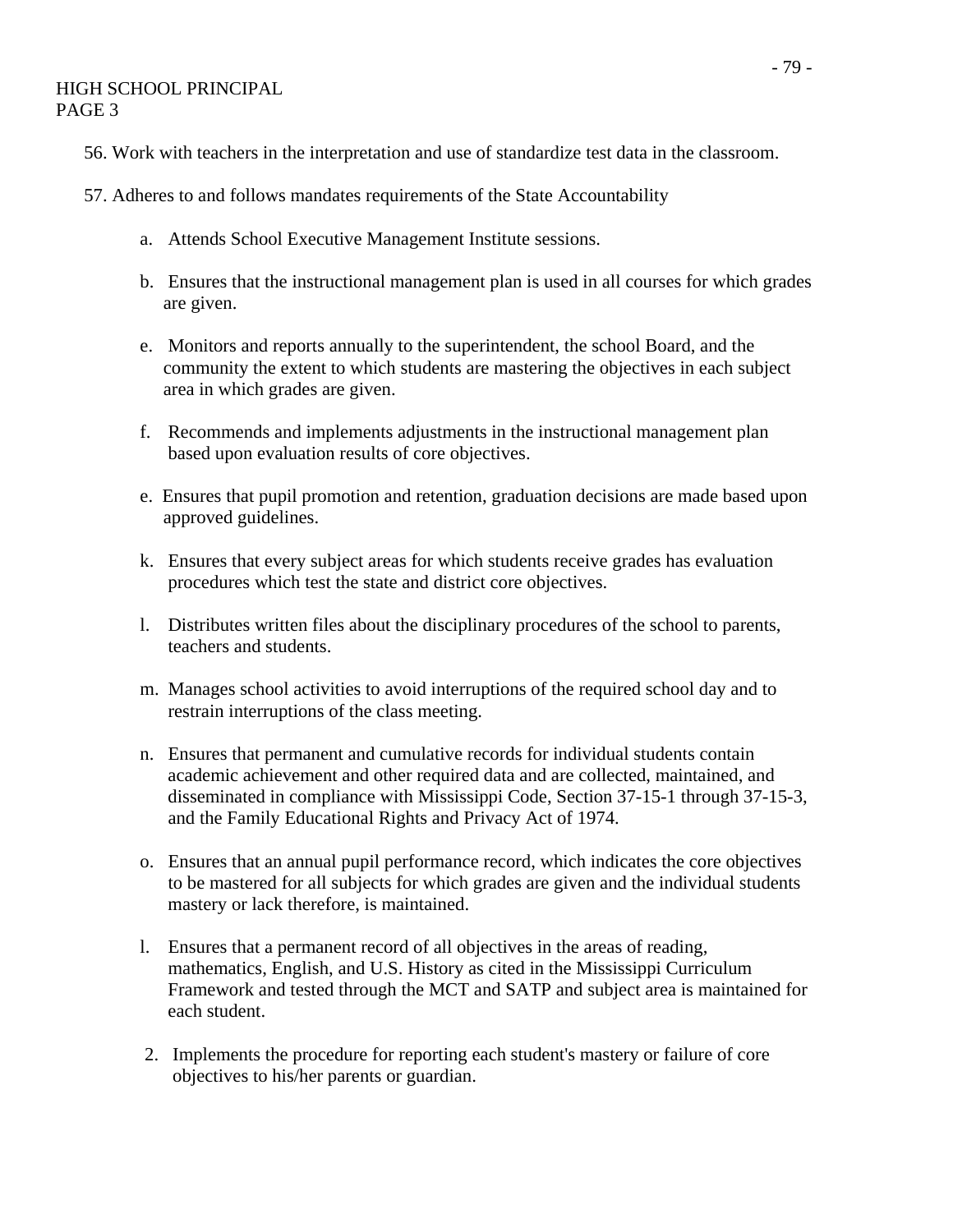- m. Collects required building level data to be forwarded to the associate superintendent of curriculum/instruction.
- o. Distributes to students and parents a copy of the students handbook with written rules of the Grading, Promotion, Retention and Graduation Guidelines.
- o. Ensures that each classroom teacher has a period of time during the teaching day unencumbered by instructional or supervisory responsibilities to be used for individual or departmental planning.
- r. Ensures that each teacher's class load is limited to one less period than the total number of daily periods.
- 58. Monitors teachers' progress toward achieving objectives by reviewing on-line lesson plans and tests for the following week to verify sequencing of skills, delivery, activities, remediation, conformity to the instructional management plan and that teachers are testing the objectives taught. Lesson plans are to be on-line at the end of day or Friday of each week.
- 30. Responds to each teacher's lesson plan no later than Monday of each week, and confers with teachers when inadequate planning activity is found.
- 31. Assures that daily lesson plan routinely provide for use of a teach/test/ re-teach/retest cycle.
- 32. Provides specific training activities to help classroom teachers and support staff improve inadequate instructional practice.
- 33. Uses exemplary teacher practices as models for staff development.
- 34. Collects data or disciplinary problem systematically and use the data to improve the disciplinary system.
- 35. Participates in and conducts staff development training sessions.
- 37. Monitors staff performance and behavioral change in relation to staff development program and annually reports findings to the school board.
- 37. Keeps a continuing inventory of equipment and furnishings, which includes an evaluation of the condition and value of each item.
- 38. Performs other duties as assigned by the superintendent.
- 39. Maintains high financial management interiority as follows:
	- Meet with School Managerial Assessment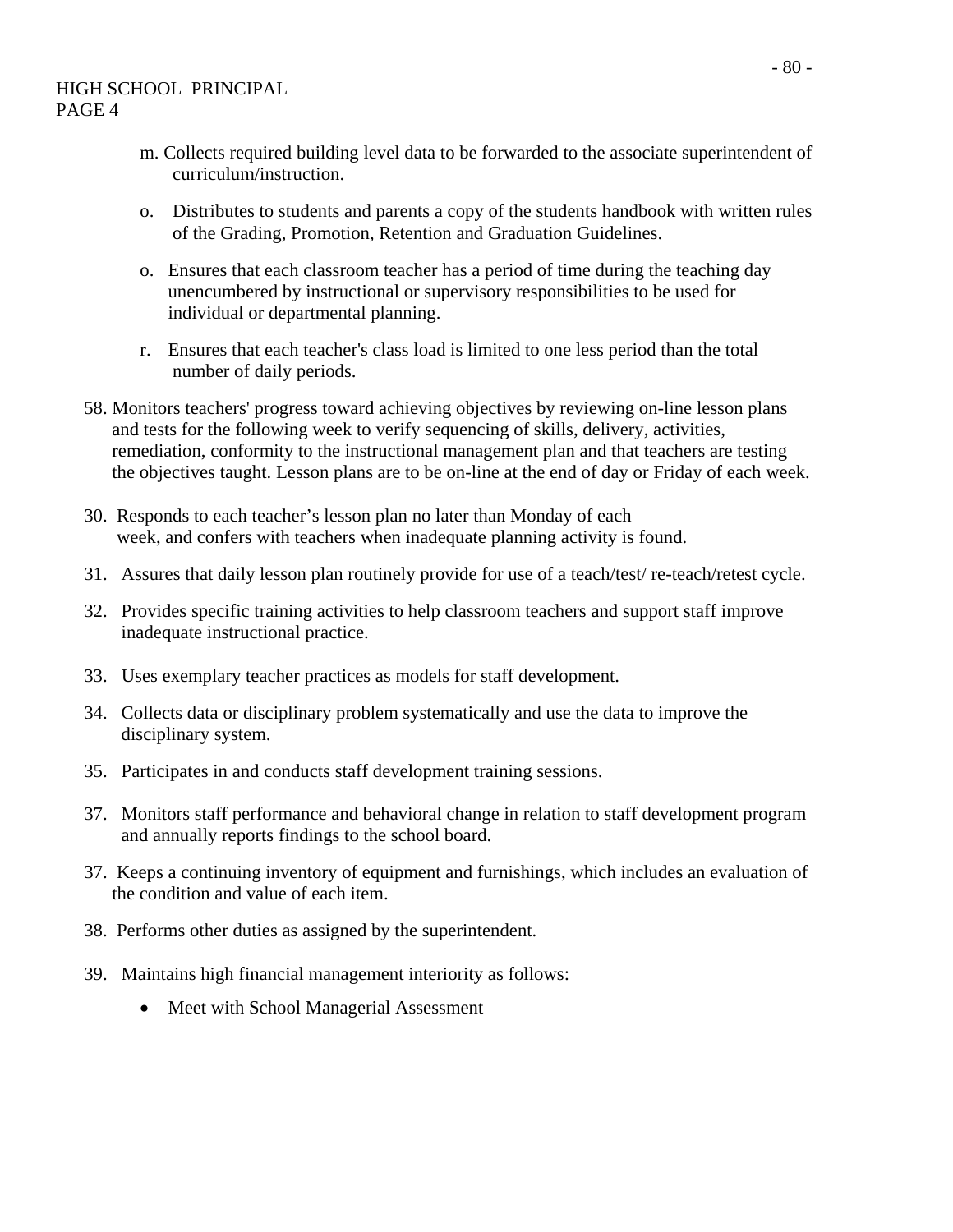- Review Team each nine weeks and report plans and review finding to superintendent no later that one week after the meeting.
	- 1. Principal/Assistant
	- 2. Supervisors
	- 3. Lead Teachers
	- 4. Teachers
	- 5. Paraprofessional
	- 6. Parents when possible
- 41. Prepare and maintain assessment portfolio using the new MS Principal Evaluation System to be reviewed by superintendent: informally with feed back by October  $15<sup>th</sup>$  and formally by February  $15<sup>th</sup>$ .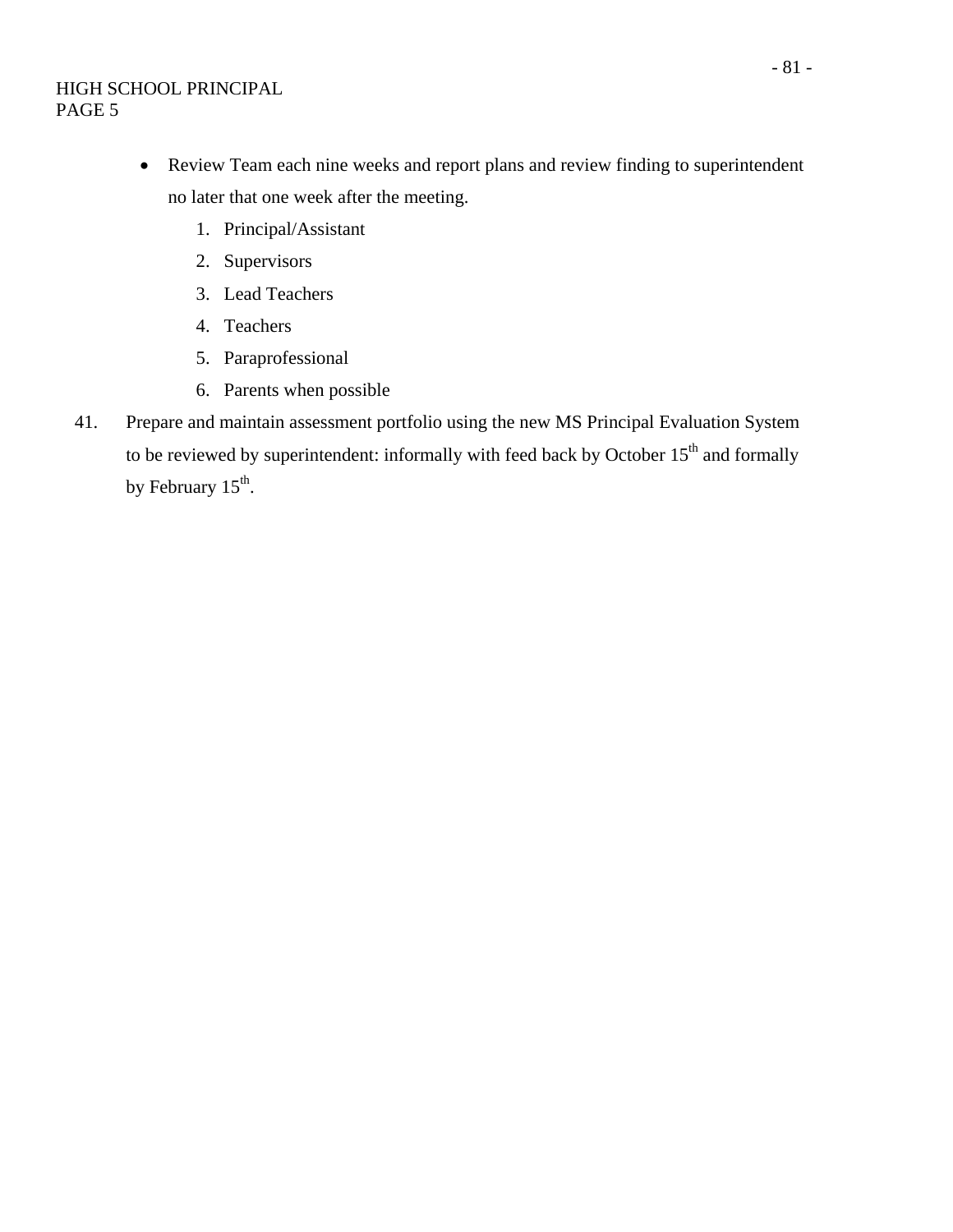# **JOB DESCRIPTION**

# **POSITION TITLE**: Assistant Principal

# **TITLE OF SUPERVISOR**: Principal

**SUPERVISES**: Professional and Nonprofessional Personnel and Students

# **GENERAL RESPONSIBILITIES:** Serves in conjunction with building principal in any and all aspects of administration, instructional leadership, supervision and management of the school.

**SALARY:** Salary is reflective of the South Delta School District salary schedule.

# **QUALIFICATIONS:**

Completion of an approved master's specialist, or doctoral degree in educational administration/leadership from a state-approved or regionally/nationally accredited institution of higher learning.

## DESCRIPTION OF DUTIES:

- 1. Assumes 'role of the principal in absence of principal; assists school-level implementation of the school district instructional management plan.
- 2. Works in cooperation with principal to supervise methods, materials, and techniques used by teachers; assists in supervision of other professional staff.
- 3. Monitors classroom instruction daily for quality teaching and student achievement.
- 4. Conducts follow-up conferences with teachers to discuss classroom observation findings.
- 5. Attends all in-district processional development sessions for effective classroom monitoring.
- 6. Monitors teach grade level meetings.
- 7. Performs teacher evaluation; trains and supervises non-certified personnel as directed.

8. Maintains open communication between school, parents, community groups, agencies, and patrons; promotes school and programs in community; encourages and plans for parent and community involvement in school activities; supervises use of building and facilities.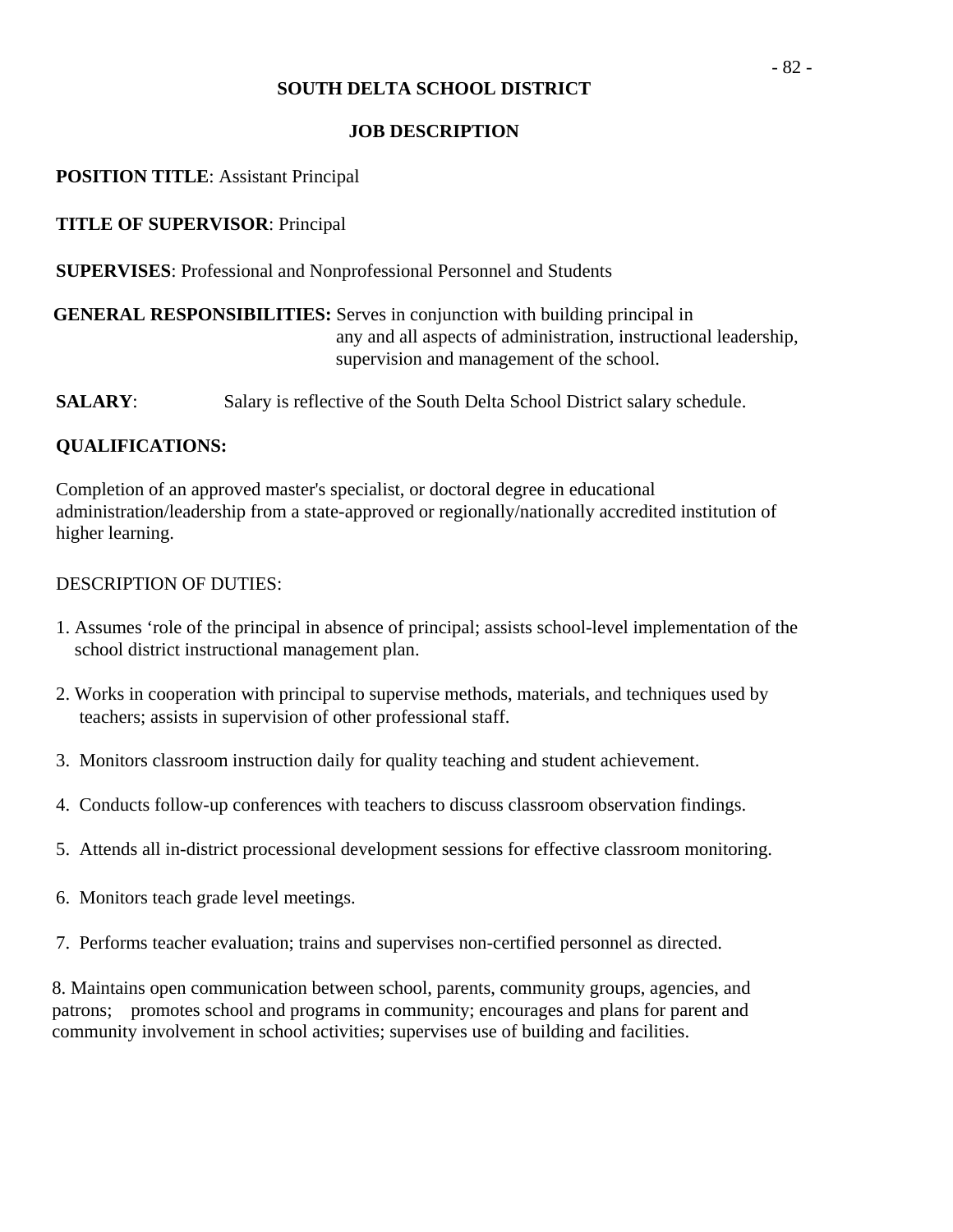Assistant Principal PAGE 2

- 9. Helps to ensure effective and harmonious learning atmosphere; disseminates needed information; responds to staff requests, complaints, grievances, etc., counsel's staff members regarding work related problems.
- 10. Assists in selection and orientation, and assignment of new employees to school; maintain necessary personnel records, assists in employment of substitute teachers'; assists in preparation of duty schedules to ensure adequate supervision of students.
- 11. Assists teachers and others in maintenance of proper student discipline at school and on the school bus; counsels individual students; confers with parents; administers discipline as appropriate; reports disciplinary action as required by policy.
- 12. Aids supervision of operation, safety, cleanliness, appropriateness, and upkeep of equipment, buildings and grounds; provides for distribution, storage, care, repair, and inventory of school textbooks, supplies, materials, and equipment; and oversees building safety.
- 13. Assists in development of and enforces school district and building policies, rules, regulations, and procedures.
- 14. Assists in supervision of students in the school cafeteria.
- 15. Assists in supervising special and co-curricular activities.
- 16. Performs any other duties as assigned by the principal.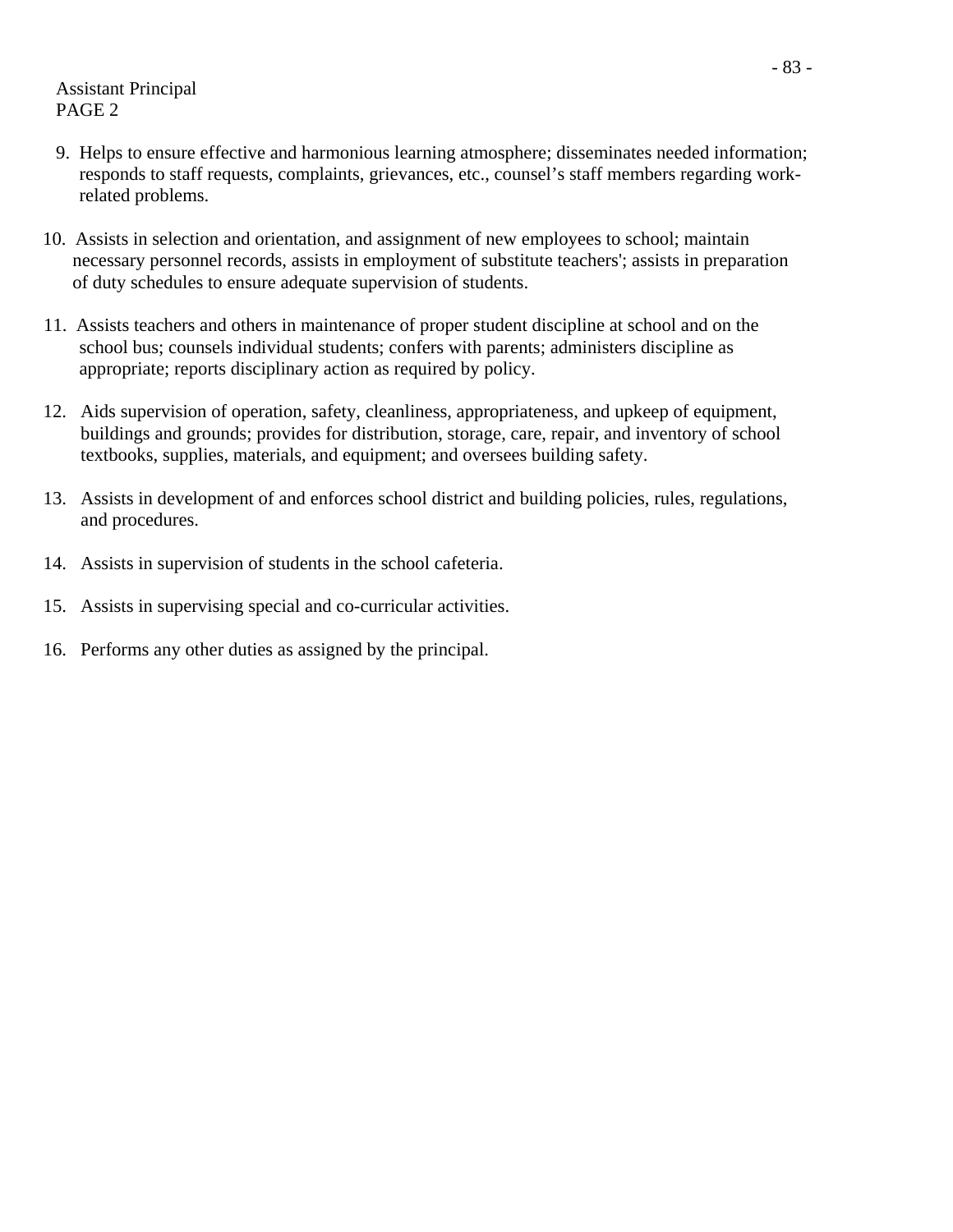## **JOB DESCRIPTION**

# **POSITION TITLE**: Guidance Counselor/Test Coordinator

# **TITLE OF SUPERVISOR:** Principal

| <b>GENERAL RESPONSIBILITIES:</b> | Administers the guidance program to help students overcome  |
|----------------------------------|-------------------------------------------------------------|
|                                  | problem that impede learning and to assist them in making   |
|                                  | educational, occupational, and life plans that hold promise |
|                                  | for their personal fulfillment as mature and responsible    |
|                                  | Individuals.                                                |

**SALARY:** Salary is reflective of the South Delta School District salary schedule.

- 1. Registers students, setting up schedules and schedule changes.
- 2. Requests, receives, and sends records of students entering or leaving school.
- 3. Administers standardized tests, assisting students in evaluating their aptitudes and abilities through the interpretation of individual test scores and other pertinent data; working with students in evolving education and occupation plan in terms of such evaluation.
- 4. Takes an active role in interpreting the school's objectives to students, parents, and the community at large.
- 5. Supervises the preparation and processing of college, scholarship and employment applications.
- 6. Remains readily available to students so as to provide counseling (both individual and group) that will lead each student to increased personal growth, self-understanding and maturity.
- 7. Provides practical experiences with the major occupational areas in the world of work through resource persons, audio-visuals, and Career Day.
- 8. Communicates and confers with parents about their child's aptitudes, abilities, interests, attendance to class/school, educational and occupational opportunities and requirements.
- 9. Assists students identifying his needs and interests, in the appropriate placement in school courses, and the types of institutions that normally provide training in his selected interest and/or occupation.
- 10. Provides information on types of employment agencies and their functions, various occupations and their salaries.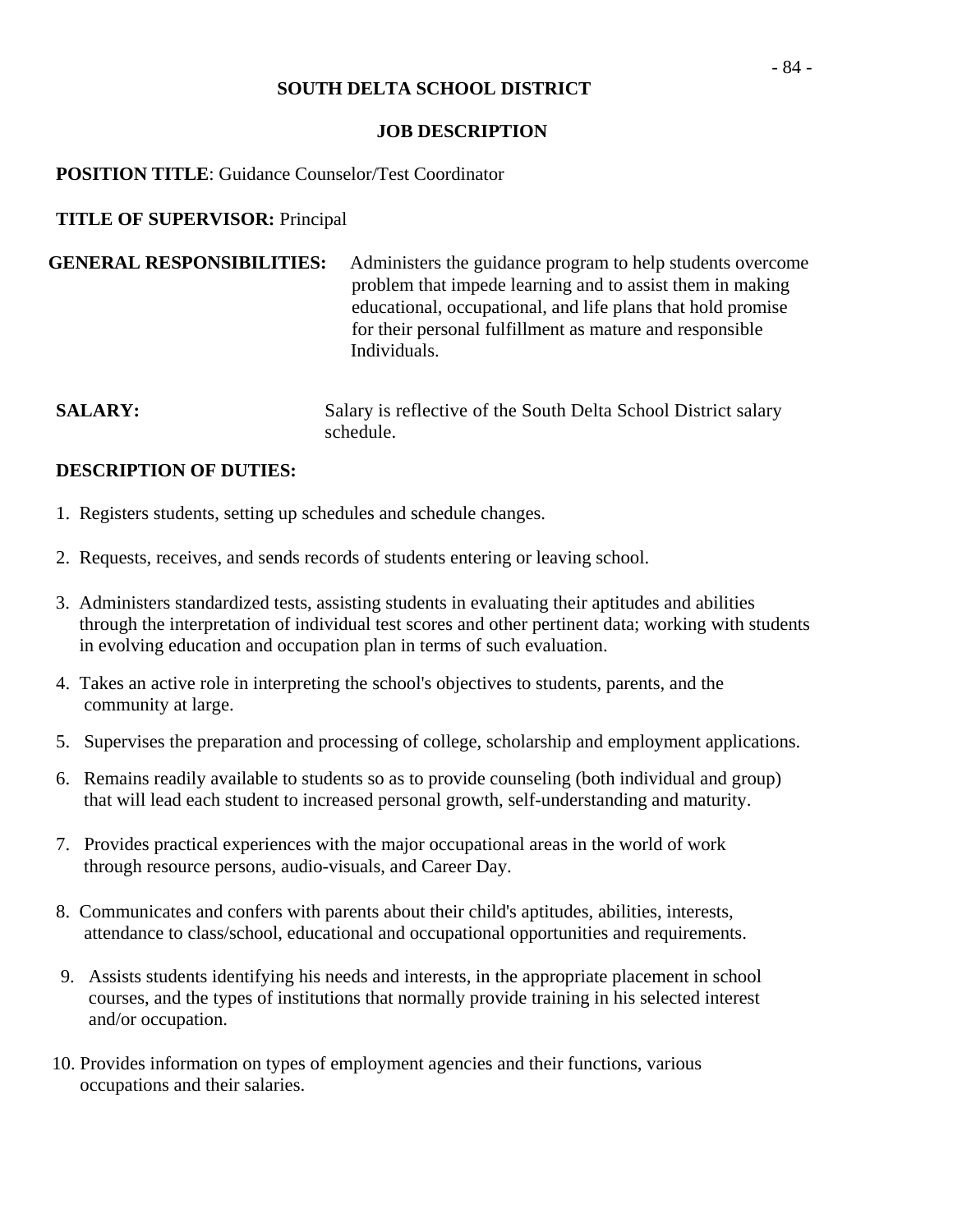# GUIDANCE COUNSELOR/TEST COORDINATOR PAGE 2

- 11. Informs students and parents of college requirements, available financial assistance program, etc.
- 12. Initiates, assembles, maintains, and interprets accurate health records, attendance records, cumulative progress records, activity records, and uniform transcript records for all students.
- 13. Assists students in the process of self-exploration, in developing interpersonal skills, decision-making skills, and skills for future planning.
- 14. Communicates with parents and students (senior status) needs and requirements for graduation.
- 15. Records all grades and standardized test scores on cumulative records.
- 16. Attends in-service/staff development workshops (local and state) to improve skills in counseling.
- 17. Checks records for students failing two or more subjects, refers to Child Find, and assists teachers with referrals for Special Education.
- 18. Complies honor roll and disseminates to school and community.
- 19. Performs any other duties as assigned by the principal.
- 20. Conducts workshops with teachers in the interpretation and use of standardize achievement test data in the classroom.
- 21. Assists teachers in the development of instructional prescription for individual student weakness on standardized tests.
- 22. Assists teachers in the location of test preparation to use in the classroom.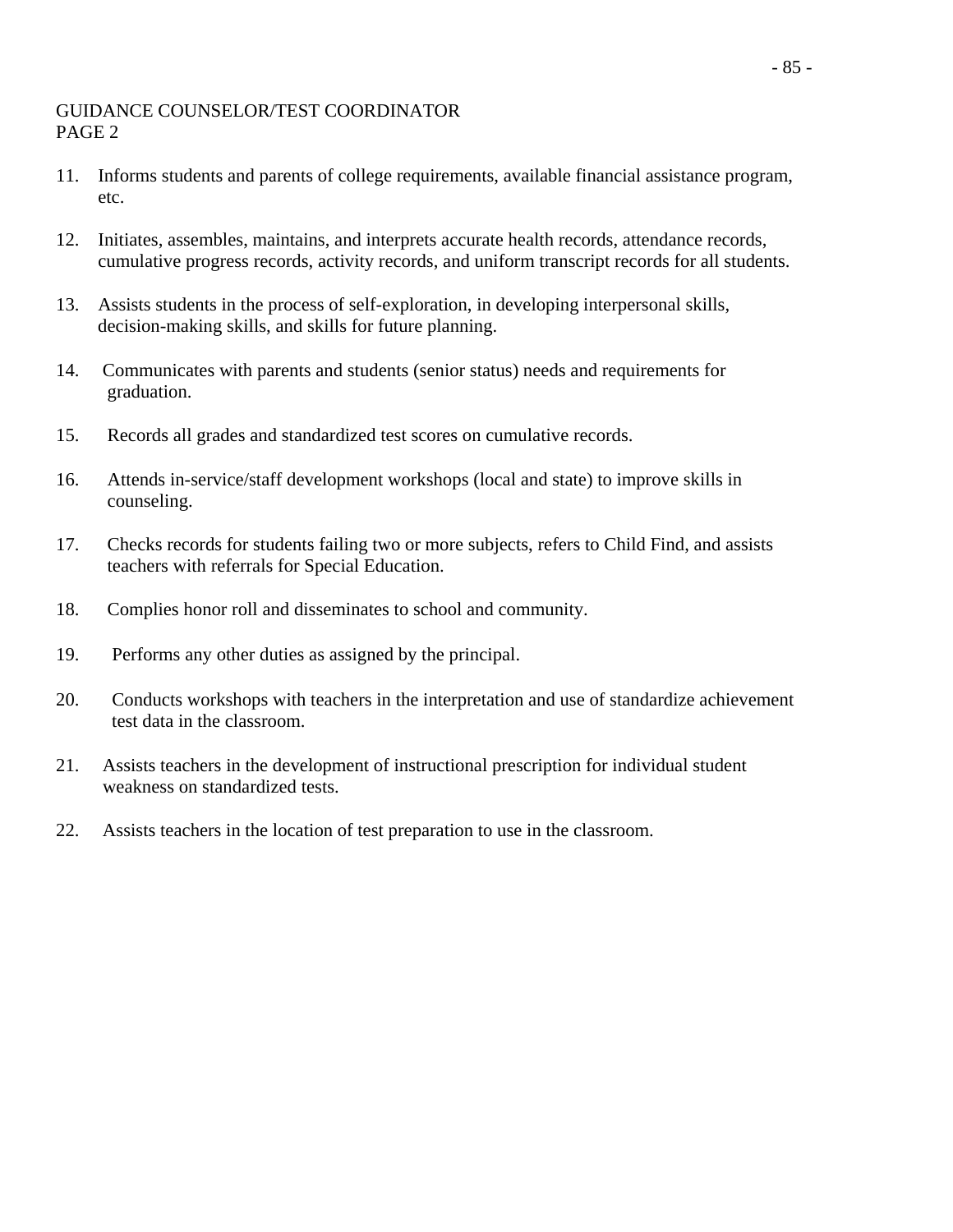# **SOUTH DELTA SCHOOL DISTRICT JOB DESCRIPTION**

#### **POSITION TITLE: Social Worker**

# **TITLE OF SUPERVISOR:** Principals

| <b>SALARY:</b>         | Salary is reflective of the South Delta School District salary schedule.                                                                                                                                                   |
|------------------------|----------------------------------------------------------------------------------------------------------------------------------------------------------------------------------------------------------------------------|
| <b>QUALIFICATIONS:</b> | As set by the Board of Trustee of the South Delta School District.                                                                                                                                                         |
| <b>JOB GOALS:</b>      | To help students resolve personal, emotional and social problems that<br>may be interfering with their inability to adjust to school and their<br>capacity to enjoy the fullest benefits of the education offered to them. |

# MISSION AND GOALS

- Monitors and evaluates progress toward accomplishments of goals and objectives
- Uses student data to identify program needs
- Develop goals, objectives, programs and operations that are coherent with South Delta School District's vision, mission, and goals.
- Ensure that unit and program plans are consistent with school system strategies plan.
- Organize daily, monthly and yearly schedules to facilitate learning and teaching in the schools.
- Communicate high expectations of students, staff and parents/guardians**.**

#### **PROGRAM RESPONSIBILITIES**

- Performs casework service with individual students to combat personal, social, or emotional maladjustments.
- Performs casework service with parents as an integral part of the task of helping students.
- Work to assist parents understanding in participating in the student's problem.
- Educate parents, school personnel and other interest parties on resources available.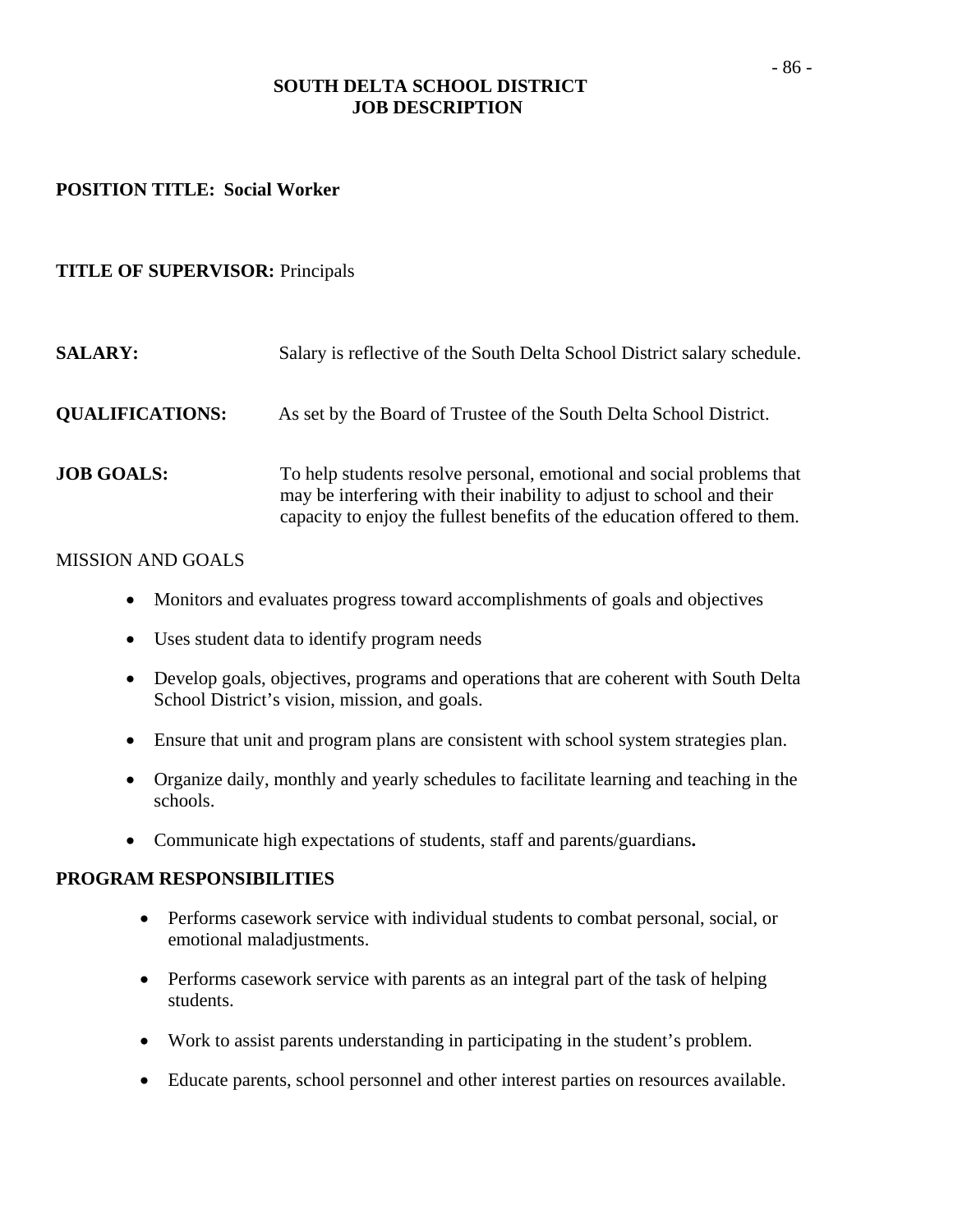# **PAGE 2**

- Consult and collaborates with school personnel in gathering and giving information on a case.
- Supervise the referral of students to such outside agencies such as Welfare Department, Justice Court, Mental Health, etc…
- Serve as a liaison between the school, parents, health care agencies, and law enforcement etc…
- Make home visit for the purpose of gathering, helpful information on students.
- Serve as a liaison between home and school, when follow-up is necessary.
- Maintains records in compliance with state and federal requirements.
- Ensure that standards related to privacy issues are maintained.
- Performs any other tasks as required by Superintendent of Education or Superintendent Designee.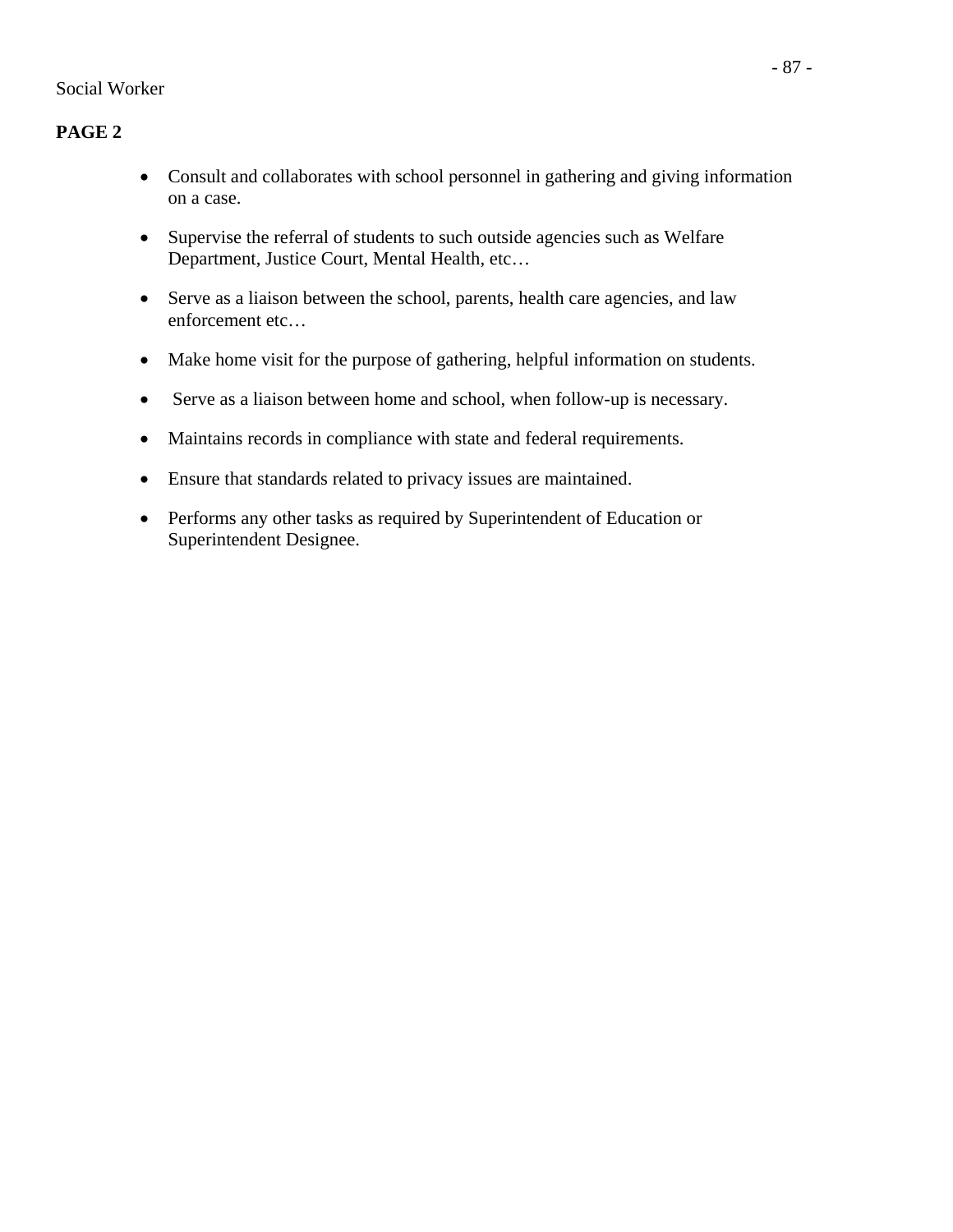## **JOB DESCRIPTION**

# **POSITION TITLE:** Secretary (High School)

# **TITLE OF SUPERVISOR**: Principal

**GENERAL RESPONSIBILITIES**: Serves as secretary to the principal and performs receptionist duties, sees that the office runs smoothly and efficiently.

**SALARY:** Salary is reflective of the South Delta School District salary schedule.

**QUALIFICATIONS:** At least high school diploma or higher: office skills, computer skill, and pleasing personality/attitude.

- 1. Performs secretarial duties requested by the principal (e.g., typing, filing, making telephone calls and appointments, etc.).
- 2. Performs receptionist duties: answers phone, receives message and visitors referring them to the principal, and other school personnel.
- 3. Maintains absentee/attendance for students and other school personnel.
- 4. Types and files all correspondence, memos, schedules, etc.
- 5. Maintains records of inventory, requisitions, etc.
- 6. Receives receipts money, makes deposits and keeps ledger on all accounts of school activities.
- 7. Sorts and routes mail.
- 8. Processes and verifies lunch form.
- 9. Arranges parent/teacher and/or principal/parent conferences.
- 10. Maintains a filing system for daily and yearly usage.
- 11**.** Calls parents to inform them of child's illness. Key enter data into MSIS as needed ( absentees, infractions, etc.)
- 12. Prepares folders for beginning and ending the school year. Reports excessive absentees to principal and attendance officer.
- 13. Performs any other tasks as assigned by the principal.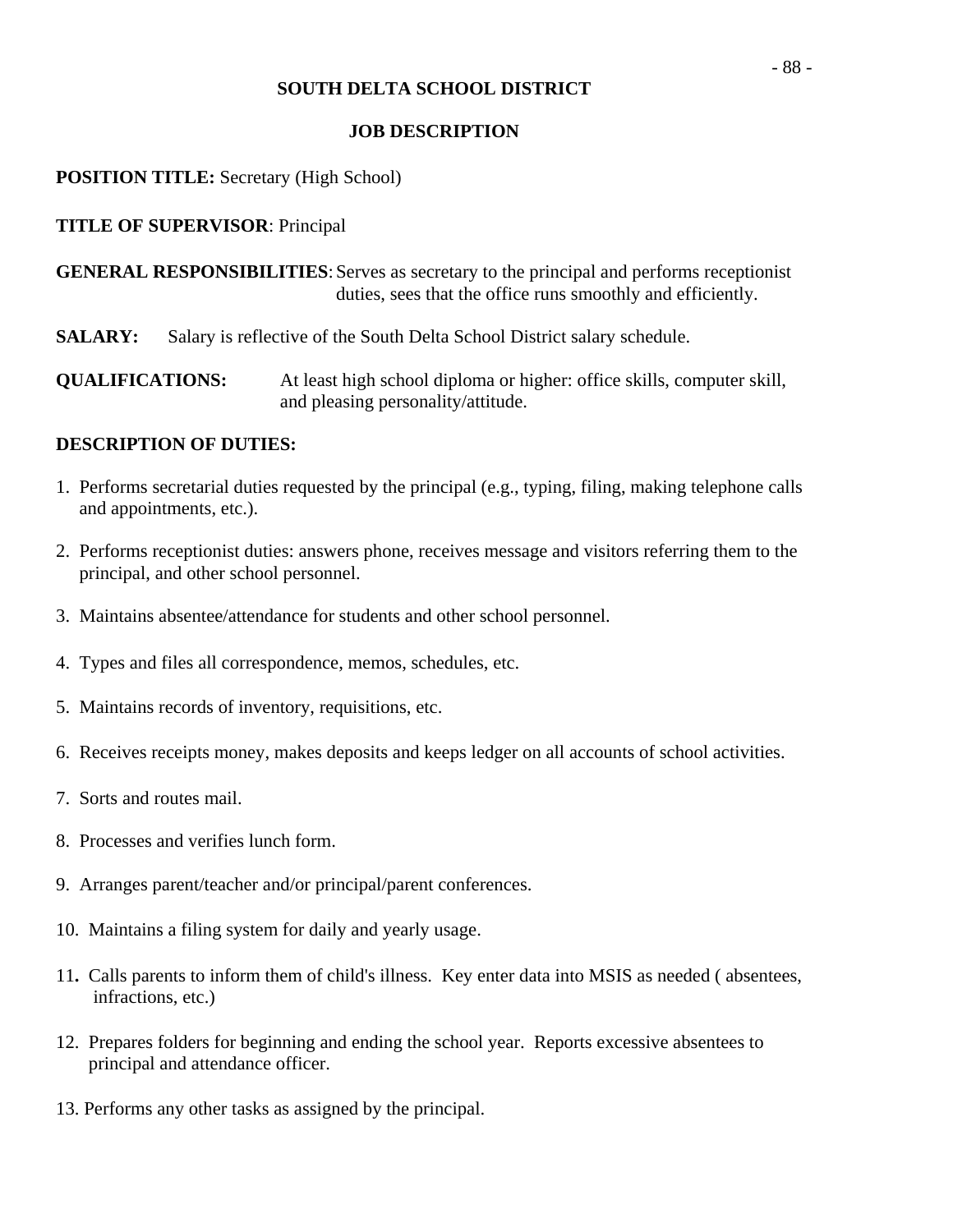## **JOB DESCRIPTION**

# **POSITION TITLE**: High School Teacher

# **TITLE OF SUPERVISOR**: Principal

GENERAL RESPONSIBILITIES: Secondary - Teaches one or more subjects such as English, mathematics, social studies, etc., to students in an effort to lead them toward the fulfillment of their potential for intellectual, emotional, and psychological growth and maturation.

**SALARY:** Salary is reflective of the South Delta School District salary schedule.

# **QUALIFICATIONS:**

Class A license and above in the assigned teaching position

- 1. Be on time each day and Plans instruction according to the district's instructional management plan.
- 2. Meets and instructs assigned classes in the locations and times designated.
- 3. Develops and maintains a classroom environment conducive to effective learning active learning environment by organizing time, space, materials, and equipment for instruction.
- 4. Complete on-line lesson plan weekly for principal's observation and comments. Weekly plans are due at the end of the day each Friday.
- 5. Use subject area pacing guide in teaching and in assessing desired learner outcomes.
- 6. Review/revises pacing guide(s) annually for needed improvement reflective of changes in content, trends, and student achievement.
- 7. Prepare instructional bulletin boards, various instructional learning centers, resource center and establishes a classroom that conducive for learning
- 8. Prepares for students and classes assigned, incorporating the instructional management program and shows written evidence of preparation (lesson plans) upon request of immediate supervisor.
- 9. Demonstrates an understanding of subject matter being taught while employing a variety of instructional techniques, methods, and media related to the objective and consistent with the needs and capabilities of the individual and groups involved. Incorporates the five instructional strategies into the daily teaching and learning process.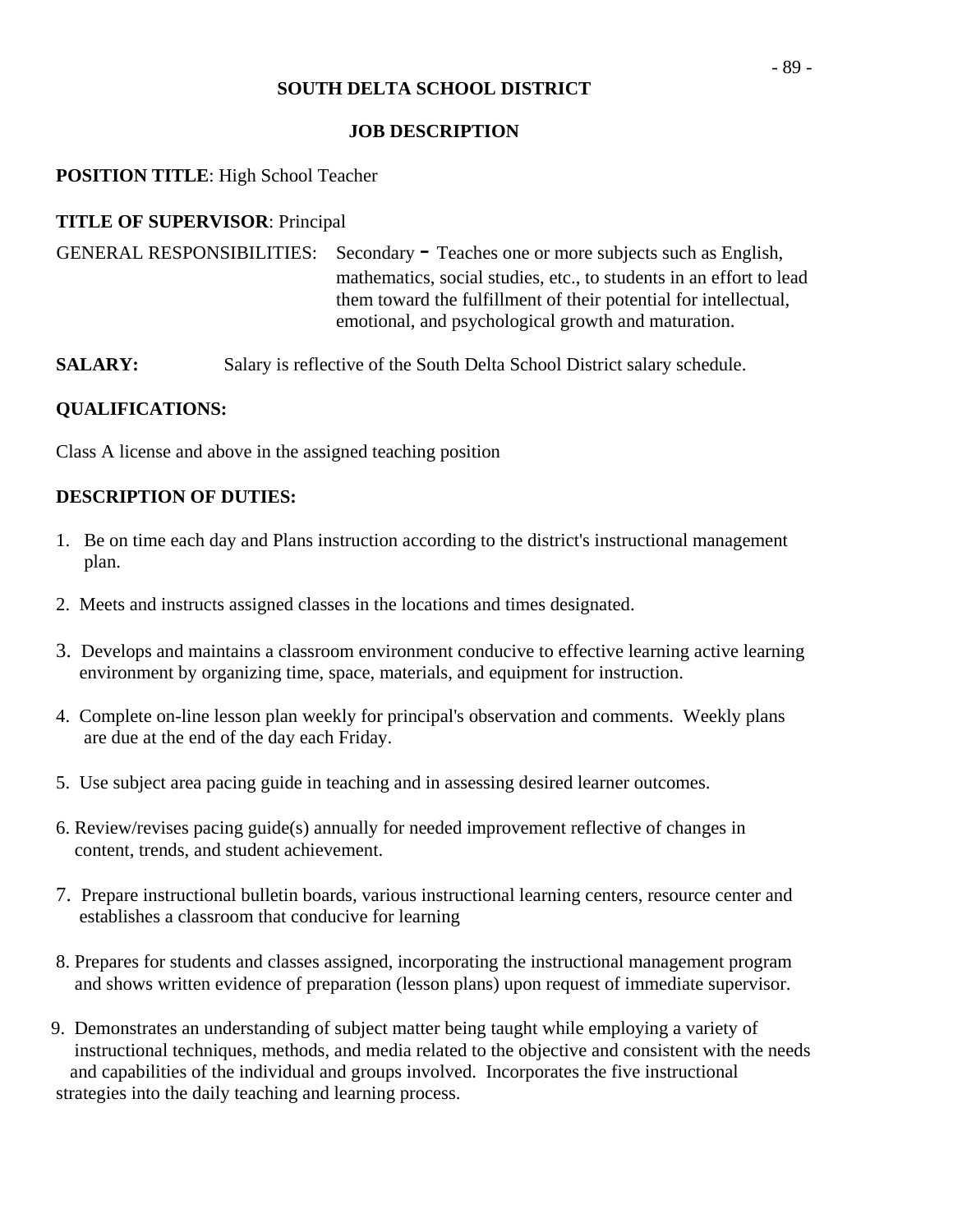- 10. Encourages students to achieve above the minimum requirements for promotion as outlined in the Grading, Promotion and Retention Policy.
- 11. Maintains accurate and complete records as required by law, district policy and administrative regulations.
- 12. Strives to implement, by instruction and action, the district's mission.
- 13. Obtains and uses information about the needs and progress of individual learners and about the effectiveness of instruction, revising it when necessary.
- 14. Helps students to develop positive self-concepts and encourages them to set and maintain high standards of classroom, bus, cafeteria and daily break.
- 15. Works to maintain open lines of communication with students and parents on pupil's academic and behavioral problems and suggests remedial action(s) to be taken.
- 16. Accepts a share of responsibility for co-curricular activities as assigned.
- 17. Assists in the selection of books, equipment, and other instructional materials.
- 18. Attends and participates in faculty meetings, PTO/PTA meetings, and professional development sessions.
- 19. Establishes and maintains cooperative relations with parents, fellow co-workers, and administrators.
- 20. Provides for own professional growth through participation in workshops, seminars, conferences, and advanced course work at institutions of higher learning.
- 21. Displays pride and loyalty to self, school, and district.
- 22. Conducts monthly department/grade level committee meetings to discuss instruction, behavior problems, etc.
- 23. Takes all necessary and reasonable precautions to protect equipment, materials and facilities. Adheres to the policies of the South Delta School District Incorporates student's deficiencies into the instructional process as revealed on the MCT and SATP and CPAS tests.
- 24. Performs any other duties assigned by the principal.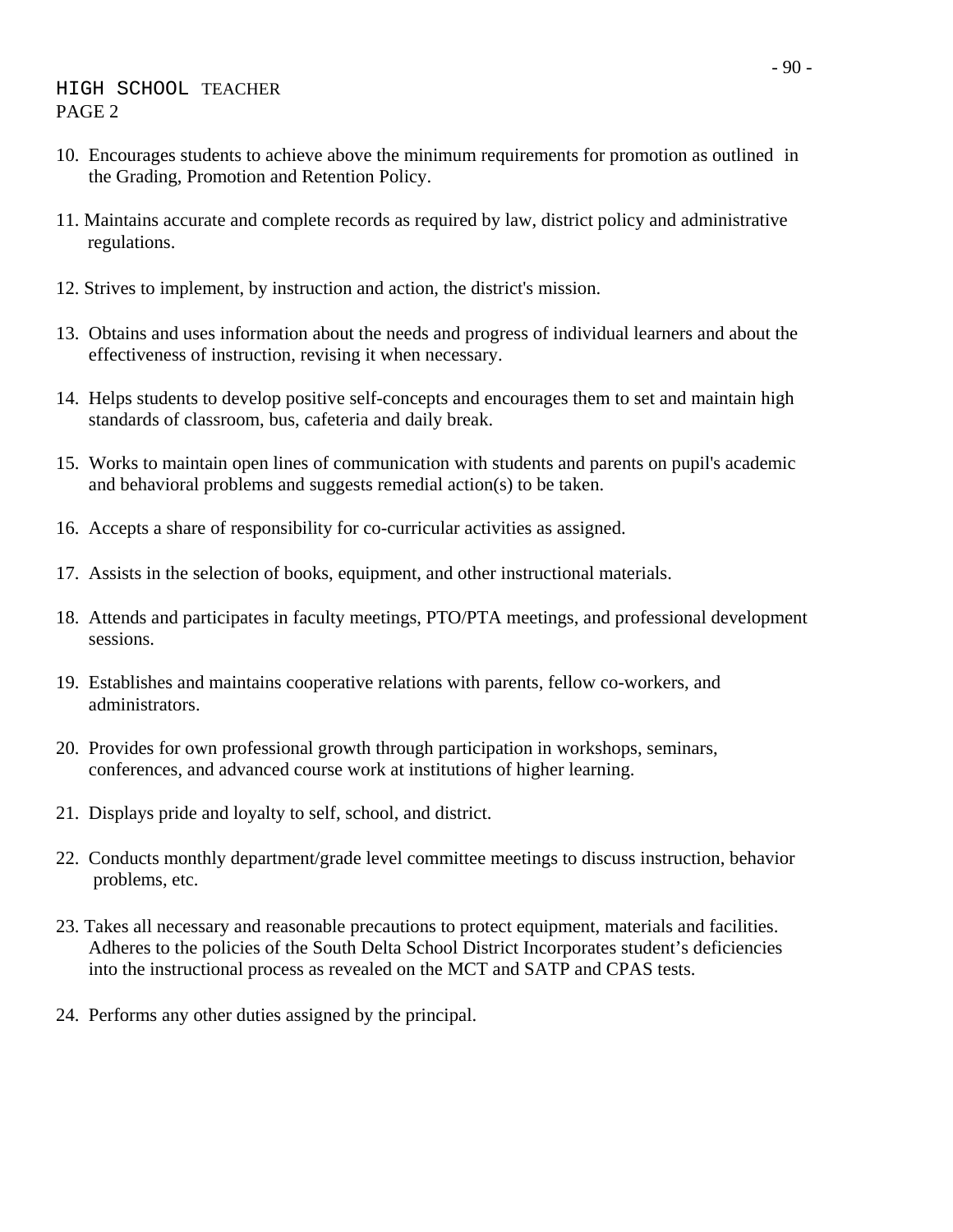## **JOB DESCRIPTION**

# **POSITION TITLE:** Librarian/Media Specialist

# **TITLE OF SUPERVISOR**: Principal

**SUPERVISES:** Student Assistants

GENERAL RESPONSIBILITIES: Provides each student with an enriched library environment containing a wide variety and range of materials that will invite intellectual probing, growth, and aids all students in acquiring the skills needed to take full advantage of library resources.

**SALARY:** Salary is reflective of the South Delta School District salary schedule.

- 1. Evaluates selects, and requisitions new library materials.
- 2. Assists teachers in the selection of books and other instructional materials.
- 3. Informs teachers and other staff members of new materials the library acquires that can be used to enhance instruction.
- 4. Maintains a comprehensive and efficient system for cataloging all library materials, and instructs teachers and students on use of the system.
- 5. Promotes appropriate conduct of students using library facilities.
- 6. Helps students develop habits of independent reference work and develop skills in the use of reference materials in relation to planned assignments.
- 7. Presents and discusses materials with classes studying a particular topic, on the invitation of the teacher.
- 8. Participates in curriculum meetings, professional development in-service, etc.
- 9. Conducts a workshop with teachers on how to integrate the library into classroom instruction.
- 10. Counsels with students and gives reading guidance to those who have special reading problems or usual intellectual interests.
- 11. Arranges frequently changing, book related displays and exhibits like to interest the library patrons.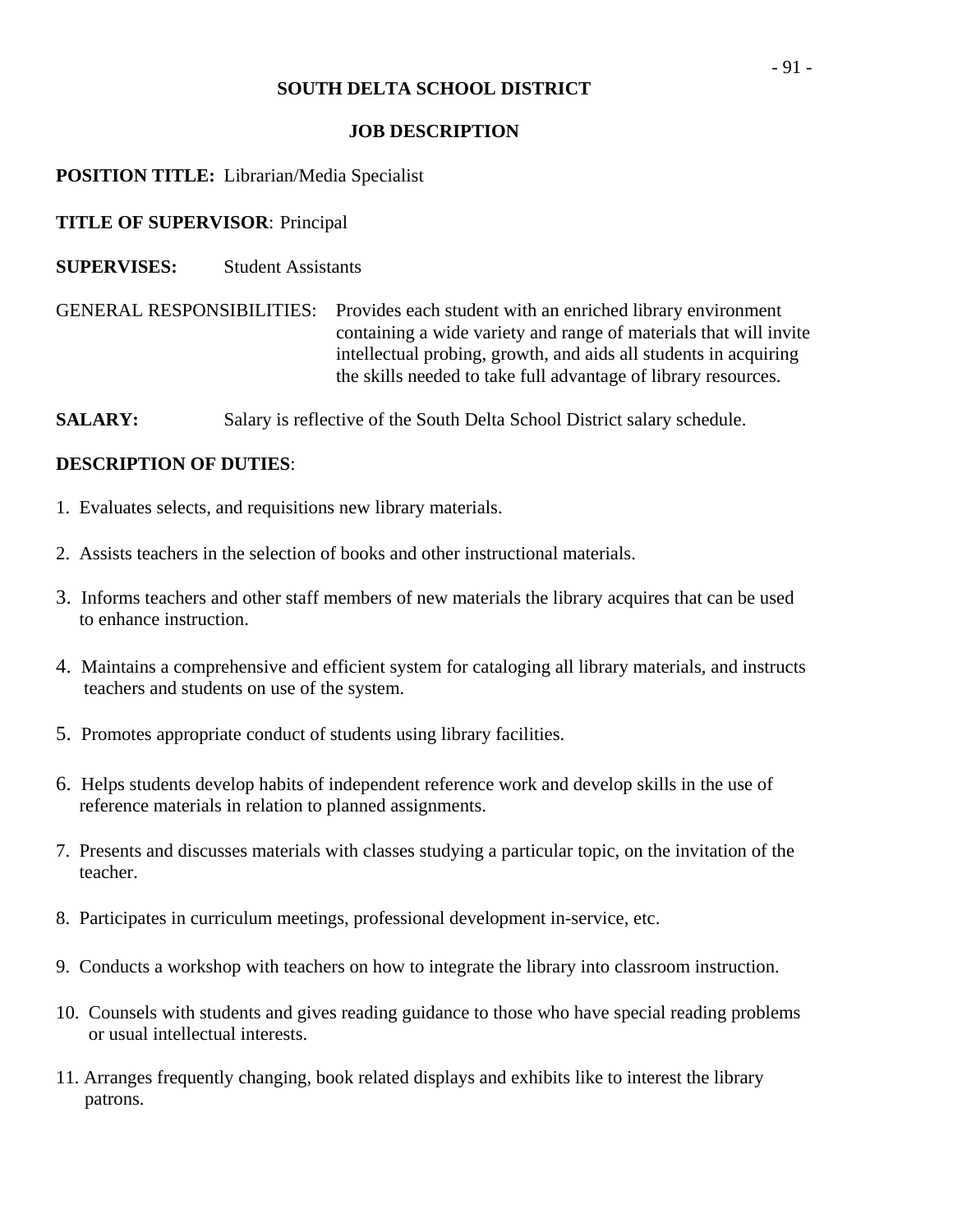# LIBRARIAN/MEDIA SPECIALIST PAGE 2

- 12. Organizes, maintains and disseminates all library materials and audio-visuals.
- 13. Assist students with library assignments.
- 14. Works within a prescribed budget to maintain adequate library services.
- 15. Formulate required inventories and reports annually.
- 16. Supervises student assistants in the performance of their duties, where applicable.
- 17. Assists instructional personnel in the use of the audio-visual equipment.
- 18. May tutor reading or teach a maximum of the English classes.
- 19. Performs any other duties assigned by the principal
- 20. Performs hall, lunchroom, and bus duty.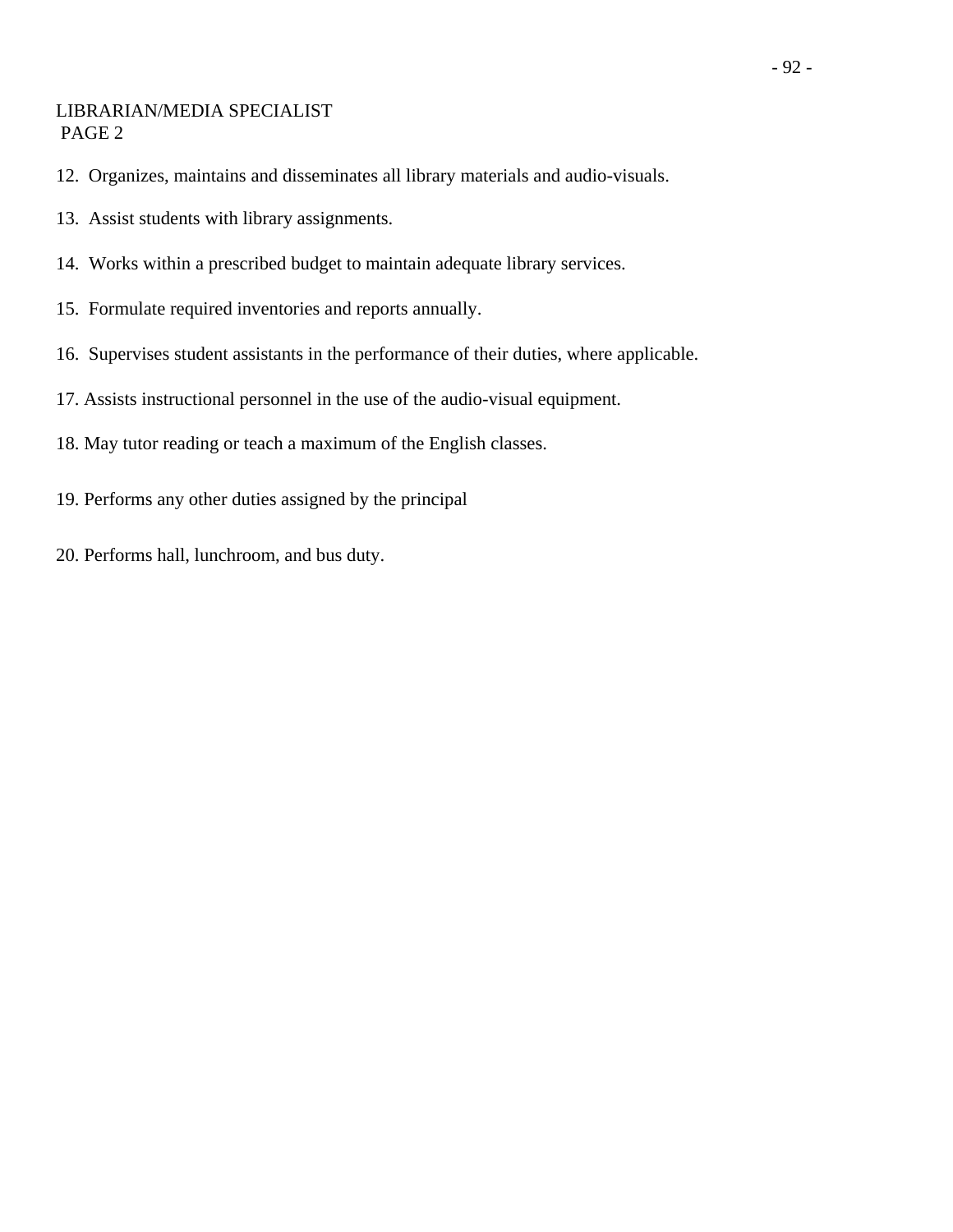# **JOB DESCRIPTION**

**POSITION TITLE:** Athletic Director

**TITLE OF SUPERVISOR**: Principal

**SUPERVISES:** Coaches/Assistant Coaches

# **GENERAL RESPONSIBILITIES**: Provides each enrolled student of secondary school age an opportunity to participate in an extracurricular athletic activity that will foster physical skills, a sense of worth and competence, a knowledge and understanding of the pleasures of sport, and the principles of fair play.

**SALARY:** Salary is reflective of the South Delta School District salary schedule.

- 1. Organizes and administers the overall program of extracurricular athletics both intramural and interscholastic, for the school.
- 2. Provides leadership in the selection, assignment, and evaluation of athletic coaches and staff members:
- 3. Fosters good school-community relations by keeping the community aware of and responsive to the athletic program.
- 4. Assumes responsibility for the organization and scheduling of all interscholastic athletics events.
- 5. Assumes responsibility of officials, and security as required, and a share of the supervision of home games.
- 6. Arranges transportation of athletic contest participants.
- 7. Arranges provisions for meals for athletes and coaches for out-of-town games, as appropriate.
- 8. Develops and places into operation appropriate rules and regulations governing the conduct of athletic activities.
- 9. Assists in establishing the physical and academic requirements of eligibility for participation in each sport, and verifies each athlete's eligibility in accordance with Mississippi High School Activities Association's regulations.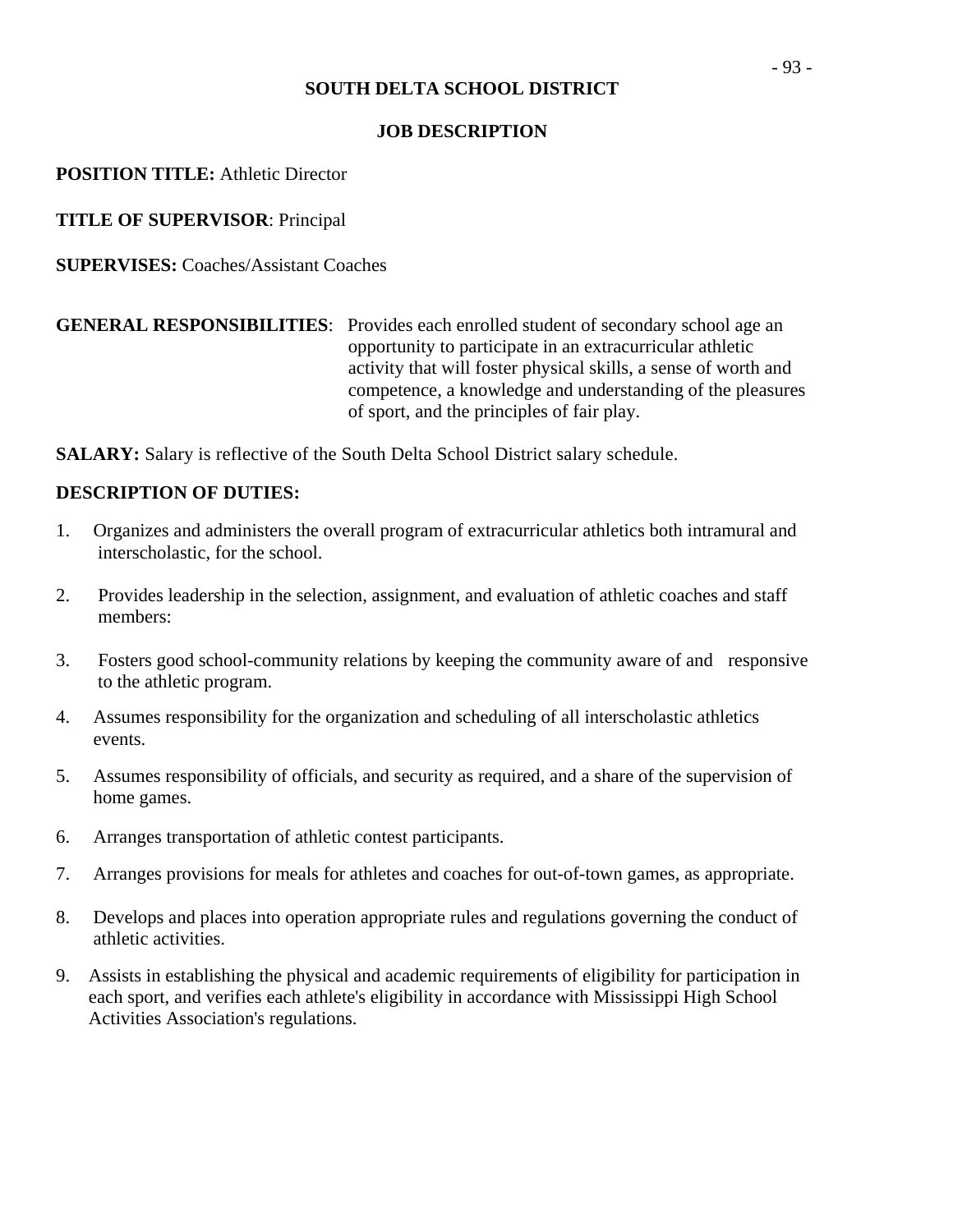# **Athletic Director PAGE 2**

- 10. Assists in the preparation and administration of the athletic program budget. Athletic Director.
- 11. Requisitions, in cooperation with appropriate staff members, supplies, uniforms, and equipment for athletic programs.
- 12. Supervises the cleaning, storage, and care of all athletic equipment.
- 13. Arranges all details of visiting teams' needs.
- 14. Assists in arranging the practice schedules for the coaches on the fields and in the gymnasium.
- 15. Provides for the physical examination of all athletes prior to the beginning of each season.
- 16. Administers the insurance program covering school athletes, and assumes responsibility for all processing of reports and claims.
- 17. Keeps records of the results of all athletic contests and maintains a record file of all award winners, stating the date and type of award including athletic scholarships.
- 18. Plans and supervises an annual recognition program for school athletes.
- 19. Assumes responsibility for seeing that athletes get to and from athletic activities safely.
- 20. Provides the upkeep and maintenance of athletic facilities for all sports.
- 21. Serves as an assistant coach in all sports.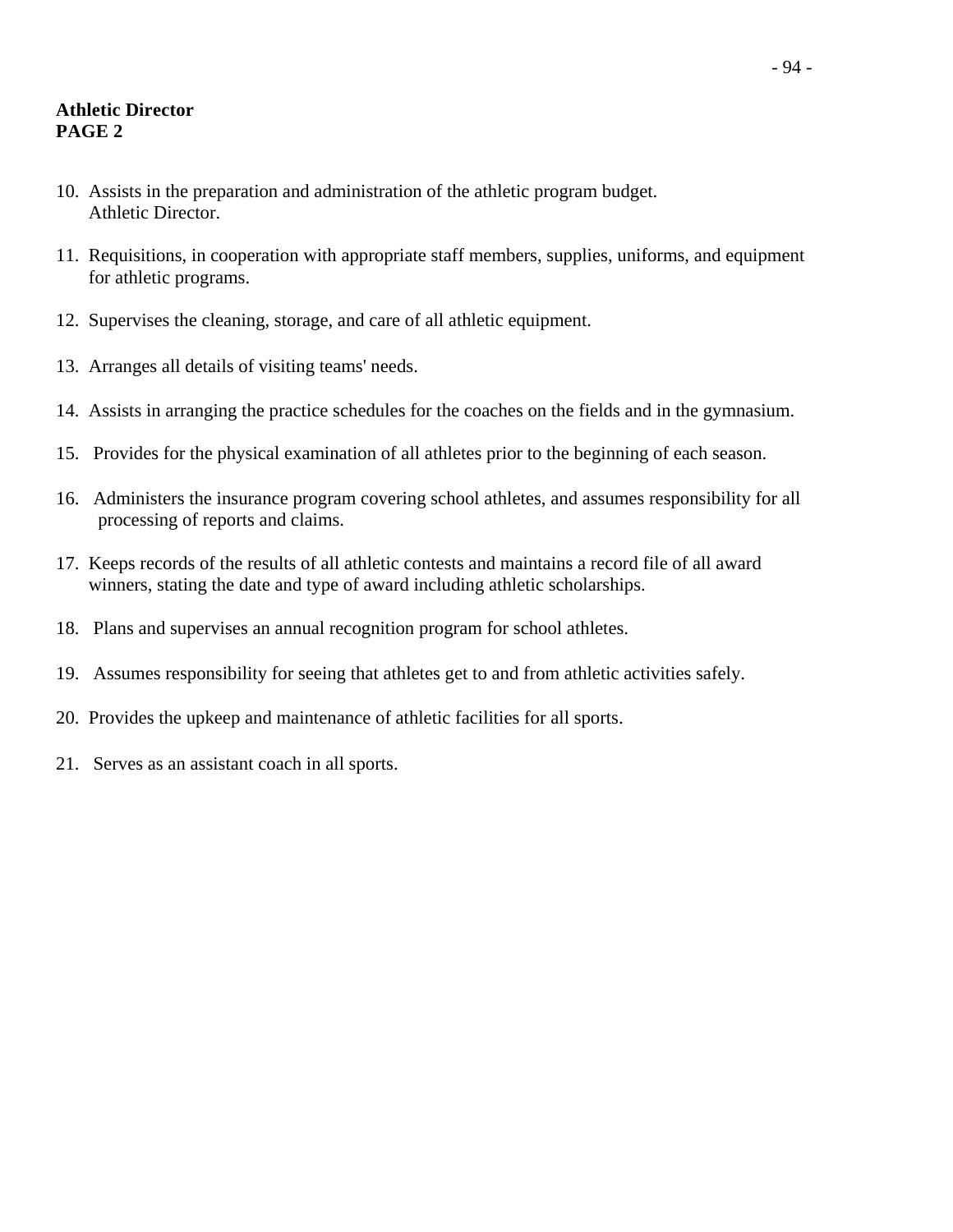#### **POSITION DESCRIPTION**

## **POSITION TITLE**: Coach

## **TITLE OF SUPERVISOR**: Athletic Director and Principal

- GENERAL RESPONSIBILITIES: Helps each participating student achieve a high level of skill and appreciation for the values of discipline and sportsmanship, and increased level of self esteem.
- **SALARY:** Salary is reflective of the South Delta School District salary schedule.

- 1. Coaches individual participants in the skills necessary for excellent achievement in the sport involved.
- 2. Plans and schedules a regular program of practice in season.
- 3. Works closely with the athletic director and principal in scheduling interscholastic contests.
- 4. Recommends purchases of equipment, supplies, and uniforms, as appropriate.
- 5. Establishes student eligibility in interscholastic competition in given sport.
- 6. Enforces discipline and sportsmanlike behavior at all times.
- 7. Assists in the provisions of upkeep and maintenance of athletic facilities.
- 8. Assumes a share of responsibility for seeing that athletes get to and from athletic activates safely.
- 9. Establishes and maintains a professional working relationship with all coaches and players.
- 10. Keeps abreast of current trends and changes of rules and regulations in the area of assigned responsibility.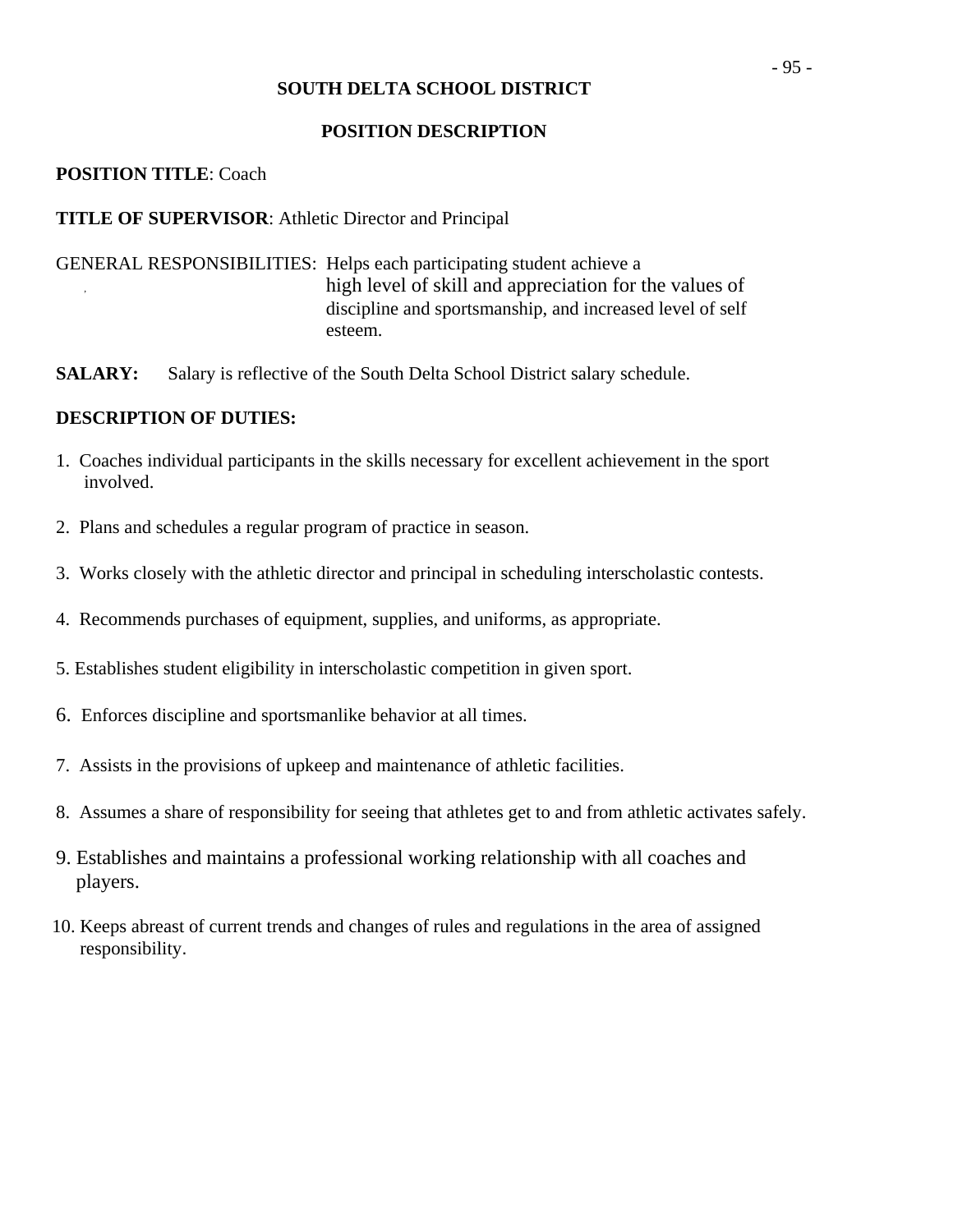#### **JOB DESCRIPTION**

# **POSITION TITLE**: Custodian **TITLE OF SUPERVISOR**: Principal

| GENERAL RESPONSIBILITIES: Provides students and school personnel with a safe, |
|-------------------------------------------------------------------------------|
| attractive, comfortable, clean and efficient place in which to                |
| work, learn and develop.                                                      |

**SALARY:** Salary is reflective of the South Delta School District salary schedule.

- 1. Keeps buildings and premises, including driveways and play areas neat and clean at all times.
- 2. Checks daily to insure that all exit doors are open and all panic bars are working properly during the hours of building occupancy.
- 3. Sweeps classrooms daily.
- 4. Cleans corridors after school each day, and during the day when the condition requires it.
- 5. Scrubs and disinfects toilets and toilet floor daily, and clean all sanitary fixtures and drinking fountains daily.
- 6. Washes all windows on both the inside and outside at least twice each year and more frequently, if necessary.
- 7. Performs yard keeping chores, as cutting grass, shrub/tree trimming, etc., to maintain the school grounds in a safe and attractive condition.
- 8. Cleans all chalkboards at least once a week.
- 9. Makes such minor building repairs as is capable.
- 10. Reports major repairs needed and any damage to school property to the principal promptly.
- 11. Replace light bulbs as needed.
- 12. Assumes responsibility for opening and closing the building each school day determining before leaving that all doors/windows are secured, and all lights, except those left on for safety reasons, are turned off.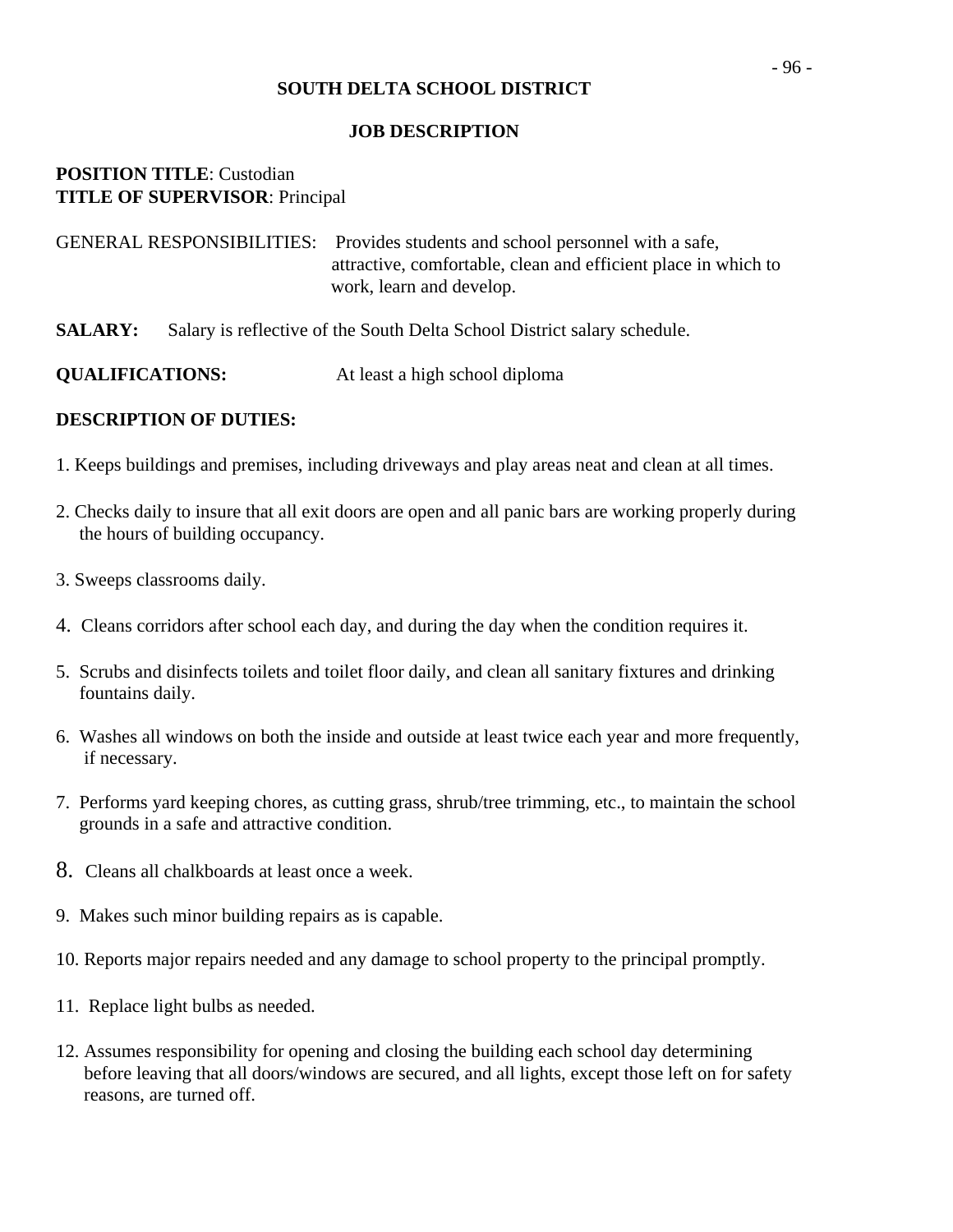- 13. Conducts an ongoing program of general maintenance, upkeep and repair.
- 14. Compiles with local laws and procedures for the storage and disposal of trash, rubbish, and waste.
- 15. Moves furniture or equipment within buildings as required for various activities and as directed by the principal.
- 16. Attends staff development training as scheduled.
- 11. Inform the principal of inventory of supplies, equipment, and requisitions such needed Replacement far enough in advance to be delivered in such time as will not hinder the custodian duties.
- 18. Maintains on a regular schedule all motors and other mechanical equipment requiring scheduled servicing.
- 19. Periodically inventories: request purchase of supplies by principal.
- 20. Cleans and repairs equipment, pencil sharpeners and furniture on time available basis.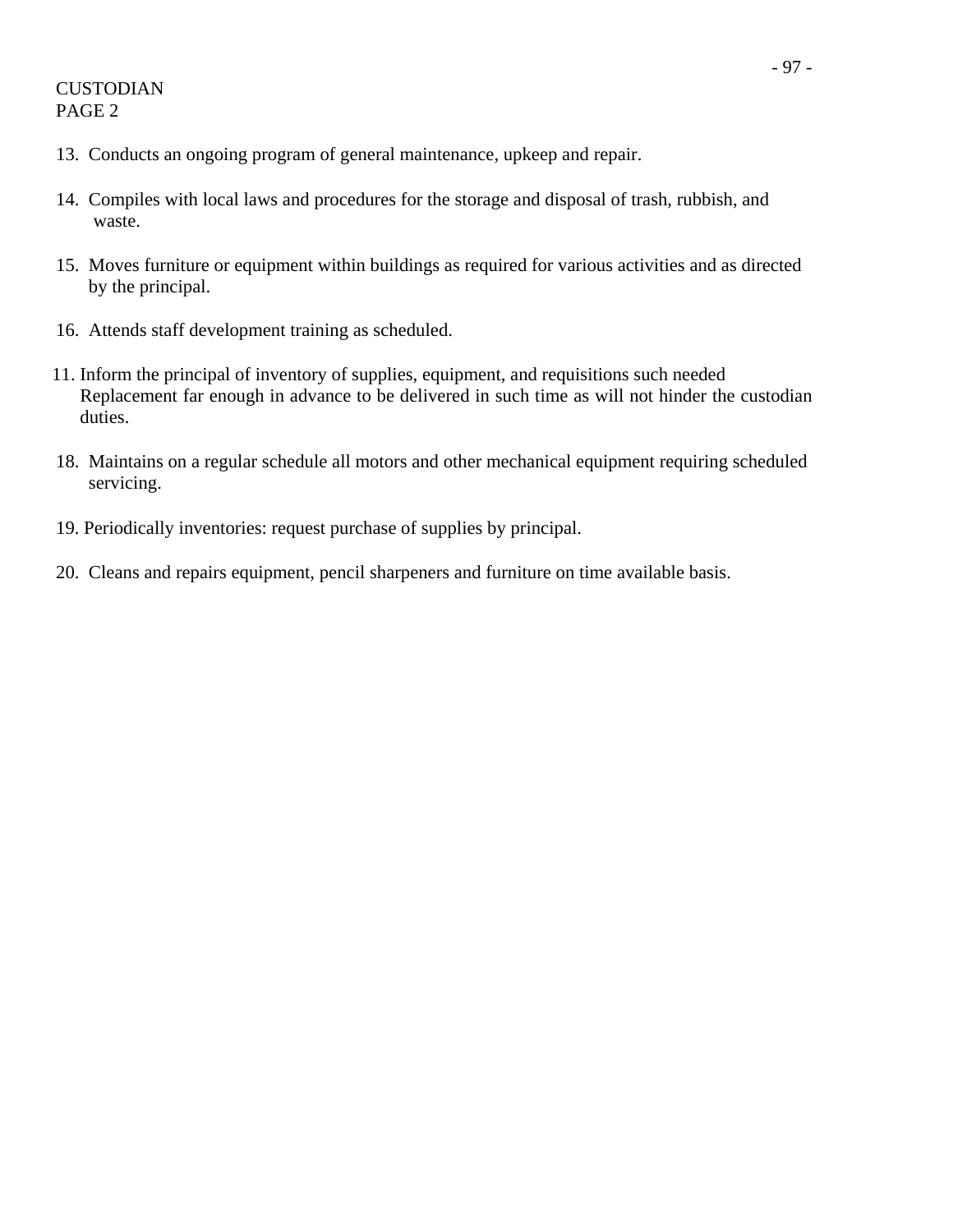## **JOB DESCRIPTION**

#### **POSITION TITLE:** Director of Vocational Education

#### **TITLE OF SUPERVISOR:** Superintendent

**SUPERVISES**: Teachers, Secretary, Vocational Counselors, and Special Population Coordinator and Support Staff

**SALARY:** Salary is reflective of the South Delta School District salary schedule.

- 1. Establishes, and maintains an effective learning climate in the school.
- 2. Initiates, designs, and implements programs to meet specific needs of the school.
- 3. Keeps the superintendent informed of the school's activities and problems.
- 4. Prepares and submits the school's budgetary requests, and monitors expenditure of funds.
- 5. Supervises the maintenance of all required building records and reports.
- 6. Maintains responsibility for his/her own professional growth and development through membership and participation in the affairs of professional organizations, through attendance at regional, state, and national meetings, through enrollment in advanced courses, and the like.
- 7. Keeps abreast of changes and development in the profession by attending professional meetings, reading professional journals and other publications, and discussing problems of mutual interest with others in the field.
- 8. Assists in the recruiting, screening, hiring, training, assigning, and evaluating of the school's professional staff.
- 9. Provides input into the master teaching schedule of the feeder schools and any special assignments.
- 10. Orients newly assigned staff members and assists in their development, as appropriate..
- 11. Evaluate and counsels all staff members regarding their individual and group performance.
- 12. Conducts meetings of the staff as necessary for the proper functioning of the school.
- 13. Assists in the in-service orientation and training of teachers, with special responsibility for staff administrative procedures and instructions.
- 14. Recommends according to established procedures, the removal of a teacher whose work is unsatisfactory.
- 15. Makes arrangements for special conferences between parents and teachers.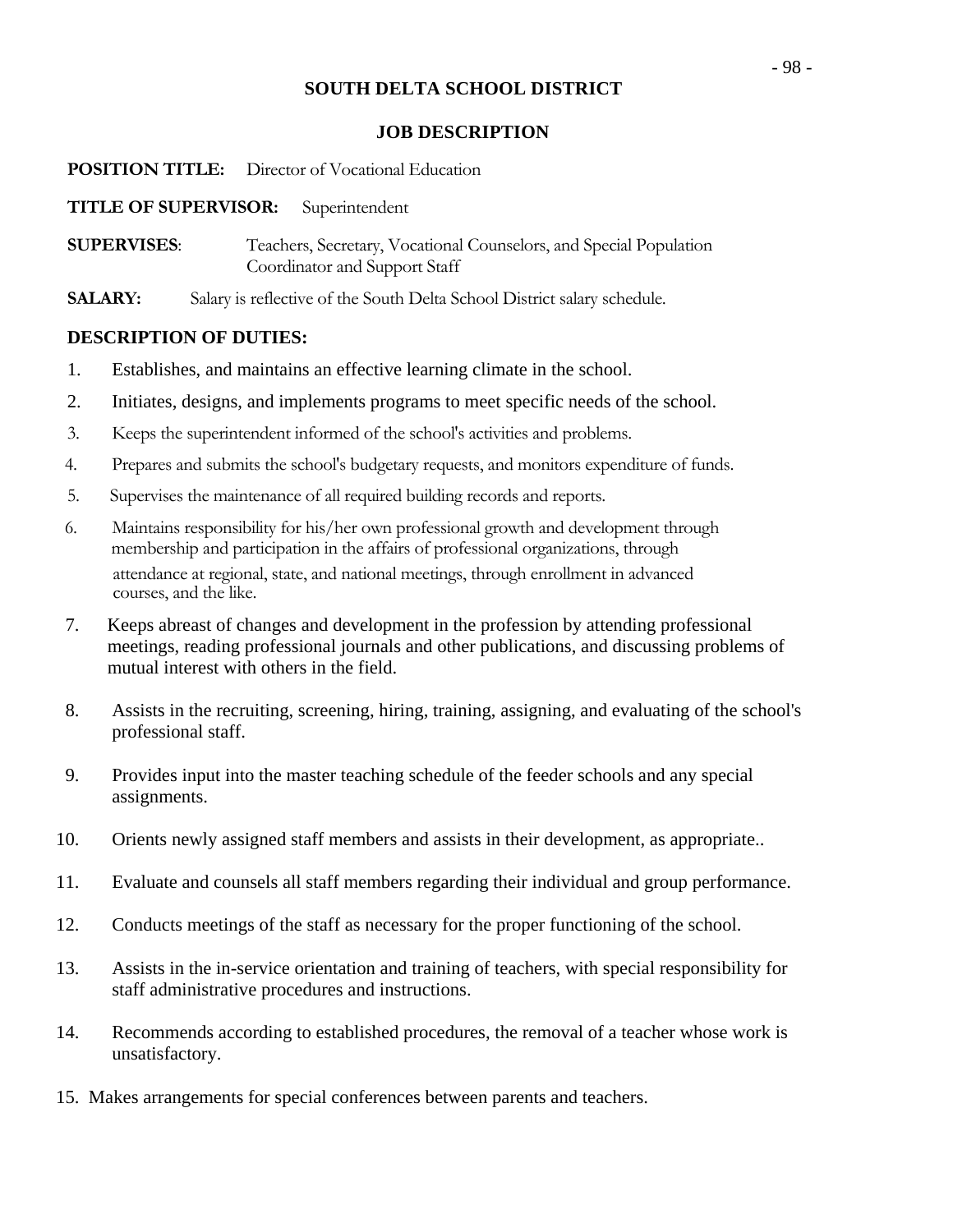# **Director of Vocational Education**

**Page 2** 

- 16. Assumes responsibility for the administration of the school plant, and reports maintenance and repair requests to the Maintenance Supervisor.
- 17. Maintains active relationships with students and parents.
- 18. Supervises the school's educational program.
- 19. Leads in the development, determination of appropriateness, and monitoring of the instructional program.
- 20. Programs classes within established guides to meet student needs.
- 21. Procures equipment and supplies for vocational instruction.
- 22. Supervises the vocational guidance program to enhance individual student education and development.
- 23. Maintains high standards of student conduct and enforces discipline as necessary, according due process to the rights of students.
- 24. Establishes guides for proper student conduct and maintaining student discipline.
- 25. Attends special events held to recognize student achievement, and attends school sponsored activities, functions, and athletic events.
- 26. Supervises the maintenance of accurate records on the progress and attendance of students.
- 27. Supervises the daily use of the school facilities for both academic and non academic purposes.
- 28. Assists with night classes.
- 29. Plans and supervises fire drills and an emergency preparedness program.
- 30. Asserts leadership in times of civil disobedience in school in accordance with established board policy.
- 31. Provides for adequate inventories of property under his jurisdiction and for the security and accountability for that property.
- 32. Supervises all activities and programs that are outgrowths of the school's curriculum.
- 33. Supervises and evaluate the school's extracurricular program.
- 34. Participate in administrator's meetings, and such other meetings as are required or appropriate.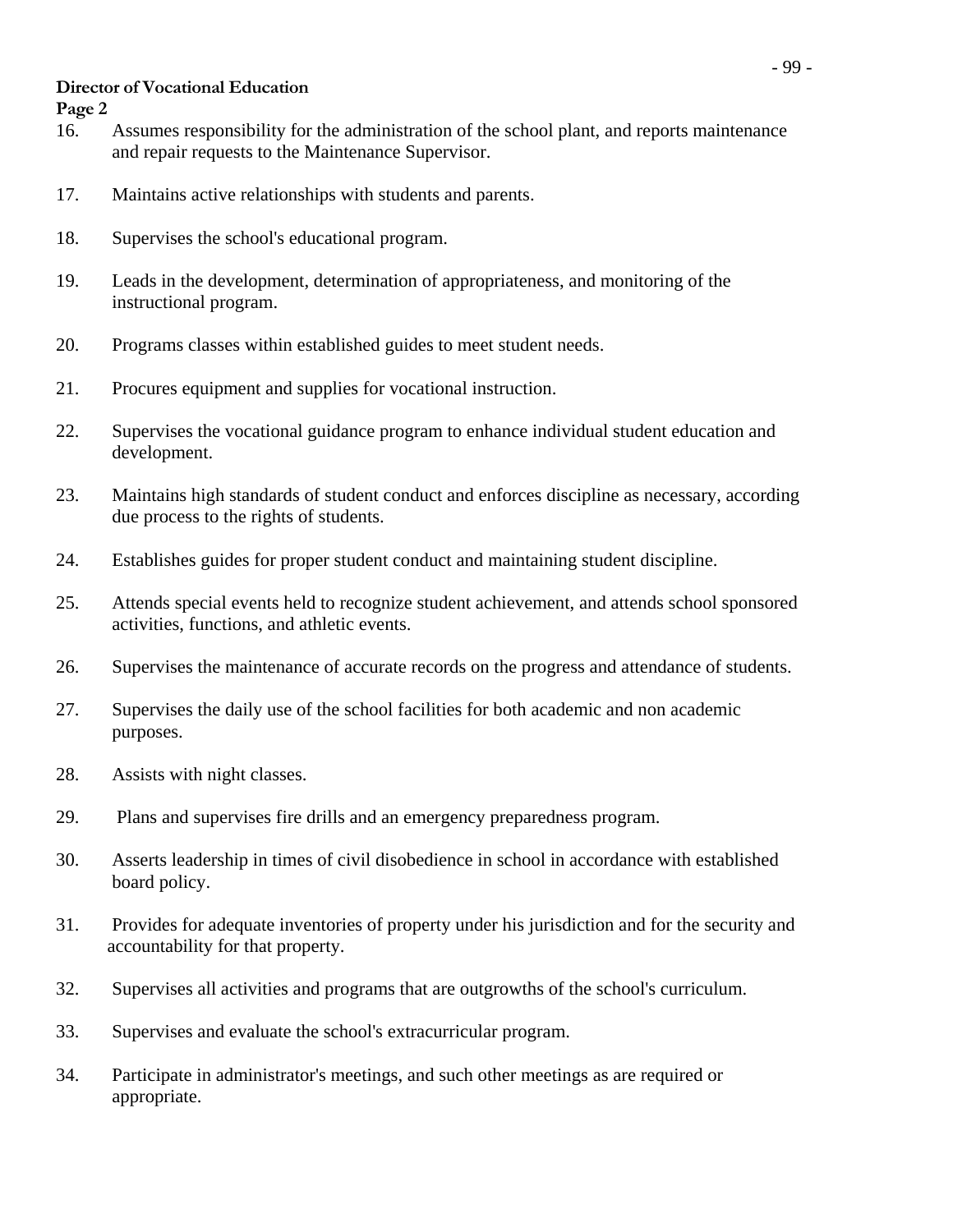#### **Director of Vocational Education Page 3**

- 35. Communicates with all principals of the feeder schools.
- 36. Serves as an ex officio member of all committees and councils within his/her school.
- 37. Cooperates with college and university officials regarding teacher training and preparation.
- 38. Responds to written and oral requests for information in a timely manner.
- 39. Establishes and maintains favorable relationships with local community groups and individuals to foster understanding and solicit support for overall school objectives and programs; to interpret board policies and administrative directives; and to discuss and resolve individual student problems.
- 40. Serves as a member of such committees and attends such meetings as directed to by the superintendent.
- 41. Delegates authority to responsible personnel to assume responsibility for the school in the absence of the director.
- 42. Perform such other duties and responsibilities as assigned by the superintendent.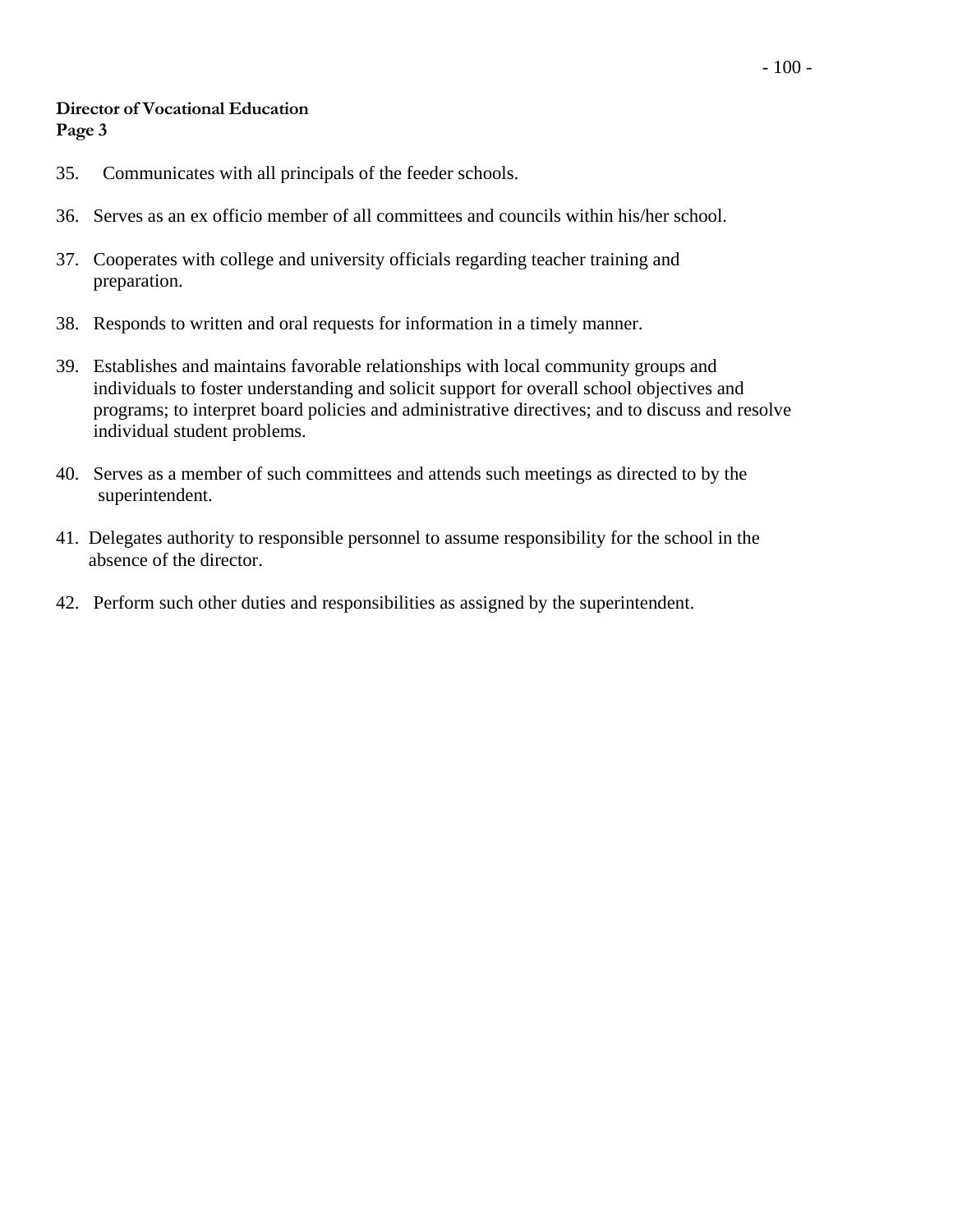## **CARSON T. SEALE VOCATIONAL COMPLEX**

#### **JOB DESCRIPTION**

#### **POSITION TITLE:** Vocational Guidance Counselor

#### **TITLE OF SUPERVISOR**: Vocational Director

GENERAL RESPONSIBILITIES: The vocational guidance program is constructed from knowledge of the needs of students and serves the community in which it functions. The program is both developmental and preventive. The Vocational Counselor works as an integral part of the local school teaching staff. The counselor is a trained professional in the helping skills; and, because of the availability of time provided, the counselor renders services which complement the instructional and administrative staffs' duties.

**SALARY:** Salary is reflective of the South Delta School District salary schedule.

- 1. Coordinate state mandated student assessments adhering to district and state guidelines.
- 2. Compile and submit vocational student honor rolls and submit for publicity after each grading period.
- 3. Assist students with scheduling and re-scheduling vocational classes.
- 4. Support the process of dissemination to and interpretation of assessment data with teachers.
- 5. Assist teachers with locating and implementing supportive instructional information that will help to insure academic success for students and teachers.
- 6. Organizes and administers the guidance program.
- 7. Provides counseling interviews with students during the school year.
- 8. Provides group guidance and counseling with students during the school year.
- 9. Coordinates student appraisal.
- 10. Assists students with career development and planning in individual and group guidance sessions.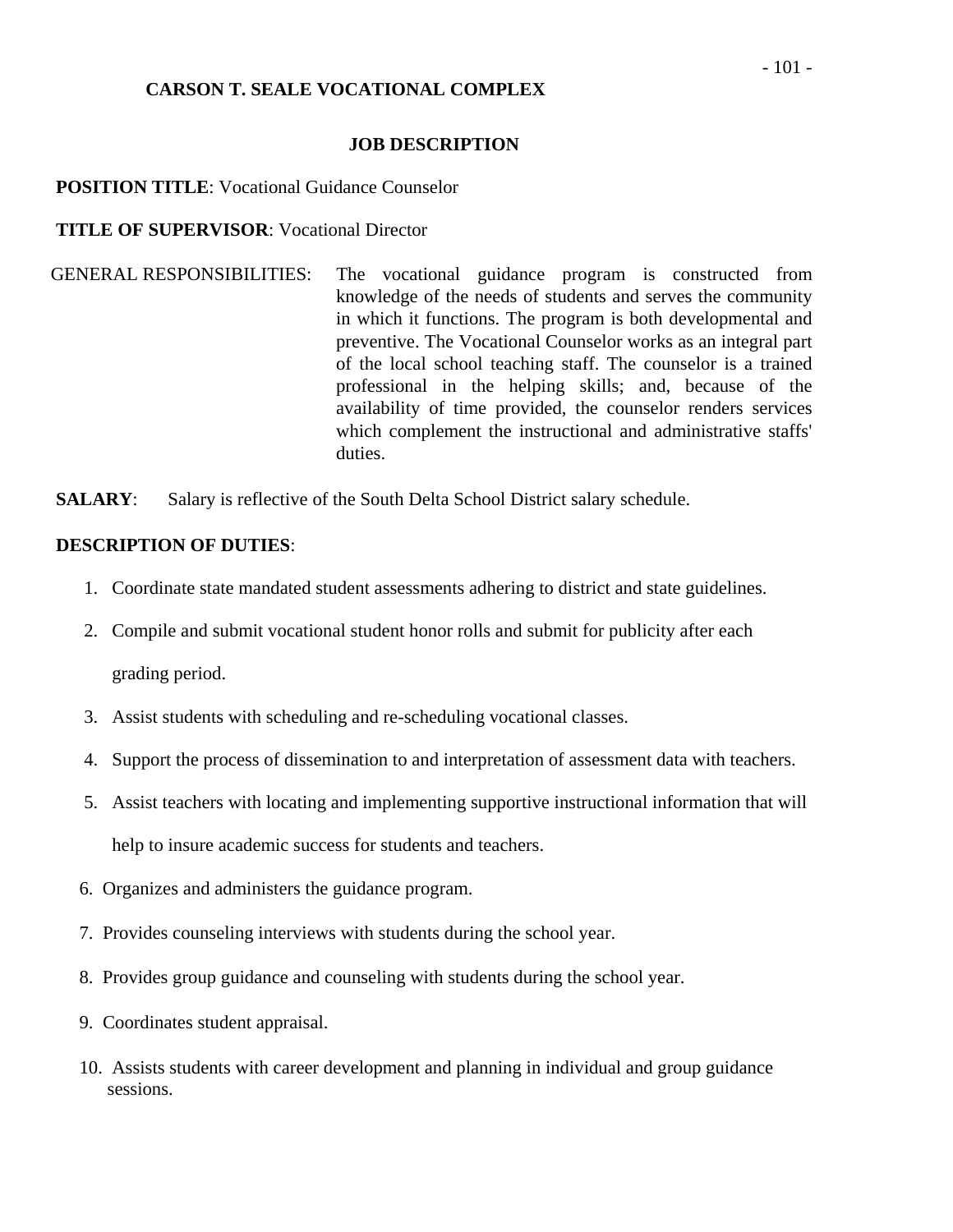## Vocational Guidance Counselor PAGE 2

- 11. Assists in the placement of students in the appropriate educational program and/or job.
- 12. Conducts follow-up on student, interviews, referrals, placement, and graduates and dropouts.
- 13. Outlines in written form, a planned vocational guidance and counseling program with a proposed budget and submit to the local director of vocational education for approval.
- 14. Coordinates the vocational guidance program with all counselors in the school district.
- 15. Coordinates a sex-fair orientation program that will acquaint all students with all vocational training programs offered in the school system.
- 16. Utilizes all community and state referral agencies and community resource people in various guidance program activities (including those persons in non-traditional roles).
- 17. Maintains a current informational service with sex-free materials.
- 18. Organizes and utilizes an Advisory Committee.
- 19. Assists the special education personnel and other appropriate persons in identifying students with special needs for vocational training.
- 20. Provides individual sex-fair counseling to assist students who pursue a program of vocational instruction.
- 21. Conducts group guidance sessions to provide information and assist students in the area of personal development, human relations, worker attitudes and the elimination of sex-bias and stereo-typing.
- 22. Maintains a personal file on all vocational students.
- 23. Assists the local director of vocational education in carrying out a public information program in the community.
- 24. Provides for continuous evaluation to determine the effectiveness of the vocational instruction and the guidance and counseling program.
- 25. Participates in activities that will upgrade skills and knowledge and keep aware of guidance concerns and issues.
- 26. Be responsible for primary recruitment efforts.
- 27. Performs any other duties assigned by the vocational director.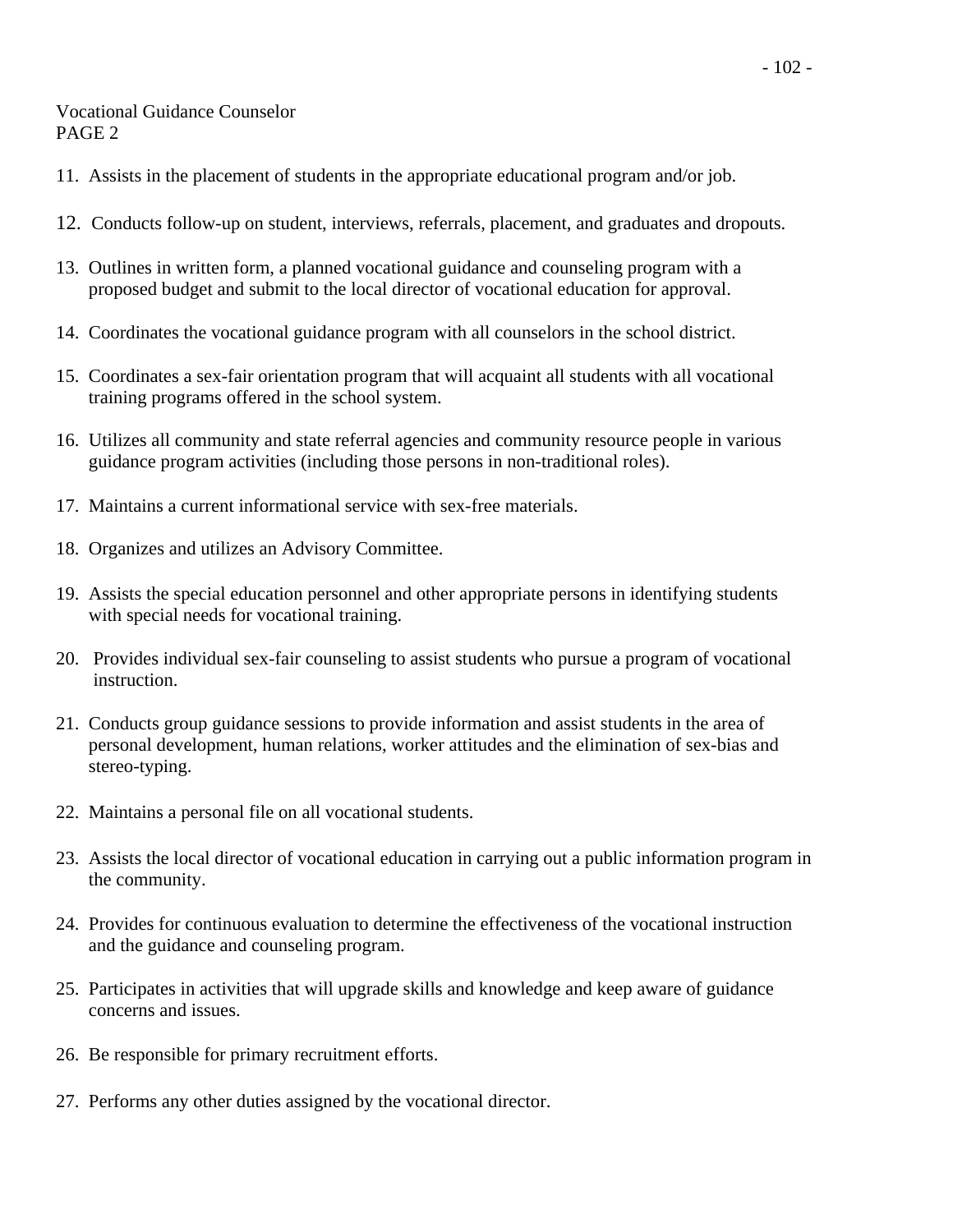# **JOB DESCRIPTION**

**POSITION TITLE**: Special Population

# **TITLE OF SUPERVISOR**: Vocational Director

- GENERAL RESPONSIBILITIES: The special populations personnel will focus efforts and activities directly on assisting special population students (Disadvantaged and Disabled) enrolled in vocational programs. The primary goals of the services rendered by special population personnel will be to enable special population students to experience success in their chosen vocational program.
- **SALARY:** Salary is reflective of the South Delta School District salary schedule.

**QUALIFICATIONS:** As set by the state certification authorities.

- 1. Identify and categorize special population students who are enrolled in a vocational program.
- 2. Provide individual or small group tutoring in academic course work for special populations vocational students so they may succeed in the vocational course/program.
- 3. Provide for appropriate vocational assessment of interest, abilities, and special needs populations students with respect to successfully completing a vocational education program.
- 4. Act as liaison among vocational instructors, counselors, academic teachers, special education teachers, administrators, and any other agency personnel to ensure special populations students' success in vocational education programs.
- 5. Provide for special support services by appropriate certified personnel to ensure the success of special populations students enroll in vocational programs.
- 6. Ensure LEP & SLD Students enrolled in vocational education programs have been identified and appropriate services are provided.
- 7. Develop and keep on file a local program of work.
- 8. Ensure students who are members of the special populations are provide with supplementary services such as: (A) Curriculum modification, (B) Equipment modification, (C) Classroom modification (D) Supportive personnel (E) Instructional aids and devices, and (F) Academic assistance.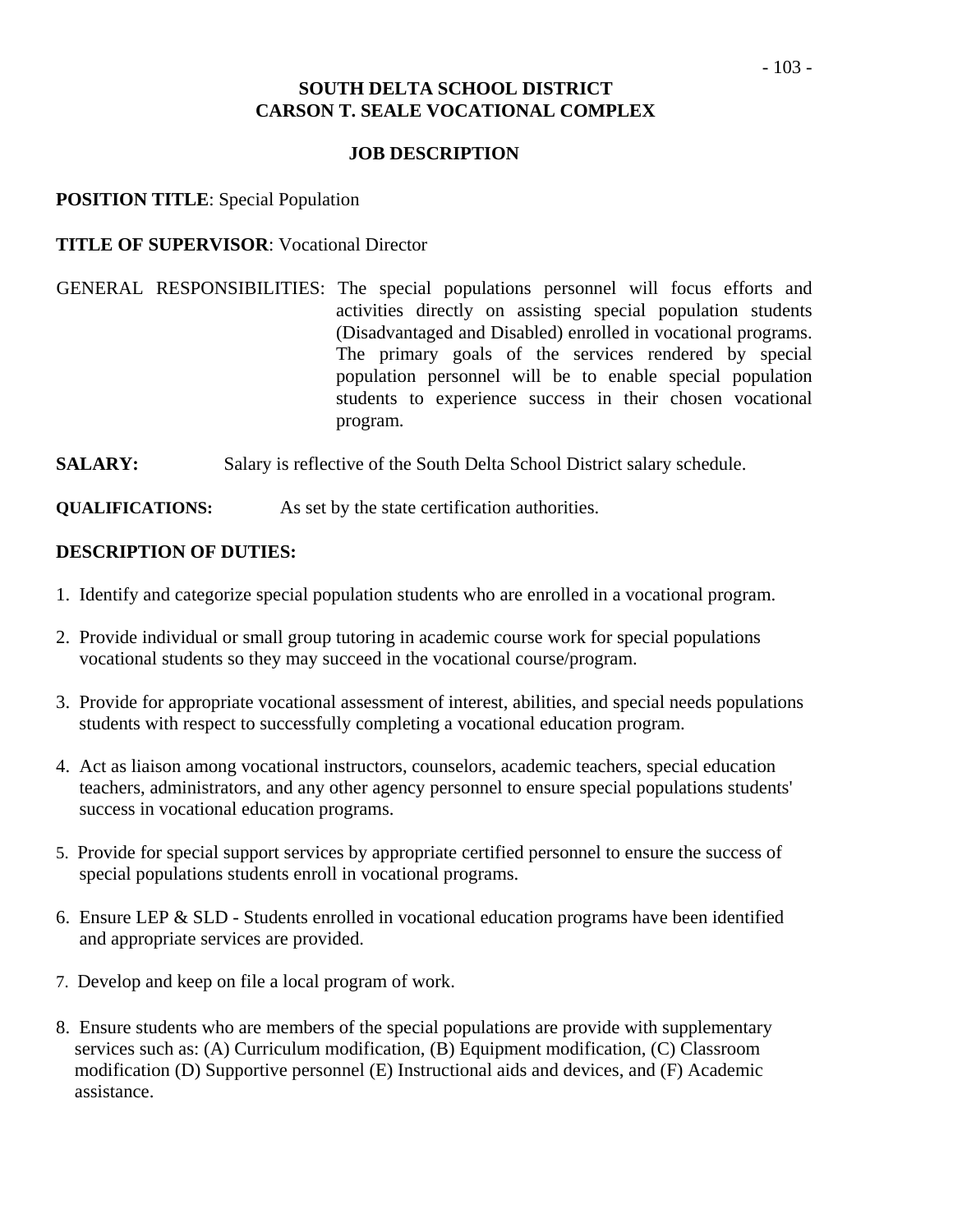# SPECIAL POPULATION PAGE 2

- 9. Development and implement of transitional plan for each special population students enrolled in a vocational education program. .
- 10. Information requirements Ensure that members of the special populations and their parents are provided the following information at least one year before students enter vocational education programs (1) Available opportunities, (2) Eligibility requirements for enrollment, (3) Specific program offerings, (4) Special services, (5) Employment opportunities and (6) Placement activities.
- 11. Ensure individuals who are members of special populations are provided with equal access to recruitment, enrollment, and placement activities.
- 12. Maintain documentation of services and activities provided to each special populations vocational student.
- 13. Duties and obligation that are appointed to me by the vocational director.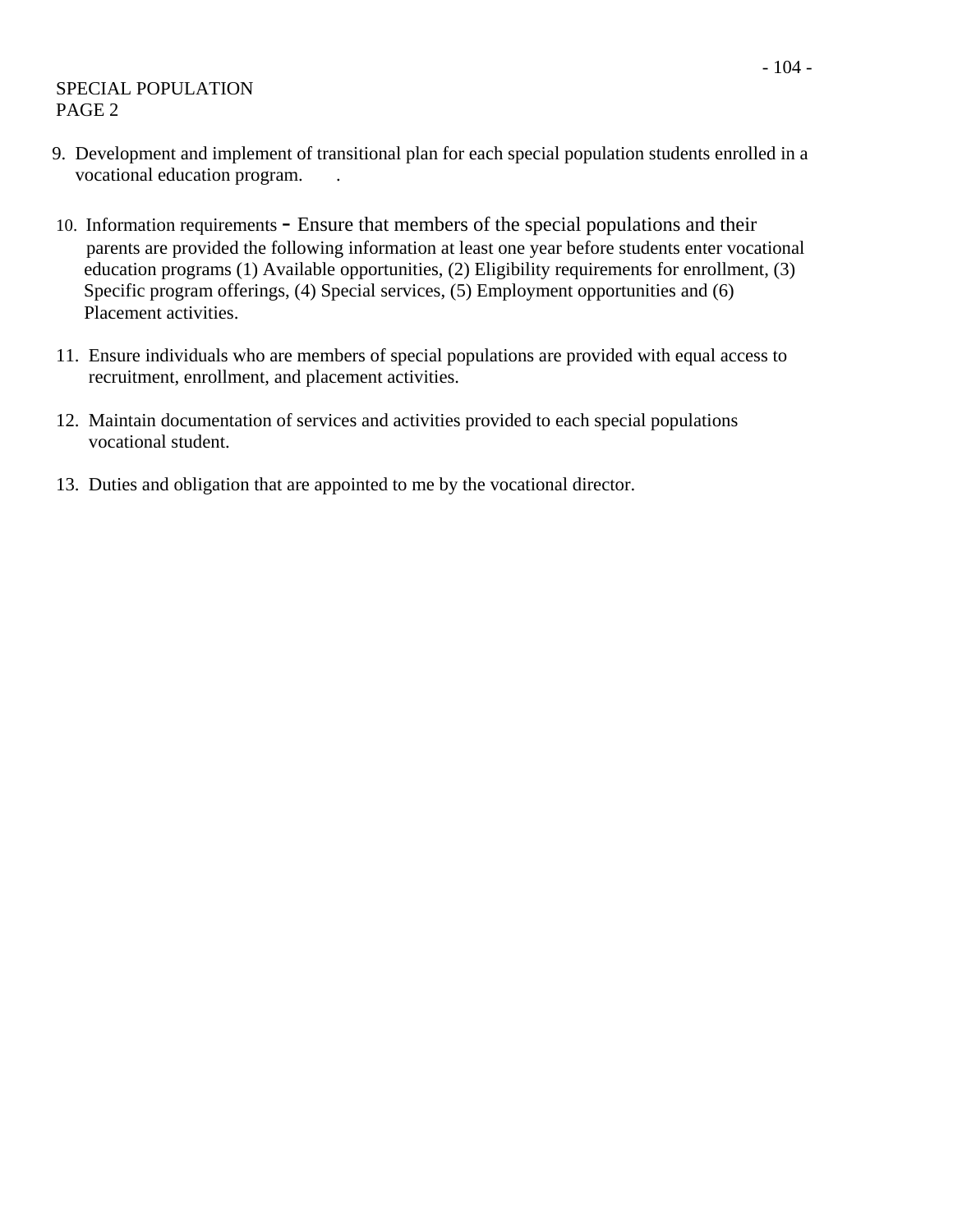# **POSITION DESCRIPTION**

## **POSITION TITLE:** Auto Mechanic Teachers **TITLE OF SUPERVISOR**: Vocational Director

GENERAL RESPONSIBILITIES: Secondary - Teaches auto mechanics to students high school age/level in an effort to lead them toward the fulfillment of their potential for intellectual, emotional, and psychological growth and maturation.

**SALARY:** Salary is reflective of the South Delta School District salary schedule.

- 1. Plans instruction according to the strategies vocational education curriculum.
- 2. Meets and instructs assigned classes in the locations and times designated.
- 3. Develops and maintains a classroom environment conducive to effective learning by organizing time, space, materials, and equipment for instruction.
- 4. Prepares for students and classes assigned, incorporating the vocational curriculum and shows written evidence of preparation (lesson plans) upon request of immediate supervisor.
- 5. Demonstrates an understanding of subject matter being taught while employing a variety of instructional techniques, methods, and media related to the objectives and consistent with the needs, and capabilities of the individual and groups involved.
- 6. Strives to implement, by instruction and action, the district's philosophy on education and instructional goals and objectives.
- 7. Attends and participates in faculty meetings, in-service and/or professional development when scheduled by Director and Central Office.
- 8. Establishes and maintains cooperative relationships with parents, fellow co-workers, and administrators.
- 9. Enhances professional growth through participation in workshops, seminars, conferences and advanced course work at institutions of higher learning.
- 10. Displays pride and loyalty to self, school, and district.
- 11. Obtains and uses information about the needs and progress of individual learners and about the effectiveness of instruction to revise it, when necessary.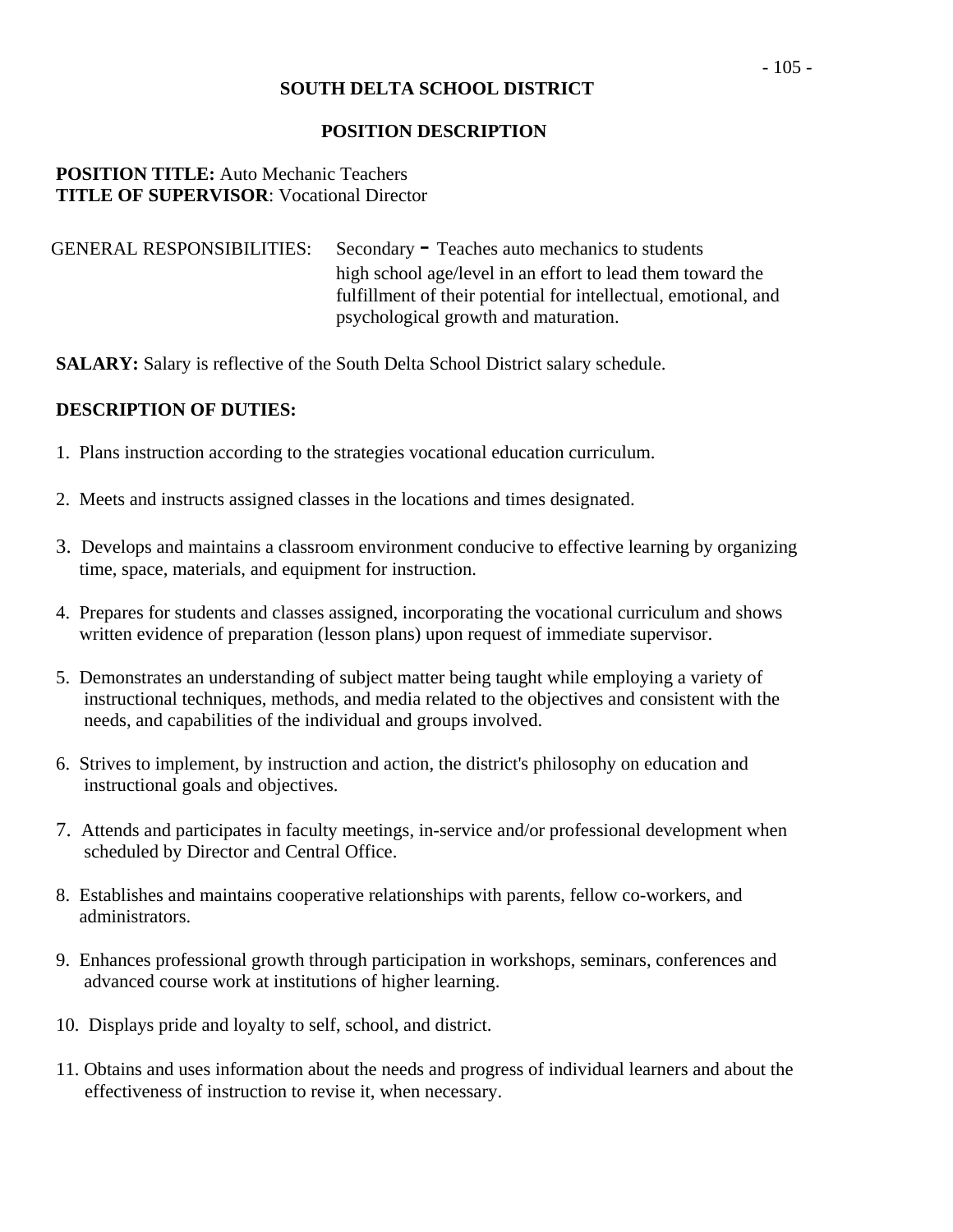# AUTO MECHANICS TEACHER PAGE 2

- 12. Refers learners with special problems to special population personnel.
- 13. Counsels students when problems arise and adjustments are needed.
- 14. Accepts a share of responsibility for co-curricular activities as assigned.
- 15. Assists in the selection of books, equipment, and other instructional materials.

16. Helps students to develop positive self-concepts and encourages them to set and maintain high standards of classroom, bus, and cafeteria.

- 17. Works to maintain open lines of communication with students and parents on pupil's academic and behavioral problems issues.
- 18. Attends and participates in faculty meetings, PTO meetings, and professional development sessions.
- 19. Takes all necessary and reasonable precautions to protect equipment, materials and facilities.
- 20. Performs any other duties assigned by the vocational director. Keep advisory council of program activities and progress. Incorporates the five instructional strategies into the teaching and learning process.
- 21. Complete on-line lesson plans weekly for vocational director's observation and comments. Plans are to be on-line by the end of the day each Friday.
- 22. Uses subject area curriculum guide in teaching and in assessing desired learner outcomes.
- 23. Reviews/revises vocational curriculum annually for needed improvements reflecting changes in content, trends, and student achievement.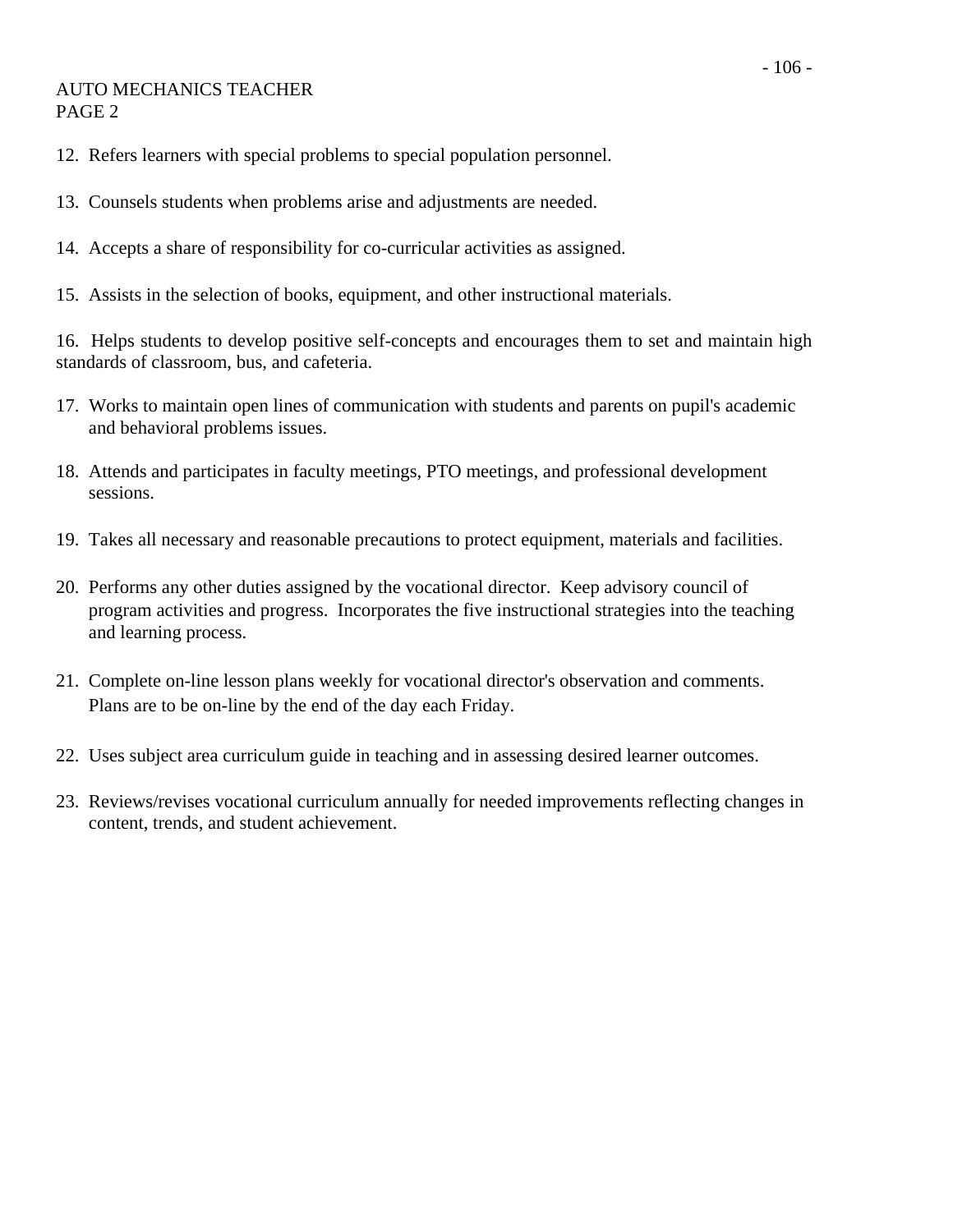#### **POSITION DESCRIPTION**

# **POSITION TITLE:** Agriculture Production Horticulture Teacher

## **TITLE OF SUPERVISOR**: Vocational Director

| <b>GENERAL RESPONSIBILITIES:</b> | Secondary - Teaches agriculture production to students          |
|----------------------------------|-----------------------------------------------------------------|
|                                  | high school age/level In an effort to lead them toward the      |
|                                  | fulfillment of their potential for intellectual, emotional, and |
|                                  | psychological growth and maturation.                            |

**SALARY:** Salary is reflective of the South Delta School District salary schedule.

- 1. Plans instruction according to the district instructional management plan.
- 2. Meets and instructs assigned classes in the locations and times designated.
- 3. Develops and maintains a classroom environment conducive to effective learning by organizing time, space, materials, and equipment for Instruction.
- 4. Prepares for students and classes assigned, incorporating the instructional management program and shows written evidence of preparation (lesson plans) upon request of immediate supervision.
- 5. Demonstrates an understanding of subject matter being taught while employing a variety of instructional techniques, methods, and media related to the objectives and consistent with the needs and capabilities of the individual and groups involved.
- 6. Strives to implement, by instruction and action, the district's philosophy on education and instructional goals and objectives.
- 7. Attends and participates in faculty meetings, in-service and/or staff development when scheduled by Director and Central Office.
- 8. Establishes and maintains cooperative relations parents, fellow co-workers, and administrators.
- 9. Provides for own professional growth through participation in workshops, seminars, conferences and advanced course work at institutions of higher learning.
- 10. Displays pride and loyalty to self, school and district.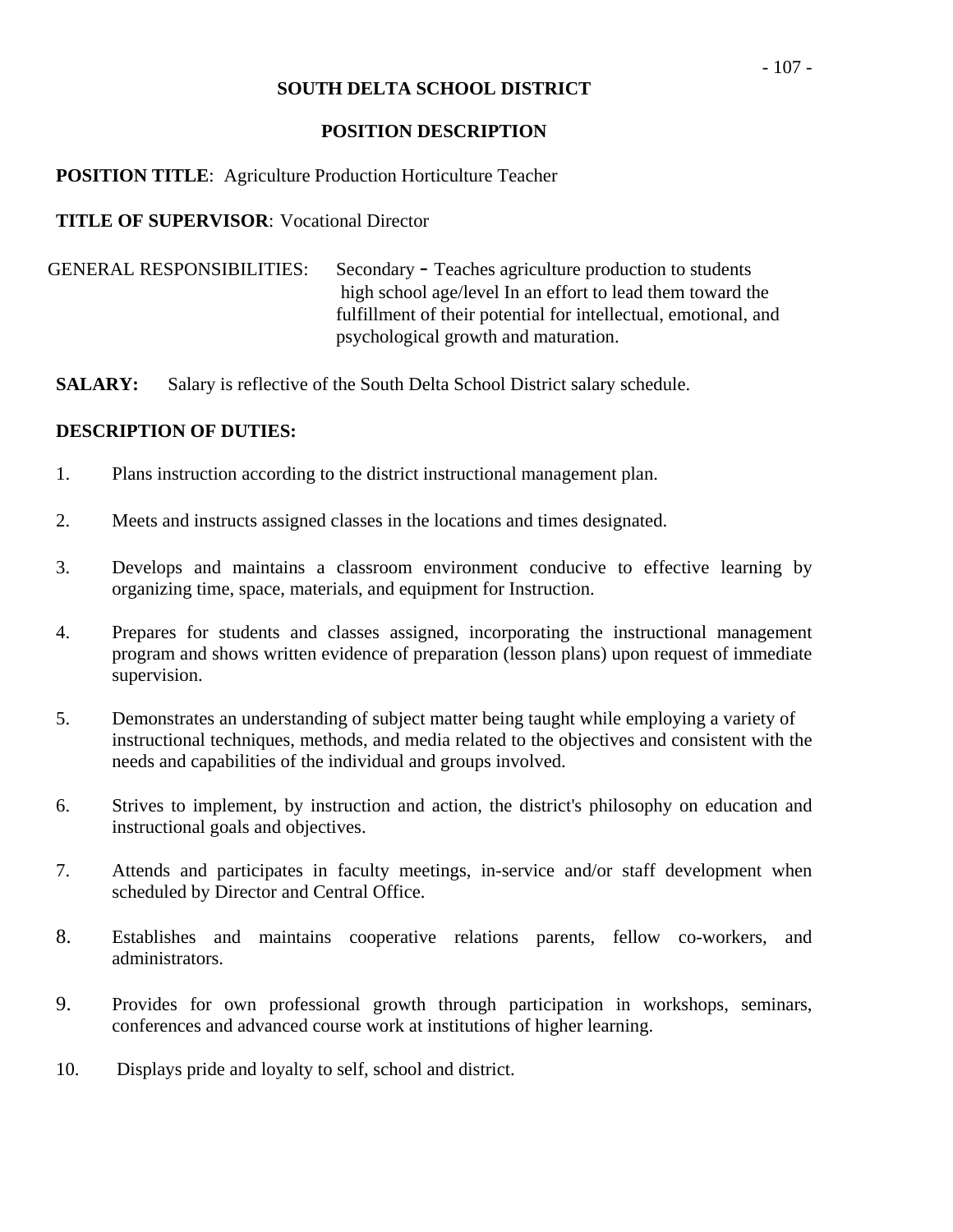# AGRICULTURE PRODUCTION TEACHER PAGE 2

- 11. Obtains and uses information about the needs and progress of individual learners and about the effectiveness of Instruction to revise it, when necessary.
- 12. Refers learners with special problems to specialists.
- 13. Counsels students when problems arise and adjustments are needed.
- 14. Accepts a share of responsibility for co-curricular activities as assigned.
- 15. Assists in the selection of books, equipment, and other instructional materials.
- 16. Helps students to develop positive self-concepts and encourages them to set and maintain high standards of classroom, bus, cafeteria, and playground behavior.
- 17. Works to maintain open lines of communication with students and parents on pupil's academic and behavioral problems issues.
- 18. Attends and participates in faculty meetings, PTO/PT A meetings, and professional development sessions.
- 19. Takes all necessary and reasonable precautions to protect equipment, materials and facilities.
- 20. Performs any other duties assigned by the vocational director.
- 21. Submits lesson plans weekly for vocational director's observation and rating.
- 21. Uses subject area curriculum guide in teaching and in assessing desired learner outcomes.
- 23. Reviews/revises curriculum guide(s) annually for needed improvements reflecting of changes in content, trends, and student achievement.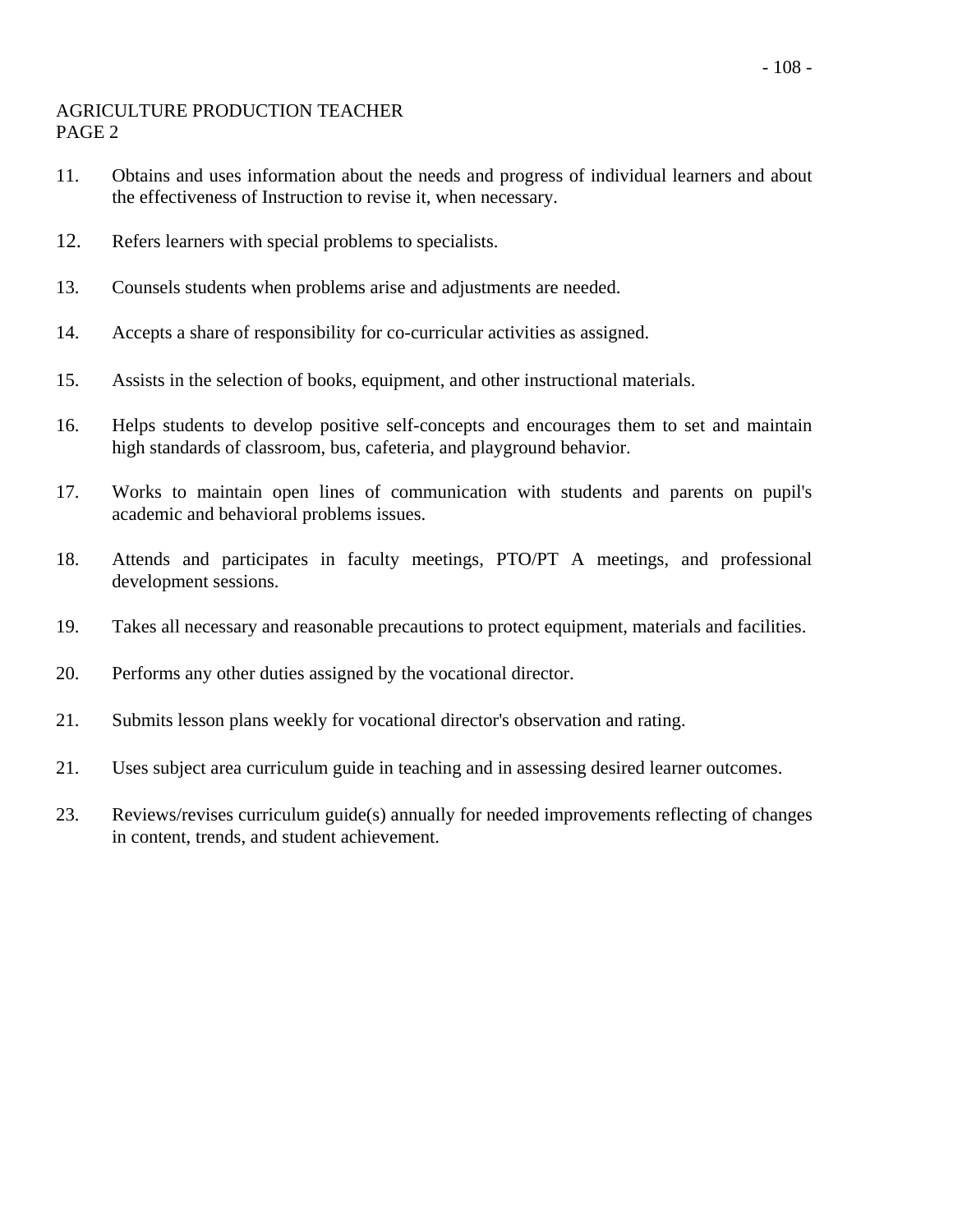#### **POSITION DESCRIPTION**

## **POSITION TITLE**: Building Trades Teacher

#### **TITLE OF SUPERVISOR**: Vocational Director

| <b>GENERAL RESPONSIBILITIES:</b> | Secondary - Teaches building trades to students                        |
|----------------------------------|------------------------------------------------------------------------|
|                                  | of high school age level In an effort to lead them toward the          |
|                                  | fulfillment of their potential <i>for</i> intellectual, emotional, and |
|                                  | psychological growth and maturation.                                   |

**SALARY:** Salary is reflective of the South Delta School District salary schedule.

- 1. Plans instruction according to the district instructional management plan.
- 2. Meets and instructs assigned classes in the locations and times designated.
- 3. Develops and maintains a classroom environment conducive to effective learning by organizing time, space, materials, and equipment *for* Instruction.
- 4. Prepares *for* students and classes assigned, incorporating the instructional management program and shows written evidence of preparation (lesson plans) upon request of immediate supervision.
- 5. Demonstrates an understanding of subject matter being taught while employing a variety of instructional techniques, methods, and media related to the objectives and consistent with the needs and capabilities of the individual and groups involved.
- 6. Strives to implement, by instruction and action, the district's philosophy on education and instructional goals and objectives.
- 7. Attends and participates in faculty meetings, in-service and/or staff development when scheduled by Director and Central Office.
- 8. Establishes and maintains cooperative relations parents, fellow co-workers, and administrators.
- 9. Provides for own professional growth through participation in workshops, seminars, conferences and advanced course work at institutions of higher learning.
- 10. Displays pride and loyalty to self, school and district.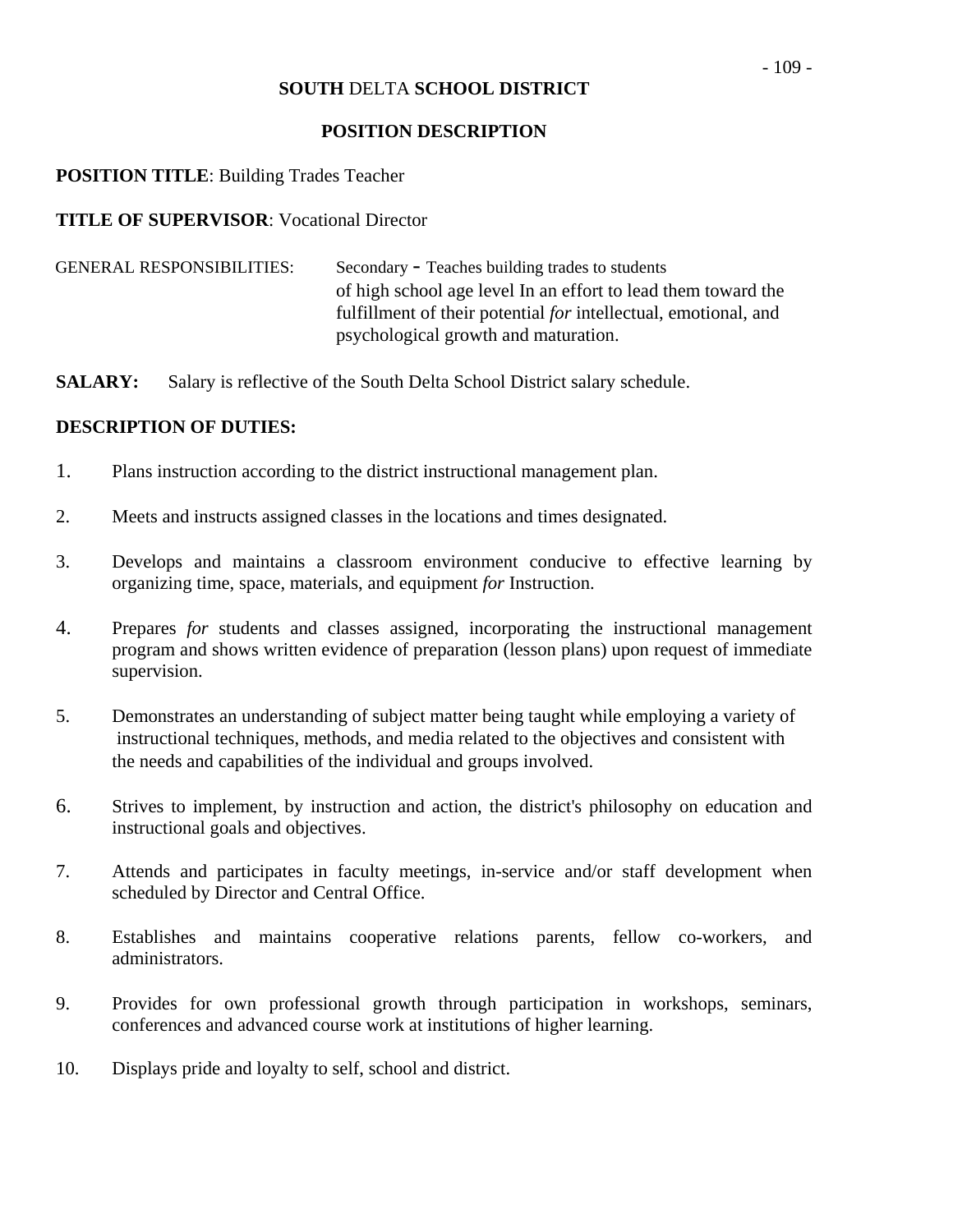## BUILDING TRADES TEACHER PAGE 2

- 11. Obtains and uses information about the needs and progress of individual learners and about the effectiveness of instruction to revise it, when necessary.
- 12. Refers learners with special problems to specialists.
- 13. Counsels students when problems arise and adjustments are needed.
- 14. Accepts a share of responsibility for co-curricular activities as assigned.
- 15. Assists in the selection of books, equipment, and other instructional materials.
- 16. Helps students to develop positive self-concepts and encourages them to set and maintain high standards of classroom, bus, cafeteria, and playground behavior.
- 17. Works to maintain open lines of communication with students and parents on pupil's academic and behavioral problems issues.
- 18. Attends and participates in faculty meetings, PTO meetings, and professional development sessions.
- 19. Takes all necessary and reasonable precautions to protect equipment, materials and facilities.
- 20. Performs any other duties assigned by the vocational director.
- 21. Submits lesson plans weekly for vocational director's observation and rating.
- 22. Uses subject area curriculum guide in teaching and in assessing desired learner outcomes.
- 23. Reviews/revises curriculum guide(s) annually for needed improvements reflecting of changes in content, trends, and student achievement.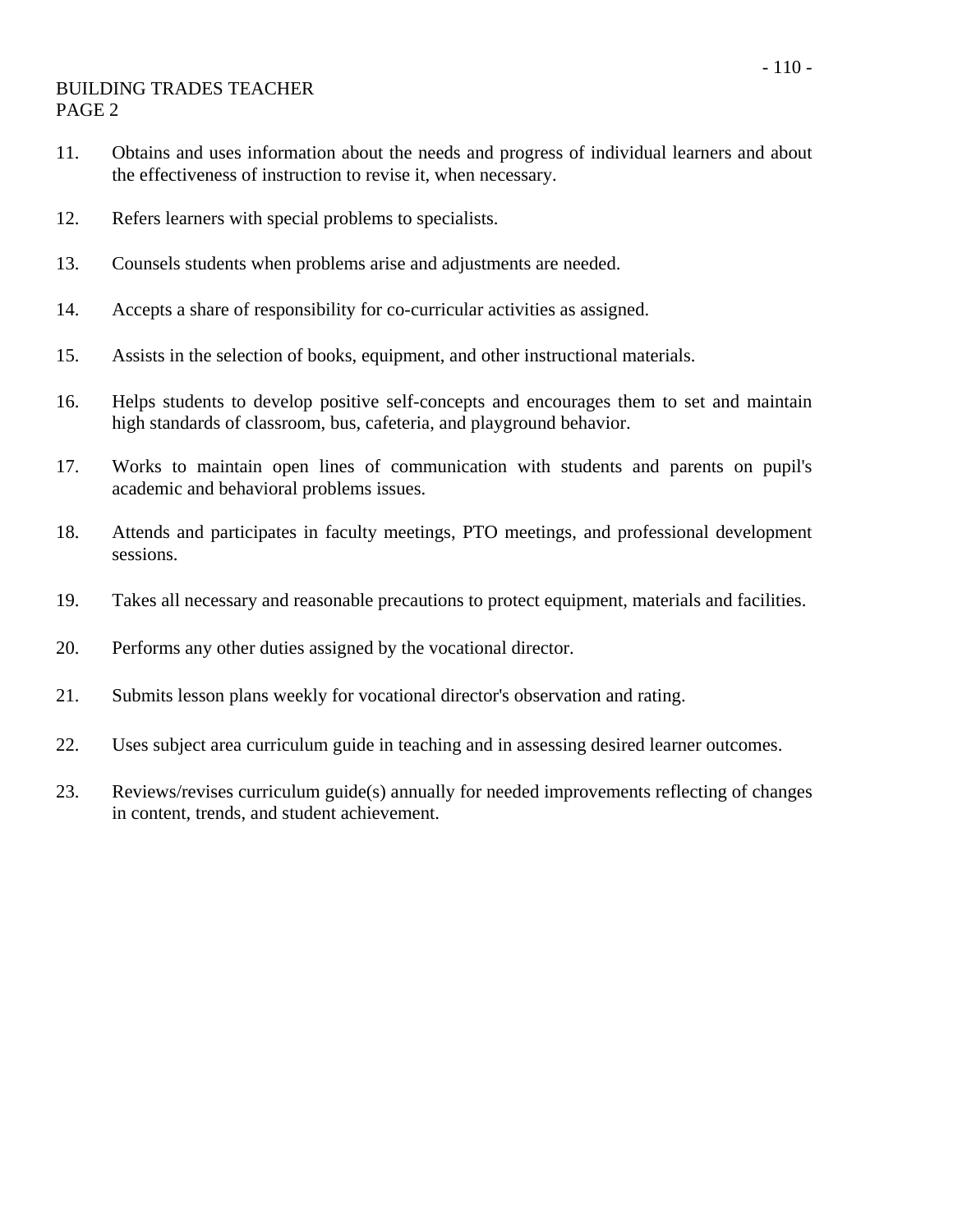## **POSITION DESCRIPTION**

## **POSITION TITLE:** Agriculture Mechanics Teacher

## **TITLE OF SUPERVISOR:** Vocational Director

 GENERAL RESPONSIBILITIES: Secondary - Teaches agriculture mechanics to students of high school age level In an effort to lead them toward the fulfillment of their potential for intellectual, emotional, and psychological growth and maturation.

**SALARY:** Salary is reflective of the South Delta School District salary schedule.

- 1. Plans instruction according to the district instructional management plan.
- 2. Meets and instructs assigned classes in the locations and times designated.
- 3. Develops and maintains a classroom environment conducive to effective learning by organizing time, space, materials, and equipment for Instruction.
- 4. Prepares for students and classes assigned, incorporating the instructional management program and shows written evidence of preparation (lesson plans) upon request of immediate supervision.
- 5. Demonstrates an understanding of subject matter being taught while employing a variety of instructional techniques, methods, and media related to the objectives and consistent with the needs and capabilities of the individual and groups involved.
- 6. Strives to implement, by instruction and action, the district's philosophy on education and instructional goals and objectives.
- 7. Attends and participates in faculty meetings, in-service and/or staff development when scheduled by Director and Central Office.
- 8. Establishes and maintains cooperative relations parents, fellow co-workers, and **a**dministrators.
- 9. Provides for own professional growth through participation in workshops, seminars, conferences and advanced course work at institutions of higher learning.
- 10 Displays pride and loyalty to self, school and district.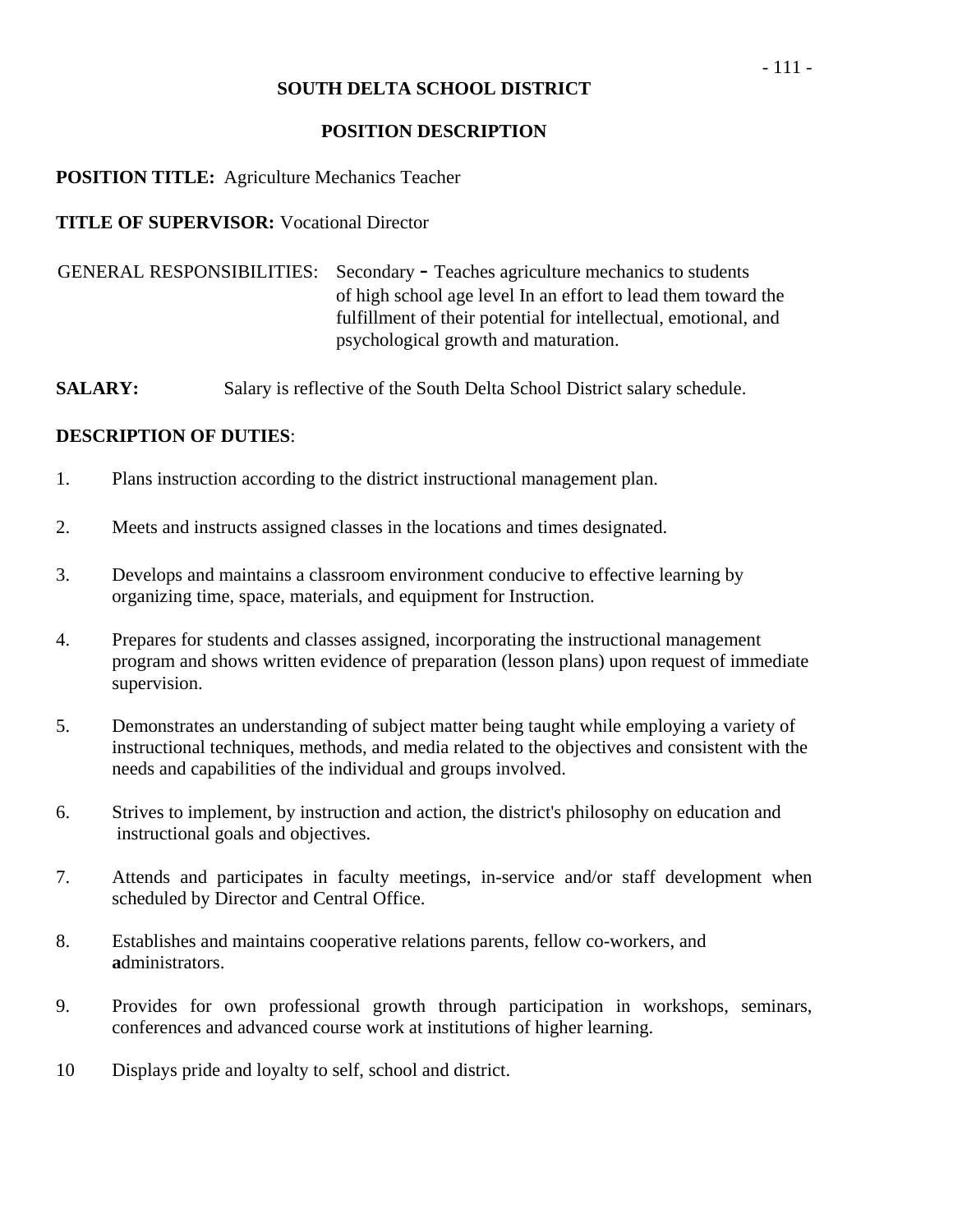#### AGRICUL TURE MECHANICS TEACHER PAGE 2

- 11. Obtains and uses information about the needs and progress of individual learners and about the effectiveness of Instruction to revise it, when necessary.
- 12. Refers learners with special problems to specialists.
- 13. Counsels students when problems arise and adjustments are needed.
- 14. Accepts a share of responsibility for co-curricular activities as assigned.
- 15. Assists in the selection of books, equipment, and other instructional materials.
- 16. Helps students to develop positive self-concepts and encourages them to set and maintain high standards of classroom, bus, cafeteria, and playground behavior.
- 17. Works to maintain open lines of communication with students and parents on pupil's academic and behavioral problems issues.
- 18. Attends and participates in faculty meetings, PTO meetings, and professional development sessions.
- 19. Takes all necessary and reasonable precautions to protect equipment, materials and facilities.
- 20. Performs any other duties assigned by the vocational director.
- 21. Submits lesson plans weekly for vocational director's observation and rating.
- 22. Uses subject area curriculum guide in teaching and in assessing desired learner outcomes.
- 23. Reviews/revises curriculum guide(s) annually for needed improvements reflecting of changes in content, trends, and student achievement.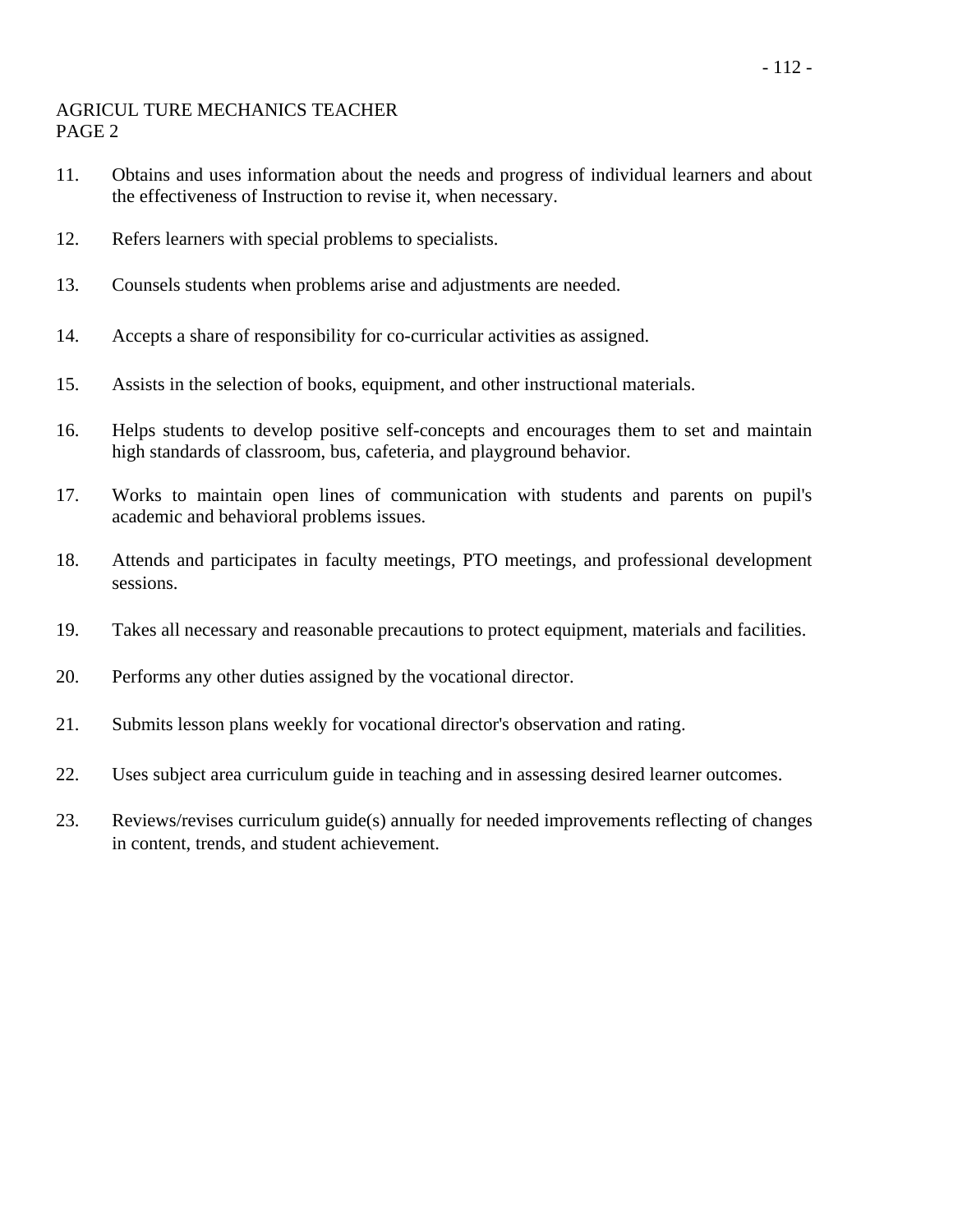#### **POSITION DESCRIPTION**

## **POSITION TITLE:** Intensive Business Training Teacher

## **TITLE OF SUPERVISOR**: Vocational Director

**GENERAL RESPONSIBILITIES:** Secondary - Teaches intensive business training to students of high school age/level in an effort to lead them toward the fulfillment of their potential for intellectual, emotional, and psychological growth and maturation.

**SALARY:** Salary is reflective of the South Delta School District salary schedule.

- 1. Plans instruction according to the district instructional management plan.
- 2. Meets and instructs assigned classes in the locations and times designated.
- 3. Develops and maintains a classroom environment conducive to effective learning by organizing time, space, materials, and equipment for Instruction.
- 4. Prepares for students and classes assigned, incorporating the instructional management program and shows written evidence of preparation (lesson plans) upon request of immediate supervision.
- 5. Demonstrates an understanding of subject matter being taught while employing a variety of instructional techniques, methods, and media related to the objectives and consistent with the needs and capabilities of the individual and groups involved.
- 6. Strives to implement, by instruction and action, the district's philosophy on education and instructional goals and objectives.
- 7. Attends and participates in faculty meetings, in-service and/or staff development when scheduled by Director and Central Office.
- 8. Establishes and maintains cooperative relations parents, fellow co-workers, and administrators.
- 9. Provides for own professional growth through participation in workshops, seminars, conferences and advanced course work at institutions of higher learning.
- 10. Displays pride and loyalty to self, school and district.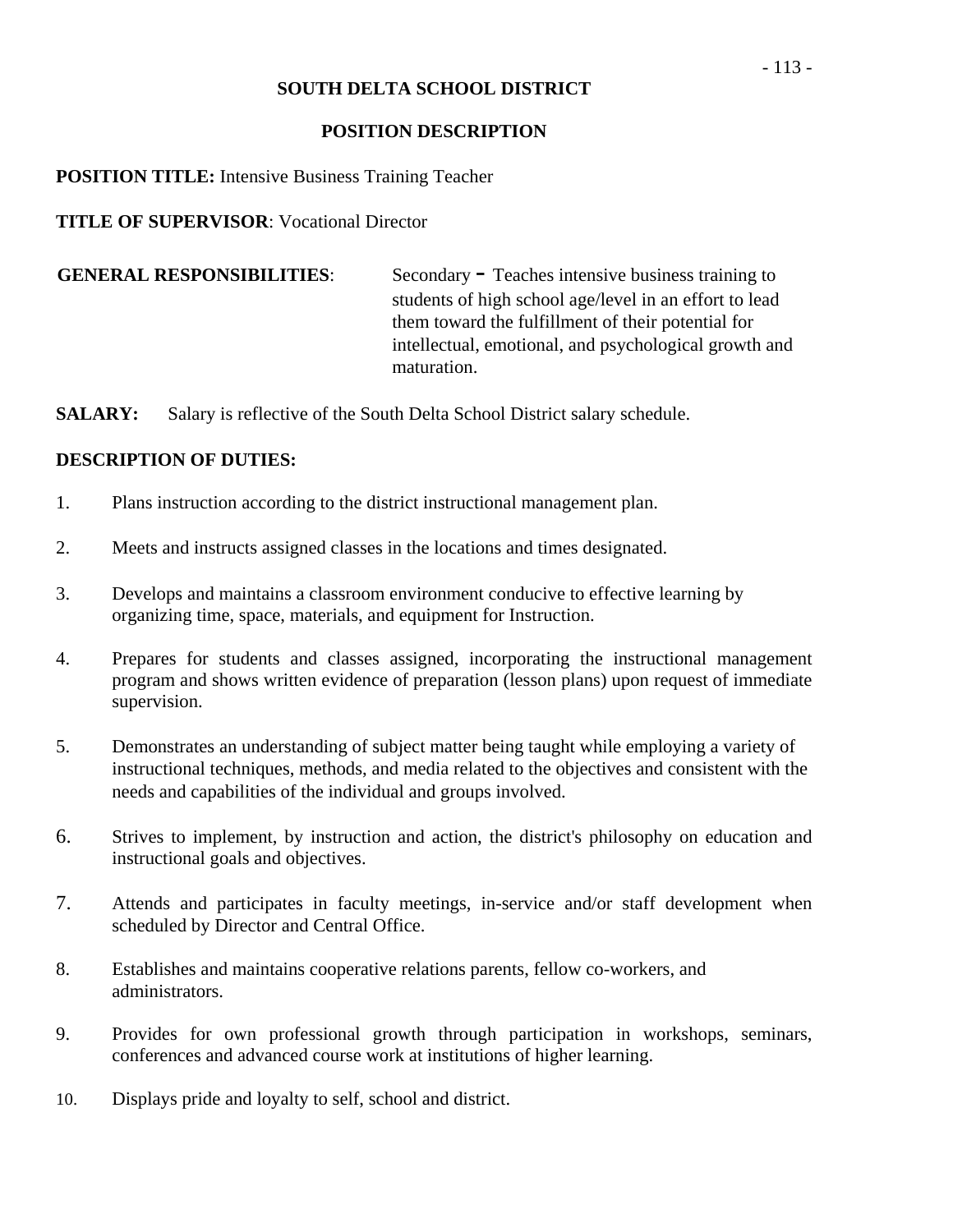## INTENSIVE BUSINESS TRAINING TEACHER PAGE 2

- 11. Obtains and uses information about the needs and progress of individual learners and about the effectiveness of Instruction to revise it, when necessary.
- 12. Refers learners with special problems to specialists.
- 13. Counsels students when problems arise and adjustments are needed.
- 14. Accepts a share of responsibility for co-curricular activities as assigned.
- 15. Assists in the selection of books, equipment, and other instructional materials.
- 16. Helps students to develop positive self-concepts and encourages them to set and maintain high standards of classroom, bus, cafeteria, and playground behavior.
- 17. Works to maintain open lines of communication with students and parents on pupil's academic and behavioral problems issues.
- 18. Attends and participates in faculty meetings, PTO meetings, and professional development sessions.
- 19. Takes all necessary and reasonable precautions to protect equipment, materials and facilities.
- 20 Performs any other duties assigned by the vocational director.
- 21. Submits lesson plans weekly for vocational director's observation and rating.
- 22. Uses subject area curriculum guide in teaching and in assessing desired learner outcomes.
- 23. Reviews/revises curriculum guide(s) annually for needed improvements reflecting of changes in content, trends, and student achievement.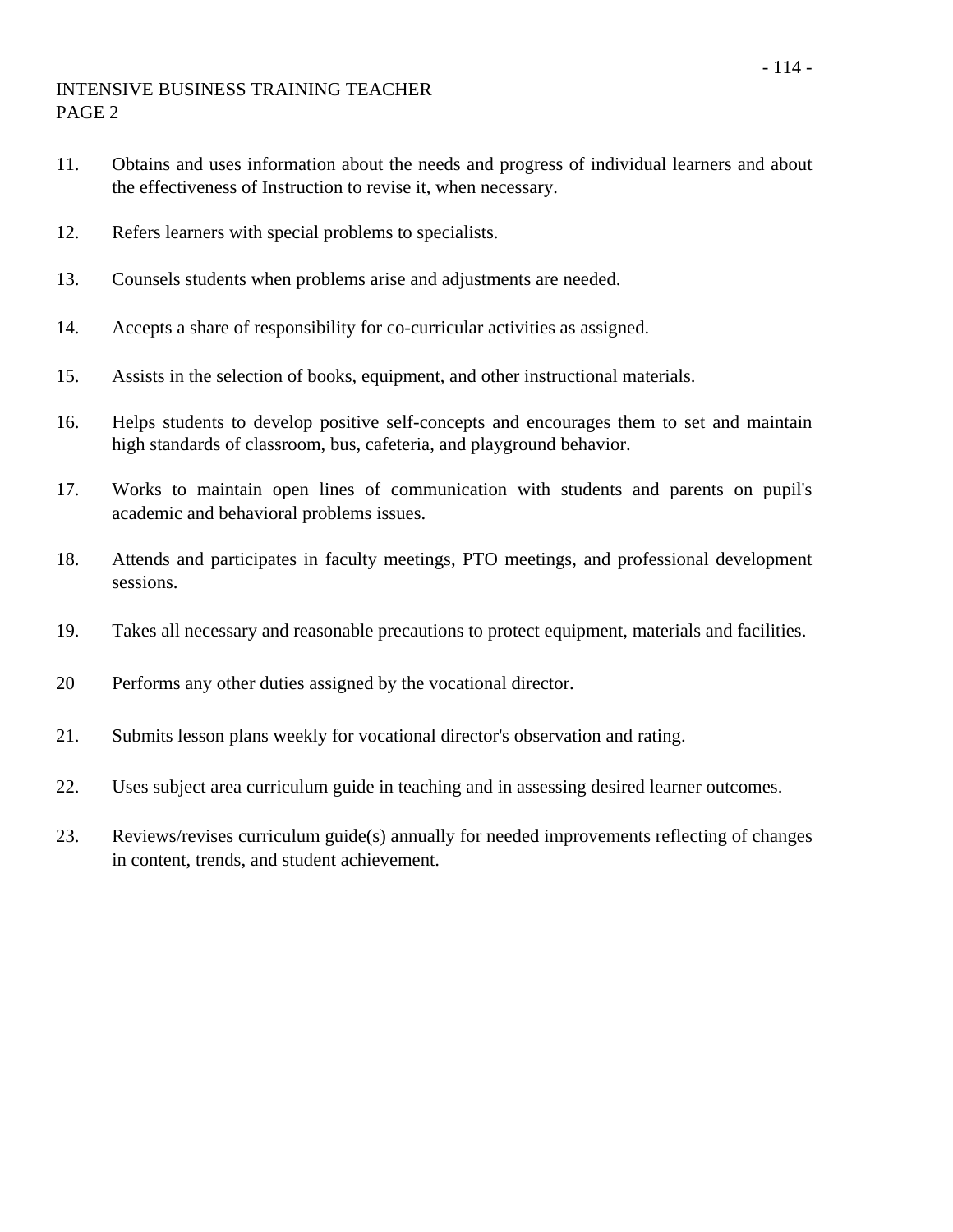## **POSITION DESCRIPTION**

## **POSITION TITLE:** Child Care and Guidance

## **TITLE OF SUPERVISOR:** Vocational Director

GENERAL RESPONSIBILITIES: Secondary - Teaches child care and guidance to students of high school age/level in an effort to lead them toward the fulfillment of their potential for intellectual, emotional, and psychological growth and maturation.

**SALARY:** Salary is reflective of the South Delta School District salary schedule.

- 1. Plans instruction according to the district instructional management plan.
- 2. Meets and instructs assigned classes in the locations and times designated.
- 3. Develops and maintains a classroom environment conducive to effective learning by organizing time, space, materials, and equipment for Instruction.
- 4. Prepares for students and classes assigned, incorporating the instructional management program and shows written evidence of preparation (lesson plans) upon request of immediate supervision.
- 5. Demonstrates an understanding of subject matter being taught while employing a variety of instructional techniques, methods, and media related to the objectives and consistent with the needs and capabilities of the individual and groups involved.
- 6. Strives to implement, by instruction and action, the district's philosophy on education and instructional goals and objectives.
- 7. Attends and participates in faculty meetings, in-service and/or staff development when scheduled by Director and Central Office.
- 8. Establishes and maintains cooperative relations' parents, fellow co-workers, and administrators.
- 9. Provides for own professional growth through participation in workshops, seminars, conferences and advanced course work at institutions of higher learning.
- 10. Displays pride and loyalty to self, school and district.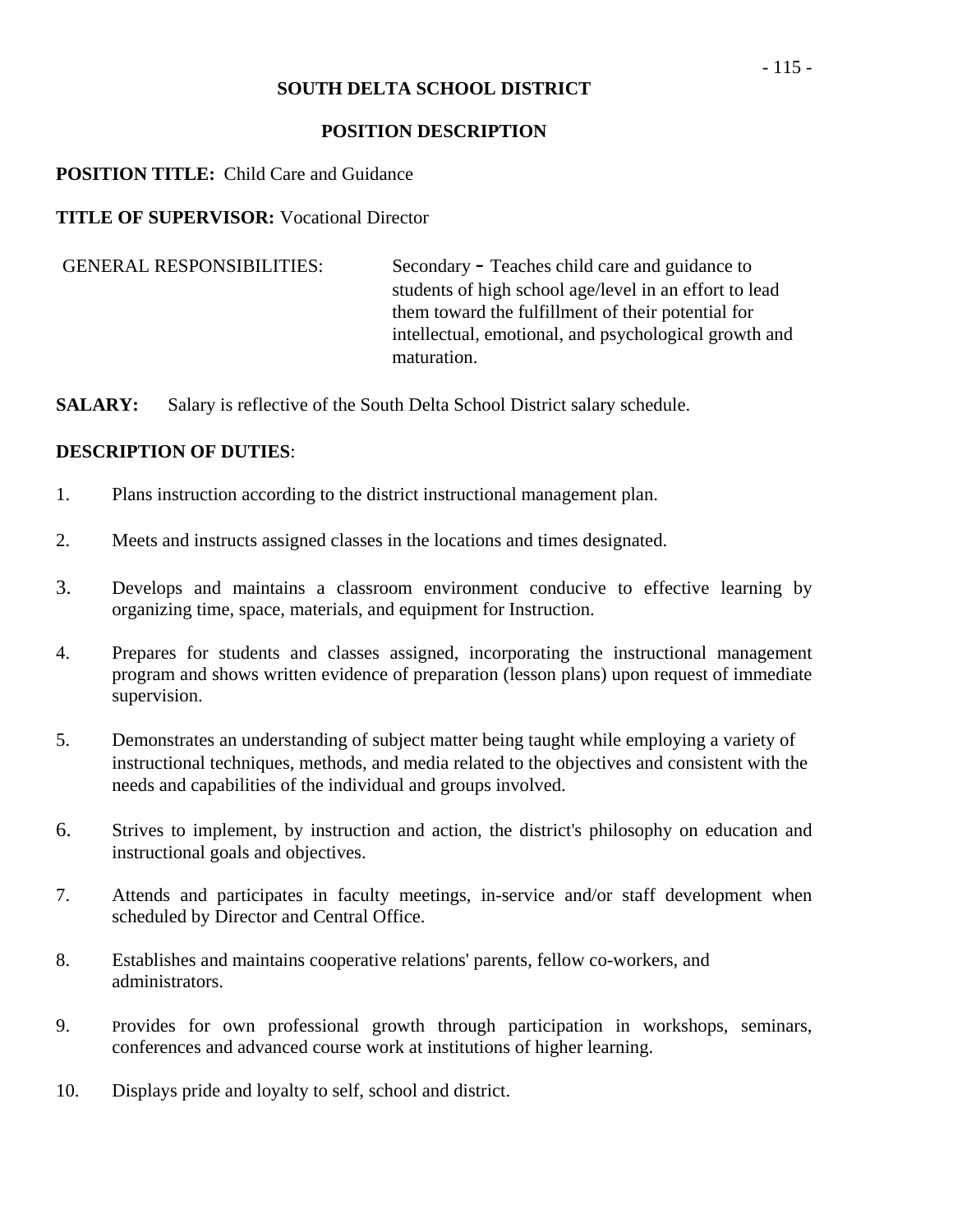#### CHILD CARE AND GUIDANCE PAGE 2

- 11. Obtains and uses information about the needs and progress of individual learners and about the effectiveness of Instruction to revise it, when necessary.
- 12. Refers learners with special problems to specialists.
- 13. Counsels students when problems arise and adjustments are needed.
- 14. Accepts a share of responsibility for co-curricular activities as assigned.
- 15. Assists in the selection of books, equipment, and other instructional materials.
- 16. Helps students to develop positive self-concepts and encourages them to set and maintain high standards of classroom, bus, cafeteria, and playground behavior.
- 17. Works to maintain open lines of communication with students and parents on pupil's academic and behavioral problems issues.
- 18. Attends and participates in faculty meetings, PTO meetings, and professional development sessions.
- 19. Takes all necessary and reasonable precautions to protect equipment, materials and facilities.
- 20. Performs any other duties assigned by the vocational director.
- 21. Submits lesson plans weekly for vocational director's observation and rating.
- 22. Uses subject area curriculum guide in teaching and in assessing desired learner outcomes.
- 23. Reviews/revises curriculum guide(s) annually for needed improvements reflecting of changes in content, trends, and student achievement.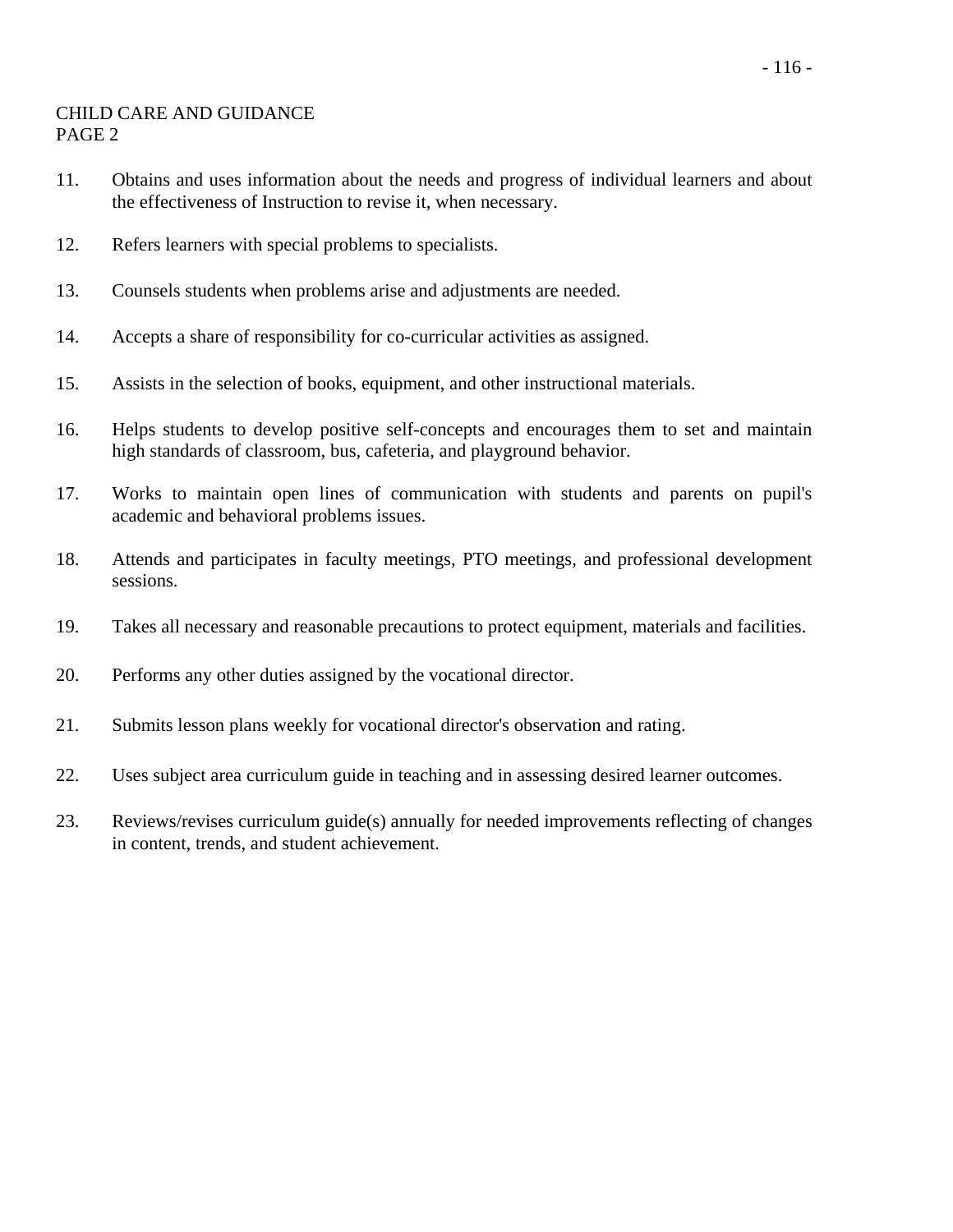#### **JOB DESCRIPTION**

#### **POSITION TITLE:** Diversified Technology

**TITLE OF SUPERVISOR**: Vocational Director

 GENERAL RESPONSIBILITIES: Secondary - Teaches diversified technology to students of high school age/level In an effort to lead them toward the fulfillment of their potential for intellectual, emotional, and psychological growth and maturation.

**SALARY:** Salary is reflective of the South Delta School District salary schedule.

- 1. Plans instruction according to the district instructional management plan.
- 2. Meets and instructs assigned classes in the locations and times designated.
- 3. Develops and maintains a classroom environment conducive to effective learning by organizing time, space, materials, and equipment for Instruction.
- 4. Prepares for students and classes assigned, incorporating the instructional management program and shows written evidence of preparation (lesson plans) upon request of immediate supervision.
- 5. Demonstrates an understanding of subject matter being taught while employing a variety of instructional techniques, methods, and media related to the objectives and consistent with the needs and capabilities of the individual and groups involved.
- 6. Strives to implement, by instruction and action, the district's philosophy on education and instructional goals and objectives.
- 7. Attends and participates in faculty meetings, in-service and/or staff development when scheduled by Director and Central Office.
- 8. Establishes and maintains cooperative relations parents, fellow co-workers, and administrators.
- 9. Provides for own professional growth through participation in workshops, seminars, conferences and advanced course work at institutions of higher learning.
- 10. Displays pride and loyalty to self, school and district.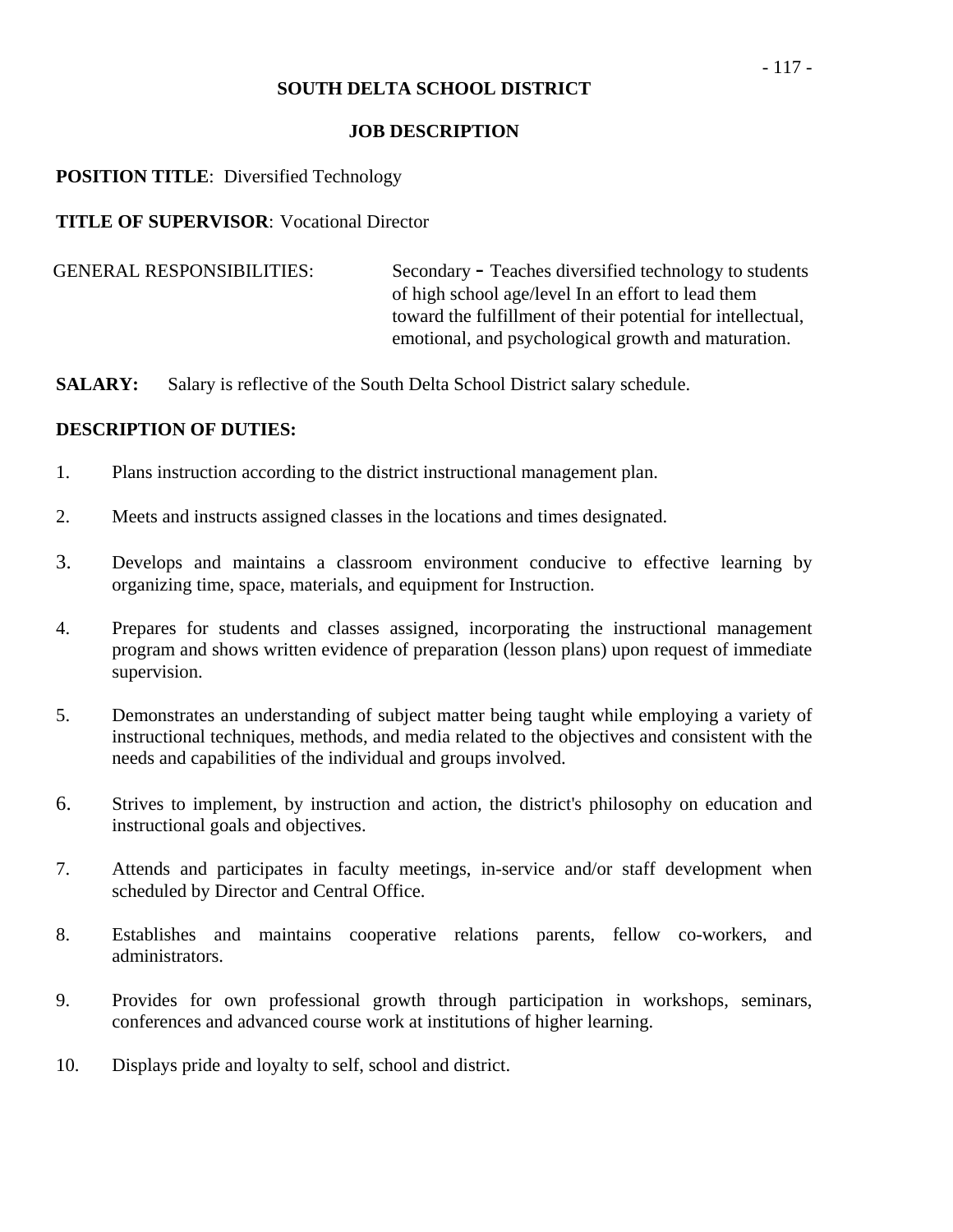## DIVERSIFIED TECHNOLOGY TEACHER PAGE 2

- 11. Obtains and uses information about the needs and progress of individual learners and about the effectiveness of Instruction to revise it, when necessary.
- 12. Refers learners with special problems to specialists.
- 13. Counsels students when problems arise and adjustments are needed.
- 14. Accepts a share of responsibility for co-curricular activities as assigned.
- 15. Assists in the selection of books, equipment, and other instructional materials.
- 16. Helps students to develop positive self-concepts and encourages them to set and maintain high standards of classroom, bus, cafeteria, and playground behavior.
- 17. Works to maintain open lines of communication with students and parents on pupil's academic and behavioral problems issues.
- 18. Attends and participates in faculty meetings, *PTO* meetings, and professional development sessions.
- 19. Takes all necessary and reasonable precautions to protect equipment, materials and facilities.
- 20. Performs any other duties assigned by the vocational director.
- 21. Submits lesson plans weekly for vocational director's observation and rating.
- 22. Uses subject area curriculum guide in teaching and in assessing desired learner outcomes.
- 23. Reviews/revises curriculum guide(s) annually for needed improvements reflecting of changes in content, trends, and student achievement.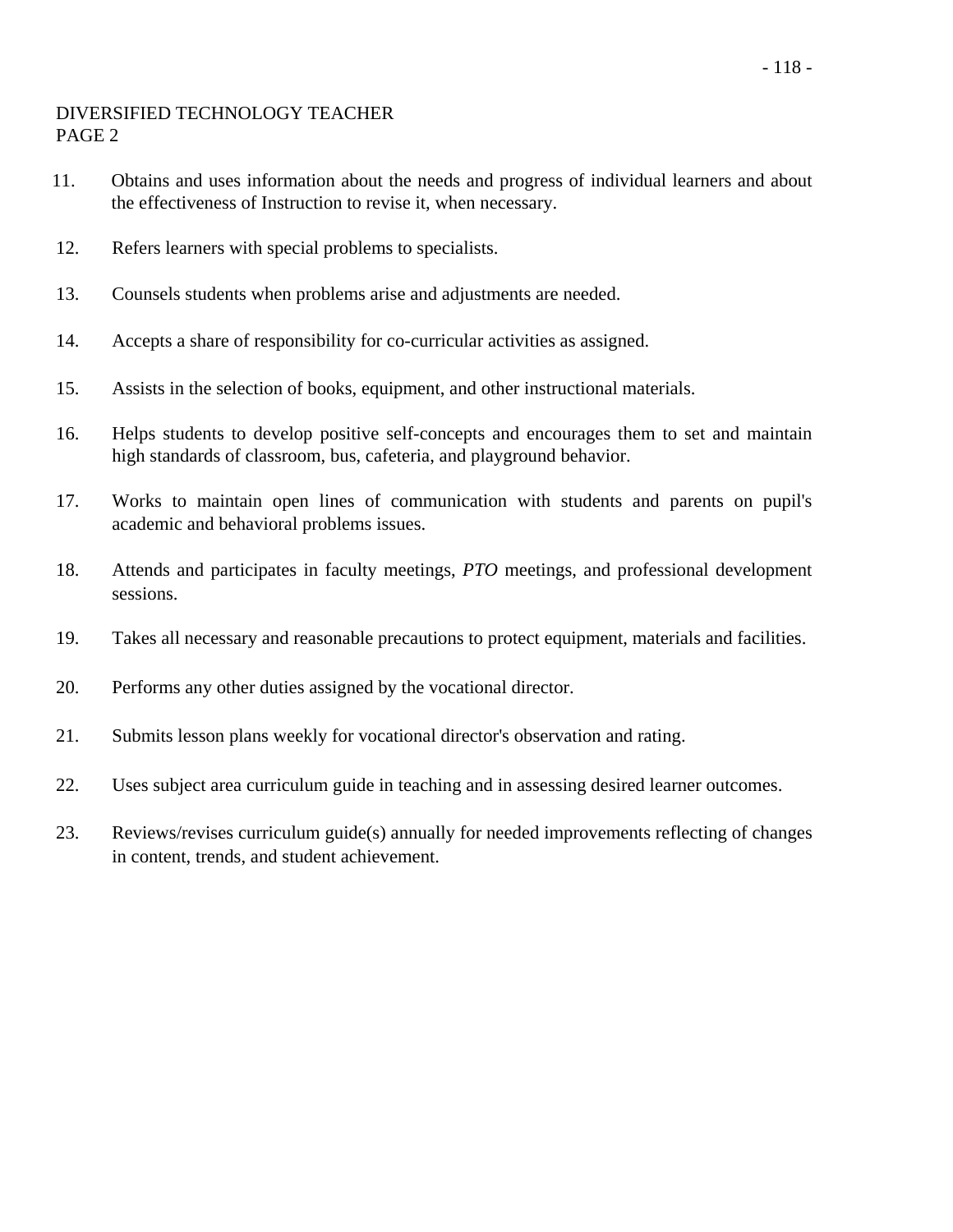#### **JOB DESCRIPTION**

#### **POSITION TITLE:** Allied Health Teacher

#### **TITLE OF SUPERVISOR:** Vocational Director

| <b>GENERAL RESPONSIBILITIES:</b> | Secondary - Teaches allied health to students             |
|----------------------------------|-----------------------------------------------------------|
|                                  | of high school age/level in an effort to lead them toward |
|                                  | the fulfillment of their potential for intellectual,      |
|                                  | emotional, and psychological growth and maturation.       |

**SALARY:** Salary is reflective of the South Delta School District salary schedule.

- 1. Plans instruction according to the district instructional management plan.
- 2. Meets and instructs assigned classes in the locations and times designated.
- 3. Develops and maintains a classroom environment conducive to effective learning by organizing time, space, materials, and equipment for Instruction.
- 4. Prepares for students and classes assigned, incorporating the instructional management program and shows written evidence of preparation (lesson plans) upon request of immediate supervision.
- 5. Demonstrates an understanding of subject matter being taught while employing a variety of instructional techniques, methods, and media related to the objectives and consistent with the needs and capabilities of the individual and groups involved.
- 6. Strives to implement, by instruction and action, the district's philosophy on education and instructional goals and objectives.
- 7. Attends and participates in faculty meetings, in-service and/or staff development when scheduled by Director and Central Office.
- 8. Establishes and maintains cooperative relations parents, fellow co-workers, and administrators.
- 9. Provides for own professional growth through participation in workshops, seminars, conferences and advanced course work at institutions of higher learning.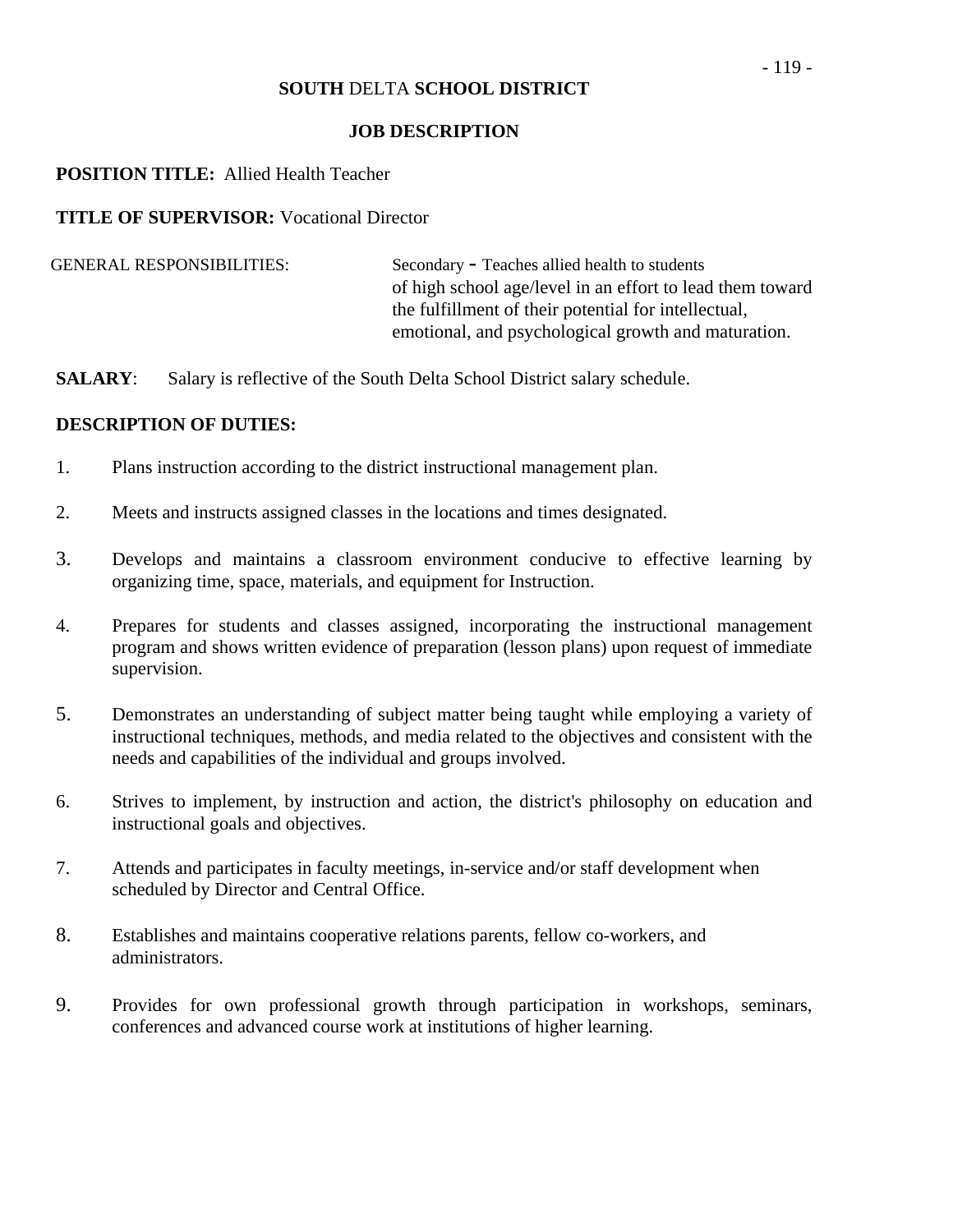#### ALLIED HEALTH TEACHER PAGE 2

- 10. Displays pride and loyalty to self, school and district.
- 11. Obtains and uses information about the needs and progress of individual learners and about the effectiveness of Instruction to revise it, when necessary.
- 12. Refers learners with special problems to specialists.
- 13. Counsels students when problems arise and adjustments are needed.
- 14. Accepts a share of responsibility for co-curricular activities as assigned.
- 15. Assists in the selection of books, equipment, and other instructional materials.
- 16. Helps students to develop positive self-concepts and encourages them to set and maintain high standards of classroom, bus, cafeteria, and playground behavior.
- 17. Works to maintain open lines of communication with students and parents on pupil's academic and behavioral problems issues.
- 18. Attends and participates in faculty meetings, PTO meetings, and professional development sessions.
- 19. Take all necessary and reasonable precautions to protect equipment, materials and facilities.
- 20. Performs any other duties assigned by the vocational director.
- 21. Submits lesson plans weekly for vocational director's observation and rating.
- 22. Uses subject area curriculum guide in teaching and in assessing desired learner outcomes.
- 23. Reviews/revises curriculum guide(s) annually for needed improvements reflecting of changes in content, trends, and student achievement.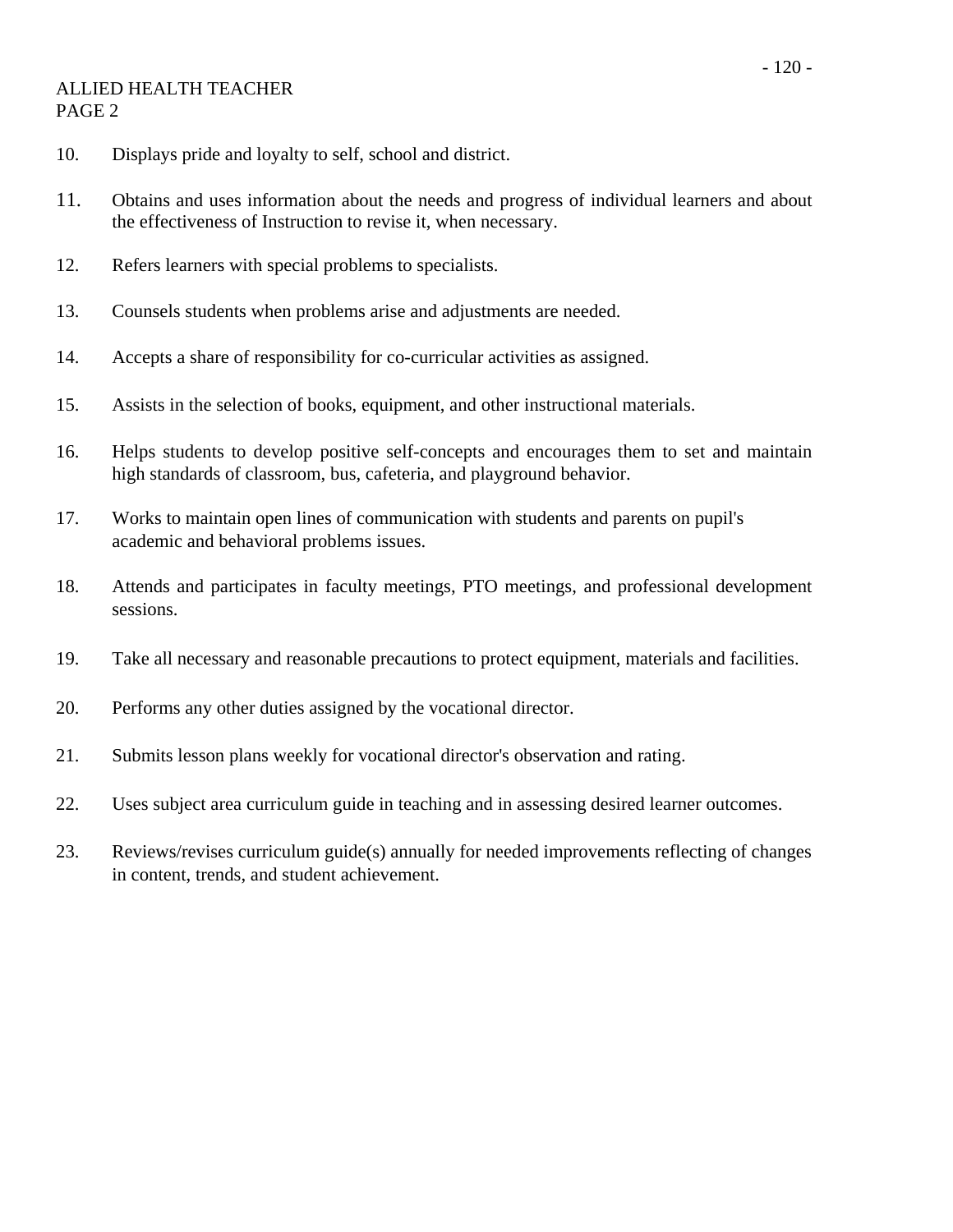#### **SOUTH DELTA SCHOOL DISTRICT JOB DESCRIPTION**

| <b>Position Title:</b> | <b>Transportation Supervisor</b> |
|------------------------|----------------------------------|
|------------------------|----------------------------------|

**Reports to:** Superintendent and Assistant Superintendent

**Job Goal:** To provide a smooth operating, efficient, and safe transportation system for students to include to and from school and extracurricular activities

#### **Performance Responsibilities Include:**

- 1. Develops and administers a transportation program to meet all the requirements of the instructional program and extracurricular activities
- 2. Prepares and updates all bus routes to ensure the most efficient, economical, convenient, and safe pupil transportation routing system to meet district's needs and accommodate efficiency of operation.
- 3. Recruits, supervises and plans training for all transportation personnel. Certifies that all bus drivers meet certification requirements.
- 4. Resolves issues, concerns, and complaints pertaining to student transportation and act as liaison with parents for complaints and special requests.
- 5. Develops and administers annual transportation budget by ensuring purchases are in accordance with current laws and procedures and are most economical and efficient.
- 6. Cooperates with school principals in solving discipline problems occurring on school buses.
- 7. Cooperates with school principals and others responsible for planning special school trips.
- 8. Conforms to all state laws and regulations regarding school transportation.
- 9. Maintains all district-owned transportation equipment and develops plans for preventive maintenance by operating a fleet maintenance and service facility which will ensure all vehicles are safe and in the best possible condition. (All buses inspected every three months)
- 10. Maintains files and submit required reports to the Mississippi Department of Education and keeps all records as required by EPA.
- 11. Ensures a workable accident prevention program, emphasizing safety of students, vehicle operators, and mechanics; investigate and report all accidents, and maintain accident records.
- 12. Ensures that school bus discipline is carried out to enable safe school bus operation.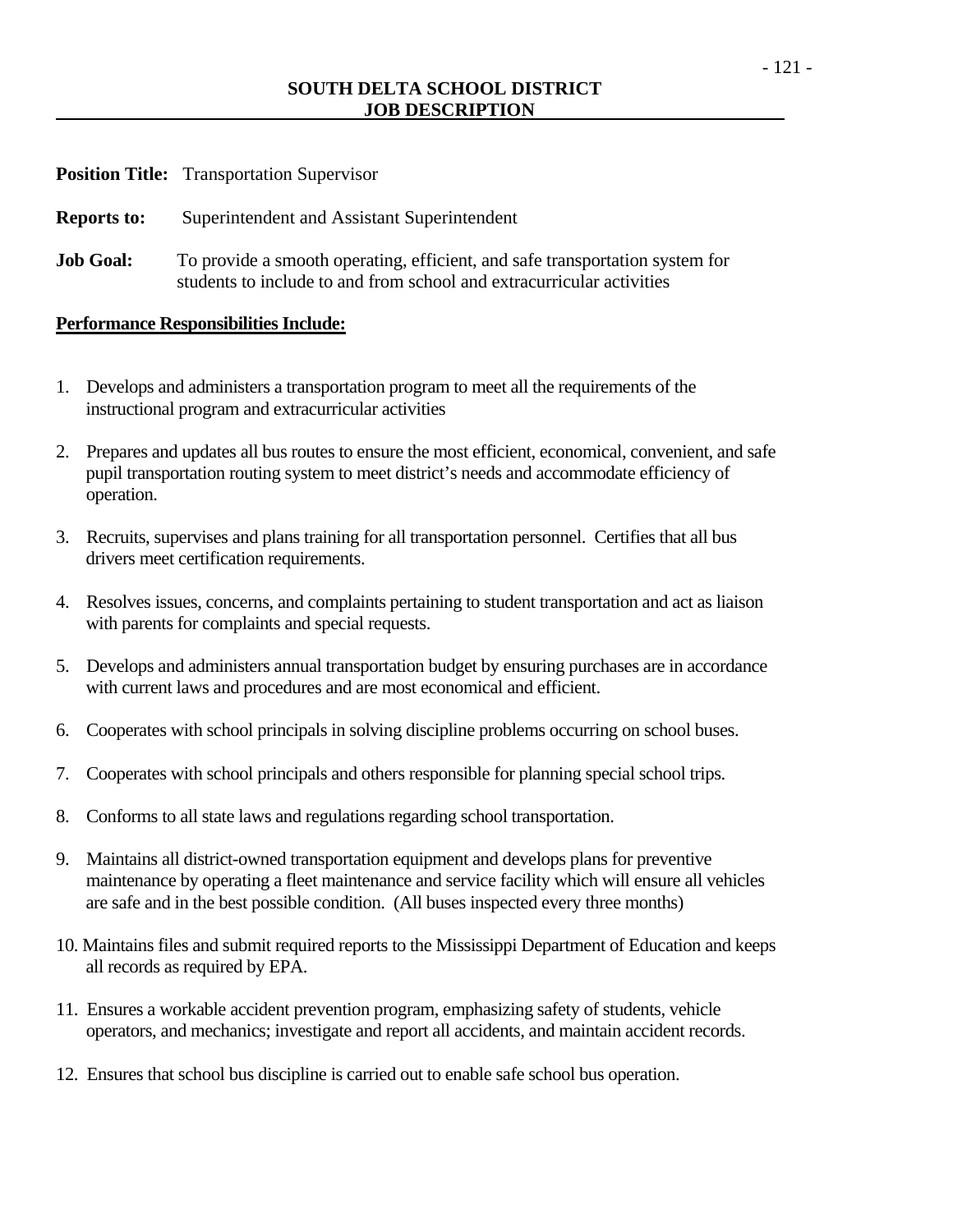#### Transportation Supervisor Page 2

- 13. Conducts in-service training for all transportation personnel as required by state law.
- 14. Maintains an inventory and accountability of parts, tools, supplies, and equipment.
- 15. Ensures shop organization, cleanliness, and safety.
- 16. Operates an effective waste management program to include the proper storage and disposal of hazardous waste in accordance with state and federal regulations.
- 17. Maintains, current tags, permits, decals, and inspection stickers.
- 18. Schedules and supervises the work of all shop personnel.
- 19. Assists mechanics in job tasks as time permits.
- 20. Advises superintendent on road hazards for decisions on school closings during inclement weather.
- 21. Carries out all duties efficiently, promptly, and dependably.
- 22. Performs any other tasks as may be deemed necessary by the superintendent and assistant Superintendent.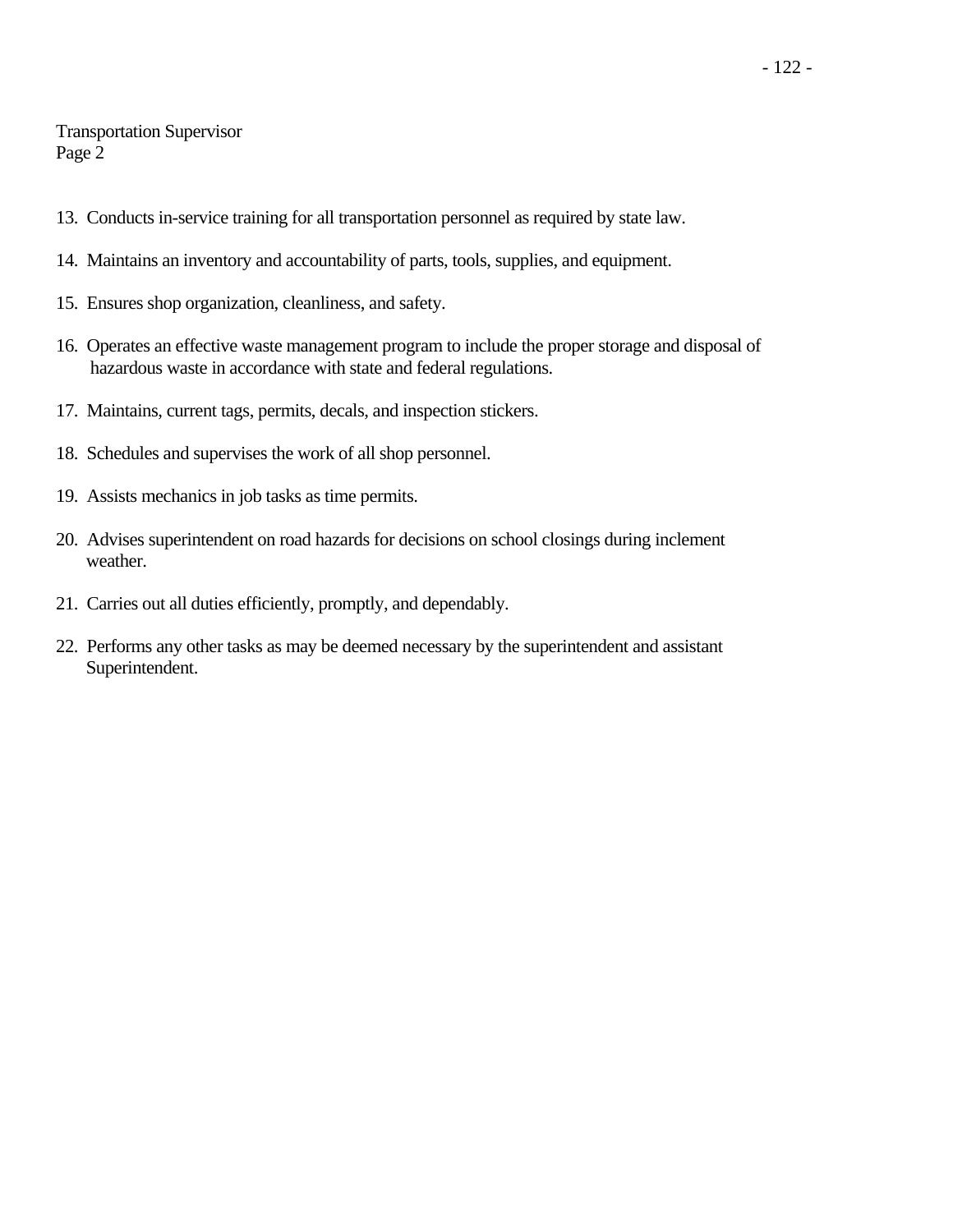#### **JOB DESCRIPTION**

# **POSITION TITLE**: Mechanic I

#### **TITLE OF SUPERVISOR**: Transportation Supervisor

| GENERAL RESPONSIBILITIES: To maintain the school buses in a condition of operating |
|------------------------------------------------------------------------------------|
| Excellence so full educational use of them may be made at all                      |
| time.                                                                              |

**SALARY**: Salary is reflective of the South Delta School District salary schedule.

#### **QUALIFICATIONS:**

- High school diploma preferred
- Diesel mechanic license preferred
- Such alternatives to the above qualifications as the Board may find appropriate and acceptable.

- Collaborates with transportation supervisor to prepare bus routes for all public schools in the district.
- Collaborates with transportation supervisor to prepare and updates bus schedules for all public schools in the district.
- Collaborates with transportation supervisor to develop and administers a transportation program to meet all the requirements of the daily instructional program and extra-curricular activities.
- Collaborates with transportation supervisor to recruits, trains, and supervises all drivers.
- Cooperates with school principals and others responsible for planning special school trips.
- Cooperates with school principals in solving discipline problems occurring on school buses.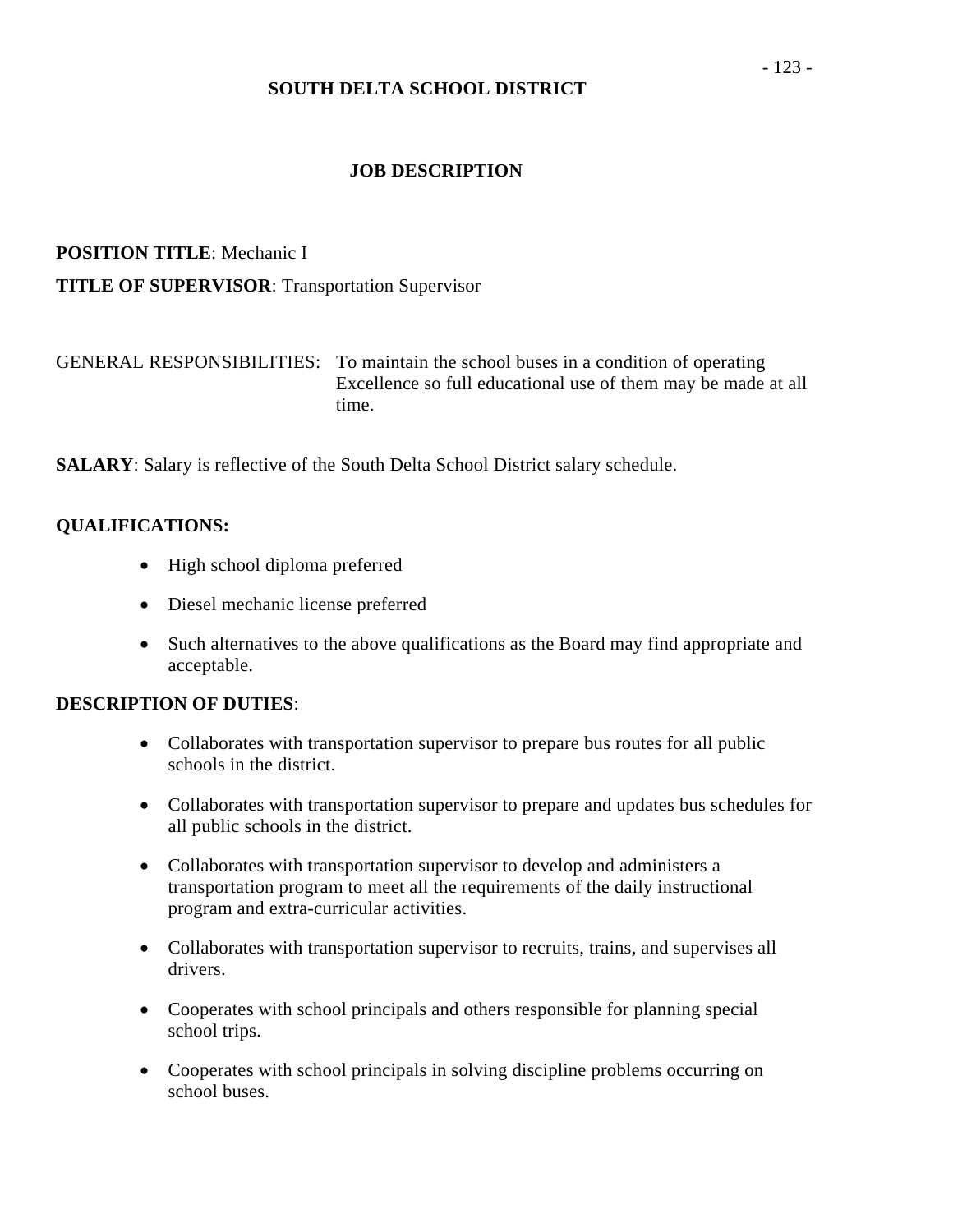#### Mechanic I

PAGE 2

- Conforms to all state laws and regulation regarding school transportation.
- Collaborates with transportation supervisor to help submit all reports required by state authorities.
- Collaborates with transportation supervisor to help advice superintendent on road hazards for decisions on school closing during inclement weather.
- Attends appropriate committee and staff meetings.
- Collaborates with transportation supervisor to help complete and dispatches insurance report.
- Collaborates with transportation supervisor to help maintain safety standard in conformance with state and insurance regulations and help develops a program of preventive safety.
- Performs related duties as assigned by Transportation Supervisor or designee.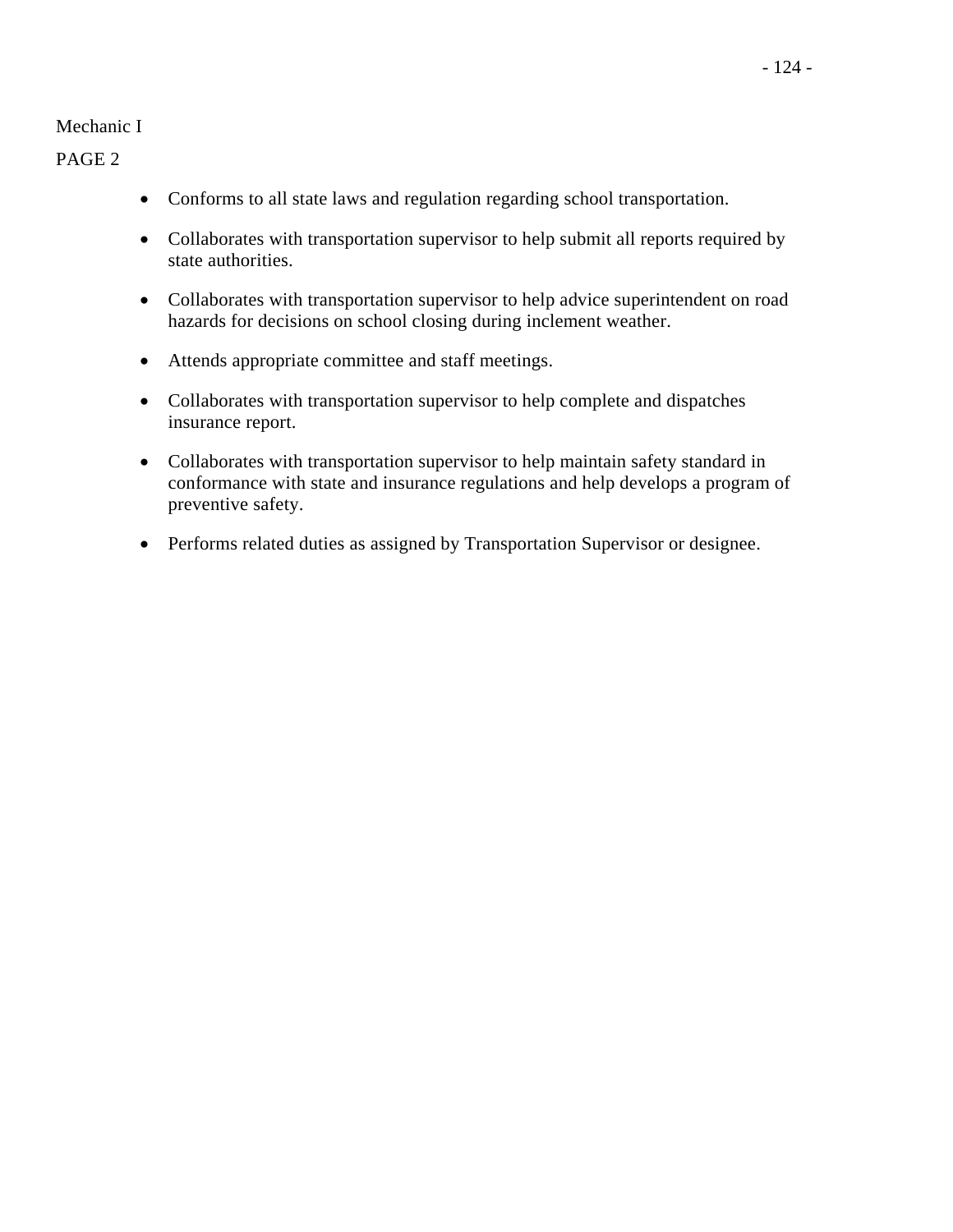## **JOB DESCRIPTION**

## **POSITION TITLE**: Mechanic II

## **TITLE OF SUPERVISOR**: Transportation Supervisor

|                | GENERAL RESPONSIBILITIES: To maintain the school buses in a condition of operating<br>excellence so that full educational use of them may be made<br>at all time. |
|----------------|-------------------------------------------------------------------------------------------------------------------------------------------------------------------|
| <b>SALARY:</b> | Salary is reflective of the South Delta School District salary<br>schedule                                                                                        |

#### **QUALIFICATIONS**:

- High school diploma preferred
- Diesel mechanic license preferred
- Such alternatives to the above qualifications as the Board may find appropriate and acceptable.

- Prepares buses to be used on routes for all public schools in the district.
- Prepares buses for extra-curricular activities.
- Conforms to all state laws and regulations regarding school transportation.
- Collaborates with transportation supervisor to help advises superintendent on road hazards for decisions on school closing during inclement weather.
- Collaborates with transportation supervisor to help maintains and dispatches insurance report.
- Collaborates with transportation supervisor to help maintains safety standards in conformance with state and insurance regulations and help develops a program of preventive safety.
- Performs related duties as assigned by Transportation Supervisor or designee.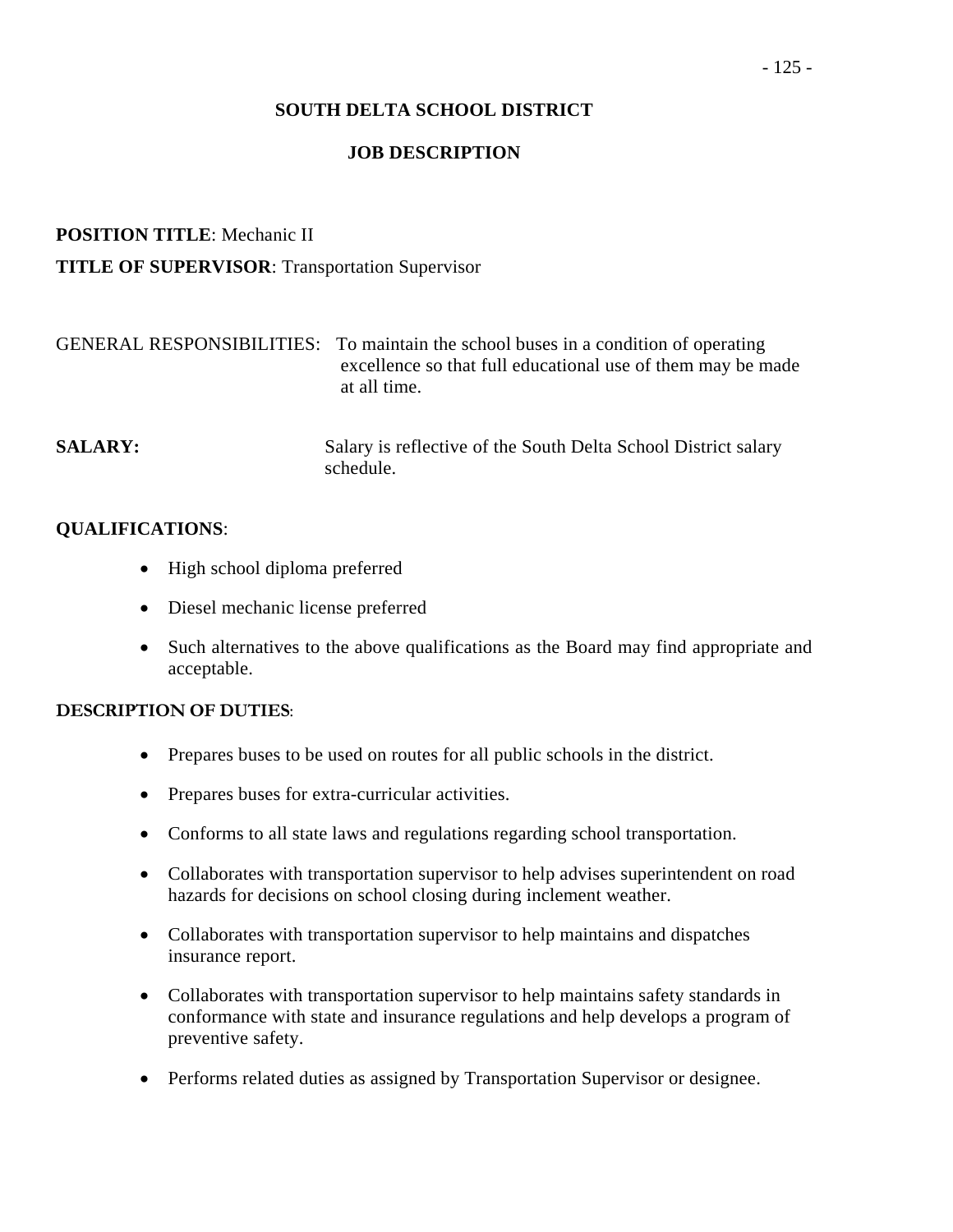## **JOB DESCRIPTION**

# **LEAD TEACHER**

## GENERAL DUTIES AND RESPONSIBILITIES

- 1. Use the School Board policy manual, student handbook, Bulletin 171, and Mississippi Code as directives for operation of district schools as set forth by the School Board.
- 2. Work cooperatively with all employees.
- 3. Work within the framework of district schools as set forth in the line organizational chart.
- 4. Assist with the administration of the State Testing Program.
- 5. Confer regularly with the respective building principal concerning curriculum matters.
- 6. Visit classrooms on a scheduled basis as instructed by the principal.
- 7. Act as curriculum advisor to the principal relation to instructional goals and needs and help to chart the development of the instructional program for the school and the district.

## SPECIFIC DUTIES AND RESPONSIBILITIES

The lead teacher will coordinate the entire instructional process for his/her assigned grade levels/subject areas, including the following:

- 1. Monitor lesson plans, time on task, and instructional effectiveness of classroom teachers on a weekly basis, and give needed assistance to teachers that will improve plans to meet objective strategies.
- 2. Coordinate team planning with teachers to accomplish instructional objectives of the district through classroom visits, meeting with teachers during planning time, etc., in one-on-one work sessions.
- 3. Work directly with the School Advisory Team to conduct research, compile data, and make specific recommendations for instructional improvement.
- 4. Introduce various proven teaching methods, including room arrangement, establishment of learning centers, effective grouping practices, student behavior modifications, examination of student incentives, creative exercises, instruction on the students' learning levels based on student needs, learning styles of students, etc.
- 5. Monitor the computer lab to assure that there is a direct classroom correlation to address the academic needs of individual students.
- 6. Assist teachers in meeting objectives under minimum state accreditation requirements.
- 7. Help teachers to develop and implement effective teaching strategies and practices to meet the needs of individual students and classes with whom the teachers are working.
- 8. Serve as a resource teacher through modeling teaching strategies and developing effective plans and programs for those staff members who request his/her services.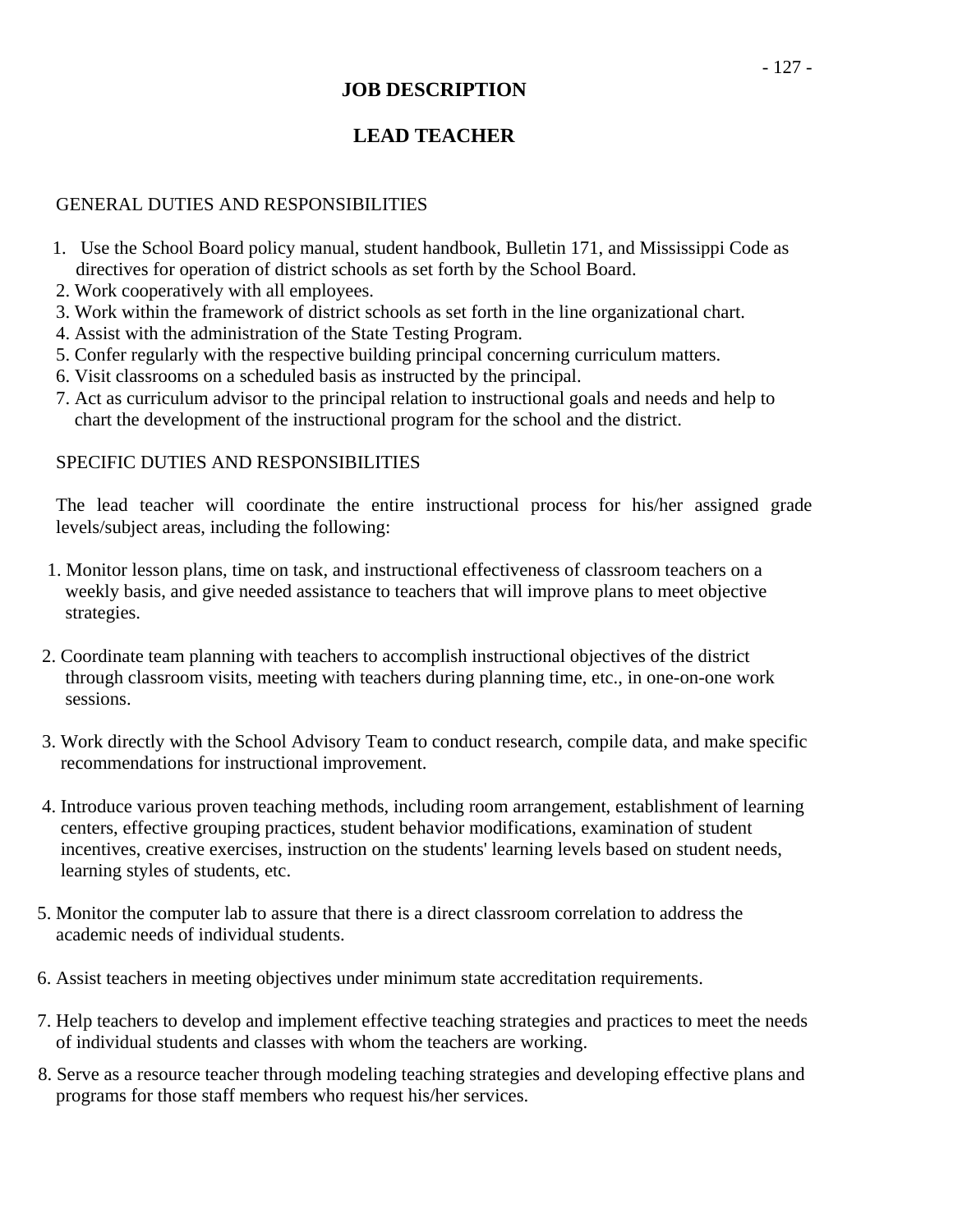## **LEAD TEACHER Page 2**

- 9. Serve as the instructional leader for those teachers who are either under a plan of improvement or who have been identified as having special needs for assistance.
- 10. Retrain or train all instructional assistants to become effective instruction assistants.
- 11. Work with Parent Coordinator and assist in the development of effective parent-school partnership to provide an effective link to the community and to provide direction that will partner the parent with the school to give each student the best education possible.
- 12. Develop methods of assisting with students who need special help who are at risk of failure or dropping out of school or who have specific behavioral problems or who cannot function well in the regular classroom environment, working with parents whenever appropriate and helpful.
- 13. Develop and maintain an effective working relationship with all staff to meet instructional objectives.
- 14. Coordinate instructional activities with support services and other resource personnel or programs (Example: special education, alternative educational programs, student services, etc.)
- 15. Develop and maintain an effective working relationship with the District Curriculum Director.
- 16. Work directly to coordinate the activities of the support technician in schools where the position has been established and filled.
- 16. Coordinate staff development programs and activities designed to assist teachers to improve instruction during planning. 18. Ensure that district staff development requirements are met. 19. Coordinate the review, evaluation, and selection of appropriate and necessary instructional supplies, including textbooks, and equipment and provide sufficient information to teachers so that resources will be most effectively and efficiently used.
- 20. Attend workshops and professional development training sessions and visit model school sites as approved by the principal.
- 21. Perform other duties as assigned by the principal.